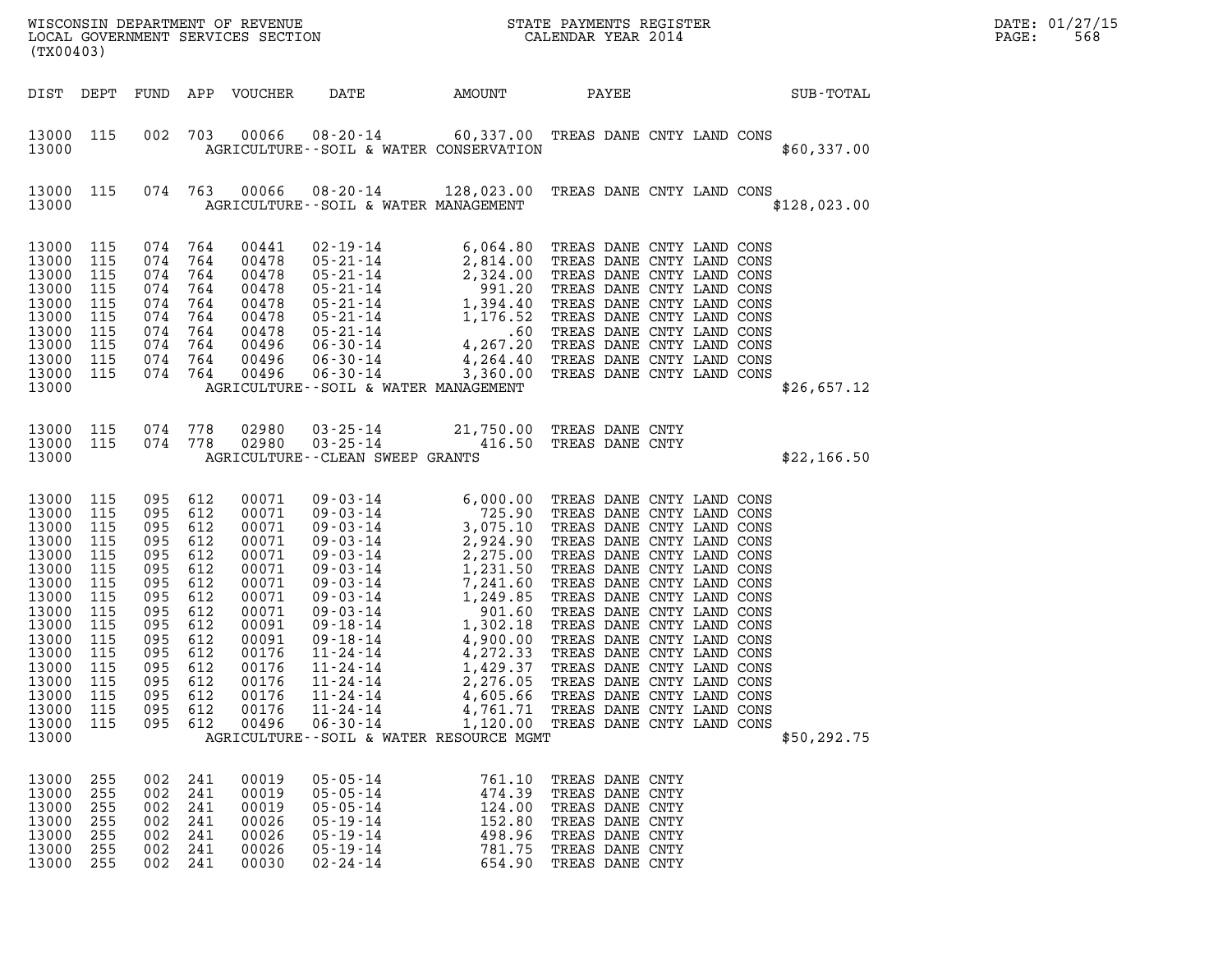| (TX00403)                                                                                                                                    |                                                                                                       |                                                                                                       |                                                                                                       |                                                                                                                                     |                                                                                                                                        |           |                                    |              |  |
|----------------------------------------------------------------------------------------------------------------------------------------------|-------------------------------------------------------------------------------------------------------|-------------------------------------------------------------------------------------------------------|-------------------------------------------------------------------------------------------------------|-------------------------------------------------------------------------------------------------------------------------------------|----------------------------------------------------------------------------------------------------------------------------------------|-----------|------------------------------------|--------------|--|
| DIST                                                                                                                                         | DEPT                                                                                                  | FUND                                                                                                  |                                                                                                       |                                                                                                                                     | APP VOUCHER DATE AMOUNT PAYEE                                                                                                          |           |                                    | SUB-TOTAL    |  |
| 13000<br>13000<br>13000<br>13000<br>13000<br>13000<br>13000<br>13000<br>13000<br>13000<br>13000<br>13000<br>13000<br>13000<br>13000<br>13000 | 255<br>255<br>255<br>255<br>255<br>255<br>255<br>255<br>255<br>255<br>255<br>255<br>255<br>255<br>255 | 002<br>002<br>002<br>002<br>002<br>002<br>002<br>002<br>002<br>002<br>002<br>002<br>002<br>002<br>002 | 241<br>241<br>241<br>241<br>241<br>241<br>241<br>241<br>241<br>241<br>241<br>241<br>241<br>241<br>241 | 00031<br>00031<br>00031<br>00034<br>00034<br>00034<br>00038<br>00038<br>00039<br>00046<br>00046<br>00046<br>00068<br>00068<br>00068 | PUBLIC INSTRUCT--LOCAL PROGRAMS--FED FDS                                                                                               |           |                                    | \$11,644.44  |  |
| 13000<br>13000                                                                                                                               | 370                                                                                                   | 012                                                                                                   | 381                                                                                                   |                                                                                                                                     | $00545$ $03-28-14$ $44,459.09$<br>NAT RESOURCES--BOAT PATROL                                                                           |           | TREAS DANE CNTY                    | \$44,459.09  |  |
| 13000<br>13000                                                                                                                               | 370                                                                                                   | 012                                                                                                   | 549                                                                                                   |                                                                                                                                     | 00126  03-05-14  8,872.31  TREAS DANE CNTY LAND CONS<br>NAT RESOURCES -- WILDLIFE DAMAGE                                               |           |                                    | \$8,872.31   |  |
| 13000<br>13000                                                                                                                               | 370                                                                                                   |                                                                                                       | 012 550                                                                                               |                                                                                                                                     | 00545  03-28-14  154,050.73  TREAS DANE CNTY<br>NAT RESOURCES--BOATING ENFORCEMENT AIDS                                                |           |                                    | \$154,050.73 |  |
| 13000<br>13000                                                                                                                               | 370                                                                                                   |                                                                                                       | 012 551                                                                                               |                                                                                                                                     | 00166 09-29-14 27,700.53<br>NAT RESOURCES--ALL TERRAIN VEHICLE ENF                                                                     |           | TREAS DANE CNTY                    | \$27,700.53  |  |
| 13000<br>13000                                                                                                                               | 370                                                                                                   | 012                                                                                                   | 552                                                                                                   |                                                                                                                                     | 00117 09-29-14 11,965.73<br>NAT RESOURCES - - SNOWMOBILE ENFORCEMENT                                                                   |           | TREAS DANE CNTY                    | \$11,965.73  |  |
| 13000<br>13000<br>13000                                                                                                                      | 370<br>370                                                                                            | 012<br>012 553                                                                                        | 553                                                                                                   | 00126<br>00126                                                                                                                      | 03-05-14 1,510.39 TREAS DANE CNTY LAND CONS<br>03-05-14 16,854.90 TREAS DANE CNTY LAND CONS<br>NAT RESOURCES -- WILDLIFE DAMAGE CLAIMS |           |                                    | \$18,365.29  |  |
| 13000<br>13000                                                                                                                               | 370                                                                                                   | 012 574                                                                                               |                                                                                                       | 00103                                                                                                                               | $08 - 05 - 14$<br>NAT RESOURCES - - SNOWMOBILE TRAIL AIDS                                                                              | 85,925.00 | TREAS DANE CNTY                    | \$85,925.00  |  |
| 13000<br>13000<br>13000                                                                                                                      | 370<br>370                                                                                            | 012<br>012                                                                                            | 575<br>575                                                                                            | 00500<br>01818                                                                                                                      | 09-16-14 17,770.61<br>$03 - 06 - 14$ 9, 171.20<br>NAT RESOURCES - - SNOWMOBILE TRAIL AIDS                                              |           | TREAS DANE CNTY<br>TREAS DANE CNTY | \$26,941.81  |  |
| 13000                                                                                                                                        | 370                                                                                                   | 012 584                                                                                               |                                                                                                       | 00062                                                                                                                               | $09 - 30 - 14$                                                                                                                         | 405.13    | TREAS DANE CNTY                    |              |  |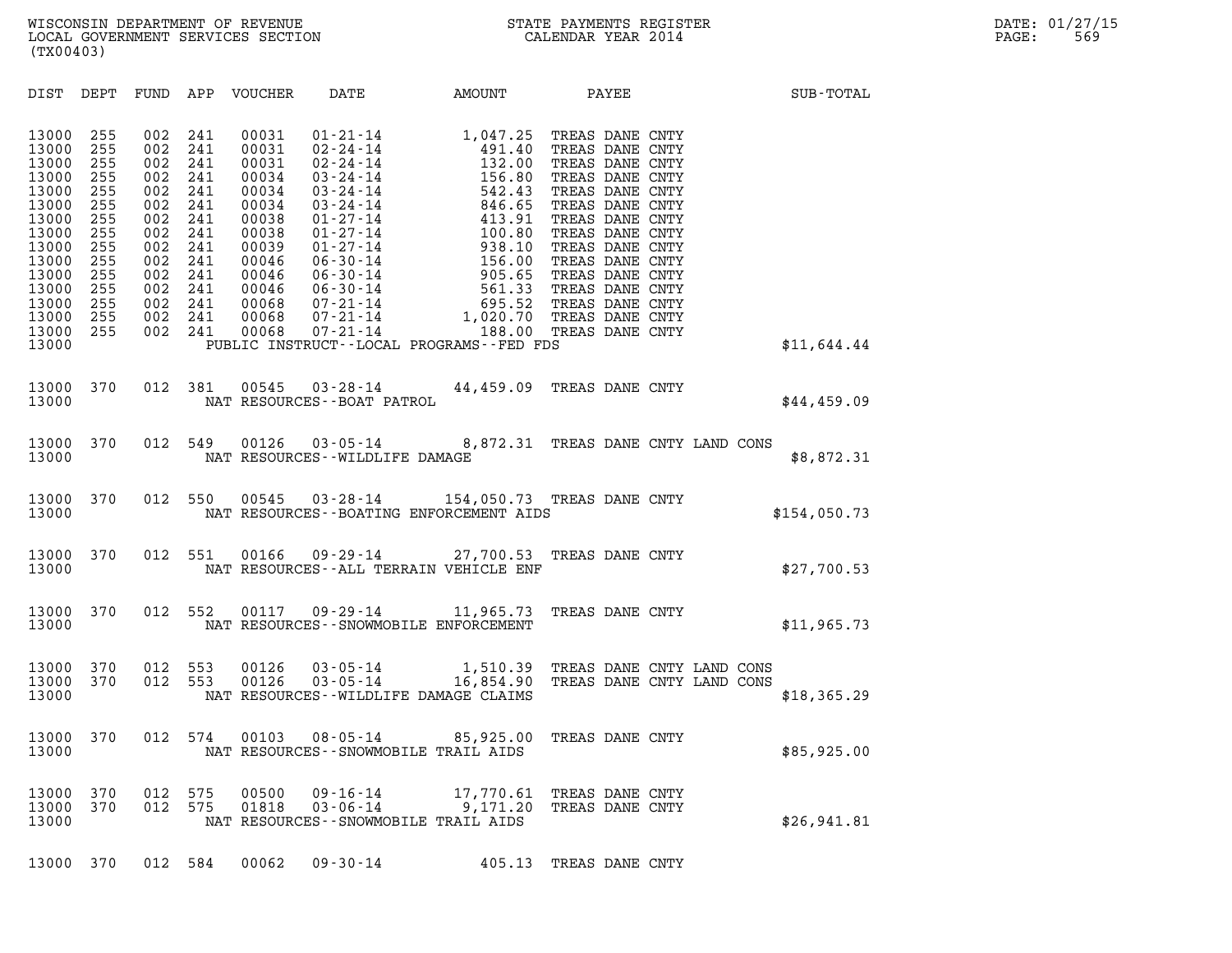| DATE: | 01/27/15 |
|-------|----------|
| PAGE: | 570      |

WISCONSIN DEPARTMENT OF REVENUE<br>LOCAL GOVERNMENT SERVICES SECTION STATE PAYMENTS REGISTER STANDAR SERISTER STO DATE: 01/27/15 WISCONSIN DEPARTMENT OF REVENUE<br>LOCAL GOVERNMENT SERVICES SECTION CALENDAR YEAR 2014<br>(TX00403) (TX00403) DIST DEPT FUND APP VOUCHER DATE AMOUNT PAYEE SUB-TOTAL 13000 NAT RESOURCES--PMT IN LIEU OF TAXES 13000 370 012 678 02071 03-27-14 35,732.00 TREAS DANE CNTY 13000 370 012 678 03208 06-27-14 52,933.58 TREAS DANE CNTY 13000 FILED STRESOURCES--INVASIVE AQUATICE SPECIES \$88,665.58 13000 370 095 512 02229 04-07-14 62,500.00 TREAS DANE CNTY 13000 370 095 512 02230 04-07-14 360,000.00 TREAS DANE CNTY 13000 370 095 512 02244 04-08-14 240,000.00 TREAS DANE CNTY 13000 370 095 512 02229 04-07-14 62,500.00 TREAS DANE CNTY<br>13000 370 095 512 02230 04-07-14 360,000.00 TREAS DANE CNTY<br>13000 370 095 512 02244 04-08-14 240,000.00 TREAS DANE CNTY<br>13000 370 095 512 02244 04-08-14 148,600.00 13000 370 095 512 02230 04-07-14 360,000.00 TREAS DANE CNTY<br>13000 370 095 512 02244 04-08-14 240,000.00 TREAS DANE CNTY<br>13000 370 095 512 02244 04-08-14 148,600.00 TREAS DANE CNTY<br>13000 370 095 512 02655 05-14-14 160,000.0 13000 NAT RESOURCES--STEWARDSHIP 2000 \$971,100.00 13000 395 011 168 14013 05-05-14 927,284.00 COUNTY OF DANE 13000 370 095 512 02655 05-14-14 100,000.00 18280 2011 168 14013 05-05-14 927,284.00 COUNTY OF DANE \$971,100.00<br>13000 195 011 168 14013 05-05-14 927,284.00 COUNTY OF DANE \$927,284.00 TRANSPORTATION--ELDERLY & DISABLED 13000 395 011 182 01818 01-27-14 14,418.96 DANE CO 13000 TRANSPORTATION--TRANSIT AIDS-FEDERAL \$14,418.96 13000 395 011 185 01189 01-21-14 7,583.74 TREAS DANE CO 13000 395 011 185 01189 01-21-14 7,583.74 TREASDANE CO<br>13000 395 011 185 01189 01-21-14 3,368.77 TREASDANE CO<br>13000 395 011 185 01189 01-21-14 2.924.83 TREASDANE CO 13000 395 011 185 01189 01-21-14 7,583.74 TREAS DANE CO<br>13000 395 011 185 01189 01-21-14 3,368.77 TREAS DANE CO<br>13000 395 011 185 01189 01-21-14 2,924.83 TREAS DANE CO<br>13000 395 011 185 01189 01-21-14 2,633.58 TREAS DANE C  $13000$  395 011 185 01189 01-21-14 7,583.74 TREAS DANE CO<br>13000 395 011 185 01189 01-21-14 3,368.77 TREAS DANE CO<br>13000 395 011 185 01189 01-21-14 2,633.58 TREAS DANE CO<br>13000 395 011 185 04763 02-24-14 2,633.58 TREAS DAN 13000 395 011 185 01189 01-21-14 3,368.77 TREAS DANE CO<br>13000 395 011 185 01189 01-21-14 2,924.83 TREAS DANE CO<br>13000 395 011 185 01189 01-21-14 2,633.58 TREAS DANE CO<br>13000 395 011 185 04763 02-24-14 12,179.50 DANE CO SHE 13000 395 011 185 01189 01-21-14 2,924.83 TREAS DANE CO<br>13000 395 011 185 01189 01-21-14 2,633.58 TREAS DANE CO<br>13000 395 011 185 04763 02-24-14 12,179.50 DANE CO SHER:<br>13000 395 011 185 05309 03-03-14 7,278.58 TREAS DANE 13000 395 011 185 01189 01-21-14 2,633.58 TREAS DANE CO<br>13000 395 011 185 04763 02-24-14 12,179.50 DANE CO SHER:<br>13000 395 011 185 05309 03-03-14 1,172.76 TREAS DANE CO<br>13000 395 011 185 07452 03-24-14 1,172.76 TREAS DANE 13000 395 011 185 04763 02-24-14 12,179.50 DANE CO SHER:<br>13000 395 011 185 05309 03-03-14 7,278.58 TREAS DANE CO<br>13000 395 011 185 05309 03-03-14 1,172.76 TREAS DANE CO<br>13000 395 011 185 08047 03-31-14 2,203.49 TREAS DANE 13000 395 011 185 05309 03-03-14 7,278.58 TREAS DANE CO<br>13000 395 011 185 05309 03-03-14 1,172.76 TREAS DANE CO<br>13000 395 011 185 07452 03-24-14 2,203.49 TREAS DANE CO<br>13000 395 011 185 09314 04-14-14 7,857.07 TREAS DANE C 13000 395 011 185 05309 03-03-14 1,172.76 TREAS DANE CO<br>13000 395 011 185 07452 03-24-14 2,203.49 TREAS DANE CO<br>13000 395 011 185 08047 03-31-14 2,340.35 TREAS DANE CO<br>13000 395 011 185 11144 05-05-14 7,857.07 TREAS DANE C 13000 395 011 185 07452 03-24-14 2,203.49 TREAS DANE CO<br>13000 395 011 185 08047 03-31-14 2,340.35 TREAS DANE CO<br>13000 395 011 185 09314 04-14-14 7,857.07 TREAS DANE CO<br>13000 395 011 185 11144 05-05-14 25,202.70 DANE CO SHE 13000 395 011 185 08047 03-31-14 2,340.35 TREAS DANE CO<br>13000 395 011 185 09314 04-14-14 7,857.07 TREAS DANE CO<br>13000 395 011 185 111814 05-05-14 25,202.70 DANE CO SHER:<br>13000 395 011 185 11814 05-12-14 4,849.83 TREAS DANE 13000 395 011 185 09314 04-14-14 7,857.07 TREAS DANE CO<br>13000 395 011 185 11144 05-05-14 25,202.70 DANE CO SHER:<br>13000 395 011 185 11814 05-12-14 4,849.83 TREAS DANE CO<br>13000 395 011 185 13176 05-27-14 4,256.08 TREAS DANE 13000 395 011 185 11144 05-05-14 25,202.70 DANE CO SHER:<br>13000 395 011 185 11814 05-12-14 4,849.83 TREAS DANE CO<br>13000 395 011 185 11814 05-12-14 756.72 TREAS DANE CO<br>13000 395 011 185 16052 06-26-14 1.607.04 TREAS DANE CO 13000 395 011 185 11814 05-12-14 4,849.83 TREAS DANE CO<br>13000 395 011 185 11814 05-12-14 756.72 TREAS DANE CO<br>13000 395 011 185 13176 05-27-14 4,256.08 TREAS DANE CO<br>13000 395 011 185 16052 06-26-14 1,607.04 TREAS DANE CO<br> 13000 395 011 185 11814 05-12-14 756.72 TREAS DANE CO<br>13000 395 011 185 13176 05-27-14 4,256.08 TREAS DANE CO<br>13000 395 011 185 16052 06-26-14 730.30 TREAS DANE CO<br>13000 395 011 185 16700 07-02-14 3.129.87 TREAS DANE CO 13000 395 011 185 13176 05-27-14 4,256.08 TREAS DANE CO<br>13000 395 011 185 16052 06-26-14 1,607.04 TREAS DANE CO<br>13000 395 011 185 16052 06-26-14 730.30 TREAS DANE CO<br>13000 395 011 185 16700 07-02-14 3,059.92 TREAS DANE CO<br> 13000 395 011 185 16052 06-26-14 1,607.04 TREAS DANE CO<br>13000 395 011 185 16052 06-26-14 730.30 TREAS DANE CO<br>13000 395 011 185 16700 07-02-14 3,059.92 TREAS DANE CO<br>13000 395 011 185 16700 07-02-14 2,059.92 TREAS DANE CO<br> 13000 395 011 185 16052 06-26-14 730.30 TREAS DANE CO<br>13000 395 011 185 16700 07-02-14 3,129.87 TREAS DANE CO<br>13000 395 011 185 16700 07-02-14 3,059.92 TREAS DANE CO<br>13000 395 011 185 16700 07-02-14 2,772.15 TREAS DANE CO<br> 13000 395 011 185 16700 07-02-14 3,129.87 TREAS DANE CO<br>13000 395 011 185 16700 07-02-14 3,059.92 TREAS DANE CO<br>13000 395 011 185 16700 07-02-14 2,772.15 TREAS DANE CO<br>13000 395 011 185 18825 07-23-14 3,767.08 TREAS DANE C 13000 395 011 185 16700 07-02-14 3,059.92 TREAS DANE CO<br>13000 395 011 185 16700 07-02-14 2,772.15 TREAS DANE CO<br>13000 395 011 185 16700 07-02-14 3,767.08 TREAS DANE CO<br>13000 395 011 185 18825 07-23-14 2,783.30 TREAS DANE C  $13000$  395 011 185 16700 07-02-14 2,772.15 TREAS DANE CO<br>13000 395 011 185 16700 07-02-14 3,767.08 TREAS DANE CO<br>13000 395 011 185 18825 07-23-14 2,783.30 TREAS DANE CO<br>13000 395 011 185 20726 08-11-14 23.639.51 DANE CO 13000 395 011 185 16700 07-02-14 3,767.08 TREAS DANE CO<br>13000 395 011 185 18825 07-23-14 2,783.30 TREAS DANE CO<br>13000 395 011 185 18825 07-23-14 1,539.74 TREAS DANE CO<br>13000 395 011 185 20726 08-11-14 23,639.51 DANE CO SHE 13000 395 011 185 18825 07-23-14 2,783.30 TREAS DANE CO<br>13000 395 011 185 18825 07-23-14 1,539.74 TREAS DANE CO<br>13000 395 011 185 20726 08-11-14 23,639.51 DANE CO SHER:<br>13000 395 011 185 21229 08-14-14 2.405.87 TREAS DANE 13000 395 011 185 18825 07-23-14 1,539.74 TREAS DANE CO<br>13000 395 011 185 20726 08-11-14 23,639.51 DANE CO SHER:<br>13000 395 011 185 21229 08-14-14 4 477.72 TREAS DANE CO<br>13000 395 011 185 21430 08-14-14 2,686.23 TREAS DANE 13000 395 011 185 20726 08-11-14 23,639.51 DANE CO SHER:<br>13000 395 011 185 21229 08-14-14 477.72 TREAS DANE CO<br>13000 395 011 185 21229 08-14-14 2,405.87 TREAS DANE CO<br>13000 395 011 185 21932 08-15-14 460.67 DANE CO 13000 395 011 185 21229 08-14-14 477.72 TREASDANE CO<br>13000 395 011 185 21229 08-14-14 2,405.87 TREASDANE CO<br>13000 395 011 185 21430 08-15-14 2,686.23 TREASDANE CO<br>13000 395 011 185 21932 08-21-14 460.67 DANE CO SHERIFF'SDE 13000 395 011 185 21229 08-14-14 2,405.87 TREAS DANE CO<br>13000 395 011 185 21430 08-15-14 2,686.23 TREAS DANE CO<br>13000 395 011 185 21932 08-21-14 460.67 DANE CO SHER:<br>13000 395 011 185 22275 08-25-14 4,423.77 TREAS DANE CO 13000 395 011 185 21430 08-15-14 2,686.23 TREAS DANE CO<br>13000 395 011 185 21932 08-21-14 460.67 DANE CO SHEI<br>13000 395 011 185 22274 08-25-14 4,423.77 TREAS DANE CO<br>13000 395 011 185 22275 08-25-14 1,118.96 TREAS DANE CO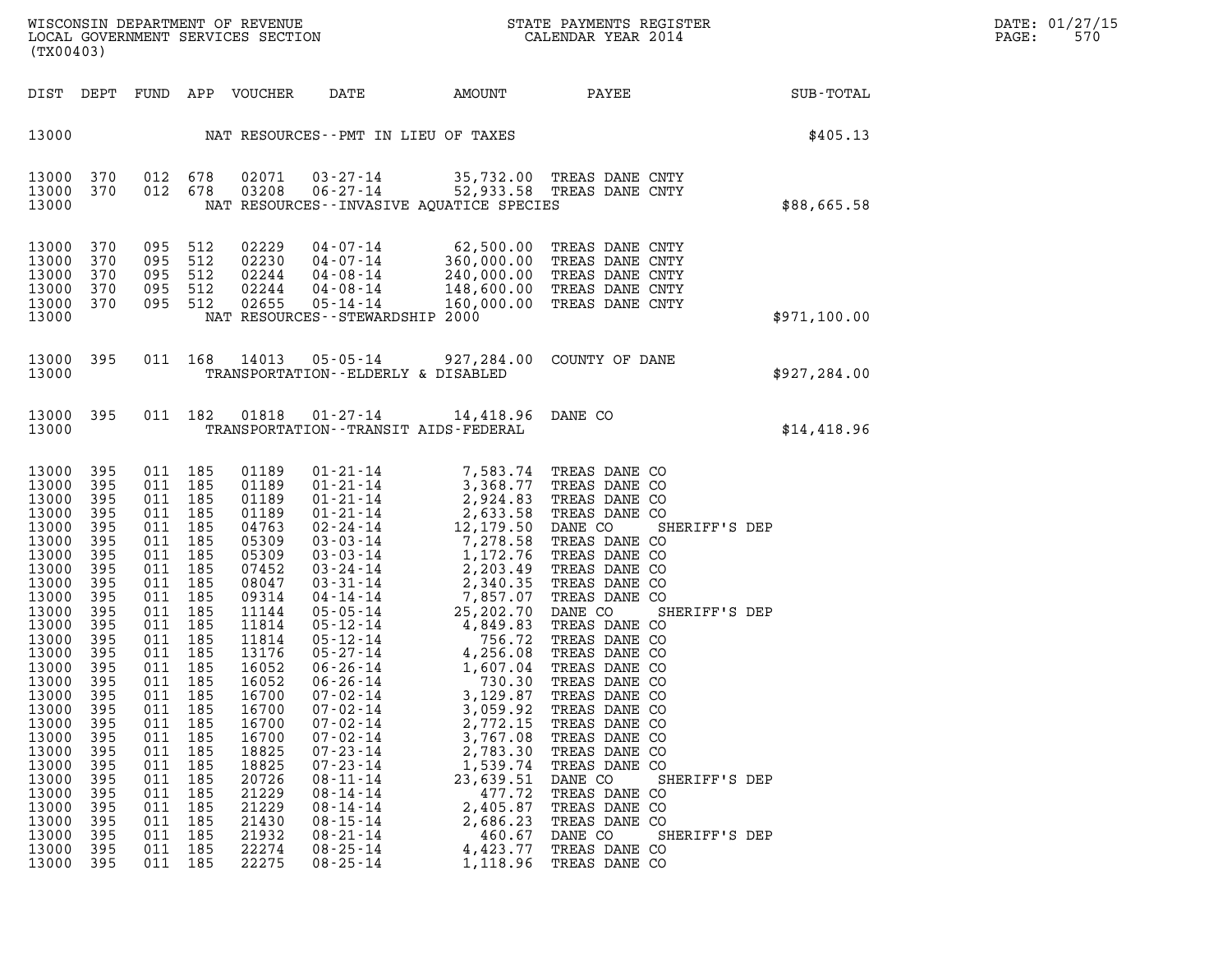DIST DEPT FUND APP VOUCHER DATE AMOUNT PAYEE SUB-TOTAL DIST DEPT FUND APP VOUCHER DATE AMOUNT PAYEE<br>13000 395 011 185 23691 09-11-14 4,878.04 TREAS DANE CO<br>13000 395 011 185 24442 09-17-14 8,915.38 TREAS DANE CO 13000 395 011 185 23691 09-11-14 4,878.04 TREAS DANE CO<br>13000 395 011 185 24442 09-17-14 8,915.38 TREAS DANE CO<br>13000 395 011 185 24443 09-17-14 863.81 TREAS DANE CO 13000 395 011 185 24443 09-17-14 863.81 TREAS DANE CO 13000 395 011 185 23691 09-11-14 4,878.04 TREAS DANE CO<br>13000 395 011 185 24442 09-17-14 8,915.38 TREAS DANE CO<br>13000 395 011 185 24443 09-17-14 563.81 TREAS DANE CO<br>13000 395 011 185 25628 09-29-14 2,558.85 TREAS DANE CO 13000 395 011 185 24442 09-17-14 8,915.38 TREAS DANE CO<br>13000 395 011 185 24443 09-17-14 863.81 TREAS DANE CO<br>13000 395 011 185 25628 09-26-14 5,634.92 TREAS DANE CO<br>13000 395 011 185 25628 09-29-14 2,757.43 TREAS DANE CO 13000 395 011 185 24443 09-17-14 863.81 TREAS DANE CO<br>13000 395 011 185 25446 09-26-14 5,634.92 TREAS DANE CO<br>13000 395 011 185 25628 09-29-14 2,558.85 TREAS DANE CO<br>13000 395 011 185 25917 10-01-14 4.515.53 TREAS DANE CO 13000 395 011 185 25446 09-26-14 5,634.92 TREAS DANE CO<br>13000 395 011 185 25628 09-29-14 2,558.85 TREAS DANE CO<br>13000 395 011 185 25628 09-29-14 2,757.43 TREAS DANE CO<br>13000 395 011 185 25917 10-01-14 4,463.17 TREAS DANE C 13000 395 011 185 25628 09-29-14 2,558.85 TREAS DANE CO<br>13000 395 011 185 25628 09-29-14 2,757.43 TREAS DANE CO<br>13000 395 011 185 25917 10-01-14 4,515.53 TREAS DANE CO<br>13000 395 011 185 26410 10-06-14 1,463.17 TREAS DANE C 13000 395 011 185 25628 09-29-14 2,757.43 TREAS DANE CO<br>13000 395 011 185 25917 10-01-14 4,515.53 TREAS DANE CO<br>13000 395 011 185 25917 10-01-14 1,463.17 TREAS DANE CO<br>13000 395 011 185 26410 10-06-14 1,081.00 DANE CO SHER 13000 395 011 185 25917 10-01-14 4,515.53 TREAS DANE CO<br>13000 395 011 185 25917 10-01-14 1,463.17 TREAS DANE CO<br>13000 395 011 185 26659 10-06-14 1,081.00 DANE CO SHER:<br>13000 395 011 185 26659 10-08-14 1,222.94 TREAS DANE C 13000 395 011 185 25917 10-01-14 1,463.17 TREAS DANE CO<br>13000 395 011 185 26410 10-06-14 1,081.00 DANE CO SHER:<br>13000 395 011 185 26659 10-08-14 1,222.94 TREAS DANE CO<br>13000 395 011 185 27398 10-14-14 439.41 DANE CO SHER: 13000 395 011 185 26410 10-06-14 1,081.00 DANE CO SHERIFF'S DEP<br>13000 395 011 185 26659 10-08-14 1,222.94 TREAS DANE CO<br>13000 395 011 185 26659 10-08-14 1,330.12 TREAS DANE CO<br>13000 395 011 185 28224 10-14-14 439.41 DANE C 13000 395 011 185 26659 10-08-14 1,222.94 TREAS DANE CO<br>13000 395 011 185 26659 10-08-14 1,330.12 TREAS DANE CO<br>13000 395 011 185 27398 10-14-14 4 439.41 DANE CO SHER:<br>13000 395 011 185 29866 11-05-14 4,596.15 TREAS DANE C 13000 395 011 185 26659 10-08-14 1,330.12 TREAS DANE CO<br>13000 395 011 185 27398 10-14-14 439.41 DANE CO SHERIFF'S DEP<br>13000 395 011 185 28224 10-21-14 4,596.13 DANE CO SHERIFF'S DEP<br>13000 395 011 185 30757 11-12-14 1,579.5 13000 395 011 185 27398 10-14-14 439.41 DANE CO SHERIFF'S DEP<br>13000 395 011 185 28224 10-21-14 4,596.15 TREAS DANE CO<br>13000 395 011 185 29866 11-05-14 43,980.43 DANE CO SHERIFF'S DEP<br>13000 395 011 185 30757 11-12-14 550.00 13000 395 011 185 28224 10-21-14 4,596.15 TREAS DANE CO<br>13000 395 011 185 29866 11-05-14 43,980.43 DANE CO SHERIFF'S DEP<br>13000 395 011 185 30757 11-12-14 1550.50 DANE CO SHERIFF'S DEP<br>13000 395 011 185 30757 11-12-14 2.231 13000 395 011 185 29866 11-05-14 43,980.43 DANE CO SHERIFF'S DEP<br>13000 395 011 185 30757 11-12-14 1,579.50 DANE CO SHERIFF'S DEP<br>13000 395 011 185 30757 11-12-14 3250.00 DANE CO SHERIFF'S DEP<br>13000 395 011 185 31171 11-12-13000 395 011 185 30757 11-12-14 1,579.50 DANE CO SHER:<br>13000 395 011 185 30757 11-12-14 350.00 DANE CO SHER:<br>13000 395 011 185 30757 11-12-14 2,231.83 DANE CO SHER:<br>13000 395 011 185 31171 11-17-14 4,820.84 TREAS DANE CO<br> 13000 395 011 185 30757 11-12-14 350.00 DANE CO SHER:<br>13000 395 011 185 30757 11-12-14 2,231.83 DANE CO SHER:<br>13000 395 011 185 31171 11-17-14 4,820.84 TREAS DANE CO<br>13000 395 011 185 98487 01-06-14 2,812.85 TREAS DANE CO 13000 395 011 185 30757 11-12-14 2,231.83 DANE CO SHER:<br>13000 395 011 185 31171 11-17-14 4,820.84 TREAS DANE CO<br>13000 395 011 185 31171 11-17-14 167.97 TREAS DANE CO<br>13000 395 011 185 98487 01-06-14 2,812.85 TREAS DANE CO<br> 13000 TRANSPORTATION--HIGHWAY SAFETY-FEDERAL \$235,410.30 13000 395 011 190 02013 01-06-14 907,315.22 COUNTY OF DANE 13000 395 011 190 02013 01–06–14 907,315.22 COUNTY OF DANE<br>13000 395 011 190 18013 07–07–14 1,814,630.44 COUNTY OF DANE<br>13000 395 011 190 28013 10–06–14 907,315.23 COUNTY OF DANE 13000 395 011 190 02013 01-06-14 907,315.22 COUNTY OF DANE<br>13000 395 011 190 18013 07-07-14 1,814,630.44 COUNTY OF DANE<br>13000 395 011 190 28013 10-06-14 907,315.23 COUNTY OF DANE<br>13000 TRANSPORTATION--GENERAL TRANSP AIDS-G 13000 395 011 190 02013 01-06-14 907,315.22 COUNTY. OF DANE<br>13000 395 011 190 18013 07-07-14 1,814,630.44 COUNTY. OF DANE<br>13000 395 011 190 28013 10-06-14 907,315.23 COUNTY. OF DANE \$3,629,260.89<br>13000 13000 395 011 278 19243 07-23-14 13,392.68 TREAS DANE CO 13000 395 011 278 19243 07-23-14 13,392.68 TREASDANE CO<br>13000 395 011 278 33247 12-05-14 107,048.96 TREASDANE CO<br>13000 395 011 278 33247 12-05-14 178,853.43 TREASDANE CO 13000 395 011 278 19243 07-23-14 13,392.68 TREAS DANE CO<br>13000 395 011 278 33247 12-05-14 107,048.96 TREAS DANE CO<br>13000 395 011 278 33247 12-05-14 178,853.43 TREAS DANE CO<br>13000 395 011 278 33695 12-10-14 591.832.37 TREAS 13000 395 011 278 19243 07-23-14 13,392.68 TREAS DANE CO<br>13000 395 011 278 33247 12-05-14 107,048.96 TREAS DANE CO<br>13000 395 011 278 33247 12-05-14 178,853.43 TREAS DANE CO<br>13000 395 011 278 33695 12-10-14 591,832.37 TREAS 13000 395 011 278 33247 12-05-14 107,048.96 TREAS DANE CO<br>13000 395 011 278 33247 12-05-14 178,853.43 TREAS DANE CO<br>13000 395 011 278 33695 12-10-14 591,832.37 TREAS DANE CO<br>13000 395 011 278 98954 01-07-14 12.776.69 TREAS 13000 395 011 278 33247 12-05-14 178,853.43 TREAS DANE CO<br>13000 395 011 278 33695 12-10-14 591,832.37 TREAS DANE CO<br>13000 395 011 278 33696 12-10-14 590,000.00 TREAS DANE CO<br>13000 395 011 278 98954 01-07-14 12,776.69 TREAS 13000 TRANSPORTATION--LRIP/TRIP/MSIP GRANTS \$953,904.13 13000 410 002 116 11261 11-05-14 238,451.24 TREAS DANE CNTY 13000 CORRECTIONS--LOCAL AID \$238,451.24 13000 435 005 000 90412 01-01-14 6,902,101.00 DANE CO 13000 435 005 000 90415 02-01-14 3,142,889.00 DANE CO 13000 435 005 000 90412 01-01-14 6,902,101.00 DANE CO<br>13000 435 005 000 90415 02-01-14 3,142,889.00 DANE CO<br>13000 435 005 000 90416 03-01-14 6,863,059.00 DANE CO<br>13000 435 005 000 90417 04-01-14 9,119,266.00 DANE CO  $13000$   $435$   $005$   $000$   $90412$   $01-01-14$   $6,902,101.00$   $DANE CO$ <br> $13000$   $435$   $005$   $000$   $90415$   $02-01-14$   $3,142,889.00$   $DANE CO$ <br> $13000$   $435$   $005$   $000$   $90417$   $04-01-14$   $9,119,266.00$   $DANE CO$ <br> $13000$   $435$   $005$   $00$  $13000$   $435$   $005$   $000$   $90415$   $03$ -01-14  $14000$   $435$   $005$   $000$   $90416$   $03$ -01-14  $6,863,059.00$  DANE CO<br> $13000$   $435$   $005$   $000$   $90417$   $04$ -01-14  $9,119,266.00$  DANE CO<br> $13000$   $435$   $005$   $000$   $90419$   $05$ -0  $13000$   $435$   $005$   $000$   $90416$   $03$ -01-14  $6,863,059.00$  DANE CO<br> $13000$   $435$   $005$   $000$   $90417$   $04$ -01-14  $9,119,266.00$  DANE CO<br> $13000$   $435$   $005$   $000$   $90420$   $05$ -01-14  $6,704,789.00$  DANE CO<br> $13000$   $435$   $00$  $13000$   $435$   $005$   $000$   $90417$   $04$ - $01$ - $14$   $9$ , $119$ , $266$ . $00$  DANE CO<br> $13000$   $435$   $005$   $000$   $90420$   $06$ - $01$ - $14$   $6$ , $704$ , $789$ . $00$  DANE CO<br> $13000$   $435$   $005$   $000$   $90421$   $06$ - $30$ - $14$   $1,993$ , $088.00$  $13000$   $435$   $005$   $000$   $90419$   $05-01-14$   $6,704,789.00$  DANE CO<br> $13000$   $435$   $005$   $000$   $90420$   $06-01-14$   $6,564,608.00$  DANE CO<br> $13000$   $435$   $005$   $000$   $90421$   $06-30-14$   $1,993,088.00$  DANE CO<br> $13000$   $435$   $00$  $13000$   $435$   $005$   $000$   $90420$   $06-01-14$   $6,564,608.00$  DANE CO<br> $13000$   $435$   $005$   $000$   $90421$   $06-30-14$   $1,993,088.00$  DANE CO<br> $13000$   $435$   $005$   $000$   $90500$   $07-01-14$   $14$   $1,961,469.00$  DANE CO<br> $13000$   $435$  $13000$   $435$   $005$   $000$   $90421$   $06-30-14$   $1,993,088.00$  DANE CO<br> $13000$   $435$   $005$   $000$   $90500$   $07-01-14$   $18,583,440.00$  DANE CO<br> $13000$   $435$   $005$   $000$   $90501$   $07-14-14$   $1,961,469.00$  DANE CO<br> $13000$   $435$   $0$ 13000 435 005 000 90500 07-01-14 18,583,440.00 DANE CO<br>13000 435 005 000 90501 07-14-14 1,961,469.00 DANE CO<br>13000 435 005 000 90502 08-01-14 8,027,978.00 DANE CO<br>13000 435 005 000 90506 09-01-14 8,073,035.00 DANE CO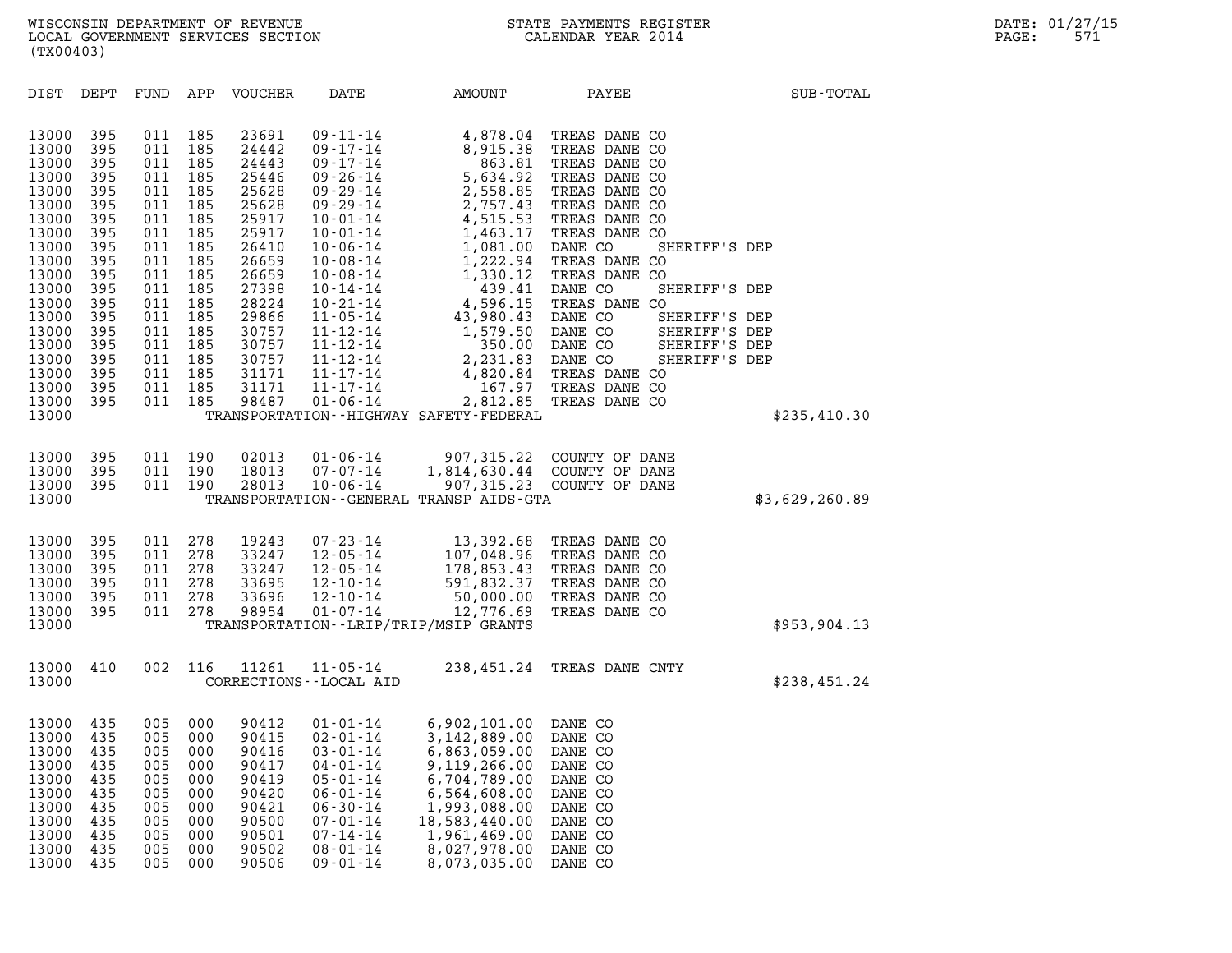| (TX00403)                                                                                                                                                                                                            |                                                                                                                                                                      |                                                                                                                                                                      |                                                                                                                                                                      | WISCONSIN DEPARTMENT OF REVENUE<br>LOCAL GOVERNMENT SERVICES SECTION                                                                                                                                                 | $\mathbf{N}$                                                                                                                                                                                                                                                                                                                                                                                                                           |                                                                                                                                                                                                                                                                                                                                                                                         | STATE PAYMENTS REGISTER<br>CALENDAR YEAR 2014                                                                                                                                                                                                                                                                      |                                  | DATE: 01/27/15<br>PAGE:<br>572 |
|----------------------------------------------------------------------------------------------------------------------------------------------------------------------------------------------------------------------|----------------------------------------------------------------------------------------------------------------------------------------------------------------------|----------------------------------------------------------------------------------------------------------------------------------------------------------------------|----------------------------------------------------------------------------------------------------------------------------------------------------------------------|----------------------------------------------------------------------------------------------------------------------------------------------------------------------------------------------------------------------|----------------------------------------------------------------------------------------------------------------------------------------------------------------------------------------------------------------------------------------------------------------------------------------------------------------------------------------------------------------------------------------------------------------------------------------|-----------------------------------------------------------------------------------------------------------------------------------------------------------------------------------------------------------------------------------------------------------------------------------------------------------------------------------------------------------------------------------------|--------------------------------------------------------------------------------------------------------------------------------------------------------------------------------------------------------------------------------------------------------------------------------------------------------------------|----------------------------------|--------------------------------|
| DIST DEPT                                                                                                                                                                                                            |                                                                                                                                                                      |                                                                                                                                                                      |                                                                                                                                                                      | FUND APP VOUCHER                                                                                                                                                                                                     | DATE                                                                                                                                                                                                                                                                                                                                                                                                                                   | AMOUNT                                                                                                                                                                                                                                                                                                                                                                                  | PAYEE                                                                                                                                                                                                                                                                                                              | SUB-TOTAL                        |                                |
| 13000<br>13000<br>13000 435<br>13000                                                                                                                                                                                 | 435<br>435                                                                                                                                                           | 005<br>005<br>005                                                                                                                                                    | 000<br>000<br>000                                                                                                                                                    | 90508<br>90509<br>90510                                                                                                                                                                                              | $10 - 01 - 14$<br>$11 - 01 - 14$<br>$12 - 01 - 14$<br>HEALTH SERVICES - - STATE/FED AIDS                                                                                                                                                                                                                                                                                                                                               | 7,384,804.00<br>6,606,892.00<br>7,865,864.00                                                                                                                                                                                                                                                                                                                                            | DANE CO<br>DANE CO<br>DANE CO                                                                                                                                                                                                                                                                                      | \$99,793,282.00                  |                                |
| 13000<br>13000<br>13000<br>13000<br>13000<br>13000<br>13000<br>13000<br>13000<br>13000<br>13000<br>13000<br>13000<br>13000<br>13000<br>13000<br>13000<br>13000<br>13000<br>13000<br>13000<br>13000<br>13000<br>13000 | 437<br>437<br>437<br>437<br>437<br>437<br>437<br>437<br>437<br>437<br>437<br>437<br>437<br>437<br>437<br>437<br>437<br>437<br>437<br>437<br>437<br>437<br>437<br>437 | 005<br>005<br>005<br>005<br>005<br>005<br>005<br>005<br>005<br>005<br>005<br>005<br>005<br>005<br>005<br>005<br>005<br>005<br>005<br>005<br>005<br>005<br>005<br>005 | 000<br>000<br>000<br>000<br>000<br>000<br>000<br>000<br>000<br>000<br>000<br>000<br>000<br>000<br>000<br>000<br>000<br>000<br>000<br>000<br>000<br>000<br>000<br>000 | 00000<br>00000<br>00000<br>00000<br>00000<br>00000<br>00000<br>00000<br>00000<br>00000<br>00000<br>00000<br>00000<br>00000<br>00000<br>00000<br>00000<br>00000<br>00000<br>00000<br>00000<br>00000<br>00000<br>00000 | $01 - 06 - 14$<br>$01 - 30 - 14$<br>$02 - 05 - 14$<br>$03 - 05 - 14$<br>04-07-14<br>$04 - 10 - 14$<br>$04 - 21 - 14$<br>$04 - 30 - 14$<br>$05 - 05 - 14$<br>$06 - 05 - 14$<br>$07 - 07 - 14$<br>$07 - 08 - 14$<br>$07 - 30 - 14$<br>$08 - 05 - 14$<br>$08 - 29 - 14$<br>$09 - 05 - 14$<br>$09 - 12 - 14$<br>$10 - 06 - 14$<br>$10 - 30 - 14$<br>$11 - 03 - 14$<br>$11 - 04 - 14$<br>$11 - 05 - 14$<br>$12 - 05 - 14$<br>$12 - 10 - 14$ | 251.77<br>1,226,248.07<br>608,359.70<br>1,494,105.78<br>522,597.78<br>22, 273.03<br>18,072.30<br>1,323,826.45<br>310,826.49<br>278,445.18<br>233,337.06<br>831.82<br>1,517,507.05<br>298,448.95<br>4,009,217.22<br>195,720.24<br>100,181.83<br>187,301.89<br>1, 127, 228.79<br>$\begin{array}{r} -11,900.00\ 295,293.06\ 293,210.65\ 294,017.00 \end{array}$<br>294,017.00<br>28,496.99 | DANE<br>DANE CHILD SUPPORT<br>DANE<br>DANE<br>DANE<br>DANE CHILD SUPPORT<br>DANE CHILD SUPPORT<br>DANE CHILD SUPPORT<br>DANE<br>DANE<br>DANE<br>DANE<br>DANE CHILD SUPPORT<br>DANE<br>DANE<br>DANE<br>DANE CO<br>DANE<br>DANE CHILD SUPPORT<br>DANE CHILD SUPPORT<br>DANE CHILD SUPPORT<br>DANE<br>DANE<br>DANE CO | HUMAN SERVICE<br>HUMAN SERVICE   |                                |
| 13000 437<br>13000                                                                                                                                                                                                   |                                                                                                                                                                      | 005                                                                                                                                                                  | 000                                                                                                                                                                  | 00000                                                                                                                                                                                                                | $12 - 16 - 14$                                                                                                                                                                                                                                                                                                                                                                                                                         | 38,568.41 DANE CO<br>CHILDREN & FAMILIES - - STATE/FEDERAL AIDS                                                                                                                                                                                                                                                                                                                         |                                                                                                                                                                                                                                                                                                                    | HUMAN SERVICE<br>\$14,436,267.51 |                                |
| 13000 455<br>13000                                                                                                                                                                                                   |                                                                                                                                                                      | 002 202                                                                                                                                                              |                                                                                                                                                                      | 02398                                                                                                                                                                                                                | 04-01-14                                                                                                                                                                                                                                                                                                                                                                                                                               | JUSTICE -- LAW ENFORCEMENT TRAINING REIMB                                                                                                                                                                                                                                                                                                                                               | 12,527.76 TREAS DANE CNTY                                                                                                                                                                                                                                                                                          | \$12,527.76                      |                                |
| 13000 455<br>13000                                                                                                                                                                                                   |                                                                                                                                                                      | 002 221                                                                                                                                                              |                                                                                                                                                                      | 13                                                                                                                                                                                                                   | $07 - 30 - 14$<br>JUSTICE -- LAW ENFORCEMENT SERVICES AID                                                                                                                                                                                                                                                                                                                                                                              |                                                                                                                                                                                                                                                                                                                                                                                         | 5,600.00 TREAS DANE CNTY                                                                                                                                                                                                                                                                                           | \$5,600.00                       |                                |
| 13000 455<br>13000 455<br>13000                                                                                                                                                                                      |                                                                                                                                                                      | 002 225<br>002 225                                                                                                                                                   |                                                                                                                                                                      | 01376<br>03288                                                                                                                                                                                                       | 02-18-14<br>12-22-14<br>JUSTICE - - LAW ENFORCEMENT - - DRUG CRIMES                                                                                                                                                                                                                                                                                                                                                                    | 54,070.00<br>54,070.00                                                                                                                                                                                                                                                                                                                                                                  | TREAS DANE CNTY<br>TREAS DANE CNTY                                                                                                                                                                                                                                                                                 | \$108, 140.00                    |                                |
| 13000 455<br>13000<br>13000<br>13000<br>13000                                                                                                                                                                        | 455<br>455<br>455                                                                                                                                                    | 002<br>002<br>002<br>002                                                                                                                                             | 231<br>231<br>231<br>231                                                                                                                                             | 01320<br>01321<br>01322<br>02085                                                                                                                                                                                     | $02 - 18 - 14$<br>$02 - 18 - 14$<br>$02 - 18 - 14$<br>$10 - 28 - 14$<br>JUSTICE--LAW ENFORCEMENT TRAINING                                                                                                                                                                                                                                                                                                                              | 320.00<br>2,400.00<br>66,080.00<br>7,462.08                                                                                                                                                                                                                                                                                                                                             | TREAS DANE CNTY<br>TREAS DANE CNTY<br>TREAS DANE CNTY<br>TREAS DANE CNTY                                                                                                                                                                                                                                           | \$76, 262.08                     |                                |

13000 455 002 241 00360 08-05-14 696.78 TREAS DANE CNTY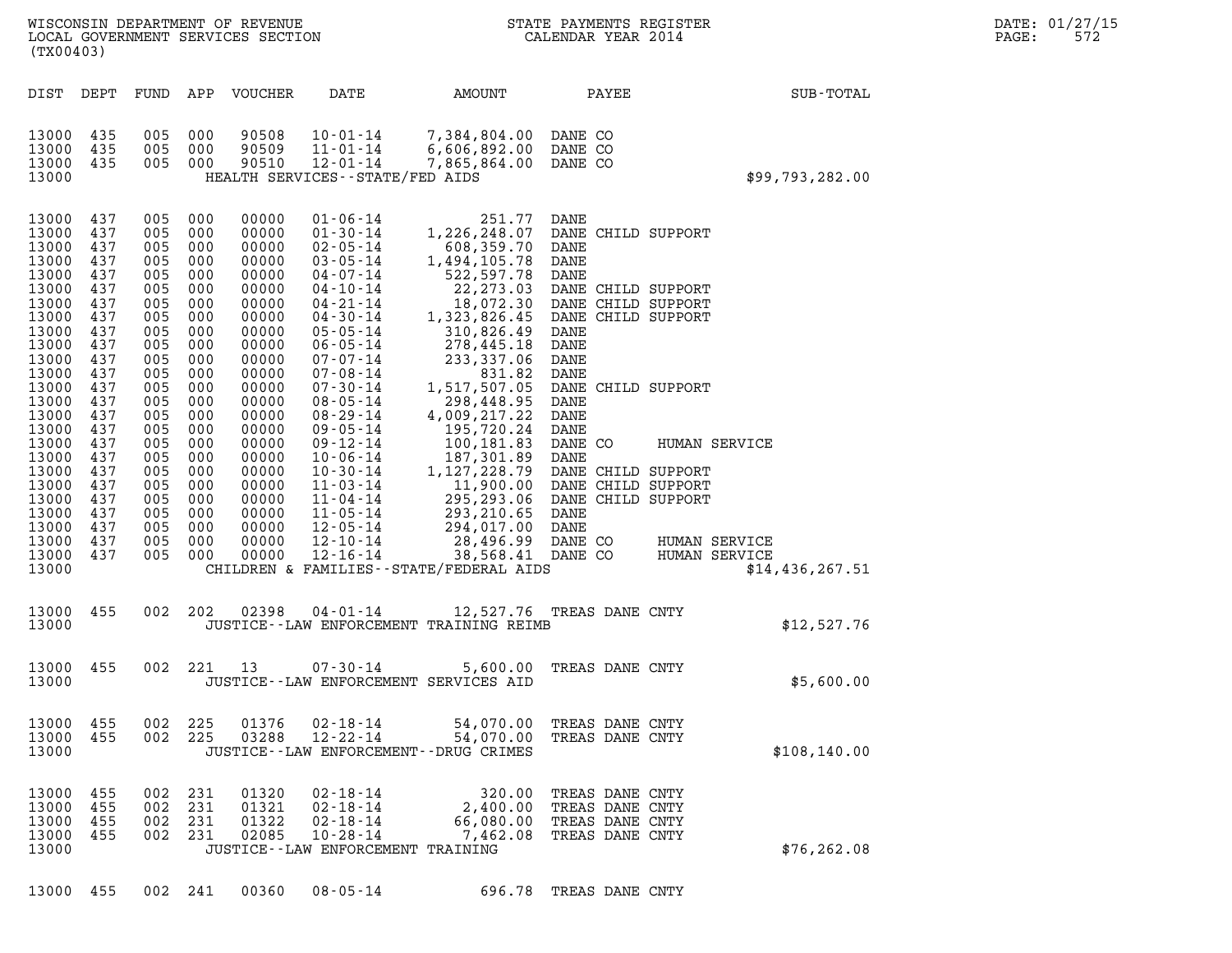|       | DATE: 01/27/15 |
|-------|----------------|
| PAGE: | 573            |

| (TX00403)                                                                                                                                                                                                       |                                                                                                                                                 |                                                                                                                                                                        |                                                                                                                            |                                                                                                                                                                                                    |                                                                                            |                                                                                                                                                                                                                                                                                                                                                                                                                          | WISCONSIN DEPARTMENT OF REVENUE                               STATE PAYMENTS REGISTER LOCAL GOVERNMENT SERVICES SECTION                               CALENDAR YEAR 2014                                                                                                                                                                                                                                                                  |                                                                               |              | DATE: 01/27/15<br>PAGE:<br>573 |
|-----------------------------------------------------------------------------------------------------------------------------------------------------------------------------------------------------------------|-------------------------------------------------------------------------------------------------------------------------------------------------|------------------------------------------------------------------------------------------------------------------------------------------------------------------------|----------------------------------------------------------------------------------------------------------------------------|----------------------------------------------------------------------------------------------------------------------------------------------------------------------------------------------------|--------------------------------------------------------------------------------------------|--------------------------------------------------------------------------------------------------------------------------------------------------------------------------------------------------------------------------------------------------------------------------------------------------------------------------------------------------------------------------------------------------------------------------|-------------------------------------------------------------------------------------------------------------------------------------------------------------------------------------------------------------------------------------------------------------------------------------------------------------------------------------------------------------------------------------------------------------------------------------------|-------------------------------------------------------------------------------|--------------|--------------------------------|
| DIST DEPT                                                                                                                                                                                                       |                                                                                                                                                 | FUND                                                                                                                                                                   |                                                                                                                            | APP VOUCHER                                                                                                                                                                                        | DATE                                                                                       | AMOUNT                                                                                                                                                                                                                                                                                                                                                                                                                   | PAYEE                                                                                                                                                                                                                                                                                                                                                                                                                                     |                                                                               | SUB-TOTAL    |                                |
| 13000 455<br>13000                                                                                                                                                                                              |                                                                                                                                                 | 002                                                                                                                                                                    | 241                                                                                                                        | 01845                                                                                                                                                                                              |                                                                                            | JUSTICE -- CEASE AND OTHER FEDERAL GRANTS                                                                                                                                                                                                                                                                                                                                                                                | 10-20-14 8,235.23 TREAS DANE CNTY                                                                                                                                                                                                                                                                                                                                                                                                         |                                                                               | \$8,932.01   |                                |
| 13000<br>13000<br>13000<br>13000<br>13000<br>13000<br>13000<br>13000<br>13000<br>13000<br>13000<br>13000<br>13000<br>13000<br>13000<br>13000<br>13000<br>13000<br>13000<br>13000<br>13000<br>13000 455<br>13000 | 455<br>455<br>455<br>455<br>455<br>455<br>455<br>455<br>455<br>455<br>455<br>455<br>455<br>455<br>455<br>455<br>455<br>455<br>455<br>455<br>455 | 002<br>002<br>002<br>002<br>002<br>002<br>002<br>002<br>002<br>002<br>002<br>002<br>002<br>002<br>002<br>002<br>002<br>002<br>002 251<br>002 251<br>002 251<br>002 251 | 251<br>251<br>251<br>251<br>251<br>251<br>251<br>251<br>251<br>251<br>251<br>251<br>251<br>251<br>251<br>251<br>251<br>251 | 00364<br>00615<br>00619<br>00638<br>00658<br>00772<br>01224<br>02196<br>02211<br>02238<br>02297<br>02368<br>02379<br>02528<br>02658<br>02915<br>02917<br>02918<br>03001<br>03284<br>04104<br>04105 | $08 - 06 - 14$<br>08-20-14<br>08-21-14<br>$08 - 25 - 14$<br>07-17-14                       | 16,616.72<br>$\begin{array}{cccc} 08\text{-}25\text{-}14 & 16\text{,}616\text{-}72\ 08\text{-}22\text{-}14 & 4\text{,}946\text{-}00\ 01\text{-}14\text{-}14 & 15\text{,}560\text{-}99\ 02\text{-}18\text{-}14 & 4\text{,}998\text{-}00\ 04\text{-}09\text{-}14 & 15\text{,}560\text{-}99\ 04\text{-}10\text{-}14 & 1,996\text{-}00\ 11\text{-}05\text{-}14 &$<br>21, 152.43<br>JUSTICE - - TRUANCY PROGRAM - GRANT FUNDS | 21,730.67 TREAS DANE CO<br>9,608.00 TREAS DANE CNTY<br>18,654.00 TREAS DANE CO<br>TREAS DANE CNTY<br>TREAS DANE CNTY<br>TREAS DANE CO<br>TREAS DANE CNTY<br>TREAS DANE CO<br>TREAS DANE CO<br>TREAS DANE CO<br>TREAS DANE CNTY<br>TREAS DANE CNTY<br>TREAS DANE CNTY<br>TREAS DANE CNTY<br>TREAS DANE CO<br>TREAS DANE CNTY<br>TREAS DANE CNTY<br>TREAS DANE CNTY<br>TREAS DANE CNTY<br>TREAS DANE CO<br>TREAS DANE CNTY<br>TREAS DANE CO | CLERK<br>CLERK<br>CLERK<br>CLERK<br>CLERK<br>CLERK<br>CLERK<br>CLERK<br>CLERK | \$349,362.03 |                                |
| 13000<br>13000<br>13000<br>13000 455<br>13000                                                                                                                                                                   | 455<br>455<br>455                                                                                                                               | 002<br>002 279<br>002<br>002 279                                                                                                                                       | 279<br>279                                                                                                                 | 00687<br>02125<br>02668<br>03290                                                                                                                                                                   | 08-22-14<br>$03 - 25 - 14$<br>11-21-14<br>$06 - 02 - 14$                                   | 32,023.00<br>21,207.00<br>JUSTICE - TREAT ALTERN TO DETENTION - GRANT                                                                                                                                                                                                                                                                                                                                                    | 33,513.00 TREAS DANE CNTY<br>28,955.00 TREAS DANE CNTY<br>TREAS DANE CNTY<br>TREAS DANE CNTY                                                                                                                                                                                                                                                                                                                                              |                                                                               | \$115,698.00 |                                |
| 13000<br>13000<br>13000<br>13000                                                                                                                                                                                | 455<br>455<br>455                                                                                                                               | 002 321<br>002<br>002                                                                                                                                                  | 321<br>321                                                                                                                 | 02079<br>02531<br>02737                                                                                                                                                                            | $03 - 18 - 14$<br>$11 - 17 - 14$<br>$05 - 12 - 14$<br>JUSTICE - - COURT IMPROVEMENT GRANTS | 2,750.00<br>1,819.00<br>7,414.00                                                                                                                                                                                                                                                                                                                                                                                         | TREAS DANE CNTY<br>TREAS DANE CNTY<br>TREAS DANE CNTY                                                                                                                                                                                                                                                                                                                                                                                     |                                                                               | \$11,983.00  |                                |
| 13000 455<br>13000                                                                                                                                                                                              |                                                                                                                                                 |                                                                                                                                                                        |                                                                                                                            |                                                                                                                                                                                                    |                                                                                            | JUSTICE - - VICTIM/WITNESS ASSISTANCE SERV                                                                                                                                                                                                                                                                                                                                                                               | 002 532 07-22-14 314,701.13 TREAS DANE CNTY                                                                                                                                                                                                                                                                                                                                                                                               |                                                                               | \$314,701.13 |                                |
| 13000 455<br>13000                                                                                                                                                                                              |                                                                                                                                                 |                                                                                                                                                                        |                                                                                                                            |                                                                                                                                                                                                    | JUSTICE - - VICTIM/WITNESS SERVICES                                                        |                                                                                                                                                                                                                                                                                                                                                                                                                          | 002 539 008 03-10-14 339,179.83 TREAS DANE CNTY                                                                                                                                                                                                                                                                                                                                                                                           |                                                                               | \$339,179.83 |                                |
| 13000 455<br>13000 455<br>13000 455                                                                                                                                                                             |                                                                                                                                                 | 002 542<br>002 542<br>002 542                                                                                                                                          |                                                                                                                            | 00055<br>00060<br>00243                                                                                                                                                                            | 08-11-14<br>$08 - 11 - 14$<br>11-24-14                                                     |                                                                                                                                                                                                                                                                                                                                                                                                                          | 52,771.00 TREAS DANE CNTY<br>16,111.00 TREAS DANE CNTY<br>53,763.00 TREAS DANE CNTY                                                                                                                                                                                                                                                                                                                                                       |                                                                               |              |                                |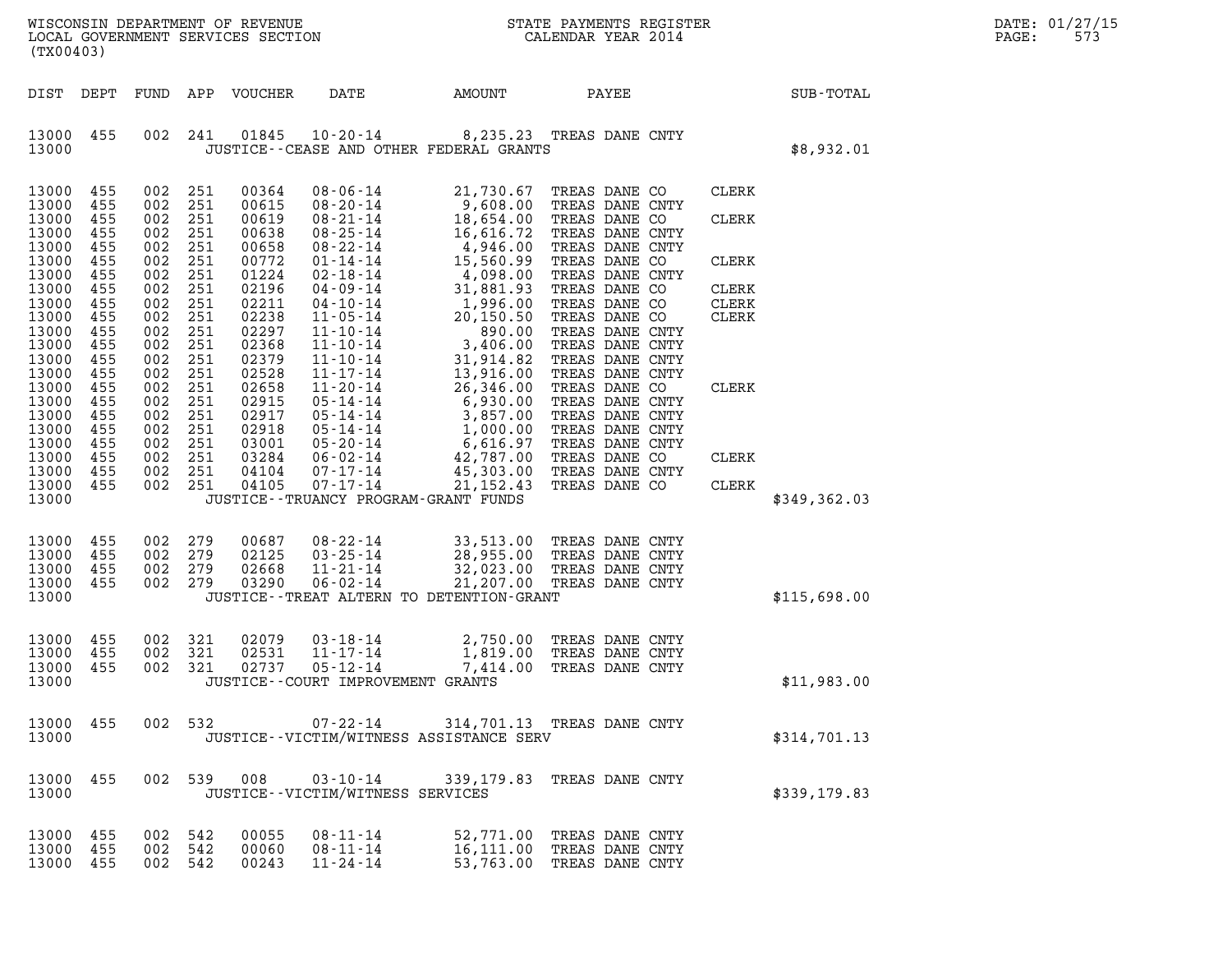| (TX00403)                                                            |                                               |                                               |                                               |                                                             |                                                                                                                                                                    |                                                                                    |                                                                                                                                   |              |
|----------------------------------------------------------------------|-----------------------------------------------|-----------------------------------------------|-----------------------------------------------|-------------------------------------------------------------|--------------------------------------------------------------------------------------------------------------------------------------------------------------------|------------------------------------------------------------------------------------|-----------------------------------------------------------------------------------------------------------------------------------|--------------|
| DIST                                                                 | DEPT                                          | FUND                                          | APP                                           | VOUCHER                                                     | DATE                                                                                                                                                               | AMOUNT                                                                             | PAYEE                                                                                                                             | SUB-TOTAL    |
| 13000<br>13000<br>13000<br>13000<br>13000<br>13000                   | 455<br>455<br>455<br>455<br>455               | 002<br>002<br>002<br>002<br>002               | 542<br>542<br>542<br>542<br>542               | 00246<br>00372<br>00395<br>00573<br>00584                   | $11 - 24 - 14$<br>$01 - 29 - 14$<br>$02 - 11 - 14$<br>$05 - 09 - 14$<br>$05 - 16 - 14$<br>JUSTICE - - VICTIM ASSISTANCE                                            | 14,879.00<br>69,156.00<br>18,943.00<br>18,795.00<br>52,771.00                      | TREAS DANE CNTY<br>TREAS DANE CNTY<br>TREAS DANE CNTY<br>TREAS DANE CNTY<br>TREAS DANE CNTY                                       | \$297,189.00 |
| 13000<br>13000<br>13000                                              | 465<br>465                                    | 002<br>002                                    | 133<br>133                                    | 01241<br>01893                                              | $12 - 16 - 14$<br>$02 - 21 - 14$<br>MILITARY AFFAIRS -- L E COUNTER DRUG ACTIV                                                                                     | 670.00<br>5,200.00                                                                 | TREAS DANE CNTY<br>TREAS DANE CNTY                                                                                                | \$5,870.00   |
| 13000<br>13000                                                       | 465                                           | 002                                           | 308                                           | 00073                                                       | $11 - 19 - 14$<br>MILITARY AFFAIRS-EMER MGMT-RESPONSE EQMT                                                                                                         | 9,256.00                                                                           | TREAS DANE CNTY                                                                                                                   | \$9,256.00   |
| 13000<br>13000<br>13000                                              | 465<br>465                                    | 002<br>002                                    | 337<br>337                                    | 00893<br>01540                                              | $03 - 21 - 14$<br>$07 - 09 - 14$<br>MILITARY AFFAIRS-EMERGENCY MGMT PLANNING                                                                                       | 45,606.00<br>49,876.00                                                             | TREAS DANE CNTY<br>TREAS DANE CNTY                                                                                                | \$95,482.00  |
| 13000<br>13000<br>13000<br>13000<br>13000                            | 465<br>465<br>465<br>465                      | 002<br>002<br>002<br>002                      | 342<br>342<br>342<br>342                      | 00082<br>00974<br>01409<br>01605                            | $08 - 19 - 14$<br>$01 - 15 - 14$<br>$05 - 06 - 14$<br>$07 - 11 - 14$<br>MILITARY AFFAIRS-EMERGENCY MGMT-FED FUND                                                   | 14,230.00<br>114,197.41<br>5,063.01<br>121,690.62                                  | TREAS DANE CNTY<br>TREAS DANE CNTY<br>TREAS DANE CNTY<br>TREAS DANE CNTY                                                          | \$255,181.04 |
| 13000<br>13000<br>13000<br>13000<br>13000<br>13000<br>13000<br>13000 | 465<br>465<br>465<br>465<br>465<br>465<br>465 | 002<br>002<br>002<br>002<br>002<br>002<br>002 | 350<br>350<br>350<br>350<br>350<br>350<br>350 | 00075<br>00345<br>00346<br>00347<br>00836<br>00837<br>01047 | $08 - 12 - 14$<br>$10 - 27 - 14$<br>$10 - 27 - 14$<br>$10 - 28 - 14$<br>$03 - 12 - 14$<br>$03 - 12 - 14$<br>$04 - 28 - 14$<br>MILITARY AFFAIRS--HOMELAND SEC GRANT | 1,743.50<br>6, 263.10<br>9,799.00<br>4,267.56<br>9,841.90<br>14,969.96<br>5,217.73 | TREAS DANE CNTY<br>TREAS DANE CNTY<br>TREAS DANE CNTY<br>TREAS DANE CNTY<br>TREAS DANE CNTY<br>TREAS DANE CNTY<br>TREAS DANE CNTY | \$52,102.75  |
| 13000<br>13000                                                       | 485                                           | 002                                           | 127                                           | 06263                                                       | $06 - 19 - 14$<br>VETERANS AFFAIRS GRANTS                                                                                                                          | 1,300.00                                                                           | TREAS DANE CNTY                                                                                                                   | \$1,300.00   |
| 13000<br>13000                                                       | 485                                           | 082                                           | 267                                           | 06263                                                       | $06 - 19 - 14$<br>VETERANS AFFAIRS -- GRANTS TO COUNTIES                                                                                                           | 5,850.00                                                                           | TREAS DANE CNTY                                                                                                                   | \$5,850.00   |
| 13000<br>13000                                                       | 485                                           | 083                                           | 370                                           | 06263                                                       | VETERANS AFFAIRS - - GRANTS TO COUNTIES                                                                                                                            |                                                                                    | 06-19-14 5,850.00 TREAS DANE CNTY                                                                                                 | \$5,850.00   |
| 13000<br>13000                                                       | 505                                           | 002                                           | 142                                           |                                                             | 09226 06-16-14<br>DOA--FEDERAL ENERGY GRANTS                                                                                                                       |                                                                                    | 10,000.00 TREAS DANE CNTY PUBLIC WO                                                                                               | \$10,000.00  |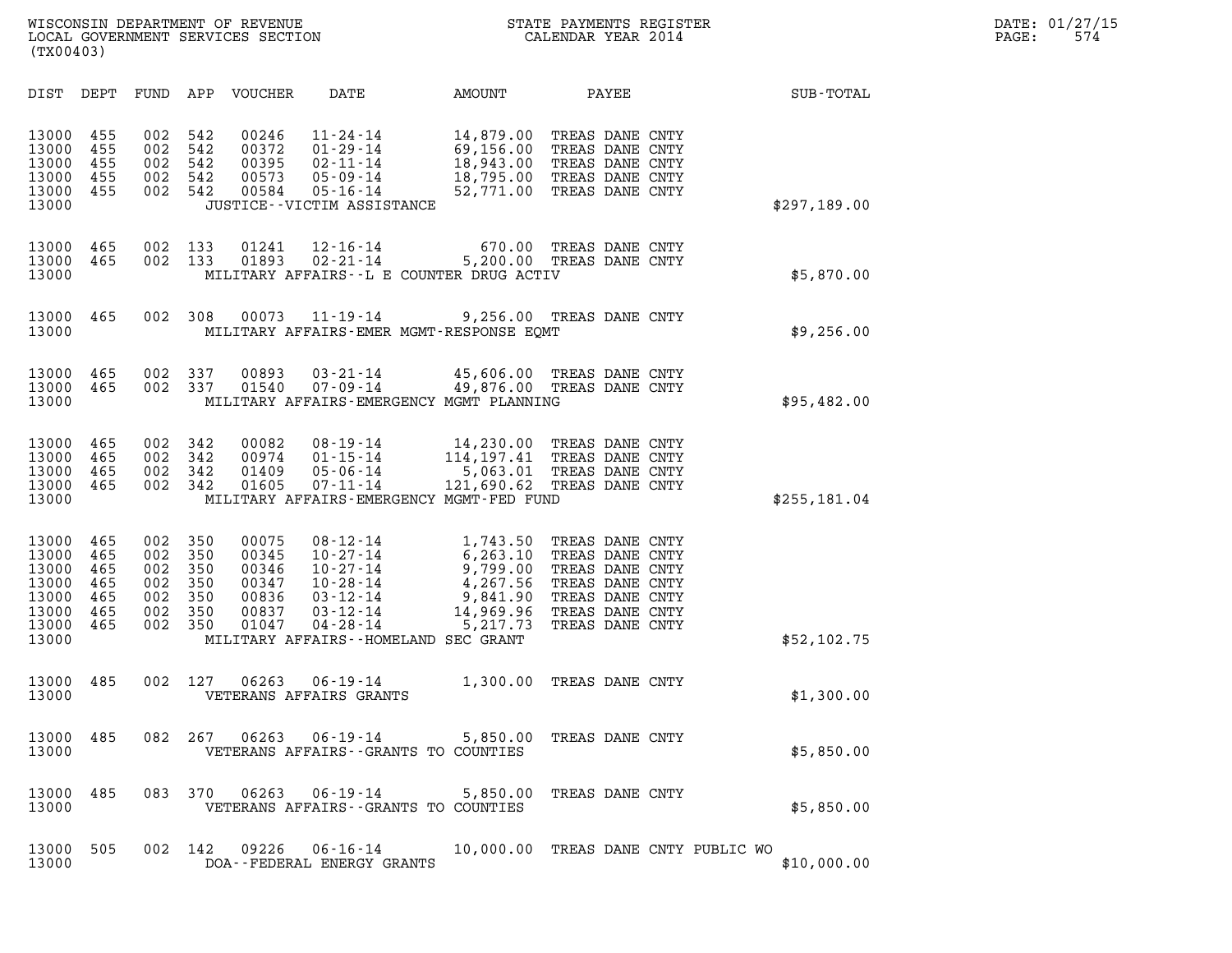| (TX00403)                                                                                                                                                                                                            |                                                                                                                                                               |                                                                                                                                                               |                                                                                                                                                               |                                                                                                                                                                                                             |                                                                                                                                                                                  |                                                                                                                     |                                                                                                                                                                                                                                                                                                                                      |              |
|----------------------------------------------------------------------------------------------------------------------------------------------------------------------------------------------------------------------|---------------------------------------------------------------------------------------------------------------------------------------------------------------|---------------------------------------------------------------------------------------------------------------------------------------------------------------|---------------------------------------------------------------------------------------------------------------------------------------------------------------|-------------------------------------------------------------------------------------------------------------------------------------------------------------------------------------------------------------|----------------------------------------------------------------------------------------------------------------------------------------------------------------------------------|---------------------------------------------------------------------------------------------------------------------|--------------------------------------------------------------------------------------------------------------------------------------------------------------------------------------------------------------------------------------------------------------------------------------------------------------------------------------|--------------|
| DIST                                                                                                                                                                                                                 | DEPT                                                                                                                                                          | FUND APP                                                                                                                                                      |                                                                                                                                                               | VOUCHER                                                                                                                                                                                                     | DATE                                                                                                                                                                             | AMOUNT                                                                                                              | PAYEE                                                                                                                                                                                                                                                                                                                                | SUB-TOTAL    |
| 13000<br>13000<br>13000<br>13000<br>13000<br>13000<br>13000<br>13000<br>13000<br>13000<br>13000<br>13000<br>13000<br>13000<br>13000<br>13000<br>13000<br>13000<br>13000<br>13000<br>13000<br>13000<br>13000<br>13000 | 505<br>505<br>505<br>505<br>505<br>505<br>505<br>505<br>505<br>505<br>505<br>505<br>505<br>505<br>505<br>505<br>505<br>505<br>505<br>505<br>505<br>505<br>505 | 002<br>002<br>002<br>002<br>002<br>002<br>002<br>002<br>002<br>002<br>002<br>002<br>002<br>002<br>002<br>002<br>002<br>002<br>002<br>002<br>002<br>002<br>002 | 155<br>155<br>155<br>155<br>155<br>155<br>155<br>155<br>155<br>155<br>155<br>155<br>155<br>155<br>155<br>155<br>155<br>155<br>155<br>155<br>155<br>155<br>155 | 60001<br>60001<br>60034<br>60034<br>60110<br>60110<br>60191<br>60191<br>60308<br>60308<br>60397<br>60397<br>60426<br>60426<br>60527<br>60527<br>60563<br>60563<br>60563<br>60681<br>60681<br>60749<br>60749 | $07 - 23 - 14$                                                                                                                                                                   | 13,675.58<br>DOA-HOUSING ASSISTANCE-FEDERAL FUNDS                                                                   | TREAS DANE CNTY                                                                                                                                                                                                                                                                                                                      | \$312,077.62 |
| 13000<br>13000<br>13000<br>13000<br>13000<br>13000<br>13000<br>13000<br>13000<br>13000<br>13000<br>13000<br>13000<br>13000<br>13000                                                                                  | 505<br>505<br>505<br>505<br>505<br>505<br>505<br>505<br>505<br>505<br>505<br>505<br>505<br>505                                                                | 002<br>002<br>002<br>002<br>002<br>002<br>002<br>002<br>002<br>002<br>002<br>002<br>002<br>002                                                                | 454<br>454<br>454<br>454<br>454<br>454<br>454<br>454<br>454<br>454<br>454<br>454<br>454<br>454                                                                | 00565<br>00947<br>01966<br>02566<br>03226<br>03366<br>04173<br>04470<br>05406<br>06320<br>06970<br>07729<br>08849<br>09497                                                                                  | 08-14-14<br>07-09-14                                                                                                                                                             | DOA--NATIONAL COMM SERV BOARD-FED FDS                                                                               | 31,130.23 TREAS DANE CNTY<br>08-14-14<br>08-25-14<br>10-06-14<br>10-29-14<br>10-29-14<br>10-29-14<br>10-29-14<br>10:70-14<br>10:70-71<br>10:70-71<br>10:71<br>10:71<br>10:71<br>10:71<br>10:71<br>10:71<br>TREAS DANE CNTY<br>11-17-14<br>38,234.96<br>TREAS DANE CNTY<br>12-22-14<br>26,531.88<br>TREA<br>39,211.76 TREAS DANE CNTY | \$416,984.08 |
| 13000<br>13000<br>13000<br>13000<br>13000<br>13000<br>13000<br>13000<br>13000<br>13000                                                                                                                               | 505<br>505<br>505<br>505<br>505<br>505<br>505<br>505<br>505<br>505                                                                                            | 035<br>035<br>035<br>035<br>035<br>035<br>035<br>035<br>035                                                                                                   | 035 371<br>371<br>371<br>371<br>371<br>371<br>371<br>371<br>371<br>371                                                                                        | 60001<br>60001<br>60001<br>60034<br>60034<br>60034<br>60110<br>60110<br>60110<br>60191                                                                                                                      | $07 - 23 - 14$<br>$07 - 23 - 14$<br>$07 - 23 - 14$<br>$08 - 06 - 14$<br>$08 - 06 - 14$<br>$08 - 06 - 14$<br>$09 - 08 - 14$<br>$09 - 08 - 14$<br>$09 - 08 - 14$<br>$11 - 25 - 14$ | 12,759.47<br>975.64<br>6,024.77<br>6,063.95<br>2,640.71<br>7,905.78<br>7,597.38<br>1,995.63<br>5,001.89<br>4,581.88 | TREAS DANE CNTY<br>TREAS DANE CNTY<br>TREAS DANE CNTY<br>TREAS DANE CNTY<br>TREAS DANE CNTY<br>TREAS DANE CNTY<br>TREAS DANE CNTY<br>TREAS DANE CNTY<br>TREAS DANE CNTY<br>TREAS DANE CNTY                                                                                                                                           |              |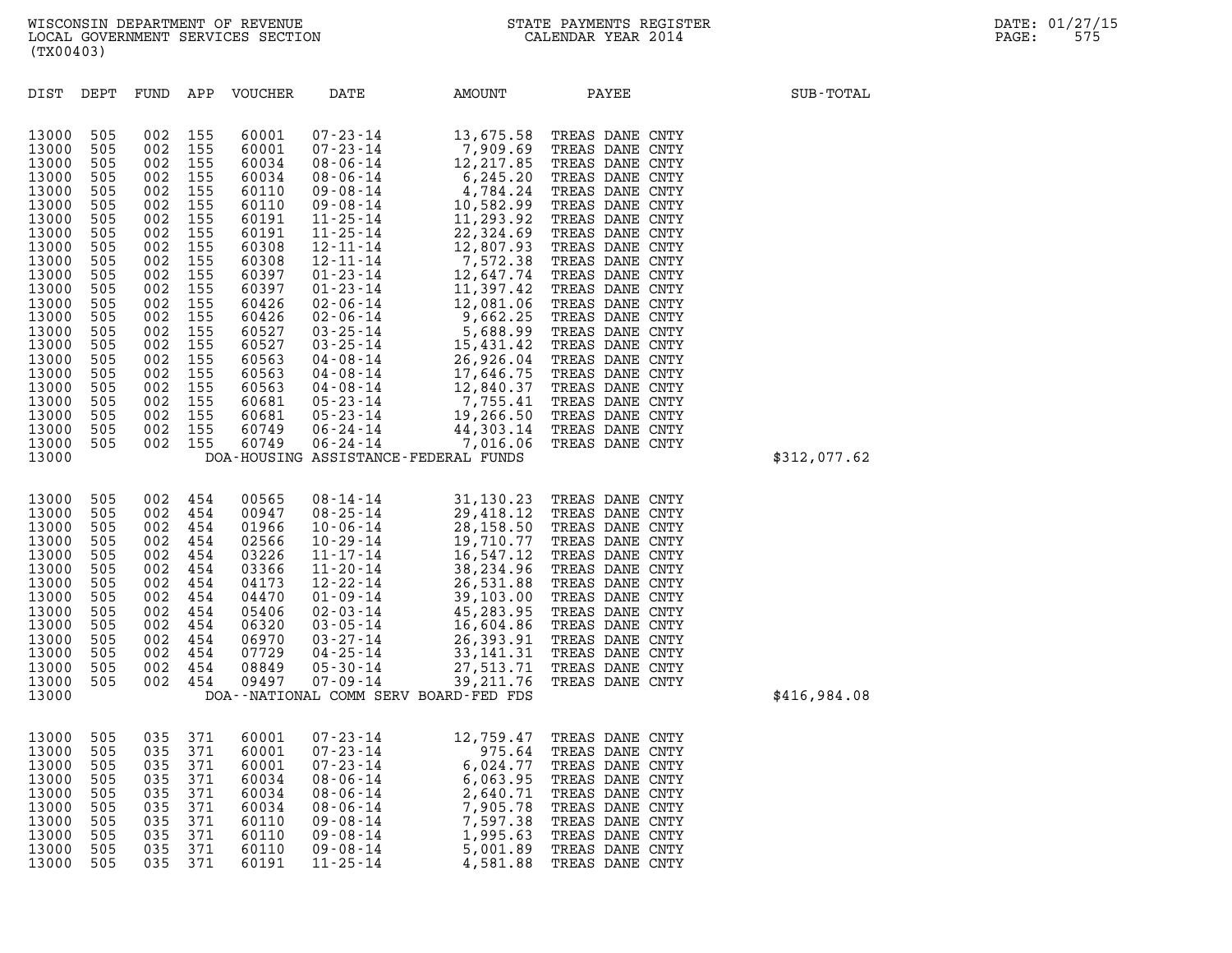DIST DEPT FUND APP VOUCHER DATE AMOUNT PAYEE SUB-TOTAL 13000 505 035 371 60191 11-25-14 15,808.33 TREAS DANE CNTY 13000 505 035 371 60191 11-25-14 15,808.33 TREAS DANE CNTY<br>13000 505 035 371 60191 11-25-14 5,493.13 TREAS DANE CNTY<br>13000 505 035 371 60308 12-11-14 6.951.08 TREAS DANE CNTY 13000 505 035 371 60191 11-25-14 15,808.33 TREAS DANE CNTY<br>13000 505 035 371 60191 11-25-14 5,493.13 TREAS DANE CNTY<br>13000 505 035 371 60308 12-11-14 6,951.08 TREAS DANE CNTY<br>13000 505 035 371 60308 12-11-14 5.409.92 TREAS 13000 505 035 371 60191 11-25-14 15,808.33 TREAS DANE CNTY<br>13000 505 035 371 60191 11-25-14 5,493.13 TREAS DANE CNTY<br>13000 505 035 371 60308 12-11-14 6,951.08 TREAS DANE CNTY<br>13000 505 035 371 60308 12-11-14 5,409.92 TREAS 13000 505 035 371 60191 11-25-14 5,493.13 TREAS DANE CNTY<br>13000 505 035 371 60308 12-11-14 6,951.08 TREAS DANE CNTY<br>13000 505 035 371 60308 12-11-14 5,409.92 TREAS DANE CNTY<br>13000 505 035 371 60397 01-23-14 7,904.17 TREAS 13000 505 035 371 60308 12-11-14 6,951.08 TREAS DANE CNTY<br>13000 505 035 371 60308 12-11-14 5,409.92 TREAS DANE CNTY<br>13000 505 035 371 60308 12-11-14 9,306.54 TREAS DANE CNTY<br>13000 505 035 371 60397 01-23-14 7,904.17 TREAS 13000 505 035 371 60308 12-11-14 5,409.92 TREAS DANE CNTY<br>13000 505 035 371 60308 12-11-14 9,306.54 TREAS DANE CNTY<br>13000 505 035 371 60397 01-23-14 7,904.17 TREAS DANE CNTY<br>13000 505 035 371 60397 01-23-14 5,532.92 TREAS 13000 505 035 371 60308 12-11-14 9,306.54 TREAS DANE CNTY<br>13000 505 035 371 60397 01-23-14 7,904.17 TREAS DANE CNTY<br>13000 505 035 371 60397 01-23-14 5,052.58 TREAS DANE CNTY<br>13000 505 035 371 60426 02-06-14 5,532.92 TREAS 13000 505 035 371 60397 01-23-14 7,904.17 TREAS DANE CNTY<br>13000 505 035 371 60397 01-23-14 5,052.58 TREAS DANE CNTY<br>13000 505 035 371 60426 02-06-14 5,5342.92 TREAS DANE CNTY<br>13000 505 035 371 60426 02-06-14 5,342.75 TREAS 13000 505 035 371 60397 01-23-14 5,052.58 TREAS DANE CNTY<br>13000 505 035 371 60397 01-23-14 5,532.92 TREAS DANE CNTY<br>13000 505 035 371 60426 02-06-14 5,342.75 TREAS DANE CNTY<br>13000 505 035 371 60426 02-06-14 6,916.06 TREAS 13000 505 035 371 60397 01-23-14 5,532.92 TREAS DANE CNTY<br>13000 505 035 371 60426 02-06-14 5,342.75 TREAS DANE CNTY<br>13000 505 035 371 60426 02-06-14 6,112.87 TREAS DANE CNTY<br>13000 505 035 371 60527 03-25-14 4,554.76 TREAS 13000 505 035 371 60426 02-06-14 5,342.75 TREAS DANE CNTY<br>13000 505 035 371 60426 02-06-14 6,112.87 TREAS DANE CNTY<br>13000 505 035 371 60527 03-25-14 4 8,916.06 TREAS DANE CNTY<br>13000 505 035 371 60527 03-25-14 4,554.76 TREA 13000 505 035 371 60426 02-06-14 6,112.87 TREAS DANE CNTY<br>13000 505 035 371 60426 02-06-14 8,916.06 TREAS DANE CNTY<br>13000 505 035 371 60527 03-25-14 4,554.76 TREAS DANE CNTY<br>13000 505 035 371 60527 03-25-14 1,811.77 TREAS 13000 505 035 371 60426 02-06-14 8,916.06 TREAS DANE CNTY<br>13000 505 035 371 60527 03-25-14 4,554.76 TREAS DANE CNTY<br>13000 505 035 371 60527 03-25-14 1,811.77 TREAS DANE CNTY<br>13000 505 035 371 60527 03-25-14 3,080.28 TREAS 13000 505 035 371 60527 03-25-14 4,554.76 TREAS DANE CNTY<br>13000 505 035 371 60527 03-25-14 1,811.77 TREAS DANE CNTY<br>13000 505 035 371 60563 04-08-14 3,080.28 TREAS DANE CNTY<br>13000 505 035 371 60563 04-08-14 4,640.92 TREAS 13000 505 035 371 60527 03-25-14 1,811.77 TREAS DANE CNTY<br>13000 505 035 371 60527 03-25-14 3,080.28 TREAS DANE CNTY<br>13000 505 035 371 60563 04-08-14 4,640.92 TREAS DANE CNTY<br>13000 505 035 371 60663 04-08-14 13,025.82 TREAS 13000 505 035 371 60527 03-25-14 3,080.28 TREAS DANE CNTY<br>13000 505 035 371 60563 04-08-14 4,640.92 TREAS DANE CNTY<br>13000 505 035 371 60663 04-08-14 13,025.82 TREAS DANE CNTY<br>13000 505 035 371 60681 05-23-14 11.660.26 TREA 13000 505 035 371 60563 04-08-14 4,640.92 TREAS DANE CNTY<br>13000 505 035 371 60563 04-08-14 13,025.82 TREAS DANE CNTY<br>13000 505 035 371 60681 05-23-14 1,660.26 TREAS DANE CNTY<br>13000 505 035 371 60681 05-23-14 11,660.26 TREA 13000 505 035 371 60563 04-08-14 13,025.82 TREAS DANE CNTY<br>13000 505 035 371 60681 05-23-14 3,196.64 TREAS DANE CNTY<br>13000 505 035 371 60681 05-23-14 11,660.26 TREAS DANE CNTY<br>13000 505 035 371 60681 05-23-14 13,352.36 TRE 13000 505 035 371 60681 05-23-14 3,196.64 TREAS DANE CNTY<br>13000 505 035 371 60681 05-23-14 11,660.26 TREAS DANE CNTY<br>13000 505 035 371 60681 05-23-14 13,352.36 TREAS DANE CNTY<br>13000 505 035 371 60749 06-24-14 13,092.12 TRE 13000 505 035 371 60681 05-23-14 11,660.26 TREAS DANE CNTY<br>13000 505 035 371 60681 05-23-14 13,352.36 TREAS DANE CNTY<br>13000 505 035 371 60749 06-24-14 3,962.12 TREAS DANE CNTY<br>13000 505 035 371 60749 06-24-14 3,962.85 TREA 13000 505 035 371 60681 05-23-14 13,352.36 TREAS DANE CNTY<br>13000 505 035 371 60749 06-24-14 13,092.12 TREAS DANE CNTY<br>13000 505 035 371 60749 06-24-14 3,962.85 TREAS DANE CNTY<br>13000 505 035 371 60749 06-24-14 4,325.37 TREA 13000 DOA--PUBLIC BENEFITS FUND \$214,080.60 13000 505 089 166 05096 01-28-14 1,000.00 TREAS DANE CNTY 13000 DOA--LAND INFORMATION FUND \$1,000.00 13000 835 002 105 43285 07-28-14 581,250.52 TREAS DANE CNTY 13000 835 002 105 43285 07-28-14 581,250.52 TREAS DANE CNTY<br>13000 835 002 105 80388 11-17-14 3,403,124.84 TREAS DANE CNTY<br>13000 REVENUE--STATE SHARED REVENUES 13000 835 002 105 43285 07–28–14 581,250.52 TREASDANECNTY<br>13000 835 002 105 80388 11–17–14 3,403,124.84 TREASDANECNTY \$3,984,375.36<br>13000 REVENUE--STATESHAREDREVENUES 13000 835 002 109 01013 07-28-14 1,548,253.00 TREAS DANE CNTY 13000 REVENUE--EXEMPT COMPUTER AID \$1,548,253.00 13000 835 002 302 10022 07-28-14 49,111,286.16 TREAS DANE CNTY 13000 835 002 302 11022 07-28-14 6,842,088.56 TREAS DANE CNTY 13000 835 002 302 10022 07–28–14 49,111,286.16 TREASDANECNTY<br>13000 835 002 302 11022 07–28–14 6,842,088.56 TREASDANECNTY<br>13000 REVENUE-FIRSTDOLLAR/SCHOOL LEVYCREDITS \$55,953,374.72 13000 835 021 363 37303 03-24-14 8,587,156.02 TREAS DANE CNTY 13000 REVENUE--LOTTERY CREDIT - \$8,587,156.02 13000 REVENUE - LOTTERY CREDIT - 1999 (1999) 88,587,156.02<br>13000 DISTRICT TOTAL APPROPRIATIONS \$195,063,619.07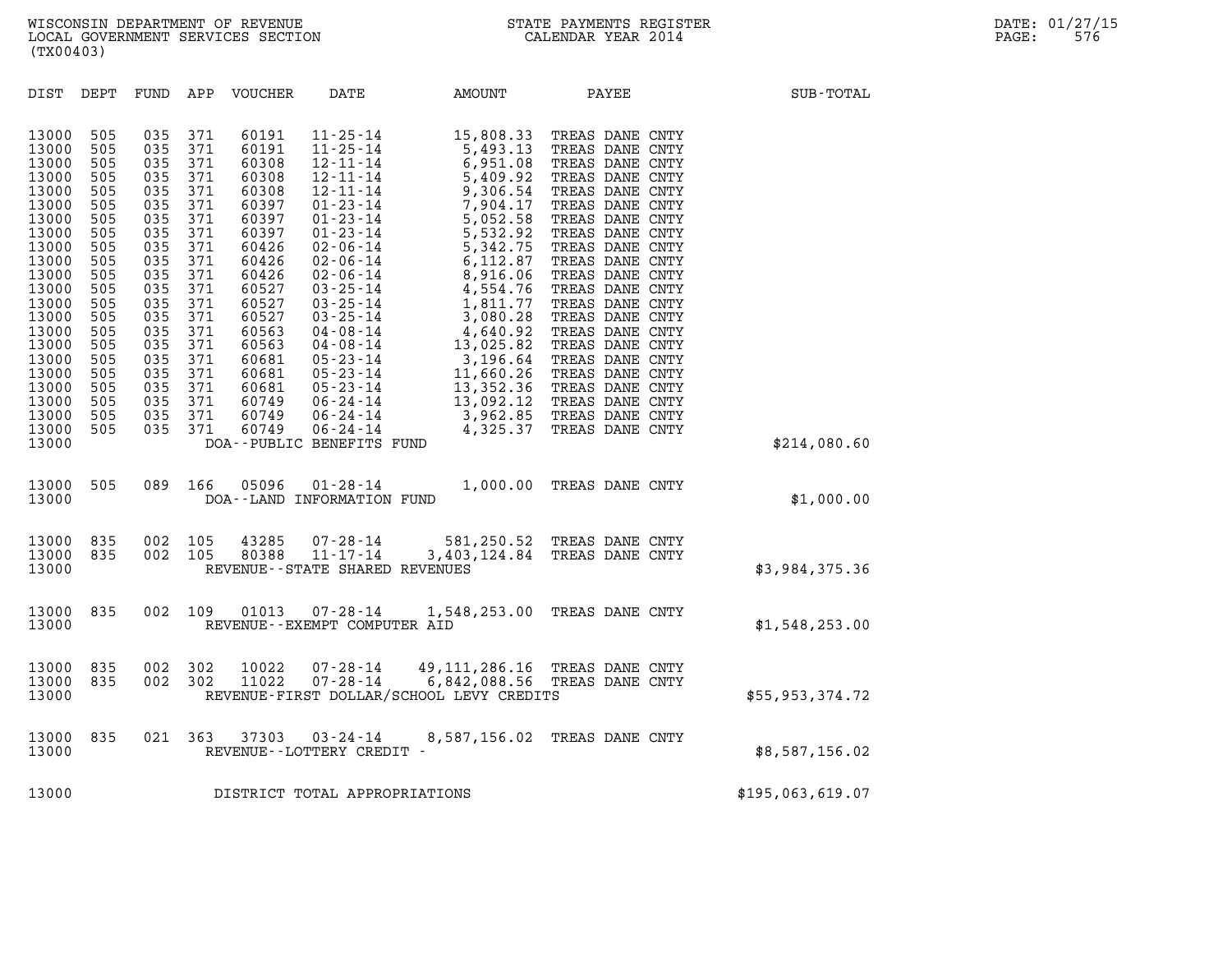| (TX00403)                                         |            |                                          |         |                            | WISCONSIN DEPARTMENT OF REVENUE<br>LOCAL GOVERNMENT SERVICES SECTION | STATE PAYMENTS REGISTER<br>CALENDAR YEAR 2014                                                                                                                                                                                                                                                                                      |                        | DATE: 01/27/15<br>$\mathtt{PAGE}$ :<br>577 |
|---------------------------------------------------|------------|------------------------------------------|---------|----------------------------|----------------------------------------------------------------------|------------------------------------------------------------------------------------------------------------------------------------------------------------------------------------------------------------------------------------------------------------------------------------------------------------------------------------|------------------------|--------------------------------------------|
|                                                   |            |                                          |         | DIST DEPT FUND APP VOUCHER | DATE                                                                 |                                                                                                                                                                                                                                                                                                                                    | AMOUNT PAYEE SUB-TOTAL |                                            |
| 13002 165<br>13002                                |            | 002 225                                  |         |                            | SAFETY/PROF SERV--FIRE INSURANCE DUES                                | 00317  06-30-14  6,954.22  TREAS TN ALBION                                                                                                                                                                                                                                                                                         | \$6,954.22             |                                            |
| 13002 370<br>13002                                |            |                                          |         |                            | NAT RESOURCES--FOREST CROP/MFL/CO FOREST                             | 012 571 37376 06-16-14 7.40 TREAS TN ALBION                                                                                                                                                                                                                                                                                        | \$7.40                 |                                            |
| 13002 370<br>13002                                |            |                                          |         |                            | NAT RESOURCES -- AIDS IN LIEU OF TAXES                               | 012 579 19194 04-16-14 19.31 TREAS TN ALBION                                                                                                                                                                                                                                                                                       | \$19.31                |                                            |
| 13002 370<br>13002                                |            |                                          |         |                            | NAT RESOURCES -- RU RECYCLING GRANT                                  | 074 670 41376 05-23-14 4,970.66 TREAS TN ALBION                                                                                                                                                                                                                                                                                    | \$4,970.66             |                                            |
| 13002 395<br>13002<br>13002<br>13002 395<br>13002 | 395<br>395 | 011 191<br>011 191<br>011 191<br>011 191 |         |                            | TRANSPORTATION--GENERAL TRANSP AIDS-GTA                              | $\begin{array}{cccc} 04315 & 01\cdot 06\cdot 14 & 26\, , 330\, .18 & \text{TOWN OF ALBION} \\ 10315 & 04\cdot 07\cdot 14 & 26\, , 330\, .18 & \text{TOWN OF ALBION} \\ 20315 & 07\cdot 07\cdot 14 & 26\, , 330\, .18 & \text{TOWN OF ALBION} \\ 30315 & 10\cdot 06\cdot 14 & 26\, , 330\, .21 & \text{TOWN OF ALBION} \end{array}$ | \$105,320.75           |                                            |
| 13002 505<br>13002                                |            |                                          | 002 174 |                            | DOA--TRANSMISSION LINE FEE DISTRIBUTION                              | 58920  04-30-14  78,451.00 TREAS TN ALBION                                                                                                                                                                                                                                                                                         | \$78,451.00            |                                            |
| 13002 835<br>13002 835<br>13002                   |            | 002 105<br>002 105                       |         |                            | REVENUE - - STATE SHARED REVENUES                                    | 43226  07-28-14  5,670.63  TREAS TN ALBION<br>80329  11-17-14  32,321.65  TREAS TN ALBION                                                                                                                                                                                                                                          | \$37,992.28            |                                            |
| 13002 835<br>13002                                |            |                                          |         |                            | REVENUE--EXEMPT COMPUTER AID                                         | 002 109 02289 07-28-14 121.00 TREAS TN ALBION                                                                                                                                                                                                                                                                                      | \$121.00               |                                            |
| 13002                                             |            |                                          |         |                            | DISTRICT TOTAL APPROPRIATIONS                                        |                                                                                                                                                                                                                                                                                                                                    | \$233,836.62           |                                            |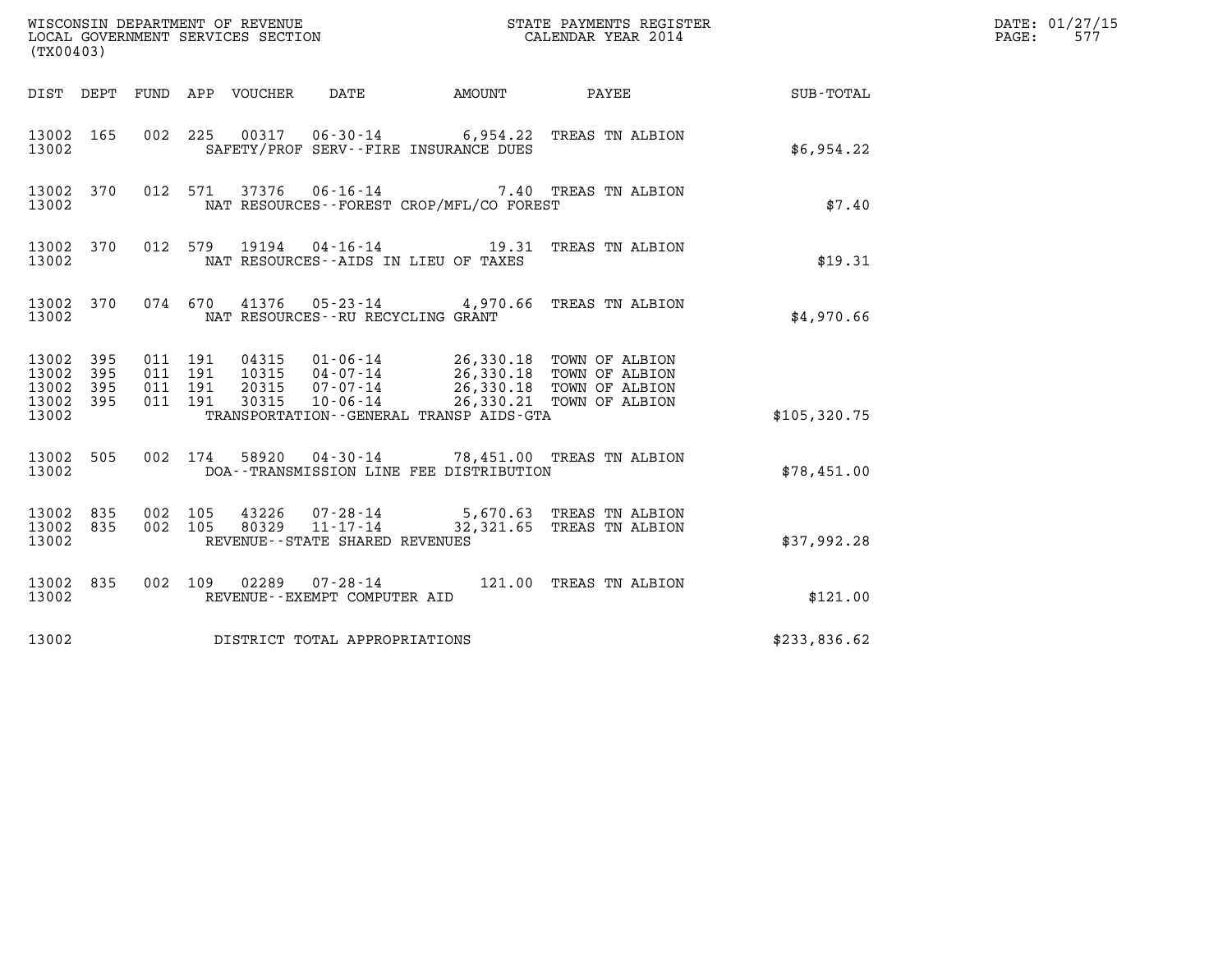| (TX00403)          |  |  |                                   |                                                                                                                                                                                                                                                                                                                                                 |                                                                                                                                                                                                                                                                                                     |              | DATE: 01/27/15<br>$\mathtt{PAGE:}$<br>578 |
|--------------------|--|--|-----------------------------------|-------------------------------------------------------------------------------------------------------------------------------------------------------------------------------------------------------------------------------------------------------------------------------------------------------------------------------------------------|-----------------------------------------------------------------------------------------------------------------------------------------------------------------------------------------------------------------------------------------------------------------------------------------------------|--------------|-------------------------------------------|
|                    |  |  |                                   | DIST DEPT FUND APP VOUCHER DATE AMOUNT PAYEE                                                                                                                                                                                                                                                                                                    |                                                                                                                                                                                                                                                                                                     | SUB - TOTAL  |                                           |
| 13004 165<br>13004 |  |  |                                   | 002 225 00318 06-30-14 6,307.32 TREAS TN BERRY<br>SAFETY/PROF SERV--FIRE INSURANCE DUES                                                                                                                                                                                                                                                         |                                                                                                                                                                                                                                                                                                     | \$6,307.32   |                                           |
|                    |  |  |                                   |                                                                                                                                                                                                                                                                                                                                                 | 13004 370 002 503 16463 01-30-14 4,999.27 TREAS TN BERRY<br>TOWN SHARE 612.94                                                                                                                                                                                                                       |              |                                           |
| 13004              |  |  |                                   | NAT RESOURCES--AIDS IN LIEU OF TAXES                                                                                                                                                                                                                                                                                                            |                                                                                                                                                                                                                                                                                                     | \$4,999.27   |                                           |
| 13004 370<br>13004 |  |  |                                   | 012 571 37377 06-16-14 415.60 TREAS TN BERRY<br>NAT RESOURCES--FOREST CROP/MFL/CO FOREST                                                                                                                                                                                                                                                        |                                                                                                                                                                                                                                                                                                     | \$415.60     |                                           |
| 13004              |  |  |                                   | NAT RESOURCES--AIDS IN LIEU OF TAXES                                                                                                                                                                                                                                                                                                            | $\begin{array}{cccccc} 13004 & 370 & 012 & 579 & 19195 & 04\cdot 16\cdot 14 & & & & & 6.93 & \text{TREAS TN BERRY} \\ 13004 & 370 & 012 & 579 & 19195 & 04\cdot 16\cdot 14 & & & & 27.82 & \text{TREAS TN BERRY} \end{array}$                                                                       | \$34.75      |                                           |
| 13004 370<br>13004 |  |  | NAT RESOURCES--RU RECYCLING GRANT | 074 670 41377 05-23-14 3,299.26 TREAS TN BERRY                                                                                                                                                                                                                                                                                                  |                                                                                                                                                                                                                                                                                                     | \$3,299.26   |                                           |
| 13004              |  |  |                                   | $\begin{tabular}{cccc} 13004 & 395 & 011 & 191 & 04316 & 01-06-14 & 24,371.96 & TOWN OF BERRY \\ 13004 & 395 & 011 & 191 & 10316 & 04-07-14 & 24,371.96 & TOWN OF BERRY \\ 13004 & 395 & 011 & 191 & 20316 & 07-07-14 & 24,371.96 & TOWN OF BERRY \\ 13004 & 395 & 011 & 191 & 30316 & 10-06-14 & 2$<br>TRANSPORTATION--GENERAL TRANSP AIDS-GTA |                                                                                                                                                                                                                                                                                                     | \$97,487.85  |                                           |
| 13004              |  |  |                                   | TRANSPORTATION--LRIP/TRIP/MSIP GRANTS                                                                                                                                                                                                                                                                                                           |                                                                                                                                                                                                                                                                                                     | \$22,640.08  |                                           |
| 13004              |  |  | REVENUE--STATE SHARED REVENUES    |                                                                                                                                                                                                                                                                                                                                                 | $\begin{array}{cccccc} 13004 & 835 & 002 & 105 & 43227 & 07\,\text{-}\,28\,\text{-}\,14 & & & 3\,\text{/}\,101\,\text{/}\,07 & \text{TREAS TN BERRY} \\ 13004 & 835 & 002 & 105 & 80330 & 11\,\text{-}\,17\,\text{-}\,14 & & & 17\,\text{/}\,572\,\text{-}\,72 & \text{TREAS TN BERRY} \end{array}$ | \$20,673.79  |                                           |
| 13004              |  |  | REVENUE--EXEMPT COMPUTER AID      |                                                                                                                                                                                                                                                                                                                                                 | 13004 835 002 109 02290 07-28-14 11.00 TREAS TN BERRY                                                                                                                                                                                                                                               | \$11.00      |                                           |
| 13004              |  |  | DISTRICT TOTAL APPROPRIATIONS     |                                                                                                                                                                                                                                                                                                                                                 |                                                                                                                                                                                                                                                                                                     | \$155,868.92 |                                           |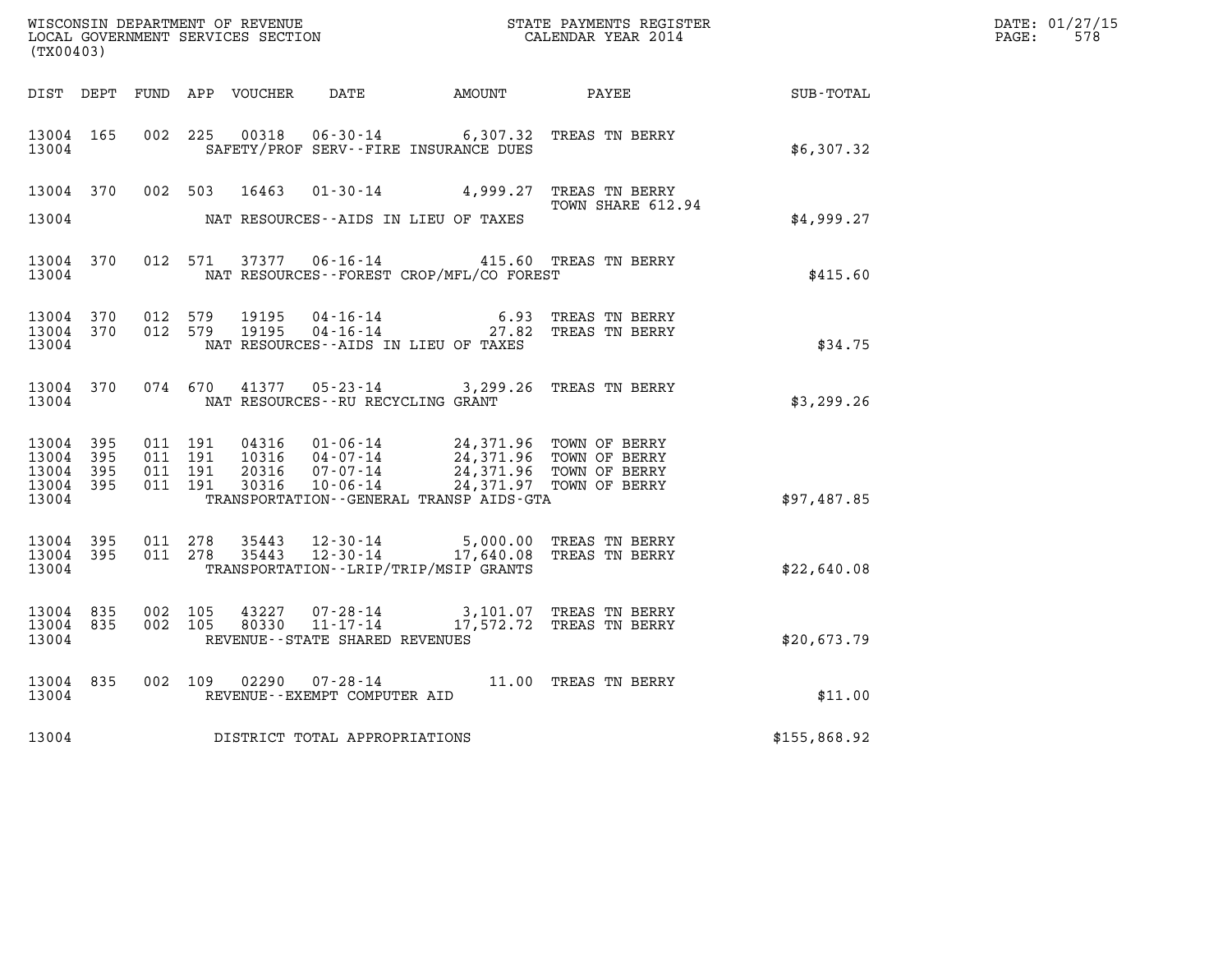| (TX00403)                                 |                          |                                          |         |                                 | WISCONSIN DEPARTMENT OF REVENUE<br>LOCAL GOVERNMENT SERVICES SECTION |                                             | STATE PAYMENTS REGISTER<br>CALENDAR YEAR 2014                                                                                                      |             | DATE: 01/27/15<br>$\mathtt{PAGE}$ :<br>579 |
|-------------------------------------------|--------------------------|------------------------------------------|---------|---------------------------------|----------------------------------------------------------------------|---------------------------------------------|----------------------------------------------------------------------------------------------------------------------------------------------------|-------------|--------------------------------------------|
|                                           |                          |                                          |         | DIST DEPT FUND APP VOUCHER DATE |                                                                      | AMOUNT                                      | <b>PAYEE</b>                                                                                                                                       | SUB-TOTAL   |                                            |
| 13006 165<br>13006                        |                          |                                          |         |                                 |                                                                      | SAFETY/PROF SERV--FIRE INSURANCE DUES       | 002 225 00319 06-30-14 2,228.23 TREAS TN BLACK EARTH                                                                                               | \$2,228.23  |                                            |
| 13006 370<br>13006                        |                          | 000 001                                  |         | 01DNR                           |                                                                      | NAT RESOURCES-SEVERANCE/YIELD/WITHDRAWAL    | 06-19-14 1,298.18 TREAS TOWN BLACK EARTH                                                                                                           | \$1,298.18  |                                            |
| 13006 370                                 |                          |                                          | 002 503 |                                 |                                                                      |                                             | 16464  01-30-14  4,117.58  TREAS TN BLACK EARTH<br>TOWN SHARE 703.86                                                                               |             |                                            |
| 13006                                     |                          |                                          |         |                                 |                                                                      | NAT RESOURCES--AIDS IN LIEU OF TAXES        |                                                                                                                                                    | \$4,117.58  |                                            |
| 13006 370<br>13006                        |                          |                                          |         |                                 |                                                                      | NAT RESOURCES - - FOREST CROP/MFL/CO FOREST | 012 571 37378 06-16-14 265.54 TREAS TN BLACK EARTH                                                                                                 | \$265.54    |                                            |
| 13006<br>13006<br>13006<br>13006<br>13006 | 395<br>395<br>395<br>395 | 011 191<br>011 191<br>011 191<br>011 191 |         | 30317                           | 10-06-14                                                             | TRANSPORTATION--GENERAL TRANSP AIDS-GTA     | 04317  01-06-14  10,436.81  TOWN OF BLACK EARTH<br>10,436.81 TOWN OF BLACK EARTH<br>10,436.81 TOWN OF BLACK EARTH<br>10,436.81 TOWN OF BLACK EARTH | \$41,747.24 |                                            |
| 13006 835<br>13006 835<br>13006           |                          | 002 105<br>002 105                       |         |                                 | $80331$ $11-17-14$<br>REVENUE - - STATE SHARED REVENUES              |                                             | 43228 07-28-14 1,088.97 TREAS TN BLACK EARTH<br>6,170.81 TREAS TN BLACK EARTH                                                                      | \$7,259.78  |                                            |
| 13006 835<br>13006                        |                          |                                          |         |                                 | 002 109 02291 07-28-14<br>REVENUE--EXEMPT COMPUTER AID               |                                             | 8.00 TREAS TN BLACK EARTH                                                                                                                          | \$8.00      |                                            |
| 13006                                     |                          |                                          |         |                                 | DISTRICT TOTAL APPROPRIATIONS                                        |                                             |                                                                                                                                                    | \$56,924.55 |                                            |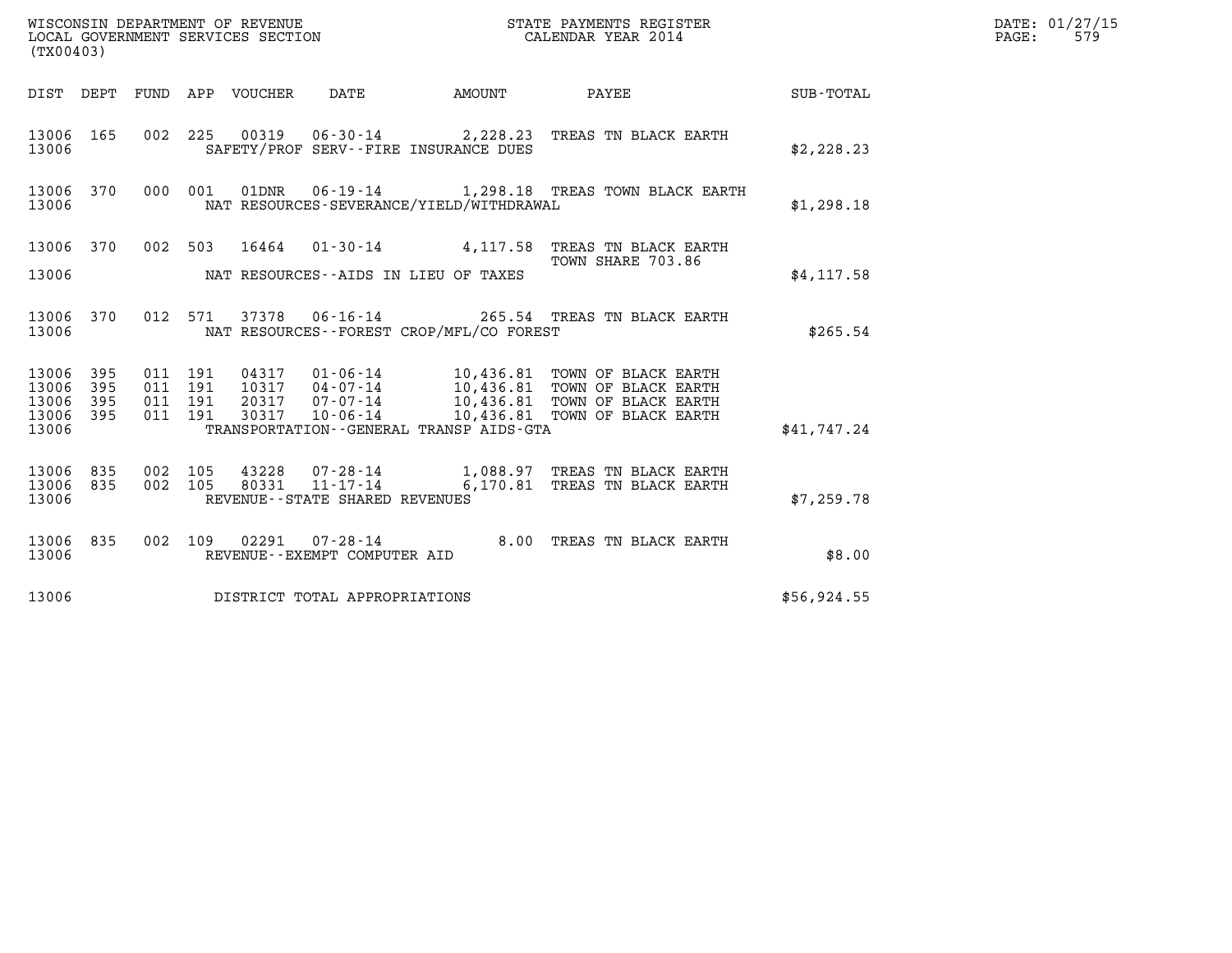| (TX00403)                       |           |                    |               |                                                     |                                                 |                                                                                                                                                                                                                                                                                                                                                                                              |              | R B DATE: 01/27/15 PAGE: 580 |
|---------------------------------|-----------|--------------------|---------------|-----------------------------------------------------|-------------------------------------------------|----------------------------------------------------------------------------------------------------------------------------------------------------------------------------------------------------------------------------------------------------------------------------------------------------------------------------------------------------------------------------------------------|--------------|------------------------------|
|                                 |           |                    |               |                                                     |                                                 | DIST DEPT FUND APP VOUCHER DATE AMOUNT PAYEE SUB-TOTAL                                                                                                                                                                                                                                                                                                                                       |              |                              |
|                                 | 13008 165 |                    |               |                                                     | 13008 SAFETY/PROF SERV--FIRE INSURANCE DUES     | 002 225 00320 06-30-14 7,026.10 TREAS TN BLOOMING GROVE<br>\$7,026.10                                                                                                                                                                                                                                                                                                                        |              |                              |
|                                 |           |                    |               |                                                     |                                                 | 13008 370 002 503 16465 01-30-14 117,424.65 TREAS TN BLOOMING GROVE<br><b>TOWN SHARE 22886.47</b>                                                                                                                                                                                                                                                                                            |              |                              |
|                                 |           |                    |               |                                                     |                                                 | 13008 NAT RESOURCES--AIDS IN LIEU OF TAXES                                                                                                                                                                                                                                                                                                                                                   | \$117,424.65 |                              |
|                                 |           |                    |               |                                                     | 13008 NAT RESOURCES--FOREST CROP/MFL/CO FOREST  | 13008 370 012 571 37379 06-16-14 2.00 TREAS TN BLOOMING GROVE                                                                                                                                                                                                                                                                                                                                | \$2.00       |                              |
|                                 |           |                    |               |                                                     | 13008 NAT RESOURCES--AIDS IN LIEU OF TAXES      | $\begin{array}{cccccccc} 13008 & 370 & 012 & 579 & 19196 & 04\cdot 16\cdot 14 & & & & 7.03 & \text{TREAS TN BLOOMING GROVE} \\ 13008 & 370 & 012 & 579 & 19196 & 04\cdot 16\cdot 14 & & & & 144\cdot 55 & \text{TREAS TN BLOOMING GROVE} \end{array}$                                                                                                                                        | \$151.58     |                              |
|                                 |           |                    |               |                                                     | 13008 MAT RESOURCES - RECREATION RESOURCE - FED | 13008 370 012 583 02758 05-20-14 721.03 BLOOMING GROVE FIRE DEPT                                                                                                                                                                                                                                                                                                                             | $T$ \$721.03 |                              |
|                                 |           |                    |               |                                                     | 13008 NAT RESOURCES--RU RECYCLING GRANT         | 13008 370 074 670 41378 05-23-14 10,273.34 TREAS TN BLOOMING GROVE                                                                                                                                                                                                                                                                                                                           | \$10, 273.34 |                              |
|                                 |           |                    |               |                                                     |                                                 | $\begin{tabular}{cccc} 13008 & 395 & 011 & 191 & 04318 & 01\text{-}06\text{-}14 & 13,568.04 & TOWN OF BLOOMING GROVE \\ 13008 & 395 & 011 & 191 & 10318 & 04\text{-}07\text{-}14 & 13,568.04 & TOWN OF BLOOMING GROVE \\ 13008 & 395 & 011 & 191 & 20318 & 07\text{-}07\text{-}14 & 13,568.04 & TOWN OF BLOOMING GROVE \\ 13008 & 395$<br>13008 TRANSPORTATION - - GENERAL TRANSP AIDS - GTA | \$54,272.19  |                              |
|                                 | 13008 395 |                    |               |                                                     |                                                 | 011  278  25541  09-24-14  17,640.08  TREAS TN BLOOMING GROVE<br>13008 TRANSPORTATION - - LRIP/TRIP/MSIP GRANTS                                                                                                                                                                                                                                                                              | \$17,640.08  |                              |
|                                 |           |                    |               |                                                     |                                                 | 13008 435 005 162 01HSD 09-08-14 4,752.39 TREAS TOWN BLOOMING GROVE<br>13008 HS--AMBULANCE FUNDING ASSISTANCE GRANTS                                                                                                                                                                                                                                                                         | \$4,752.39   |                              |
| 13008                           | 13008 465 |                    |               |                                                     | MILITARY AFFAIRS - - EMERGENCY MANAGEMENT       | 072 365 00038 10-24-14 5,711.50 TREAS TN BLOOMING GROVE                                                                                                                                                                                                                                                                                                                                      | \$5,711.50   |                              |
| 13008 505<br>13008              |           |                    | 002 174 58920 |                                                     | DOA--TRANSMISSION LINE FEE DISTRIBUTION         | 04-30-14 32,217.00 TREAS TN BLOOMING GROVE                                                                                                                                                                                                                                                                                                                                                   | \$32, 217.00 |                              |
| 13008 835<br>13008 835<br>13008 |           | 002 105<br>002 105 | 43229         | 80332 11-17-14<br>REVENUE - - STATE SHARED REVENUES |                                                 | 07-28-14 8,077.95 TREAS TN BLOOMING GROVE<br>48,008.76 TREAS TN BLOOMING GROVE                                                                                                                                                                                                                                                                                                               | \$56,086.71  |                              |
|                                 |           |                    |               | 13008 835 002 109 02292 07-28-14                    |                                                 | 668.00 TREAS TN BLOOMING GROVE                                                                                                                                                                                                                                                                                                                                                               |              |                              |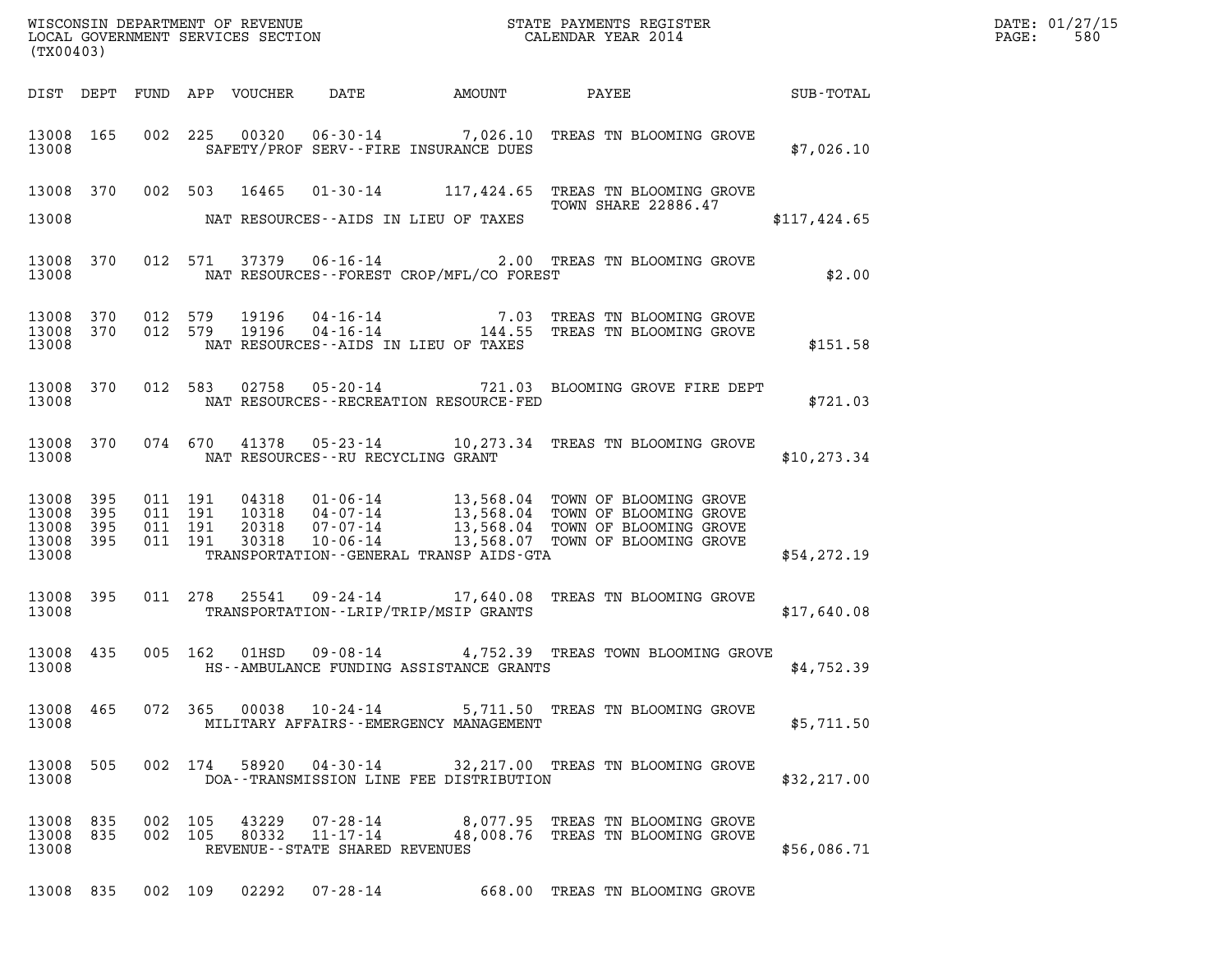| WISCONSIN DEPARTMENT OF REVENUE<br>LOCAL GOVERNMENT SERVICES SECTION<br>(TX00403) |      |      |     |         |                               |                                        | STATE PAYMENTS REGISTER<br>CALENDAR YEAR 2014 |              | PAGE: | DATE: 01/27/15<br>581 |
|-----------------------------------------------------------------------------------|------|------|-----|---------|-------------------------------|----------------------------------------|-----------------------------------------------|--------------|-------|-----------------------|
| DIST                                                                              | DEPT | FUND | APP | VOUCHER | DATE                          | AMOUNT                                 | PAYEE                                         | SUB-TOTAL    |       |                       |
| 13008                                                                             |      |      |     |         | REVENUE--EXEMPT COMPUTER AID  |                                        |                                               | \$668.00     |       |                       |
| 13008                                                                             | 835  | 002  | 501 | 00001   | $02 - 03 - 14$                | 688.67                                 | TREAS TN BLOOMING GROVE                       |              |       |                       |
| 13008                                                                             |      |      |     |         |                               | DOA-PAYMENT FOR MUNICIPAL SERVICES AID |                                               | \$688.67     |       |                       |
| 13008                                                                             |      |      |     |         | DISTRICT TOTAL APPROPRIATIONS |                                        |                                               | \$307,635.24 |       |                       |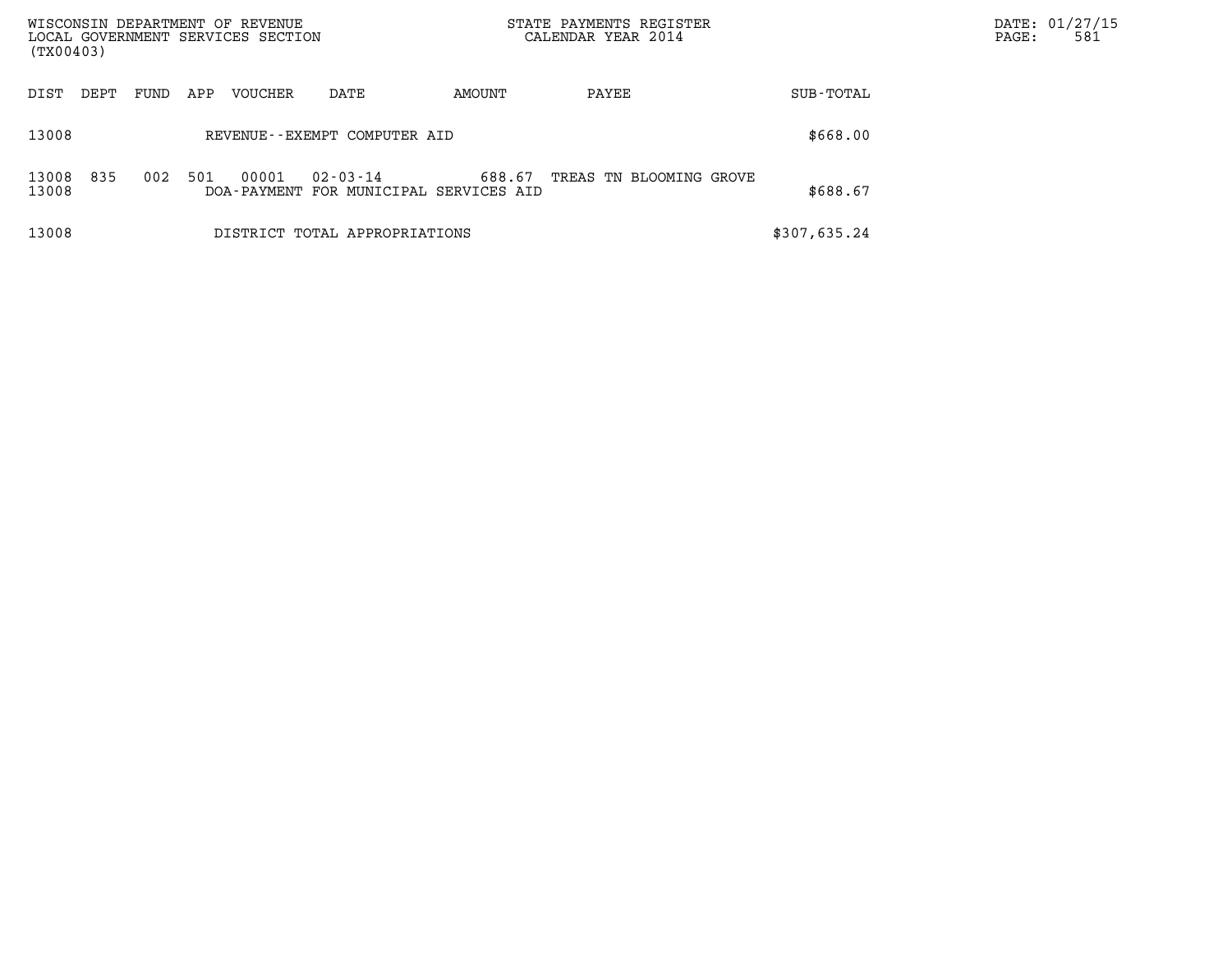| (TX00403)                                     |                   |                                      |         |                                  | WISCONSIN DEPARTMENT OF REVENUE<br>LOCAL GOVERNMENT SERVICES SECTION  |                           | STATE PAYMENTS REGISTER<br>CALENDAR YEAR 2014                                                                                                       |              | DATE: 01/27/15<br>PAGE:<br>582 |
|-----------------------------------------------|-------------------|--------------------------------------|---------|----------------------------------|-----------------------------------------------------------------------|---------------------------|-----------------------------------------------------------------------------------------------------------------------------------------------------|--------------|--------------------------------|
| DIST DEPT                                     |                   |                                      |         | FUND APP VOUCHER                 | DATE                                                                  | <b>EXAMPLE THE AMOUNT</b> | PAYEE                                                                                                                                               | SUB-TOTAL    |                                |
| 13010 165<br>13010                            |                   |                                      |         |                                  | SAFETY/PROF SERV--FIRE INSURANCE DUES                                 |                           | 002 225 00321 06-30-14 4,887.72 TREAS TN BLUE MOUNDS                                                                                                | \$4,887.72   |                                |
| 13010 370<br>13010                            |                   |                                      | 012 571 |                                  | NAT RESOURCES--FOREST CROP/MFL/CO FOREST                              |                           | 37380  06-16-14   153.47   TREAS TN BLUE MOUNDS                                                                                                     | \$153.47     |                                |
| 13010 370<br>13010                            |                   | 012 579                              |         |                                  | NAT RESOURCES--AIDS IN LIEU OF TAXES                                  |                           | 19197   04-16-14   167.48   TREAS TN BLUE MOUNDS                                                                                                    | \$167.48     |                                |
| 13010 370<br>13010                            |                   |                                      |         |                                  | NAT RESOURCES - - RU RECYCLING GRANT                                  |                           | 074 670 41379 05-23-14 4,034.94 TREAS TN BLUE MOUNDS                                                                                                | \$4,034.94   |                                |
| 13010 395<br>13010<br>13010<br>13010<br>13010 | 395<br>395<br>395 | 011 191<br>011 191<br>011<br>011 191 | 191     | 04319<br>10319<br>20319<br>30319 | 07-07-14<br>$10 - 06 - 14$<br>TRANSPORTATION--GENERAL TRANSP AIDS-GTA |                           | 01-06-14 20,164.42 TOWN OF BLUE MOUNDS<br>04-07-14 20,164.42 TOWN OF BLUE MOUNDS<br>20, 164.42 TOWN OF BLUE MOUNDS<br>20,164.44 TOWN OF BLUE MOUNDS | \$80,657.70  |                                |
| 13010 835<br>13010<br>13010                   | 835               | 002 105<br>002 105                   |         | 43230<br>80333                   | $11 - 17 - 14$<br>REVENUE--STATE SHARED REVENUES                      |                           | 07-28-14 1,391.93 TREAS TN BLUE MOUNDS<br>7,887.62 TREAS TN BLUE MOUNDS                                                                             | \$9,279.55   |                                |
| 13010 835<br>13010                            |                   |                                      |         |                                  | REVENUE--EXEMPT COMPUTER AID                                          |                           | 002 109 02293 07-28-14 70.00 TREAS TN BLUE MOUNDS                                                                                                   | \$70.00      |                                |
| 13010                                         |                   |                                      |         |                                  | DISTRICT TOTAL APPROPRIATIONS                                         |                           |                                                                                                                                                     | \$99, 250.86 |                                |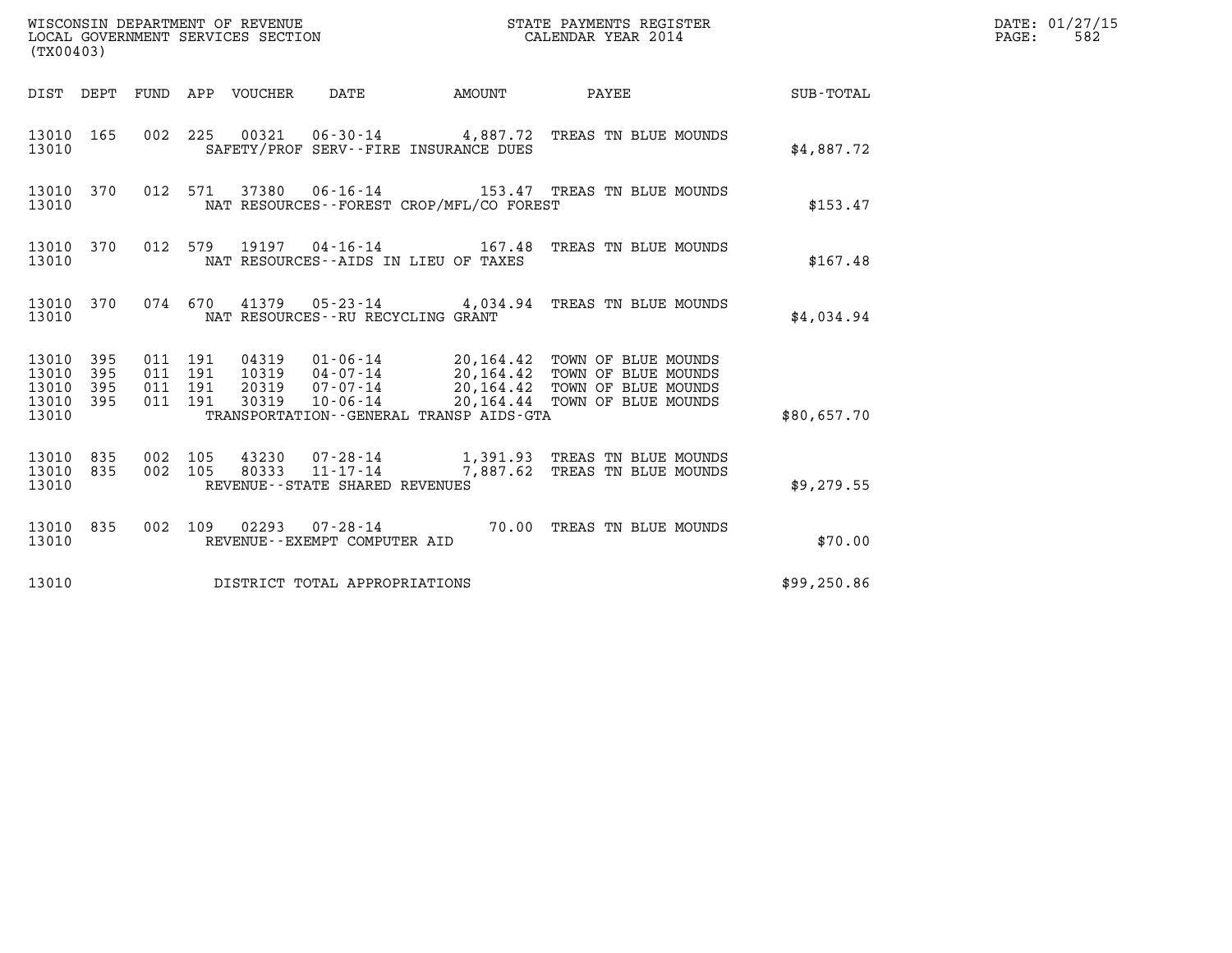| WISCONSIN DEPARTMENT OF REVENUE<br>LOCAL GOVERNMENT SERVICES SECTION<br>(TX00403) |                   |                                          |         |                                  |                                      |                                                                         | STATE PAYMENTS REGISTER<br>CALENDAR YEAR 2014                                                                             |               | DATE: 01/27/15<br>PAGE:<br>583 |
|-----------------------------------------------------------------------------------|-------------------|------------------------------------------|---------|----------------------------------|--------------------------------------|-------------------------------------------------------------------------|---------------------------------------------------------------------------------------------------------------------------|---------------|--------------------------------|
|                                                                                   |                   |                                          |         | DIST DEPT FUND APP VOUCHER       | DATE                                 |                                                                         | AMOUNT PAYEE SUB-TOTAL                                                                                                    |               |                                |
| 13012 165<br>13012                                                                |                   |                                          | 002 225 |                                  |                                      | SAFETY/PROF SERV--FIRE INSURANCE DUES                                   | 00322  06-30-14  14,627.22  TREAS TN BRISTOL                                                                              | \$14,627.22   |                                |
| 13012 370<br>13012<br>13012                                                       | 370               | 012 579<br>012 579                       |         | 19198<br>19198                   | $04 - 16 - 14$                       | $04 - 16 - 14$ 6.00<br>796.57<br>NAT RESOURCES -- AIDS IN LIEU OF TAXES | TREAS TN BRISTOL<br>TREAS TN BRISTOL                                                                                      | \$802.57      |                                |
| 13012 370<br>13012                                                                |                   |                                          |         |                                  | NAT RESOURCES - - RU RECYCLING GRANT |                                                                         | 074 670 41380 05-23-14 8,035.01 TREAS TN BRISTOL                                                                          | \$8,035.01    |                                |
| 13012 395<br>13012<br>13012<br>13012<br>13012                                     | 395<br>395<br>395 | 011 191<br>011 191<br>011 191<br>011 191 |         | 04320<br>10320<br>20320<br>30320 | 04-07-14<br>07-07-14<br>10-06-14     | TRANSPORTATION - - GENERAL TRANSP AIDS - GTA                            | 01-06-14 39,386.78 TOWN OF BRISTOL<br>39,386.78 TOWN OF BRISTOL<br>39,386.78 TOWN OF BRISTOL<br>39,386.80 TOWN OF BRISTOL | \$157, 547.14 |                                |
| 13012<br>13012<br>13012                                                           | 835<br>835        | 002 105<br>002 105                       |         | 80334                            | REVENUE--STATE SHARED REVENUES       |                                                                         | 43231 07-28-14 4,709.23 TREAS TN BRISTOL<br>11-17-14 26,718.83 TREAS TN BRISTOL                                           | \$31,428.06   |                                |
| 13012 835<br>13012                                                                |                   | 002 109                                  |         |                                  | REVENUE--EXEMPT COMPUTER AID         |                                                                         | 02294  07-28-14  103.00 TREAS TN BRISTOL                                                                                  | \$103.00      |                                |
| 13012                                                                             |                   |                                          |         |                                  | DISTRICT TOTAL APPROPRIATIONS        |                                                                         |                                                                                                                           | \$212,543.00  |                                |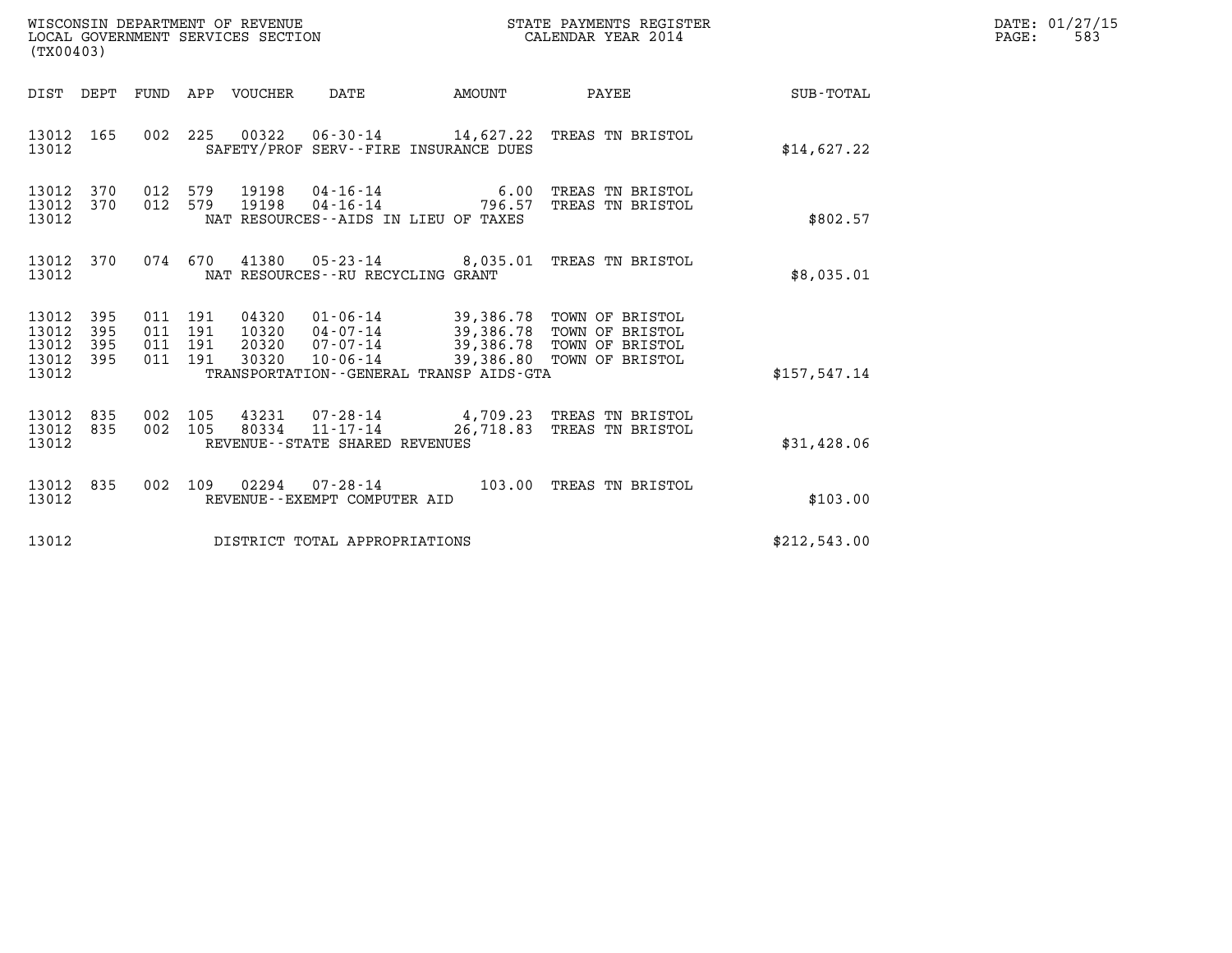| (TX00403)                                                 |           |  |                                   |                                                                                                                                                                                                                                                 |                                                                                                   |                  | DATE: 01/27/15<br>$\mathtt{PAGE:}$<br>584 |
|-----------------------------------------------------------|-----------|--|-----------------------------------|-------------------------------------------------------------------------------------------------------------------------------------------------------------------------------------------------------------------------------------------------|---------------------------------------------------------------------------------------------------|------------------|-------------------------------------------|
|                                                           |           |  |                                   |                                                                                                                                                                                                                                                 |                                                                                                   | <b>SUB-TOTAL</b> |                                           |
| 13014 165<br>13014                                        |           |  |                                   | 002 225 00323 06-30-14 15,363.97 TREAS TN BURKE<br>SAFETY/PROF SERV--FIRE INSURANCE DUES                                                                                                                                                        |                                                                                                   | \$15,363.97      |                                           |
|                                                           |           |  |                                   |                                                                                                                                                                                                                                                 | 13014 370 002 503 16466 01-30-14 6.04 TREAS TN BURKE<br>TOWN SHARE 0.71                           |                  |                                           |
| 13014                                                     |           |  |                                   | NAT RESOURCES--AIDS IN LIEU OF TAXES                                                                                                                                                                                                            |                                                                                                   | \$6.04           |                                           |
| 13014                                                     |           |  |                                   | NAT RESOURCES--FOREST CROP/MFL/CO FOREST                                                                                                                                                                                                        | 13014 370 012 571 37381 06-16-14 8.60 TREAS TN BURKE                                              | \$8.60           |                                           |
| 13014                                                     |           |  |                                   | NAT RESOURCES--AIDS IN LIEU OF TAXES                                                                                                                                                                                                            |                                                                                                   | \$656.99         |                                           |
| 13014                                                     |           |  | NAT RESOURCES--RU RECYCLING GRANT | 13014 370 074 670 41381 05-23-14 11,088.65 TREAS TN BURKE                                                                                                                                                                                       |                                                                                                   | \$11,088.65      |                                           |
| 13014 395<br>13014 395<br>13014 395<br>13014 395<br>13014 |           |  |                                   | 011 191 04321 01-06-14 29,250.88 TOWN OF BURKE<br>011 191 10321 04-07-14 29,250.88 TOWN OF BURKE<br>011 191 20321 07-07-14 29,250.88 TOWN OF BURKE<br>011 191 30321 10-06-14 29,250.89 TOWN OF BURKE<br>TRANSPORTATION--GENERAL TRANSP AIDS-GTA |                                                                                                   | \$117,003.53     |                                           |
| 13014                                                     | 13014 395 |  |                                   | 011 278 01938 01-23-14 13, 292.94 TREAS TN BURKE<br>TRANSPORTATION--LRIP/TRIP/MSIP GRANTS                                                                                                                                                       |                                                                                                   | \$13,292.94      |                                           |
| 13014 835<br>13014 835<br>13014                           |           |  | REVENUE--STATE SHARED REVENUES    |                                                                                                                                                                                                                                                 | 002 105 43232 07-28-14 9,176.15 TREAS TN BURKE<br>002 105 80335 11-17-14 58,944.67 TREAS TN BURKE | \$68,120.82      |                                           |
| 13014                                                     |           |  | REVENUE--EXEMPT COMPUTER AID      | 13014 835 002 109 02295 07-28-14 3,367.00 TREAS TN BURKE                                                                                                                                                                                        |                                                                                                   | \$3,367.00       |                                           |
| 13014                                                     |           |  | DISTRICT TOTAL APPROPRIATIONS     |                                                                                                                                                                                                                                                 |                                                                                                   | \$228,908.54     |                                           |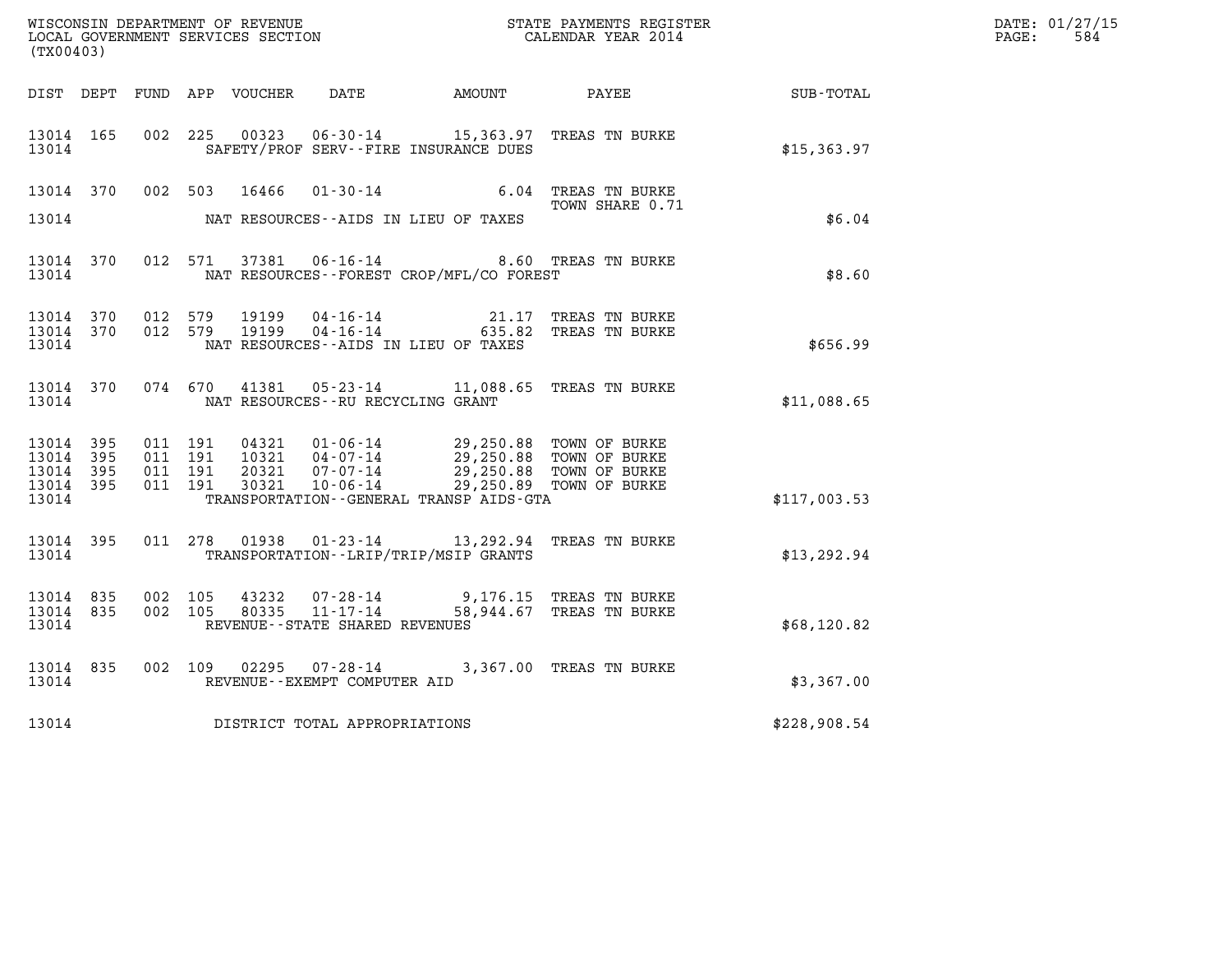| (TX00403)                                     |                   |                                          |         | WISCONSIN DEPARTMENT OF REVENUE<br>LOCAL GOVERNMENT SERVICES SECTION | NC<br>NGC 11                                        |                                          | STATE PAYMENTS REGISTER<br>CALENDAR YEAR 2014                                                                                                                    |              | DATE: 01/27/15<br>$\mathtt{PAGE}$ :<br>585 |
|-----------------------------------------------|-------------------|------------------------------------------|---------|----------------------------------------------------------------------|-----------------------------------------------------|------------------------------------------|------------------------------------------------------------------------------------------------------------------------------------------------------------------|--------------|--------------------------------------------|
|                                               |                   |                                          |         | DIST DEPT FUND APP VOUCHER                                           | DATE                                                | AMOUNT                                   | PAYEE                                                                                                                                                            | SUB-TOTAL    |                                            |
| 13016 165<br>13016                            |                   |                                          |         |                                                                      |                                                     | SAFETY/PROF SERV--FIRE INSURANCE DUES    | 002 225 00324 06-30-14 3,989.24 TREAS TN CHRISTIANA                                                                                                              | \$3,989.24   |                                            |
| 13016 370<br>13016                            |                   |                                          | 012 571 |                                                                      |                                                     | NAT RESOURCES--FOREST CROP/MFL/CO FOREST | 37382   06-16-14   51.00 TREAS TN CHRISTIANA                                                                                                                     | \$51.00      |                                            |
| 13016 370<br>13016 370<br>13016               |                   | 012 579<br>012 579                       |         |                                                                      |                                                     | NAT RESOURCES -- AIDS IN LIEU OF TAXES   | 19200  04-16-14  2.82  TREAS TN CHRISTIANA<br>19200  04-16-14  148.30  TREAS TN CHRISTIANA                                                                       | \$151.12     |                                            |
| 13016 370<br>13016                            |                   |                                          |         | 074 670 41382                                                        | NAT RESOURCES - - RU RECYCLING GRANT                |                                          | 05-23-14 4,085.25 TREAS TN CHRISTIANA                                                                                                                            | \$4,085.25   |                                            |
| 13016 395<br>13016<br>13016<br>13016<br>13016 | 395<br>395<br>395 | 011 191<br>011 191<br>011 191<br>011 191 |         | 04322<br>10322<br>20322<br>30322                                     |                                                     | TRANSPORTATION--GENERAL TRANSP AIDS-GTA  | 01-06-14 24,694.80 TOWN OF CHRISTIANA<br>04-07-14 24,694.80 TOWN OF CHRISTIANA<br>07-07-14 24,694.80 TOWN OF CHRISTIANA<br>10-06-14 24,694.82 TOWN OF CHRISTIANA | \$98,779.22  |                                            |
| 13016<br>13016<br>13016                       | 505<br>505        | 002 174<br>002 174                       |         | 58920<br>58930                                                       |                                                     | DOA--TRANSMISSION LINE FEE DISTRIBUTION  | 04-30-14 24,793.00 TREAS TN CHRISTIANA<br>04-30-14 79,717.00 TREAS TN CHRISTIANA                                                                                 | \$104,510.00 |                                            |
| 13016 835<br>13016 835<br>13016               |                   | 002 105<br>002 105                       |         | 43233<br>80336                                                       | $11 - 17 - 14$<br>REVENUE - - STATE SHARED REVENUES |                                          | 07-28-14 58,556.69 TREAS TN CHRISTIANA<br>336,941.95 TREAS TN CHRISTIANA                                                                                         | \$395,498.64 |                                            |
| 13016                                         |                   |                                          |         |                                                                      | DISTRICT TOTAL APPROPRIATIONS                       |                                          |                                                                                                                                                                  | \$607,064.47 |                                            |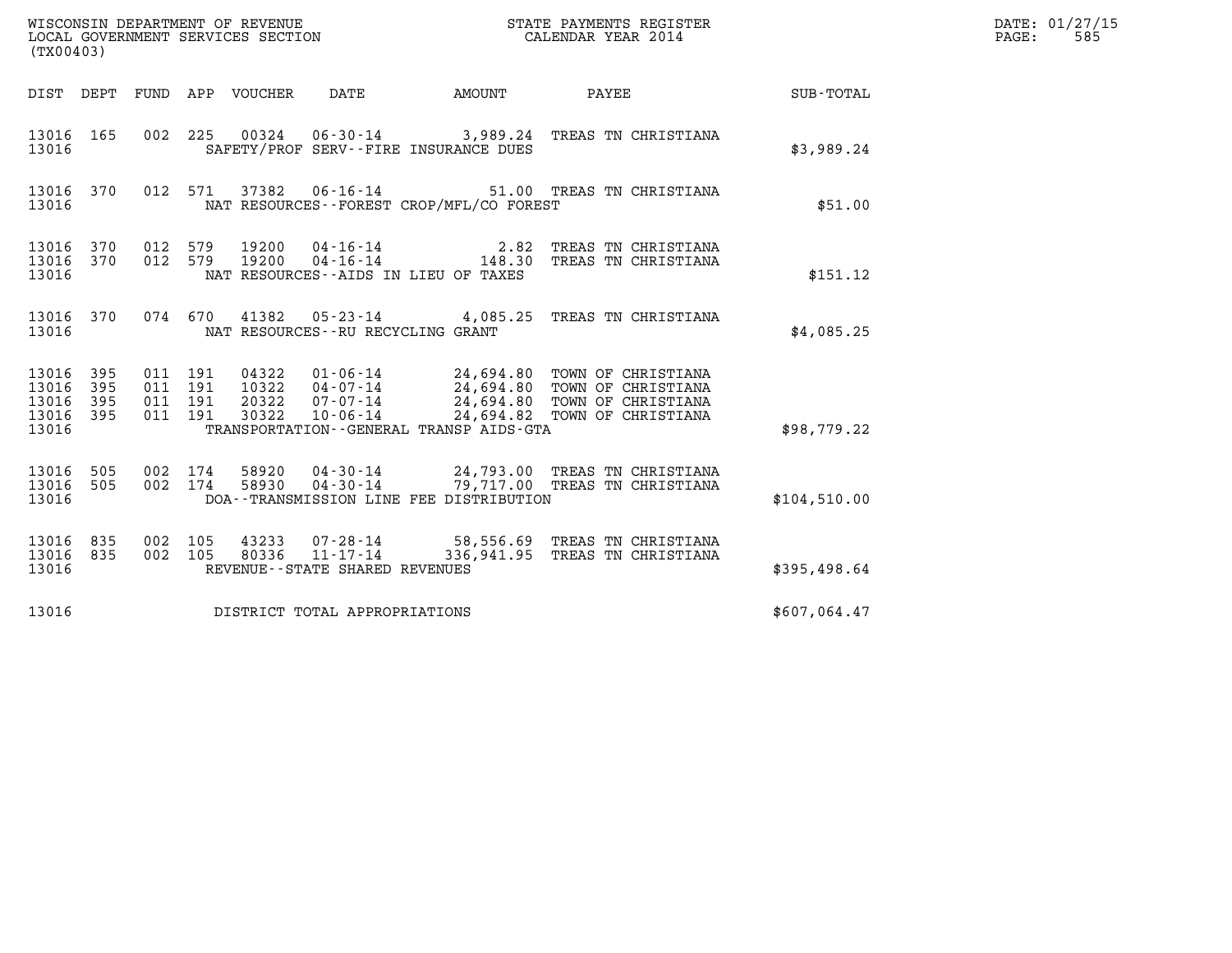| (TX00403)          |  |  |                                         |                                                |                                                                                                                                                                                                                                                                                                                                                             |               | DATE: 01/27/15<br>$\mathtt{PAGE:}$<br>586 |
|--------------------|--|--|-----------------------------------------|------------------------------------------------|-------------------------------------------------------------------------------------------------------------------------------------------------------------------------------------------------------------------------------------------------------------------------------------------------------------------------------------------------------------|---------------|-------------------------------------------|
|                    |  |  |                                         |                                                | DIST DEPT FUND APP VOUCHER DATE AMOUNT PAYEE SUB-TOTAL                                                                                                                                                                                                                                                                                                      |               |                                           |
| 13018              |  |  |                                         |                                                | 13018 165 002 225 00325 06-30-14 13,423.26 TREAS TN COTTAGE GROVE<br>SAFETY/PROF SERV--FIRE INSURANCE DUES                                                                                                                                                                                                                                                  | \$13,423.26   |                                           |
|                    |  |  |                                         | 13018 MAT RESOURCES--AIDS IN LIEU OF TAXES     | 13018 370 002 503 16467 01-30-14 738.25 TREAS TN COTTAGE GROVE 7000 16467 01-30-14<br>TOWN SHARE 126.33                                                                                                                                                                                                                                                     | \$738.25      |                                           |
|                    |  |  |                                         | 13018 MAT RESOURCES--FOREST CROP/MFL/CO FOREST | 13018 370 012 571 37383 06-16-14 18.40 TREAS TN COTTAGE GROVE                                                                                                                                                                                                                                                                                               | \$18.40       |                                           |
|                    |  |  |                                         | 13018 NAT RESOURCES--AIDS IN LIEU OF TAXES     | $\begin{array}{cccccc} 13018 & 370 & 012 & 579 & 19201 & 04\cdot 16\cdot 14 & & & & 55.43 & \text{TREAS TN COTTAGE GROVE} \\ 13018 & 370 & 012 & 579 & 19201 & 04\cdot 16\cdot 14 & & & & 41.46 & \text{TREAS TN COTTAGE GROVE} \end{array}$                                                                                                                | \$96.89       |                                           |
|                    |  |  | 13018 MAT RESOURCES--RU RECYCLING GRANT |                                                | 13018 370 074 670 41383 05-23-14 7,453.44 TREAS TN COTTAGE GROVE \$7,453.44                                                                                                                                                                                                                                                                                 |               |                                           |
| 13018              |  |  |                                         |                                                | $\begin{tabular}{cccc} 13018 & 395 & 011 & 191 & 04323 & 01-06-14 & 34,872.28 & TOWN OF COTTAGE GROVE \\ 13018 & 395 & 011 & 191 & 10323 & 04-07-14 & 34,872.28 & TOWN OF COTTAGE GROVE \\ 13018 & 395 & 011 & 191 & 20323 & 07-07-14 & 34,872.28 & TOWN OF COTTAGE GROVE \\ 13018 & 395 & 011 & 191 & 303$<br>TRANSPORTATION - - GENERAL TRANSP AIDS - GTA | \$139,489.13  |                                           |
|                    |  |  |                                         | 13018 JUSTICE--LAW ENFORCEMENT TRAINING        | 13018 455 002 231 01312 02-18-14 1,760.00 TREAS TN COTTAGE GROVE                                                                                                                                                                                                                                                                                            | \$1,760.00    |                                           |
|                    |  |  |                                         |                                                | 13018 505 002 174 58920 04-30-14 319.00 TREAS TN COTTAGE GROVE<br>13018 DOA--TRANSMISSION LINE FEE DISTRIBUTION                                                                                                                                                                                                                                             | \$319.00      |                                           |
| 13018              |  |  | REVENUE - - STATE SHARED REVENUES       |                                                | 13018 835 002 105 43234 07-28-14 8,339.04 TREAS TN COTTAGE GROVE 13018 835 002 105 80337 11-17-14 47,277.01 TREAS TN COTTAGE GROVE                                                                                                                                                                                                                          | \$55,616.05   |                                           |
| 13018 835<br>13018 |  |  | REVENUE--EXEMPT COMPUTER AID            |                                                | 002 109 02296 07-28-14 1,512.00 TREAS TN COTTAGE GROVE                                                                                                                                                                                                                                                                                                      | \$1,512.00    |                                           |
| 13018              |  |  | DISTRICT TOTAL APPROPRIATIONS           |                                                |                                                                                                                                                                                                                                                                                                                                                             | \$220, 426.42 |                                           |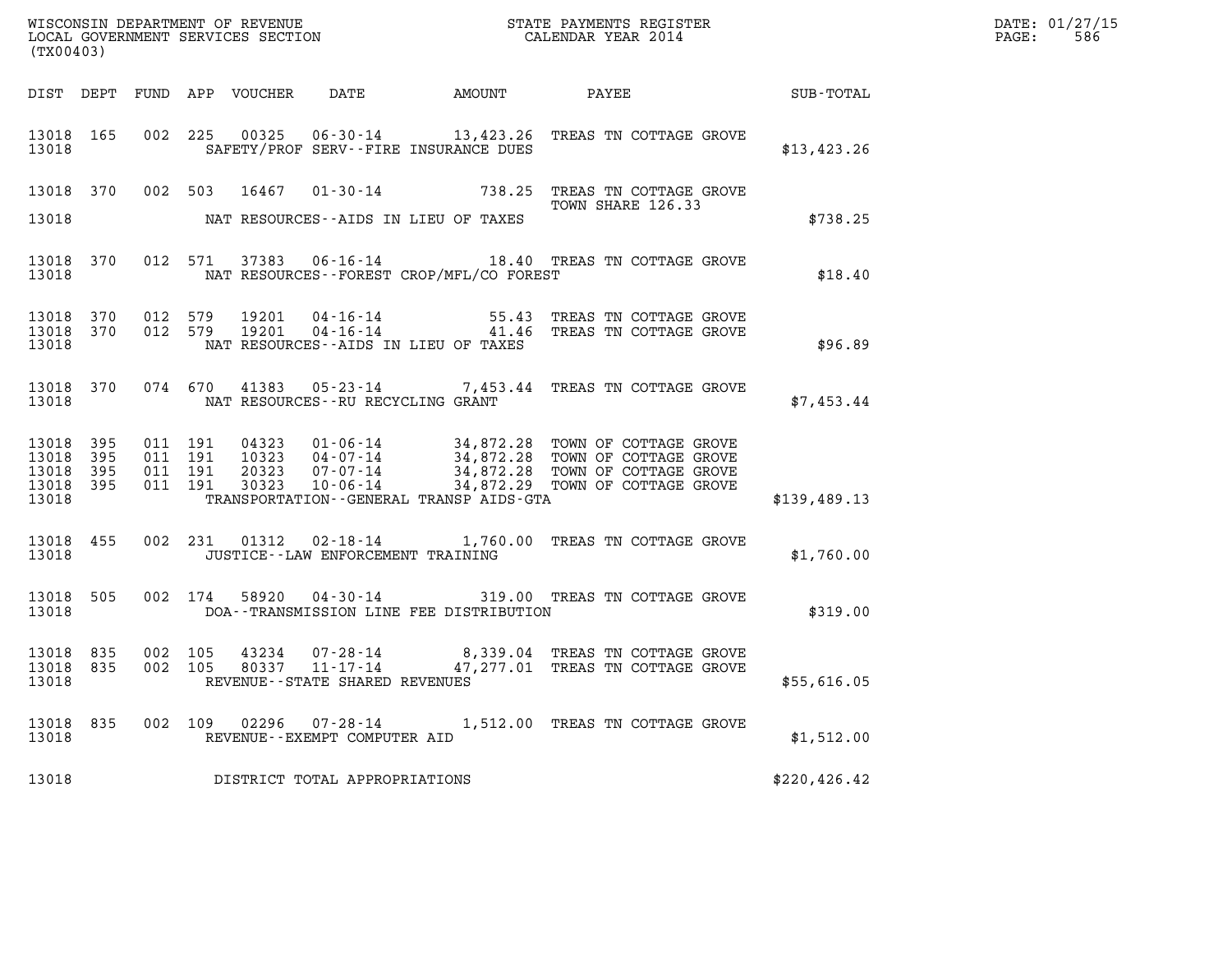| WISCONSIN DEPARTMENT OF REVENUE<br>LOCAL GOVERNMENT SERVICES SECTION<br>CALENDAR YEAR 2014<br>(TX00403) |     |                    |                    |               |                                   |                                             |                                                                                                                                                                                                  |              | DATE: 01/27/15<br>$\mathtt{PAGE}$ :<br>587 |
|---------------------------------------------------------------------------------------------------------|-----|--------------------|--------------------|---------------|-----------------------------------|---------------------------------------------|--------------------------------------------------------------------------------------------------------------------------------------------------------------------------------------------------|--------------|--------------------------------------------|
|                                                                                                         |     |                    |                    |               |                                   |                                             |                                                                                                                                                                                                  |              |                                            |
| 13020 165<br>13020                                                                                      |     |                    |                    |               |                                   | SAFETY/PROF SERV--FIRE INSURANCE DUES       | 002 225 00326 06-30-14 7,744.88 TREAS TN CROSS PLAINS                                                                                                                                            | \$7,744.88   |                                            |
| 13020                                                                                                   |     | 13020 370 000 001  |                    |               |                                   | NAT RESOURCES-SEVERANCE/YIELD/WITHDRAWAL    | 01DNR  06-19-14  130.48 TREAS TOWN CROSS PLAINS                                                                                                                                                  | \$130.48     |                                            |
| 13020 370<br>13020 370                                                                                  |     |                    |                    |               |                                   |                                             | 002 503 16468 01-30-14 8,133.13 TREAS TN CROSS PLAINS<br>002 503 16468 01-30-14 55,043.89 TREAS TN CROSS PLAINS<br>TOWN SHARE 5387.13                                                            |              |                                            |
|                                                                                                         |     |                    |                    |               |                                   | 13020 NAT RESOURCES--AIDS IN LIEU OF TAXES  |                                                                                                                                                                                                  | \$63,177.02  |                                            |
| 13020                                                                                                   |     |                    |                    |               |                                   | NAT RESOURCES - - FOREST CROP/MFL/CO FOREST | 13020 370 012 571 37384 06-16-14 183.42 TREAS TN CROSS PLAINS                                                                                                                                    | \$183.42     |                                            |
| 13020 370<br>13020 370<br>13020 370<br>13020                                                            |     | 012 579            | 012 579<br>012 579 |               |                                   | NAT RESOURCES--AIDS IN LIEU OF TAXES        | 19202  04-16-14  5.31 TREAS TN CROSS PLAINS<br>19202  04-16-14  84.96 TREAS TN CROSS PLAINS<br>19202  04-16-14  86.50 TREAS TN CROSS PLAINS                                                      | \$176.77     |                                            |
| 13020 370<br>13020                                                                                      |     |                    |                    |               | NAT RESOURCES--RU RECYCLING GRANT |                                             | 074 670 41384 05-23-14 3,324.61 TREAS TN CROSS PLAINS                                                                                                                                            | \$3,324.61   |                                            |
| 13020 395<br>13020<br>13020 395<br>13020 395<br>13020                                                   | 395 | 011 191<br>011 191 | 011 191<br>011 191 |               |                                   | TRANSPORTATION--GENERAL TRANSP AIDS-GTA     | 04324 01-06-14 24,112.63 TOWN OF CROSS PLAINS<br>10324 04-07-14 24,112.63 TOWN OF CROSS PLAINS<br>20324 07-07-14 24,112.63 TOWN OF CROSS PLAINS<br>30324 10-06-14 24,112.63 TOWN OF CROSS PLAINS | \$96,450.52  |                                            |
| 13020 835<br>13020 835<br>13020                                                                         |     | 002 105            |                    | 002 105 80338 | REVENUE--STATE SHARED REVENUES    |                                             | 43235  07-28-14  3,042.57  TREAS TN CROSS PLAINS<br>80338  11-17-14  17,438.56  TREAS TN CROSS PLAINS                                                                                            | \$20,481.13  |                                            |
| 13020 835<br>13020                                                                                      |     |                    | 002 109            |               | REVENUE--EXEMPT COMPUTER AID      |                                             | 628.00 TREAS TN CROSS PLAINS                                                                                                                                                                     | \$628.00     |                                            |
| 13020 835<br>13020                                                                                      |     |                    | 002 501            | 00001         | 02-03-14                          | DOA-PAYMENT FOR MUNICIPAL SERVICES AID      | 556.78 TREAS TN CROSS PLAINS                                                                                                                                                                     | \$556.78     |                                            |
| 13020                                                                                                   |     |                    |                    |               | DISTRICT TOTAL APPROPRIATIONS     |                                             |                                                                                                                                                                                                  | \$192,853.61 |                                            |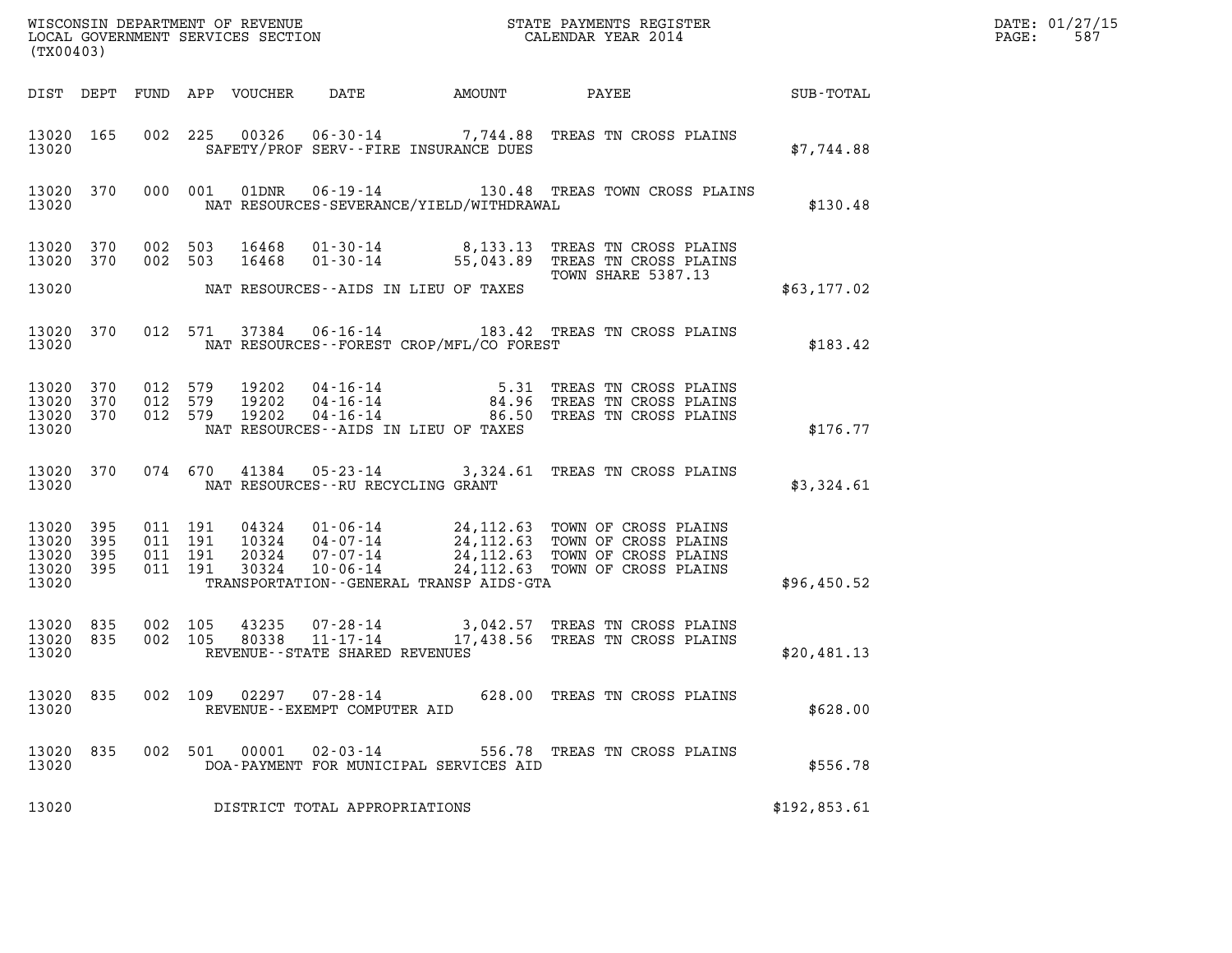| (TX00403)                                    |           |                                          |         |                                  |                                                              |                                                                                                                                                                                                                                                                    |                                                   |               | DATE: 01/27/15<br>$\mathtt{PAGE}$ :<br>588 |
|----------------------------------------------|-----------|------------------------------------------|---------|----------------------------------|--------------------------------------------------------------|--------------------------------------------------------------------------------------------------------------------------------------------------------------------------------------------------------------------------------------------------------------------|---------------------------------------------------|---------------|--------------------------------------------|
|                                              |           |                                          |         |                                  |                                                              | DIST DEPT FUND APP VOUCHER DATE AMOUNT PAYEE                                                                                                                                                                                                                       |                                                   | SUB - TOTAL   |                                            |
| 13022 165<br>13022                           |           |                                          |         |                                  |                                                              | 002 225 00327 06-30-14 3,917.36 TREAS TN DANE<br>SAFETY/PROF SERV--FIRE INSURANCE DUES                                                                                                                                                                             |                                                   | \$3,917.36    |                                            |
| 13022                                        | 13022 370 |                                          | 000 001 |                                  |                                                              | NAT RESOURCES-SEVERANCE/YIELD/WITHDRAWAL                                                                                                                                                                                                                           | 02DNR  09-11-14  314.49 TREAS TOWN DANE           | \$314.49      |                                            |
| 13022 370<br>13022 370                       |           | 002 503<br>002 503                       |         | 16469                            |                                                              | 01-30-14 4,799.90 TREAS TN DANE                                                                                                                                                                                                                                    |                                                   |               |                                            |
| 13022                                        |           |                                          |         |                                  |                                                              | NAT RESOURCES--AIDS IN LIEU OF TAXES                                                                                                                                                                                                                               | TOWN SHARE 608.29                                 | \$6,322.97    |                                            |
| 13022                                        | 13022 370 |                                          | 012 571 |                                  |                                                              | 37385 06-16-14 137.58 TREAS TN DANE<br>NAT RESOURCES - - FOREST CROP/MFL/CO FOREST                                                                                                                                                                                 |                                                   | \$137.58      |                                            |
| 13022 370<br>13022                           | 13022 370 | 012 579<br>012 579                       |         | 19203<br>19203                   |                                                              | 04 - 16 - 14<br>04 - 16 - 14<br>04 - 16 - 14<br>553 . 05<br>NAT RESOURCES--AIDS IN LIEU OF TAXES                                                                                                                                                                   | TREAS TN DANE<br>553.05 TREAS TN DANE             | \$702.37      |                                            |
| 13022 395<br>13022<br>13022 395<br>13022 395 | 395       | 011 191<br>011 191<br>011 191<br>011 191 |         | 04325<br>10325<br>20325<br>30325 |                                                              | 01-06-14<br>04-07-14<br>07-07-14<br>07-06-14<br>07-06-14<br>06-14<br>07-06-14<br>06-14<br>07-06-14<br>06-14<br>06-14<br>07-07-14<br>06-14<br>06-14<br>07-07-14<br>06-309.01<br>07-07-14<br>06-309.01<br>07-07-14<br>06-309.04<br>07-07-14<br>06-309.04<br>07-07-14 |                                                   |               |                                            |
| 13022                                        |           |                                          |         |                                  |                                                              | TRANSPORTATION--GENERAL TRANSP AIDS-GTA                                                                                                                                                                                                                            |                                                   | \$105, 236.07 |                                            |
| 13022 835<br>13022 835<br>13022              |           | 002 105<br>002 105                       |         | 80339                            | 43236 07-28-14<br>11-17-14<br>REVENUE--STATE SHARED REVENUES |                                                                                                                                                                                                                                                                    | 1,875.15 TREAS TN DANE<br>10,625.83 TREAS TN DANE | \$12,500.98   |                                            |
| 13022 835<br>13022                           |           |                                          |         |                                  | REVENUE--EXEMPT COMPUTER AID                                 | 002 109 02298 07-28-14 1.00 TREAS TN DANE                                                                                                                                                                                                                          |                                                   | \$1.00        |                                            |
| 13022                                        |           |                                          |         |                                  | DISTRICT TOTAL APPROPRIATIONS                                |                                                                                                                                                                                                                                                                    |                                                   | \$129, 132.82 |                                            |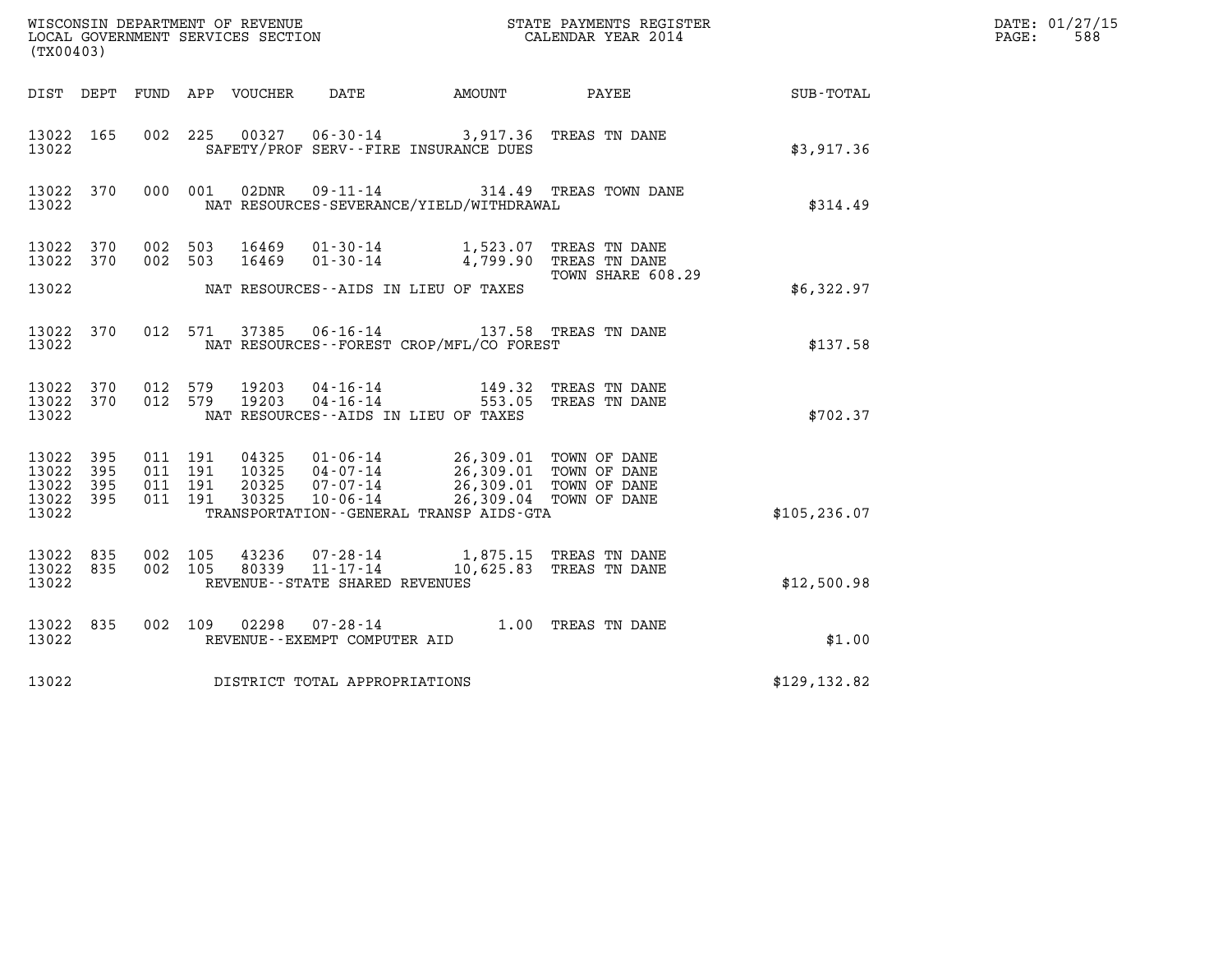| (TX00403)                                             |       |                               |                                 |       |                                                                    |                                          |                                                                                                                                                                       |               | DATE: 01/27/15<br>$\mathtt{PAGE}$ :<br>589 |
|-------------------------------------------------------|-------|-------------------------------|---------------------------------|-------|--------------------------------------------------------------------|------------------------------------------|-----------------------------------------------------------------------------------------------------------------------------------------------------------------------|---------------|--------------------------------------------|
|                                                       |       |                               | DIST DEPT FUND APP VOUCHER DATE |       |                                                                    |                                          |                                                                                                                                                                       |               |                                            |
| 13024 165<br>13024                                    |       |                               |                                 |       |                                                                    | SAFETY/PROF SERV--FIRE INSURANCE DUES    | 002 225 00328 06-30-14 6,325.29 TREAS TN DEERFIELD                                                                                                                    | \$6,325.29    |                                            |
|                                                       |       |                               |                                 |       |                                                                    |                                          | 13024 370 002 503 16470 01-30-14 39,318.20 TREAS TN DEERFIELD<br>TOWN SHARE 5185.39                                                                                   |               |                                            |
| 13024                                                 |       |                               |                                 |       | NAT RESOURCES--AIDS IN LIEU OF TAXES                               |                                          |                                                                                                                                                                       | \$39,318.20   |                                            |
| 13024 370<br>13024                                    |       |                               |                                 |       |                                                                    | NAT RESOURCES--FOREST CROP/MFL/CO FOREST | 012 571 37386 06-16-14 85.40 TREAS TN DEERFIELD                                                                                                                       | \$85.40       |                                            |
| 13024 370<br>13024 370<br>13024 370<br>13024          |       | 012 579<br>012 579<br>012 579 |                                 |       | NAT RESOURCES -- AIDS IN LIEU OF TAXES                             |                                          | 19204  04-16-14   347.98   TREAS TN DEERFIELD<br>19204  04-16-14   199.74   TREAS TN DEERFIELD<br>19204  04-16-14   1,554.58   TREAS TN DEERFIELD                     | \$2,102.30    |                                            |
| 13024 370<br>13024                                    |       |                               |                                 |       | NAT RESOURCES - - RU RECYCLING GRANT                               |                                          | 074 670 41385 05-23-14 4,685.84 TREAS TN DEERFIELD                                                                                                                    | \$4,685.84    |                                            |
| 13024 395<br>13024 395<br>13024<br>13024 395<br>13024 | - 395 | 011 191<br>011 191<br>011 191 | 011 191                         | 30326 | $10 - 06 - 14$                                                     | TRANSPORTATION--GENERAL TRANSP AIDS-GTA  | 04326 01-06-14 25,065.28 TOWN OF DEERFIELD<br>10326 04-07-14 25,065.28 TOWN OF DEERFIELD<br>20326 07-07-14 25,065.28 TOWN OF DEERFIELD<br>25,065.28 TOWN OF DEERFIELD | \$100, 261.12 |                                            |
| 13024 435<br>13024                                    |       |                               |                                 |       |                                                                    | HS--AMBULANCE FUNDING ASSISTANCE GRANTS  | 005 162 01HSD 09-08-14 3,635.64 TREAS TOWN DEERFIELD                                                                                                                  | \$3,635.64    |                                            |
| 13024 835<br>13024 835<br>13024                       |       | 002 105<br>002 105            |                                 | 80340 | 43237 07-28-14<br>$11 - 17 - 14$<br>REVENUE--STATE SHARED REVENUES |                                          | 3,527.75 TREAS TN DEERFIELD<br>20,104.47 TREAS TN DEERFIELD                                                                                                           | \$23,632.22   |                                            |
| 13024 835<br>13024                                    |       |                               |                                 |       | 002 109 02299 07-28-14<br>REVENUE--EXEMPT COMPUTER AID             |                                          | 57.00 TREAS TN DEERFIELD                                                                                                                                              | \$57.00       |                                            |
| 13024 835<br>13024                                    |       |                               |                                 |       |                                                                    | DOA-PAYMENT FOR MUNICIPAL SERVICES AID   | 002 501 00001 02-03-14 1,982.55 TREAS TN DEERFIELD                                                                                                                    | \$1,982.55    |                                            |
| 13024                                                 |       |                               |                                 |       | DISTRICT TOTAL APPROPRIATIONS                                      |                                          |                                                                                                                                                                       | \$182,085.56  |                                            |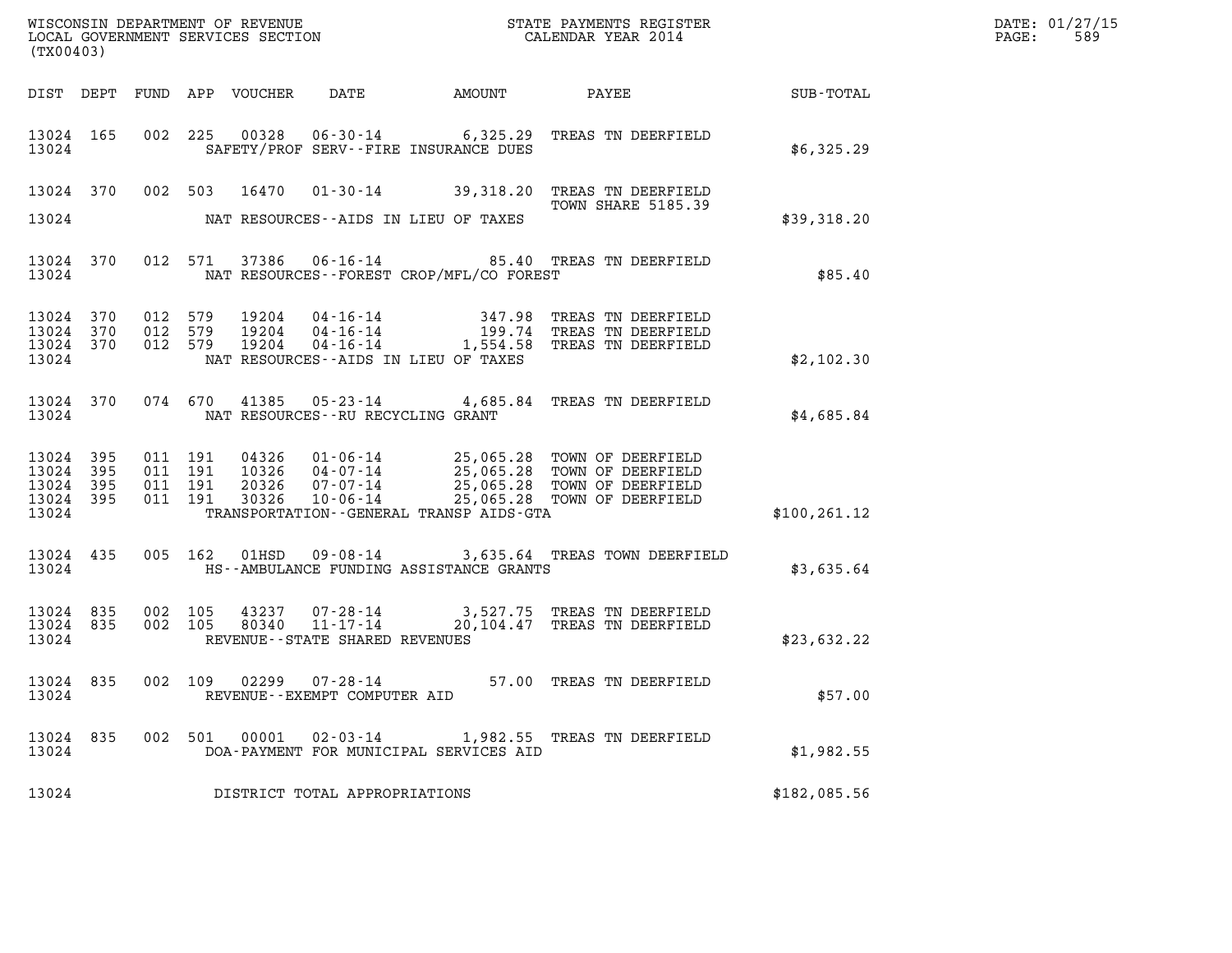| (TX00403)                                 |                          |                                          |                                 | WISCONSIN DEPARTMENT OF REVENUE<br>LOCAL GOVERNMENT SERVICES SECTION | STATE PAYMENTS REGISTER<br>CALENDAR YEAR 2014 |                                                                                                                                                                        | DATE: 01/27/15<br>$\mathtt{PAGE}$ :<br>590 |  |
|-------------------------------------------|--------------------------|------------------------------------------|---------------------------------|----------------------------------------------------------------------|-----------------------------------------------|------------------------------------------------------------------------------------------------------------------------------------------------------------------------|--------------------------------------------|--|
|                                           |                          |                                          | DIST DEPT FUND APP VOUCHER DATE |                                                                      | <b>AMOUNT</b>                                 |                                                                                                                                                                        | PAYEE SUB-TOTAL                            |  |
| 13026 165<br>13026                        |                          |                                          |                                 |                                                                      | SAFETY/PROF SERV--FIRE INSURANCE DUES         | 002 225 00329 06-30-14 6,702.65 TREAS TN DUNKIRK                                                                                                                       | \$6,702.65                                 |  |
| 13026 370<br>13026                        |                          |                                          |                                 |                                                                      | NAT RESOURCES--FOREST CROP/MFL/CO FOREST      | 012 571 37387 06-16-14 27.08 TREAS TN DUNKIRK                                                                                                                          | \$27.08                                    |  |
| 13026 370<br>13026<br>13026               | 370                      | 012 579<br>012 579                       | 19205<br>19205                  |                                                                      | NAT RESOURCES -- AIDS IN LIEU OF TAXES        | 04-16-14 7.76 TREAS TN DUNKIRK<br>04-16-14 73.15 TREAS TN DUNKIRK                                                                                                      | \$80.91                                    |  |
| 13026 370<br>13026                        |                          |                                          |                                 | NAT RESOURCES--RU RECYCLING GRANT                                    |                                               | 074 670 41386 05-23-14 7,390.85 TREAS TN DUNKIRK                                                                                                                       | \$7,390.85                                 |  |
| 13026<br>13026<br>13026<br>13026<br>13026 | 395<br>395<br>395<br>395 | 011 191<br>011 191<br>011 191<br>011 191 | 30327                           | $10 - 06 - 14$                                                       | TRANSPORTATION - - GENERAL TRANSP AIDS - GTA  | 04327  01-06-14  27,685.06  TOWN OF DUNKIRK<br>10327  04-07-14  27,685.06  TOWN OF DUNKIRK<br>20327  07-07-14  27,685.06  TOWN OF DUNKIRK<br>27,685.09 TOWN OF DUNKIRK | \$110.740.27                               |  |
| 13026 835<br>13026 835<br>13026           |                          | 002 105<br>002 105                       | 80341                           | REVENUE - - STATE SHARED REVENUES                                    |                                               | 43238 07-28-14 4,172.48 TREAS TN DUNKIRK<br>11-17-14 24,151.00 TREAS TN DUNKIRK                                                                                        | \$28, 323.48                               |  |
| 13026 835<br>13026                        |                          |                                          |                                 | REVENUE--EXEMPT COMPUTER AID                                         |                                               | 002 109 02300 07-28-14 159.00 TREAS TN DUNKIRK                                                                                                                         | \$159.00                                   |  |
| 13026                                     |                          |                                          |                                 | DISTRICT TOTAL APPROPRIATIONS                                        |                                               |                                                                                                                                                                        | \$153,424.24                               |  |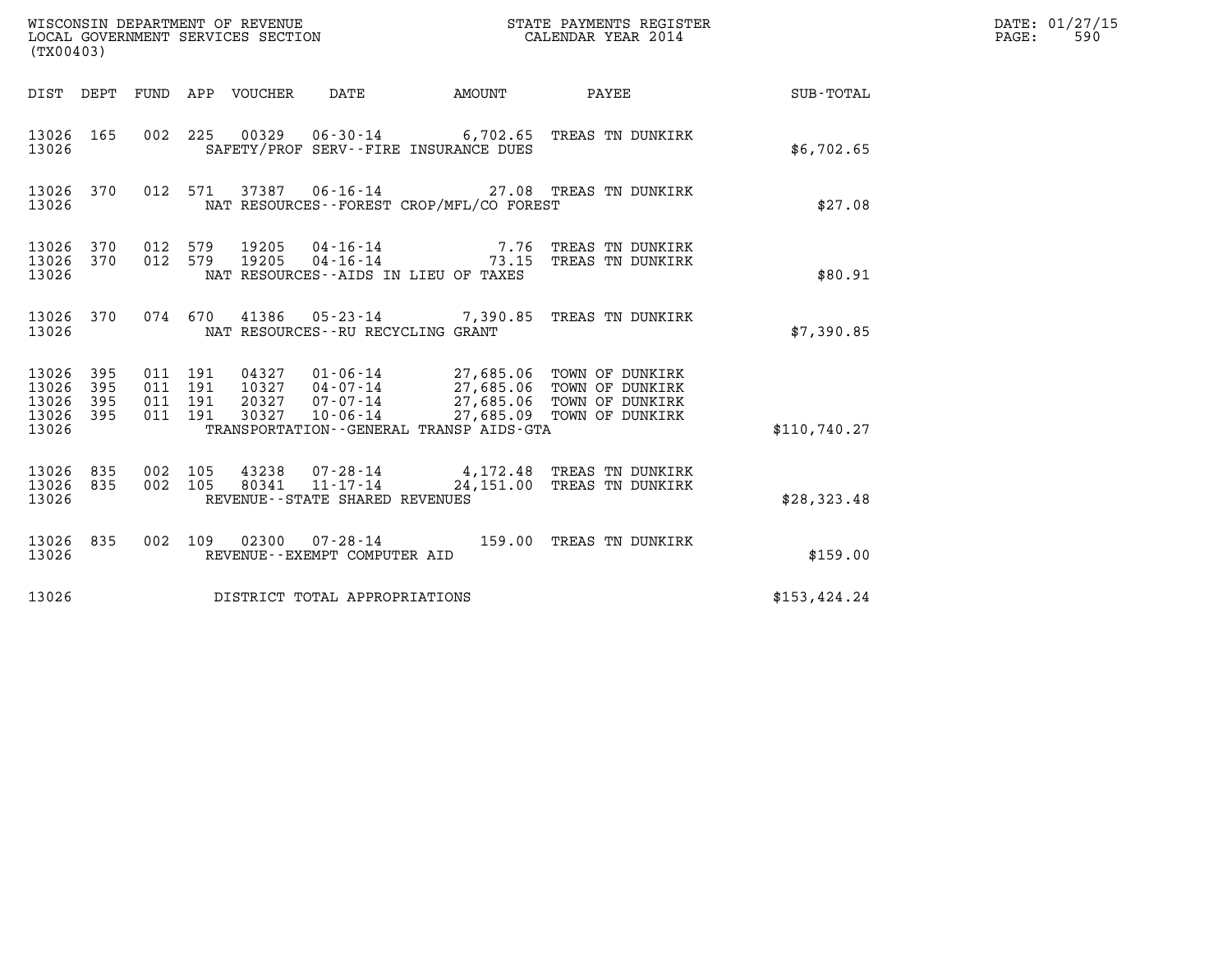| DATE: | 01/27/15 |
|-------|----------|
| PAGE: | 591      |

| (TX00403)                                          |                                 |                                                     | WISCONSIN DEPARTMENT OF REVENUE<br>LOCAL GOVERNMENT SERVICES SECTION |                                                                                      |                                                                                             | STATE PAYMENTS REGISTER<br>CALENDAR YEAR 2014                  |              | DATE: 01/27/15<br>PAGE:<br>591 |
|----------------------------------------------------|---------------------------------|-----------------------------------------------------|----------------------------------------------------------------------|--------------------------------------------------------------------------------------|---------------------------------------------------------------------------------------------|----------------------------------------------------------------|--------------|--------------------------------|
| DIST DEPT                                          |                                 |                                                     | FUND APP VOUCHER                                                     | DATE                                                                                 | AMOUNT                                                                                      | PAYEE                                                          | SUB-TOTAL    |                                |
| 13028 165<br>13028                                 |                                 | 002 225                                             |                                                                      | SAFETY/PROF SERV--FIRE INSURANCE DUES                                                | 00330  06-30-14  19,101.64  TREAS TN DUNN                                                   |                                                                | \$19,101.64  |                                |
| 13028<br>13028<br>13028                            | 370<br>370<br>370               | 002 503<br>002 503<br>002 503                       | 16471<br>16471<br>16471                                              | 01-30-14<br>$01 - 30 - 14$                                                           | 01-30-14 9,032.90 TREAS TN DUNN<br>1,576.17                                                 | TREAS TN DUNN<br>42,915.58 TREAS TN DUNN<br>TOWN SHARE 6806.50 |              |                                |
| 13028                                              |                                 |                                                     |                                                                      | NAT RESOURCES--AIDS IN LIEU OF TAXES                                                 |                                                                                             |                                                                | \$53,524.65  |                                |
| 13028<br>13028                                     | 370                             | 012 571                                             | 37388                                                                | $06 - 16 - 14$                                                                       | NAT RESOURCES--FOREST CROP/MFL/CO FOREST                                                    | 32.40 TREAS TN DUNN                                            | \$32.40      |                                |
| 13028<br>13028<br>13028<br>13028<br>13028<br>13028 | 370<br>370<br>370<br>370<br>370 | 012 579<br>012 579<br>012 579<br>012 579<br>012 579 | 19206<br>19206<br>19206<br>19206<br>19206                            | $04 - 16 - 14$<br>04-16-14<br>$04 - 16 - 14$<br>NAT RESOURCES--AIDS IN LIEU OF TAXES | 04-16-14 124.52 TREAS TN DUNN 04-16-14 153.82 TREAS TN DUNN<br>414.67<br>258.17             | TREAS TN DUNN<br>TREAS TN DUNN<br>1,420.28 TREAS TN DUNN       | \$2,371.46   |                                |
| 13028<br>13028                                     | 370                             | 074 670                                             | 41387                                                                | $05 - 23 - 14$<br>NAT RESOURCES - - RU RECYCLING GRANT                               | 34,873.36 TREAS TN DUNN                                                                     |                                                                | \$34,873.36  |                                |
| 13028<br>13028<br>13028<br>13028<br>13028          | 395<br>395<br>395<br>395        | 011 191<br>011 191<br>011 191<br>011 191            | 04328<br>10328<br>20328<br>30328                                     | $01 - 06 - 14$<br>04-07-14<br>07-07-14<br>$10 - 06 - 14$                             | 33,872.00 TOWN OF DUNN<br>33,872.00 TOWN OF DUNN<br>TRANSPORTATION--GENERAL TRANSP AIDS-GTA | 33,872.00 TOWN OF DUNN<br>33,872.00 TOWN OF DUNN               | \$135,488.00 |                                |
| 13028 465<br>13028                                 |                                 |                                                     | 002 350<br>00098                                                     | MILITARY AFFAIRS -- HOMELAND SEC GRANT                                               | 08-26-14 10,812.40 TREAS TN DUNN                                                            |                                                                | \$10,812.40  |                                |
| 13028 835<br>13028<br>13028                        | 835                             | 002 105                                             | 43239                                                                | $07 - 28 - 14$<br>002 105 80342 11-17-14<br>REVENUE--STATE SHARED REVENUES           |                                                                                             | 11,415.84 TREAS TN DUNN<br>64,809.68 TREAS TN DUNN             | \$76, 225.52 |                                |
| 13028<br>13028                                     | 835                             |                                                     |                                                                      | REVENUE--EXEMPT COMPUTER AID                                                         | 002 109 02301 07-28-14 911.00 TREAS TN DUNN                                                 |                                                                | \$911.00     |                                |
| 13028<br>13028                                     | 835                             |                                                     |                                                                      |                                                                                      | 002 501 00001 02-03-14 2,690.61 TREAS TN DUNN<br>DOA-PAYMENT FOR MUNICIPAL SERVICES AID     |                                                                | \$2,690.61   |                                |
| 13028<br>13028                                     | 835                             |                                                     |                                                                      | REVENUE--LOTTERY CREDIT -                                                            | 021 363 36034 03-24-14 20,690.07 TREAS TN DUNN                                              |                                                                | \$20,690.07  |                                |
| 13028                                              |                                 |                                                     |                                                                      | DISTRICT TOTAL APPROPRIATIONS                                                        |                                                                                             |                                                                | \$356,721.11 |                                |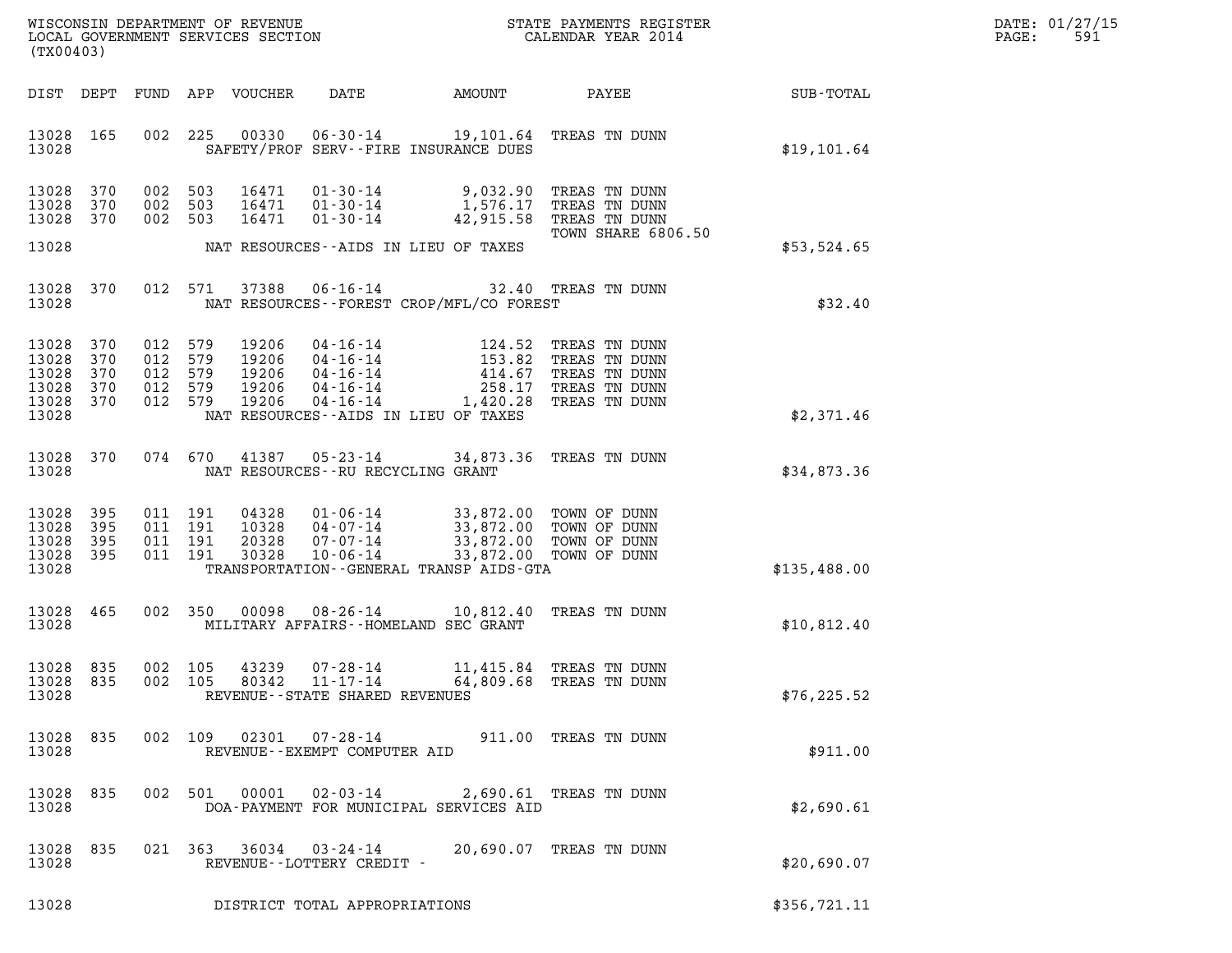| DATE: | 01/27/15 |
|-------|----------|
| PAGE: | 592      |

| (TX00403)                                                                     |                                                      |                                                                           |                    |                                                                      |                                                                     |                                             |                                                                                                                                                                                                                                                                                                         |                  | DATE: 01/27/15<br>PAGE:<br>592 |
|-------------------------------------------------------------------------------|------------------------------------------------------|---------------------------------------------------------------------------|--------------------|----------------------------------------------------------------------|---------------------------------------------------------------------|---------------------------------------------|---------------------------------------------------------------------------------------------------------------------------------------------------------------------------------------------------------------------------------------------------------------------------------------------------------|------------------|--------------------------------|
| DIST DEPT                                                                     |                                                      |                                                                           |                    | FUND APP VOUCHER                                                     | DATE                                                                | AMOUNT                                      | PAYEE                                                                                                                                                                                                                                                                                                   | <b>SUB-TOTAL</b> |                                |
| 13032 165<br>13032                                                            |                                                      | 002                                                                       | 225                | 00331                                                                |                                                                     | SAFETY/PROF SERV--FIRE INSURANCE DUES       | 06-30-14 13,225.60 TREAS TN MADISON                                                                                                                                                                                                                                                                     | \$13,225.60      |                                |
| 13032 370<br>13032                                                            |                                                      |                                                                           | 074 670            | 41388                                                                | NAT RESOURCES - - RU RECYCLING GRANT                                |                                             | 05-23-14 23,536.94 TREAS TN MADISON                                                                                                                                                                                                                                                                     | \$23,536.94      |                                |
| 13032<br>13032<br>13032<br>13032<br>13032<br>13032<br>13032<br>13032<br>13032 | 395<br>395<br>395<br>395<br>395<br>395<br>395<br>395 | 011 185<br>011 185<br>011 185<br>011 185<br>011 185<br>011 185<br>011 185 | 011 185            | 05310<br>09941<br>16701<br>17753<br>17753<br>25447<br>29867<br>31172 | 04-21-14<br>$11 - 17 - 14$                                          | TRANSPORTATION - - HIGHWAY SAFETY - FEDERAL | 03-03-14 1,038.79 TREAS TN MADISON<br>1,302.98 TREAS TN MADISON<br>07-02-14<br>07-14-14<br>07-14-14<br>1,155.51 TREAS TN MADISON<br>07-14-14<br>1,207.93 TREAS TN MADISON<br>09-26-14<br>4,976.92 TREAS TN MADISON<br>4,976.92 TREAS TN MADISON<br>193.32 TREAS TN MADISON<br>5,623.08 TREAS TN MADISON | \$19,993.00      |                                |
| 13032<br>13032<br>13032<br>13032 395<br>13032                                 | 395<br>395<br>395                                    | 011 191<br>011 191                                                        | 011 191<br>011 191 | 04329<br>10329<br>20329<br>30329                                     | $01 - 06 - 14$<br>04-07-14<br>$07 - 07 - 14$<br>$10 - 06 - 14$      | TRANSPORTATION--GENERAL TRANSP AIDS-GTA     | 74,790.19   TOWN OF MADISON<br>74,790.19   TOWN OF MADISON<br>74,790.19 TOWN OF MADISON<br>74,790.22 TOWN OF MADISON                                                                                                                                                                                    | \$299,160.79     |                                |
| 13032 435<br>13032                                                            |                                                      |                                                                           | 005 162            | 01HSD                                                                | $09 - 08 - 14$                                                      | HS--AMBULANCE FUNDING ASSISTANCE GRANTS     | 5,100.51 TREAS TOWN MADISON                                                                                                                                                                                                                                                                             | \$5,100.51       |                                |
| 13032 435<br>13032                                                            |                                                      |                                                                           | 005 163            | 01LGS                                                                |                                                                     | HS--PREPAID MEDICAL TRANSPORT REIMBURSE     | 11-17-14 28,500.00 TOWN OF MADISON EMERGENCY                                                                                                                                                                                                                                                            | \$28,500.00      |                                |
| 13032 455<br>13032                                                            |                                                      |                                                                           | 002 231            | 01536                                                                | $02 - 21 - 14$<br>JUSTICE -- LAW ENFORCEMENT TRAINING               |                                             | 2,560.00 TREAS TN MADISON                                                                                                                                                                                                                                                                               | \$2,560.00       |                                |
| 13032 505<br>13032                                                            |                                                      |                                                                           | 002 174            | 58920                                                                | 04-30-14                                                            | DOA--TRANSMISSION LINE FEE DISTRIBUTION     | 29,272.00 TREAS TN MADISON                                                                                                                                                                                                                                                                              | \$29,272.00      |                                |
| 13032 835<br>13032 835<br>13032                                               |                                                      | 002 105                                                                   | 002 105            | 43240<br>80343                                                       | 07-28-14<br>11-17-14<br>REVENUE--STATE SHARED REVENUES              |                                             | 154,548.06 TREAS TN MADISON<br>493,006.70 TREAS TN MADISON                                                                                                                                                                                                                                              | \$647,554.76     |                                |
| 13032 835<br>13032 835<br>13032                                               |                                                      | 002 109<br>002 109                                                        |                    | 02302<br>05064                                                       | $07 - 28 - 14$<br>$07 - 28 - 14$<br>REVENUE - - EXEMPT COMPUTER AID |                                             | 17,879.00 TREAS TN MADISON<br>20,192.00 TREAS TN MADISON                                                                                                                                                                                                                                                | \$38,071.00      |                                |
| 13032 835                                                                     |                                                      |                                                                           | 002 501            | 00001                                                                | $02 - 03 - 14$                                                      |                                             | 159,765.76 TREAS TN MADISON                                                                                                                                                                                                                                                                             |                  |                                |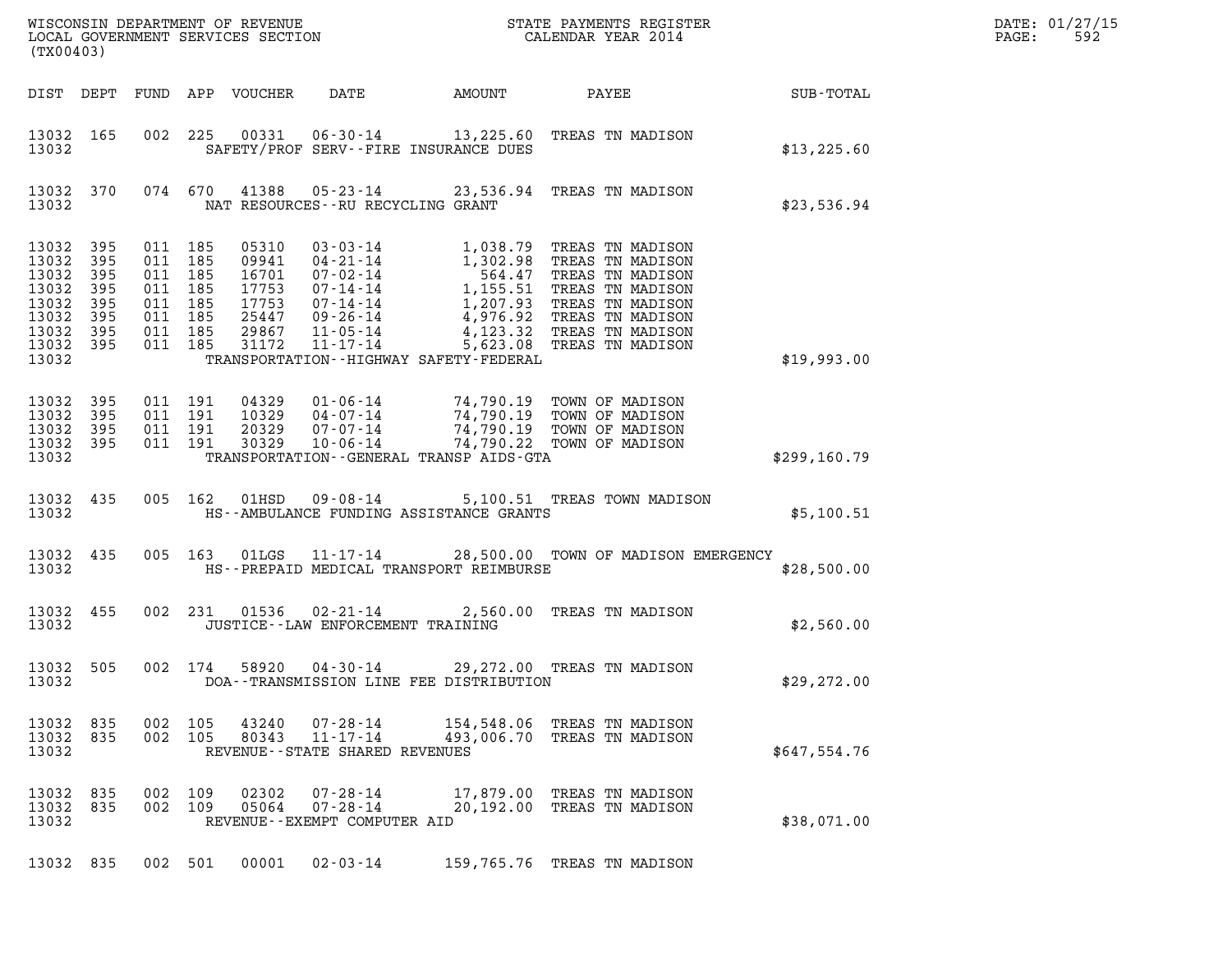| WISCONSIN DEPARTMENT OF REVENUE<br>LOCAL GOVERNMENT SERVICES SECTION<br>(TX00403) |      |     |         |                                        |          | STATE PAYMENTS REGISTER<br>CALENDAR YEAR 2014 |                | DATE: 01/27/15<br>593<br>PAGE: |
|-----------------------------------------------------------------------------------|------|-----|---------|----------------------------------------|----------|-----------------------------------------------|----------------|--------------------------------|
| DIST<br>DEPT                                                                      | FUND | APP | VOUCHER | DATE                                   | AMOUNT   | PAYEE                                         | SUB-TOTAL      |                                |
| 13032                                                                             |      |     |         | DOA-PAYMENT FOR MUNICIPAL SERVICES AID |          |                                               | \$159,765.76   |                                |
| 835<br>13032<br>13032                                                             | 021  | 363 | 36035   | 03-24-14<br>REVENUE--LOTTERY CREDIT -  | 3,149.77 | TREAS TN MADISON                              | \$3,149.77     |                                |
| 13032                                                                             |      |     |         | DISTRICT TOTAL APPROPRIATIONS          |          |                                               | \$1,269,890.13 |                                |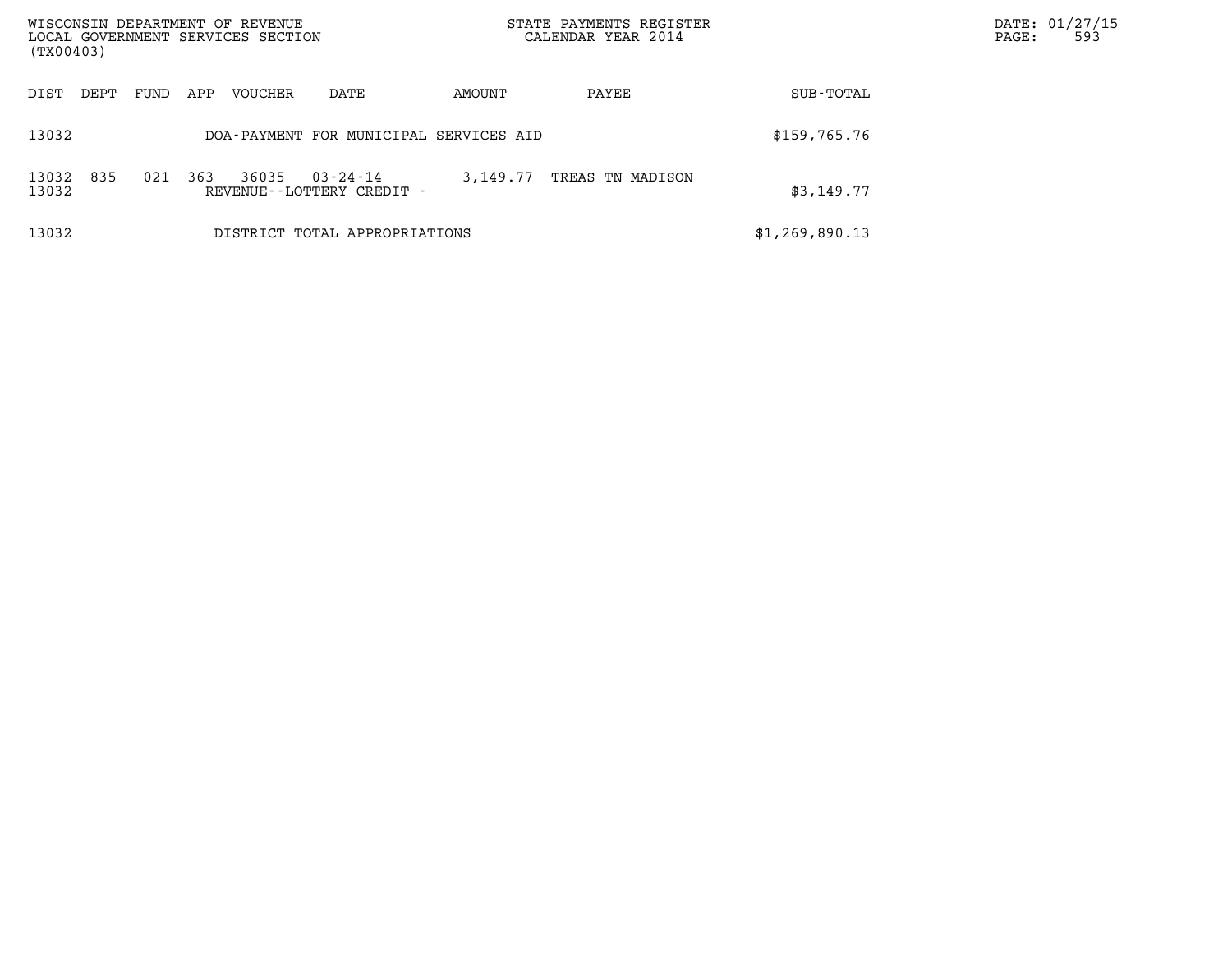| WISCONSIN DEPARTMENT OF REVENUE   | STATE PAYMENTS REGISTER | DATE: 01/27/15 |
|-----------------------------------|-------------------------|----------------|
| LOCAL GOVERNMENT SERVICES SECTION | CALENDAR YEAR 2014      | 594<br>PAGE:   |

| (TX00403)                                 |                          |                          |                          |                                  |                                                                            |                                                                   |                                                                                                      |              |  |
|-------------------------------------------|--------------------------|--------------------------|--------------------------|----------------------------------|----------------------------------------------------------------------------|-------------------------------------------------------------------|------------------------------------------------------------------------------------------------------|--------------|--|
| DIST                                      | DEPT                     | FUND                     | APP                      | VOUCHER                          | DATE AMOUNT                                                                |                                                                   | PAYEE                                                                                                | SUB-TOTAL    |  |
| 13034<br>13034                            | 165                      | 002                      | 225                      | 00332                            | $06 - 30 - 14$                                                             | 3,737.67<br>SAFETY/PROF SERV--FIRE INSURANCE DUES                 | TREAS TN MAZOMANIE                                                                                   | \$3,737.67   |  |
| 13034<br>13034<br>13034                   | 370<br>370               | 002<br>002               | 503<br>503               | 17212<br>17212                   | $03 - 14 - 14$<br>$03 - 14 - 14$<br>NAT RESOURCES--AIDS IN LIEU OF TAXES   | 54,919.04<br>9.62                                                 | TREAS TN MAZOMANIE<br>TREAS TN MAZOMANIE<br>TOWN SHARE 5308.12                                       | \$54,928.66  |  |
| 13034<br>13034                            | 370                      | 012                      | 571                      | 37389                            | $06 - 16 - 14$                                                             | NAT RESOURCES - - FOREST CROP/MFL/CO FOREST                       | 153.49 TREAS TN MAZOMANIE                                                                            | \$153.49     |  |
| 13034<br>13034<br>13034                   | 370<br>370               | 012<br>012               | 579<br>579               | 19207<br>19207                   | $04 - 16 - 14$<br>$04 - 16 - 14$<br>NAT RESOURCES -- AIDS IN LIEU OF TAXES | 1,959.34<br>2,012.45                                              | TREAS TN MAZOMANIE<br>TREAS TN MAZOMANIE                                                             | \$3,971.79   |  |
| 13034<br>13034                            | 370                      | 074                      | 670                      | 41389                            | $05 - 23 - 14$<br>NAT RESOURCES - - RU RECYCLING GRANT                     | 7,874.96                                                          | TREAS TN MAZOMANIE                                                                                   | \$7,874.96   |  |
| 13034<br>13034<br>13034<br>13034<br>13034 | 395<br>395<br>395<br>395 | 011<br>011<br>011<br>011 | 191<br>191<br>191<br>191 | 04330<br>10330<br>20330<br>30330 | $01 - 06 - 14$<br>04-07-14<br>$07 - 07 - 14$<br>$10 - 06 - 14$             | 16,195.05<br>16,195.05<br>TRANSPORTATION--GENERAL TRANSP AIDS-GTA | 16,195.05 TOWN OF MAZOMANIE<br>16,195.05 TOWN OF MAZOMANIE<br>TOWN OF MAZOMANIE<br>TOWN OF MAZOMANIE | \$64,780.20  |  |
| 13034<br>13034<br>13034                   | 835<br>835               | 002<br>002               | 105<br>105               | 43241<br>80344                   | $07 - 28 - 14$<br>$11 - 17 - 14$<br>REVENUE - - STATE SHARED REVENUES      | 12,201.38                                                         | 2,151.65 TREAS TN MAZOMANIE<br>TREAS TN MAZOMANIE                                                    | \$14,353.03  |  |
| 13034<br>13034                            | 835                      | 002                      | 109                      | 02303                            | $07 - 28 - 14$<br>REVENUE - - EXEMPT COMPUTER AID                          | 9.00                                                              | TREAS TN MAZOMANIE                                                                                   | \$9.00       |  |
| 13034<br>13034                            | 835                      | 002                      | 501                      | 00001                            | $02 - 03 - 14$                                                             | 219.21<br>DOA-PAYMENT FOR MUNICIPAL SERVICES AID                  | TREAS TN MAZOMANIE                                                                                   | \$219.21     |  |
| 13034<br>13034                            | 835                      | 021                      | 363                      | 36036                            | $03 - 24 - 14$<br>REVENUE--LOTTERY CREDIT -                                | 4,041.08                                                          | TREAS TN MAZOMANIE                                                                                   | \$4,041.08   |  |
| 13034                                     |                          |                          |                          |                                  | DISTRICT TOTAL APPROPRIATIONS                                              |                                                                   |                                                                                                      | \$154,069.09 |  |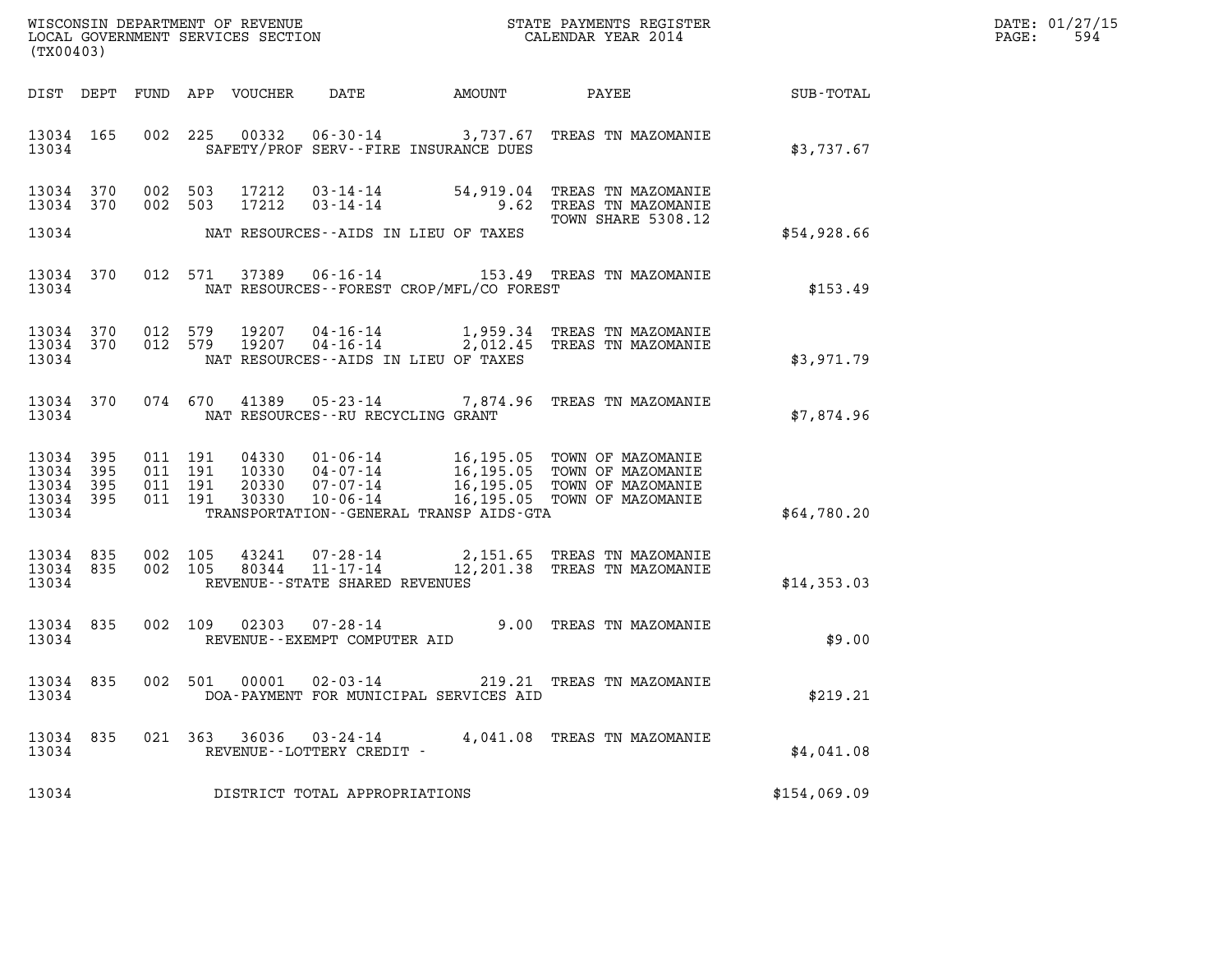| (TX00403)                                         |            |                                          |                               |                                                     |                                             |                                                                                                                                                                    |              | DATE: 01/27/15<br>595<br>PAGE: |
|---------------------------------------------------|------------|------------------------------------------|-------------------------------|-----------------------------------------------------|---------------------------------------------|--------------------------------------------------------------------------------------------------------------------------------------------------------------------|--------------|--------------------------------|
|                                                   |            |                                          | DIST DEPT FUND APP VOUCHER    | DATE                                                | AMOUNT PAYEE                                |                                                                                                                                                                    | SUB-TOTAL    |                                |
| 13036 165<br>13036                                |            |                                          |                               |                                                     | SAFETY/PROF SERV--FIRE INSURANCE DUES       | 002 225 00333 06-30-14 4,294.72 TREAS TN MEDINA                                                                                                                    | \$4,294.72   |                                |
| 13036 370<br>13036                                |            |                                          |                               |                                                     | NAT RESOURCES - - FOREST CROP/MFL/CO FOREST | 012 571 37390 06-16-14 70.11 TREAS TN MEDINA                                                                                                                       | \$70.11      |                                |
| 13036 370<br>13036 370<br>13036                   |            | 012 579<br>012 579                       | 19208<br>19208                |                                                     | NAT RESOURCES -- AIDS IN LIEU OF TAXES      | 04-16-14 04-16-14 04-16-14 04-16-14 04-16-14                                                                                                                       | \$38.67      |                                |
| 13036 370<br>13036                                |            |                                          | 074 670                       | NAT RESOURCES -- RU RECYCLING GRANT                 |                                             | 41390  05-23-14  3,694.74  TREAS TN MEDINA                                                                                                                         | \$3,694.74   |                                |
| 13036 395<br>13036<br>13036<br>13036 395<br>13036 | 395<br>395 | 011 191<br>011 191<br>011 191<br>011 191 | 30331                         | $10 - 06 - 14$                                      | TRANSPORTATION--GENERAL TRANSP AIDS-GTA     | 04331  01-06-14  23,694.52  TOWN OF MEDINA<br>10331  04-07-14  23,694.52  TOWN OF MEDINA<br>20331  07-07-14  23,694.52  TOWN OF MEDINA<br>23,694.53 TOWN OF MEDINA | \$94,778.09  |                                |
| 13036 435<br>13036                                |            |                                          |                               |                                                     | HS--AMBULANCE FUNDING ASSISTANCE GRANTS     | 005 162 01HSD 09-08-14 5,038.54 TREAS TOWN MEDINA                                                                                                                  | \$5,038.54   |                                |
| 13036 835<br>13036 835<br>13036                   |            | 002 105<br>002 105                       | 43242<br>80345                | $11 - 17 - 14$<br>REVENUE - - STATE SHARED REVENUES |                                             | 07-28-14 4,410.04 TREAS TN MEDINA<br>25,153.84 TREAS TN MEDINA                                                                                                     | \$29,563.88  |                                |
| 13036 835<br>13036                                |            |                                          |                               | REVENUE--EXEMPT COMPUTER AID                        |                                             | 002 109 02304 07-28-14 28.00 TREAS TN MEDINA                                                                                                                       | \$28.00      |                                |
| 13036                                             |            |                                          | DISTRICT TOTAL APPROPRIATIONS |                                                     |                                             |                                                                                                                                                                    | \$137,506.75 |                                |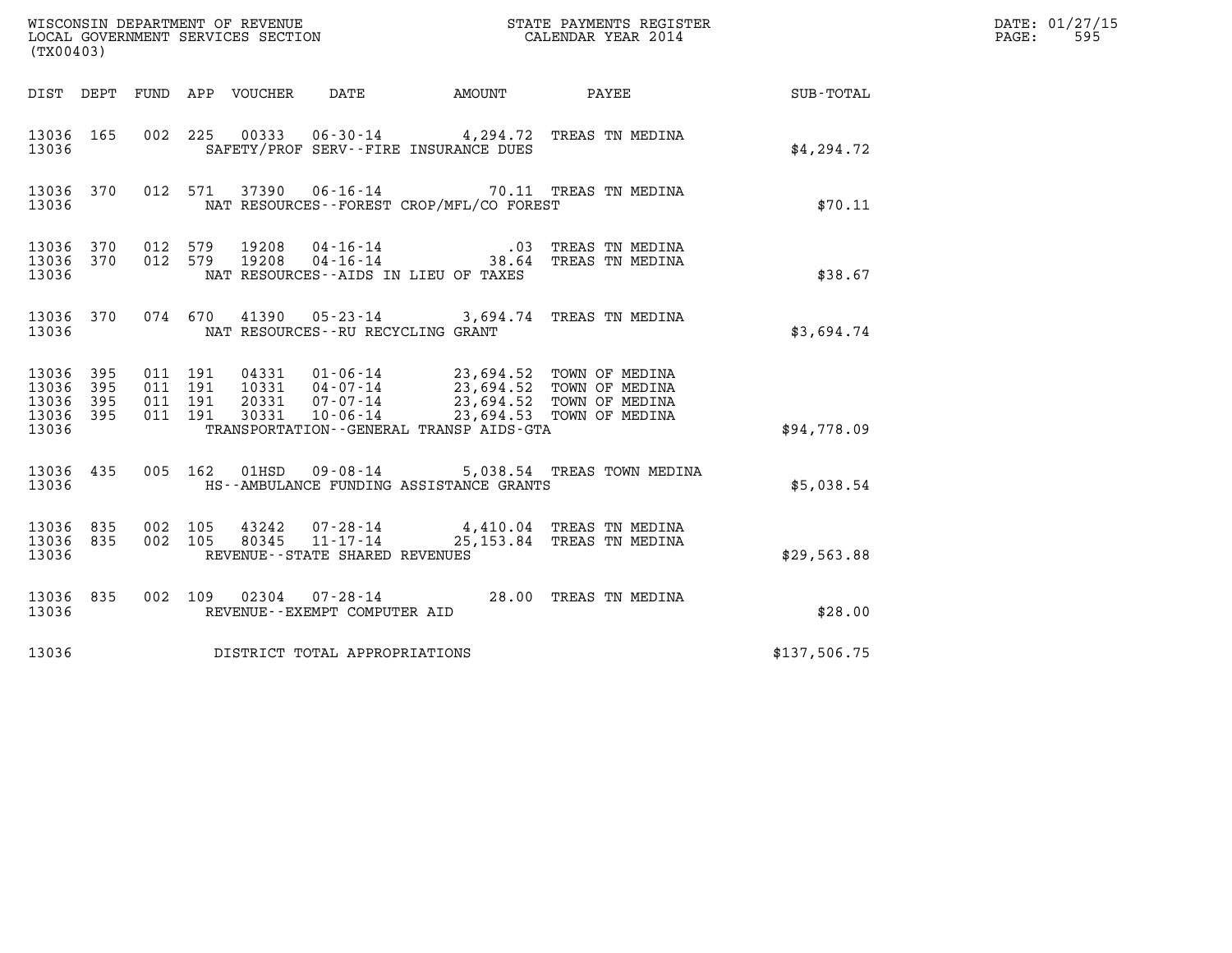|                                               |                   |                               |         | WISCONSIN DEPARTMENT OF REVENUE<br>LOCAL GOVERNMENT SERVICES SECTION |                                                  |                                              | STATE PAYMENTS REGISTER<br>CALENDAR YEAR 2014                                                                                                                                                    |              | DATE: 01/27/15<br>$\mathtt{PAGE:}$<br>596 |
|-----------------------------------------------|-------------------|-------------------------------|---------|----------------------------------------------------------------------|--------------------------------------------------|----------------------------------------------|--------------------------------------------------------------------------------------------------------------------------------------------------------------------------------------------------|--------------|-------------------------------------------|
| (TX00403)                                     |                   |                               |         |                                                                      |                                                  |                                              |                                                                                                                                                                                                  |              |                                           |
|                                               |                   |                               |         |                                                                      |                                                  | DIST DEPT FUND APP VOUCHER DATE AMOUNT PAYEE |                                                                                                                                                                                                  | SUB-TOTAL    |                                           |
| 13038 165<br>13038                            |                   |                               |         |                                                                      |                                                  | SAFETY/PROF SERV--FIRE INSURANCE DUES        | 002 225 00334 06-30-14 38,958.01 TREAS TN MIDDLETON                                                                                                                                              | \$38,958.01  |                                           |
| 13038 370                                     |                   |                               |         |                                                                      |                                                  |                                              | 002 503 16472 01-30-14 1,437.30 TREAS TN MIDDLETON<br>TOWN SHARE 205.82                                                                                                                          |              |                                           |
| 13038                                         |                   |                               |         |                                                                      |                                                  | NAT RESOURCES--AIDS IN LIEU OF TAXES         |                                                                                                                                                                                                  | \$1,437.30   |                                           |
| 13038 370<br>13038                            |                   |                               |         |                                                                      |                                                  | NAT RESOURCES--FOREST CROP/MFL/CO FOREST     | 012 571 37391 06-16-14 88.55 TREAS TN MIDDLETON                                                                                                                                                  | \$88.55      |                                           |
| 13038 370<br>13038                            |                   |                               |         |                                                                      |                                                  | NAT RESOURCES -- PMT IN LIEU OF TAXES        | 012 584 00104 09-30-14 43.87 TREAS TN MIDDLETON                                                                                                                                                  | \$43.87      |                                           |
| 13038 370<br>13038                            |                   |                               |         |                                                                      | NAT RESOURCES - - RU RECYCLING GRANT             |                                              | 074 670 41391 05-23-14 14,625.61 TREAS TN MIDDLETON                                                                                                                                              | \$14,625.61  |                                           |
| 13038 395<br>13038<br>13038<br>13038<br>13038 | 395<br>395<br>395 | 011 191<br>011 191<br>011 191 | 011 191 |                                                                      |                                                  | TRANSPORTATION--GENERAL TRANSP AIDS-GTA      | 04332  01-06-14  57,114.90  TOWN OF MIDDLETON<br>10332  04-07-14  57,114.90  TOWN OF MIDDLETON<br>20332  07-07-14  57,114.90  TOWN OF MIDDLETON<br>30332  10-06-14  57,114.90  TOWN OF MIDDLETON | \$228,459.60 |                                           |
| 13038 505<br>13038                            |                   |                               |         |                                                                      |                                                  | DOA--TRANSMISSION LINE FEE DISTRIBUTION      | 002 174 58920 04-30-14 29,114.00 TREAS TN MIDDLETON                                                                                                                                              | \$29,114.00  |                                           |
| 13038 835<br>13038 835<br>13038               |                   | 002 105                       | 002 105 | 43243<br>80346                                                       | $11 - 17 - 14$<br>REVENUE--STATE SHARED REVENUES |                                              | 07-28-14 17,436.05 TREAS TN MIDDLETON<br>129,519.32 TREAS TN MIDDLETON                                                                                                                           | \$146,955.37 |                                           |
| 13038 835<br>13038                            |                   |                               |         |                                                                      | REVENUE--EXEMPT COMPUTER AID                     |                                              | 002 109 02305 07-28-14 1,680.00 TREAS TN MIDDLETON                                                                                                                                               | \$1,680.00   |                                           |
| 13038                                         |                   |                               |         |                                                                      | DISTRICT TOTAL APPROPRIATIONS                    |                                              |                                                                                                                                                                                                  | \$461,362.31 |                                           |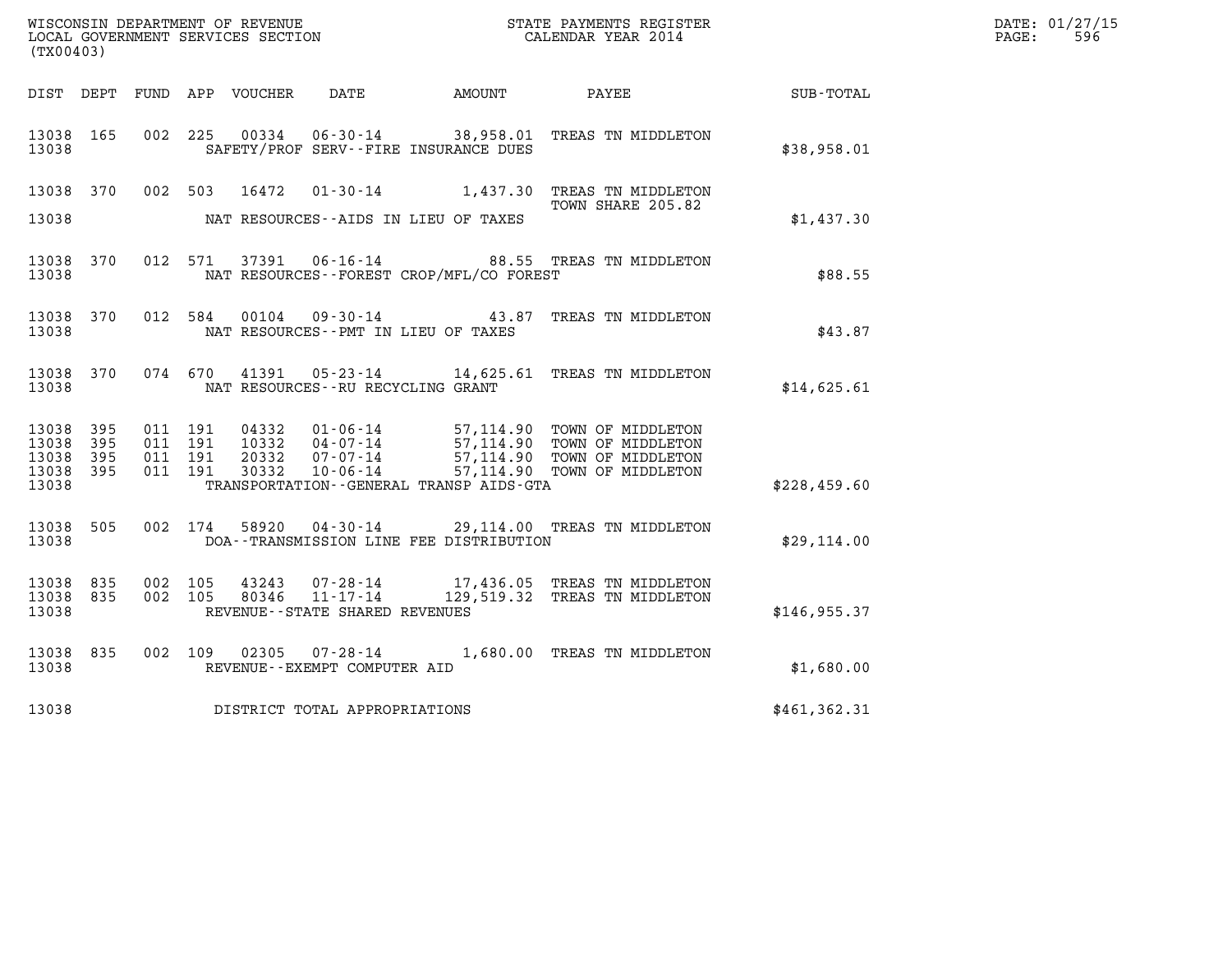| (TX00403)                                                             |                                          |                                                                                                                |               |                                                                                                                                        |              | DATE: 01/27/15<br>PAGE:<br>597 |
|-----------------------------------------------------------------------|------------------------------------------|----------------------------------------------------------------------------------------------------------------|---------------|----------------------------------------------------------------------------------------------------------------------------------------|--------------|--------------------------------|
| DIST DEPT                                                             |                                          | FUND APP VOUCHER<br>DATE                                                                                       | <b>AMOUNT</b> | PAYEE                                                                                                                                  | SUB-TOTAL    |                                |
| 13040 165<br>13040                                                    |                                          | 00335  06-30-14  4,869.75  TREAS TN MONTROSE<br>002 225<br>SAFETY/PROF SERV--FIRE INSURANCE DUES               |               |                                                                                                                                        | \$4,869.75   |                                |
| 13040 370<br>13040                                                    | 002 503                                  | 16473<br>NAT RESOURCES--AIDS IN LIEU OF TAXES                                                                  |               | 01-30-14 22,952.20 TREAS TN MONTROSE<br>TOWN SHARE 3590.34                                                                             | \$22,952.20  |                                |
| 13040 370<br>13040                                                    |                                          | 012 571 37392 06-16-14 79.10 TREAS TN MONTROSE<br>NAT RESOURCES - - FOREST CROP/MFL/CO FOREST                  |               |                                                                                                                                        | \$79.10      |                                |
| 13040 370<br>13040<br>370<br>13040                                    | 012 579<br>012 579                       | 19209<br>04-16-14<br>$04 - 16 - 14$<br>19209<br>NAT RESOURCES--AIDS IN LIEU OF TAXES                           |               | 11.28 TREAS TN MONTROSE<br>374.43 TREAS TN MONTROSE                                                                                    | \$385.71     |                                |
| 13040 370<br>13040                                                    | 074 670                                  | 41392<br>NAT RESOURCES--RU RECYCLING GRANT                                                                     |               | 05-23-14 5,301.45 TREAS TN MONTROSE                                                                                                    | \$5,301.45   |                                |
| 13040<br>395<br>13040<br>395<br>13040<br>395<br>13040<br>395<br>13040 | 011 191<br>011 191<br>011 191<br>011 191 | 04333<br>10333<br>20333<br>07-07-14<br>$10 - 06 - 14$<br>30333<br>TRANSPORTATION - - GENERAL TRANSP AIDS - GTA |               | 01-06-14 21,926.82 TOWN OF MONTROSE<br>04-07-14 21,926.82 TOWN OF MONTROSE<br>21,926.82 TOWN OF MONTROSE<br>21,926.85 TOWN OF MONTROSE | \$87,707.31  |                                |
| 13040 835<br>835<br>13040<br>13040                                    | 002 105<br>002 105                       | 43244<br>$07 - 28 - 14$<br>$11 - 17 - 14$<br>80347<br>REVENUE--STATE SHARED REVENUES                           |               | 2,110.64 TREAS TN MONTROSE<br>11,960.28 TREAS TN MONTROSE                                                                              | \$14,070.92  |                                |
| 13040 835<br>13040                                                    | 002 109                                  | 02306<br>REVENUE--EXEMPT COMPUTER AID                                                                          |               |                                                                                                                                        | \$154.00     |                                |
| 13040                                                                 |                                          | DISTRICT TOTAL APPROPRIATIONS                                                                                  |               |                                                                                                                                        | \$135,520.44 |                                |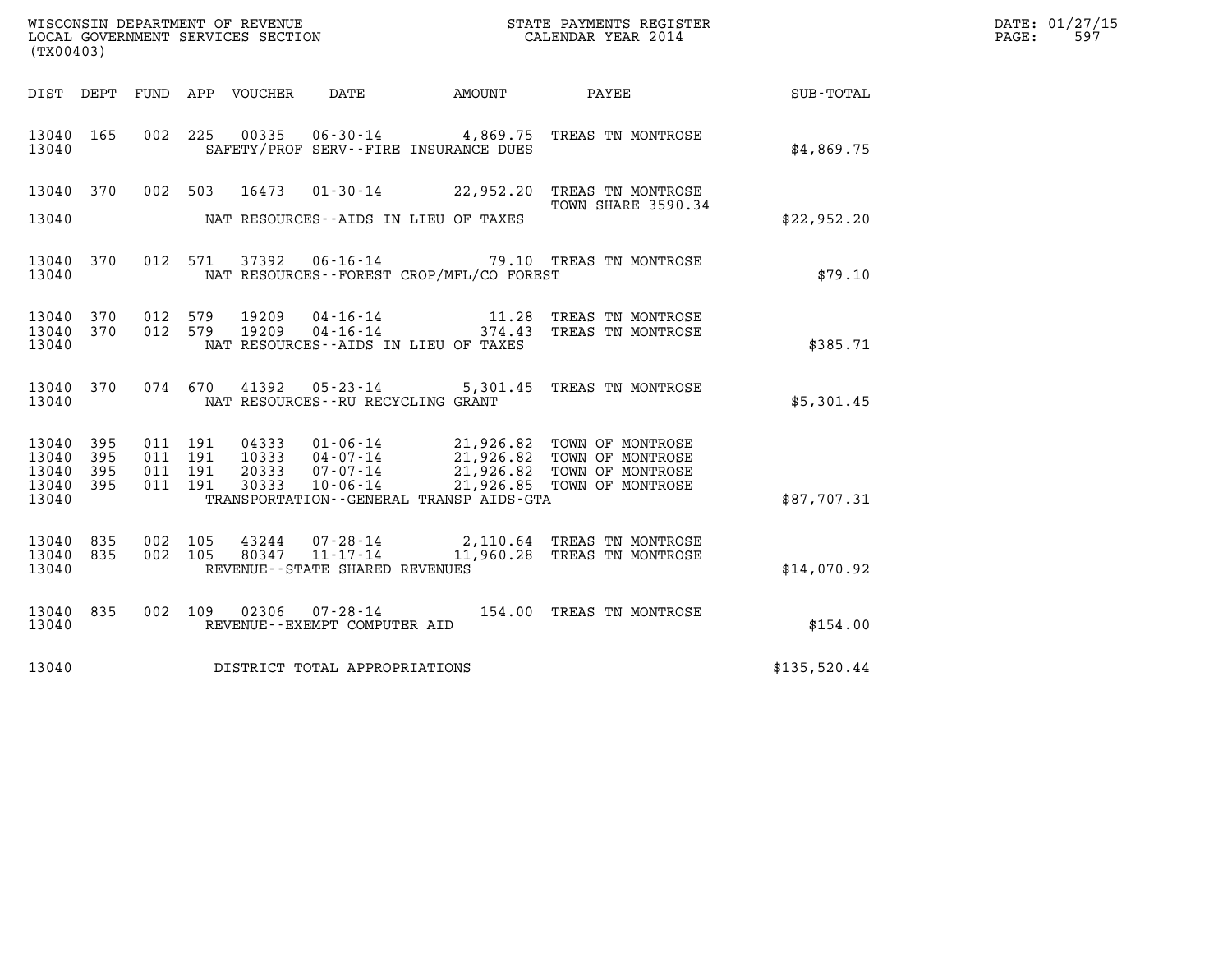| DATE: | 01/27/15 |
|-------|----------|
| PAGE: | 598      |

| (TX00403)                                         |            |                                          |                         |                                      |                                          |                                                                                                                                                                                                                                                                                                        |                                                        | DATE: 01/27/15<br>$\mathtt{PAGE}$ :<br>598 |
|---------------------------------------------------|------------|------------------------------------------|-------------------------|--------------------------------------|------------------------------------------|--------------------------------------------------------------------------------------------------------------------------------------------------------------------------------------------------------------------------------------------------------------------------------------------------------|--------------------------------------------------------|--------------------------------------------|
|                                                   |            |                                          |                         |                                      |                                          |                                                                                                                                                                                                                                                                                                        | DIST DEPT FUND APP VOUCHER DATE AMOUNT PAYEE SUB-TOTAL |                                            |
| 13042 165<br>13042                                |            | 002 225                                  |                         |                                      | SAFETY/PROF SERV--FIRE INSURANCE DUES    | 00336  06-30-14  13,836.56  TREAS  TN OREGON                                                                                                                                                                                                                                                           | \$13,836.56                                            |                                            |
| 13042<br>13042 370                                | 370        | 002 503<br>002 503                       | 16474<br>16474          |                                      |                                          | 01-30-14 16,953.55 TREAS TN OREGON<br>01-30-14 17,019.00 TREAS TN OREGON<br>TOWN SHARE 4324.46                                                                                                                                                                                                         |                                                        |                                            |
| 13042                                             |            |                                          |                         |                                      | NAT RESOURCES--AIDS IN LIEU OF TAXES     |                                                                                                                                                                                                                                                                                                        | \$33,972.55                                            |                                            |
| 13042 370<br>13042                                |            | 012 571                                  | 37393                   |                                      | NAT RESOURCES--FOREST CROP/MFL/CO FOREST | 06-16-14 88.06 TREAS TN OREGON                                                                                                                                                                                                                                                                         | \$88.06                                                |                                            |
| 13042<br>13042 370<br>13042 370<br>13042          | 370        | 012 579<br>012 579<br>012 579            | 19210<br>19210<br>19210 |                                      | NAT RESOURCES--AIDS IN LIEU OF TAXES     | 04-16-14 177.76 TREAS TN OREGON<br>04-16-14 518.45 TREAS TN OREGON<br>04-16-14 47.49 TREAS TN OREGON                                                                                                                                                                                                   | \$743.70                                               |                                            |
| 13042<br>13042                                    | 370        | 074 670                                  |                         | NAT RESOURCES - - RU RECYCLING GRANT |                                          | 41393  05-23-14  17,843.44  TREAS TN OREGON                                                                                                                                                                                                                                                            | \$17,843.44                                            |                                            |
| 13042<br>13042                                    | 370        | 095 512                                  | 00400                   | NAT RESOURCES -- STEWARDSHIP 2000    |                                          | 08-29-14 16,463.80 TREAS TN OREGON                                                                                                                                                                                                                                                                     | \$16,463.80                                            |                                            |
| 13042 395<br>13042<br>13042 395<br>13042<br>13042 | 395<br>395 | 011 191<br>011 191<br>011 191<br>011 191 |                         |                                      | TRANSPORTATION--GENERAL TRANSP AIDS-GTA  | $\begin{array}{cccc} 04334 & 01\cdot 06\cdot 14 & 27,880.89 & \text{TOWN OF OREGON} \\ 10334 & 04\cdot 07\cdot 14 & 27,880.89 & \text{TOWN OF OREGON} \\ 20334 & 07\cdot 07\cdot 14 & 27,880.89 & \text{TOWN OF OREGON} \\ 30334 & 10\cdot 06\cdot 14 & 27,880.89 & \text{TOWN OF OREGON} \end{array}$ | \$111,523.56                                           |                                            |
| 13042 835<br>13042<br>13042                       | 835        | 002 105<br>002 105                       |                         | REVENUE--STATE SHARED REVENUES       |                                          | $\begin{array}{cccc} 43245 & 07\cdot 28\cdot 14 & 6,629.57 & \text{TREAS TN OREGON} \\ 80348 & 11\cdot 17\cdot 14 & 37,788.71 & \text{TREAS TN OREGON} \end{array}$                                                                                                                                    | \$44,418.28                                            |                                            |
| 13042 835<br>13042                                |            |                                          | 002 109 02307           | REVENUE--EXEMPT COMPUTER AID         |                                          | 07-28-14 27.00 TREAS TN OREGON                                                                                                                                                                                                                                                                         | \$27.00                                                |                                            |
| 13042                                             |            |                                          |                         | DISTRICT TOTAL APPROPRIATIONS        |                                          |                                                                                                                                                                                                                                                                                                        | \$238,916.95                                           |                                            |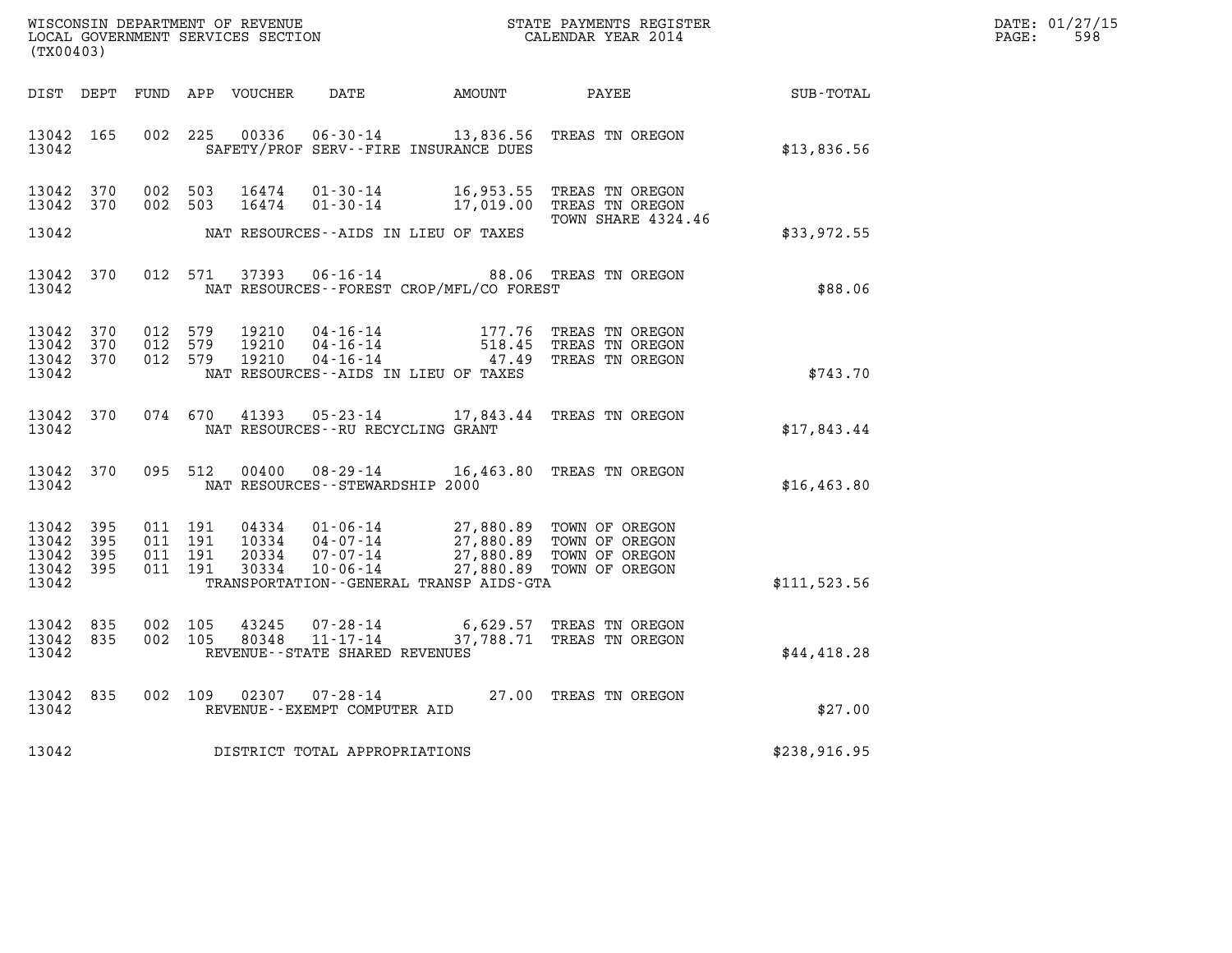| (TX00403)                   |                   |                               |                                 | WISCONSIN DEPARTMENT OF REVENUE<br>LOCAL GOVERNMENT SERVICES SECTION |                                                                                                                   | STATE PAYMENTS REGISTER<br>CALENDAR YEAR 2014 |              | DATE: 01/27/15<br>$\mathtt{PAGE}$ :<br>599 |
|-----------------------------|-------------------|-------------------------------|---------------------------------|----------------------------------------------------------------------|-------------------------------------------------------------------------------------------------------------------|-----------------------------------------------|--------------|--------------------------------------------|
|                             |                   |                               | DIST DEPT FUND APP VOUCHER DATE |                                                                      |                                                                                                                   | AMOUNT PAYEE                                  | SUB-TOTAL    |                                            |
| 13044 165<br>13044          |                   |                               |                                 |                                                                      | 002 225 00337 06-30-14 2,839.19 TREAS TN PERRY<br>SAFETY/PROF SERV--FIRE INSURANCE DUES                           |                                               | \$2,839.19   |                                            |
|                             |                   |                               |                                 |                                                                      | 13044 370 002 503 17264 06-13-14 807.86 TREAS TN PERRY                                                            | TOWN SHARE 146.36                             |              |                                            |
| 13044                       |                   |                               |                                 |                                                                      | NAT RESOURCES--AIDS IN LIEU OF TAXES                                                                              |                                               | \$807.86     |                                            |
| 13044 370<br>13044          |                   |                               |                                 |                                                                      | 012 571 37394 06-16-14 193.84 TREAS TN PERRY<br>NAT RESOURCES - - FOREST CROP/MFL/CO FOREST                       |                                               | \$193.84     |                                            |
| 13044                       | 13044 370         |                               |                                 | NAT RESOURCES--RU RECYCLING GRANT                                    | 074 670 41394 05-23-14 1,987.16 TREAS TN PERRY                                                                    |                                               | \$1,987.16   |                                            |
| 13044<br>13044<br>13044     | 395<br>395<br>395 | 011 191<br>011 191<br>011 191 | 10335<br>20335                  |                                                                      | 04335  01-06-14  21,069.44  TOWN OF PERRY<br>04-07-14 21,069.44 TOWN OF PERRY<br>07-07-14 21,069.44 TOWN OF PERRY |                                               |              |                                            |
| 13044<br>13044              | 395               | 011 191                       | 30335                           | $10 - 06 - 14$                                                       | TRANSPORTATION--GENERAL TRANSP AIDS-GTA                                                                           | 21,069.45 TOWN OF PERRY                       | \$84,277.77  |                                            |
| 13044 835<br>13044<br>13044 | 835               | 002 105<br>002 105            |                                 | REVENUE - - STATE SHARED REVENUES                                    | 43246  07-28-14   1,564.16  TREAS TN PERRY<br>80349  11-17-14  8,874.14  TREAS TN PERRY                           |                                               | \$10,438.30  |                                            |
| 13044 835<br>13044          |                   |                               |                                 | REVENUE--EXEMPT COMPUTER AID                                         | 002 109 02308 07-28-14 13.00 TREAS TN PERRY                                                                       |                                               | \$13.00      |                                            |
| 13044                       |                   |                               |                                 | DISTRICT TOTAL APPROPRIATIONS                                        |                                                                                                                   |                                               | \$100,557.12 |                                            |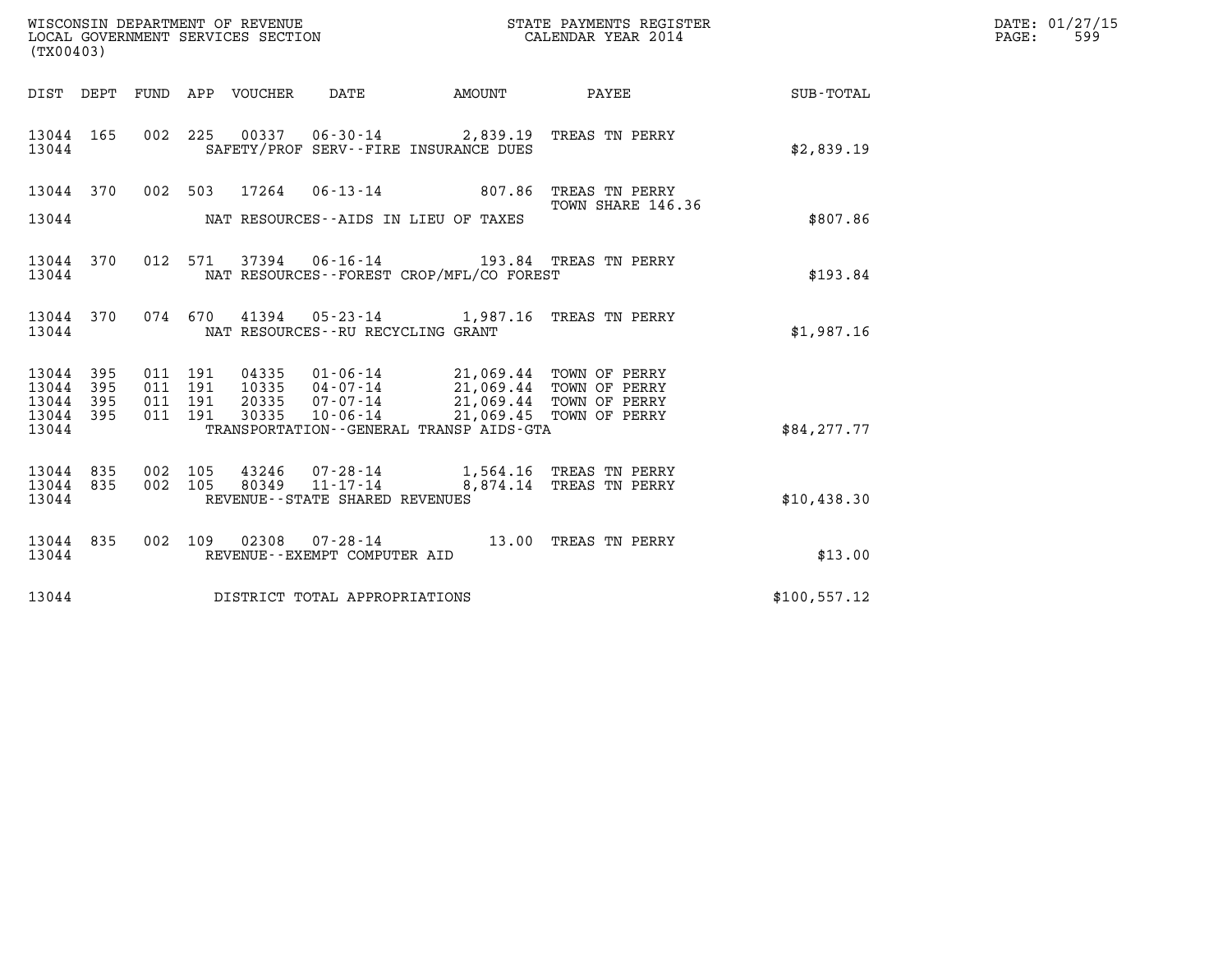| DATE: | 01/27/15 |
|-------|----------|
| PAGE: | 600      |

| (TX00403)                                         |            |                               |               |                |                                                              |                                                |                                                                                                                                                                                                                                                                                                                                                                    |              | DATE: 01/27/15<br>PAGE:<br>600 |
|---------------------------------------------------|------------|-------------------------------|---------------|----------------|--------------------------------------------------------------|------------------------------------------------|--------------------------------------------------------------------------------------------------------------------------------------------------------------------------------------------------------------------------------------------------------------------------------------------------------------------------------------------------------------------|--------------|--------------------------------|
|                                                   |            |                               |               |                |                                                              |                                                | DIST DEPT FUND APP VOUCHER DATE AMOUNT PAYEE TO SUB-TOTAL                                                                                                                                                                                                                                                                                                          |              |                                |
| 13046 165<br>13046                                |            |                               |               |                |                                                              |                                                | 002 225 00338 06-30-14 14,735.04 TREAS TN PLEASANT SPRINGS<br>SAFETY/PROF SERV--FIRE INSURANCE DUES                                                                                                                                                                                                                                                                | \$14,735.04  |                                |
| 13046                                             |            |                               |               |                |                                                              |                                                | 13046 370 000 001 01DNR 06-19-14 7,861.18 TREAS TOWN PLEASANT SPRINGS<br>NAT RESOURCES-SEVERANCE/YIELD/WITHDRAWAL                                                                                                                                                                                                                                                  | \$7,861.18   |                                |
| 13046 370                                         |            | 13046 370 002 503<br>002 503  |               |                |                                                              |                                                | 16475  01-30-14  647.02  TREAS TN PLEASANT SPRINGS<br>16475  01-30-14  513.24  TREAS TN PLEASANT SPRINGS<br>TOWN SHARE 77.16                                                                                                                                                                                                                                       |              |                                |
|                                                   |            |                               |               |                |                                                              | 13046 NAT RESOURCES--AIDS IN LIEU OF TAXES     |                                                                                                                                                                                                                                                                                                                                                                    | \$1,160.26   |                                |
|                                                   |            |                               |               |                |                                                              | 13046 NAT RESOURCES--FOREST CROP/MFL/CO FOREST | 13046 370 012 571 37395 06-16-14 16.80 TREAS TN PLEASANT SPRINGS                                                                                                                                                                                                                                                                                                   |              | \$16.80                        |
| 13046                                             |            |                               |               |                |                                                              | NAT RESOURCES--AIDS IN LIEU OF TAXES           | $\begin{array}{cccccccc} 13046 & 370 & 012 & 579 & 19211 & 04\texttt{-}16\texttt{-}14 & & 27.42 & \texttt{TREAS IN PLEASANT SPRINGS} \\ 13046 & 370 & 012 & 579 & 19211 & 04\texttt{-}16\texttt{-}14 & & 6.29 & \texttt{TREAS IN PLEASANT SPRINGS} \\ 13046 & 370 & 012 & 579 & 19211 & 04\texttt{-}16\texttt{-}14 & & 274.25 & \texttt{TREAS IN PLEASANT SPRINGS$ | \$443.63     |                                |
| 13046                                             |            |                               |               |                |                                                              | NAT RESOURCES-- RU RECYCLING GRANT             | 13046 370 074 670 41395 05-23-14 10,389.82 TREAS TN PLEASANT SPRINGS                                                                                                                                                                                                                                                                                               | \$10,389.82  |                                |
| 13046<br>13046<br>13046 395<br>13046 395<br>13046 | 395<br>395 | 011 191<br>011 191<br>011 191 | 011 191       |                |                                                              |                                                | 04336 01-06-14 36,666.44 TOWN OF PLEASANT SPRINGS<br>10336 04-07-14 36,666.44 TOWN OF PLEASANT SPRINGS<br>20336 07-07-14 36,666.44 TOWN OF PLEASANT SPRINGS<br>30336 10-06-14 36,666.44 TOWN OF PLEASANT SPRINGS<br>TRANSPORTATION - - GENERAL TRANSP AIDS - GTA                                                                                                   | \$146,665.76 |                                |
| 13046 395<br>13046                                |            |                               |               |                |                                                              | TRANSPORTATION - - LRIP/TRIP/MSIP GRANTS       | 011 278 34943 12-19-14 17,640.08 TREAS TN PLEASANT SPRINGS                                                                                                                                                                                                                                                                                                         | \$17,640.08  |                                |
| 13046 505<br>13046                                |            |                               | 002 174 58920 |                | 04-30-14                                                     | DOA--TRANSMISSION LINE FEE DISTRIBUTION        | 111,044.00 TREAS TN PLEASANT SPRINGS                                                                                                                                                                                                                                                                                                                               | \$111,044.00 |                                |
| 13046 835<br>13046 835<br>13046                   |            | 002 105                       | 002 105       | 43247<br>80350 | 07-28-14<br>$11 - 17 - 14$<br>REVENUE--STATE SHARED REVENUES |                                                | 10,116.45 TREAS TN PLEASANT SPRINGS<br>58,305.07 TREAS TN PLEASANT SPRINGS                                                                                                                                                                                                                                                                                         | \$68,421.52  |                                |
| 13046 835<br>13046                                |            |                               |               |                | 002 109 02309 07-28-14<br>REVENUE--EXEMPT COMPUTER AID       |                                                | 109.00 TREAS TN PLEASANT SPRINGS                                                                                                                                                                                                                                                                                                                                   | \$109.00     |                                |
| 13046 835                                         |            |                               | 002 501       | 00001          | $02 - 03 - 14$                                               |                                                | 374.13 TREAS TN PLEASANT SPRINGS                                                                                                                                                                                                                                                                                                                                   |              |                                |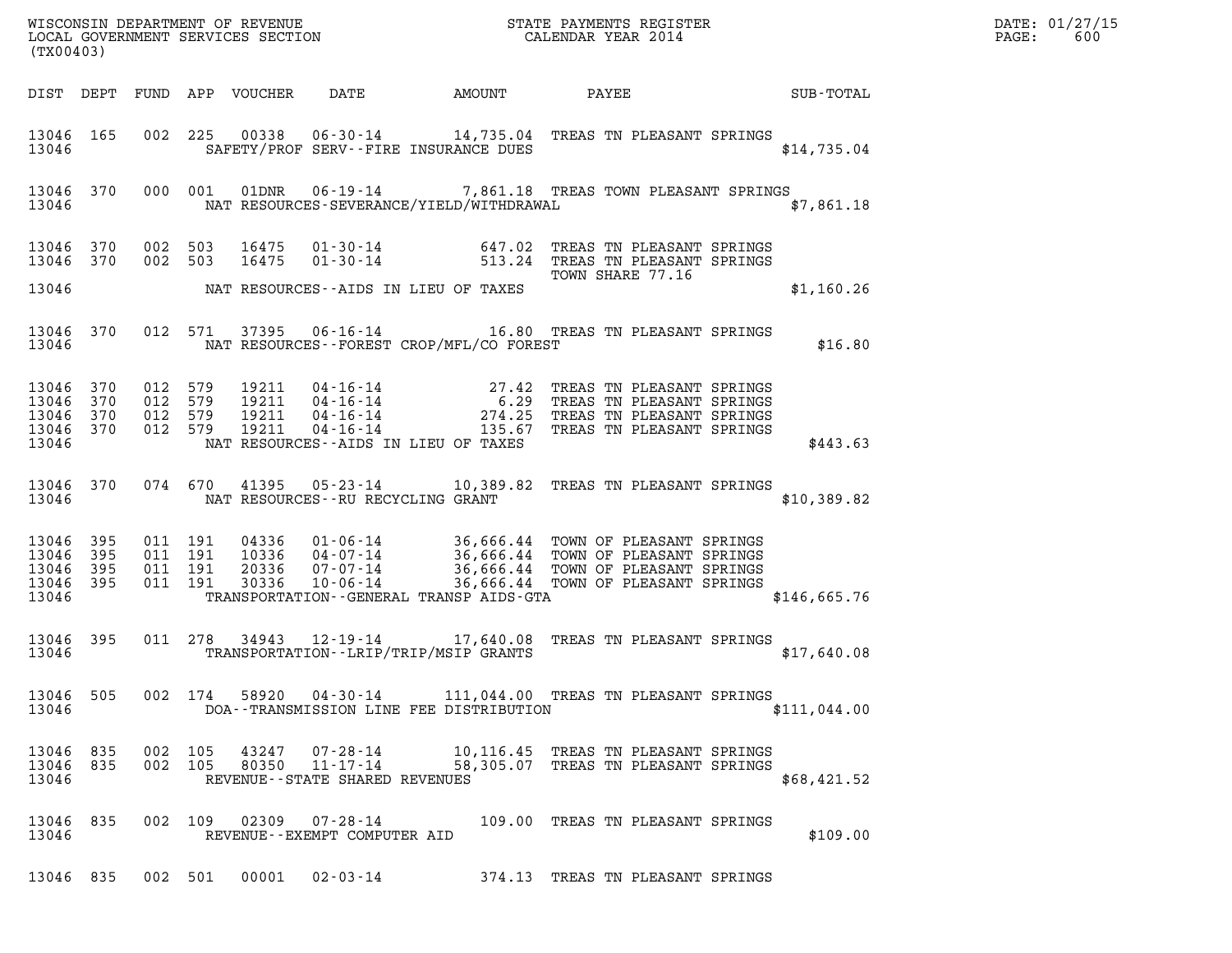| (TX00403) |      |      |     | WISCONSIN DEPARTMENT OF REVENUE<br>LOCAL GOVERNMENT SERVICES SECTION |                                        |        | STATE PAYMENTS REGISTER<br>CALENDAR YEAR 2014 |              | $\mathtt{PAGE:}$ | DATE: 01/27/15<br>601 |
|-----------|------|------|-----|----------------------------------------------------------------------|----------------------------------------|--------|-----------------------------------------------|--------------|------------------|-----------------------|
| DIST      | DEPT | FUND | APP | VOUCHER                                                              | DATE                                   | AMOUNT | PAYEE                                         | SUB-TOTAL    |                  |                       |
| 13046     |      |      |     |                                                                      | DOA-PAYMENT FOR MUNICIPAL SERVICES AID |        |                                               | \$374.13     |                  |                       |
| 13046     |      |      |     |                                                                      | DISTRICT TOTAL APPROPRIATIONS          |        |                                               | \$378,861.22 |                  |                       |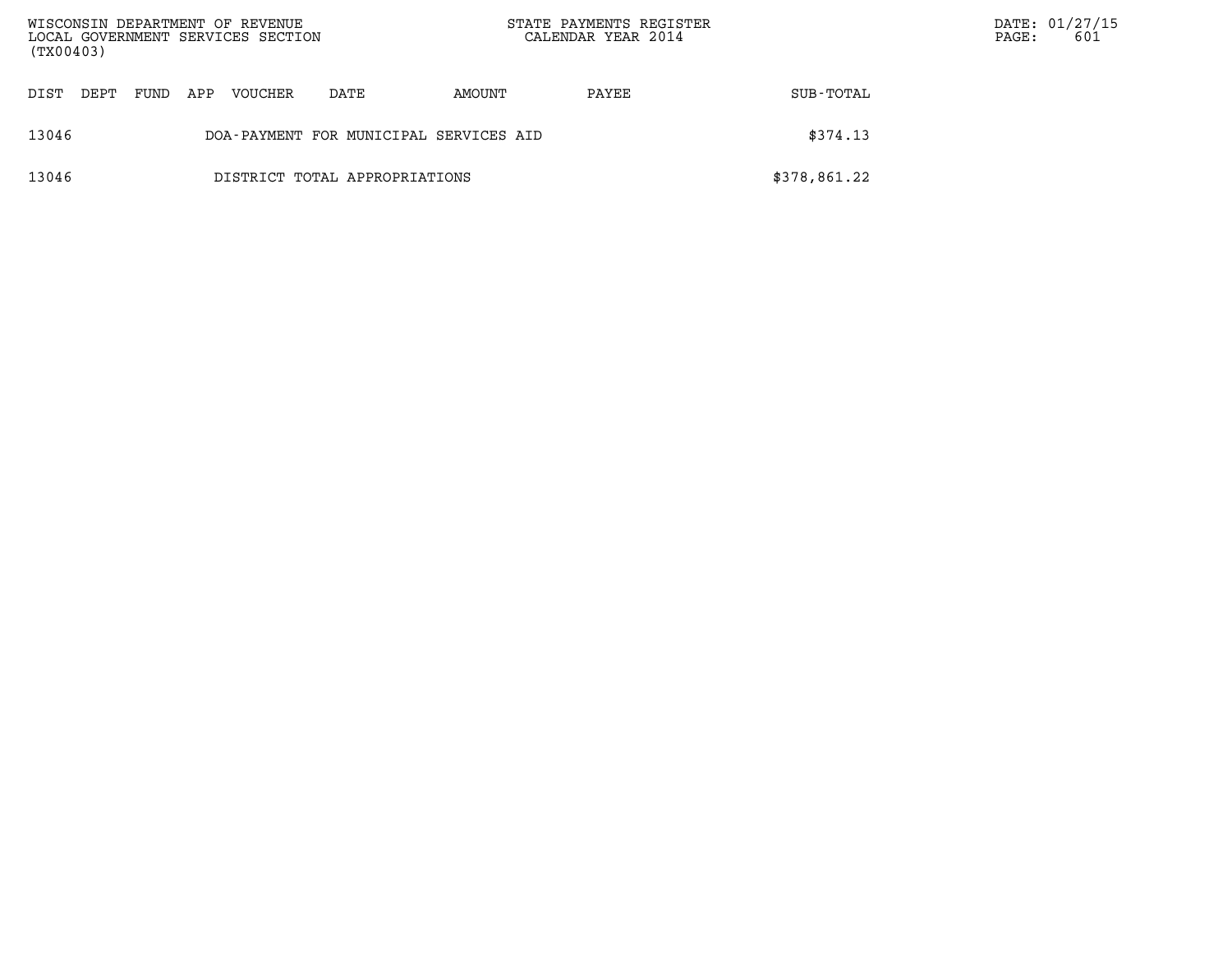| WISCONSIN DEPARTMENT OF REVENUE                             STATE PAYMENTS REGISTER LOCAL GOVERNMENT SERVICES SECTION                               CALENDAR YEAR 2014<br>(TX00403) |                          |                                          |         |                                 |                                                              |                                              |                                                                                                                                        |              | DATE: 01/27/15<br>PAGE:<br>602 |
|-------------------------------------------------------------------------------------------------------------------------------------------------------------------------------------|--------------------------|------------------------------------------|---------|---------------------------------|--------------------------------------------------------------|----------------------------------------------|----------------------------------------------------------------------------------------------------------------------------------------|--------------|--------------------------------|
|                                                                                                                                                                                     |                          |                                          |         | DIST DEPT FUND APP VOUCHER DATE |                                                              | AMOUNT                                       | PAYEE                                                                                                                                  | SUB-TOTAL    |                                |
| 13048 165<br>13048                                                                                                                                                                  |                          |                                          | 002 225 |                                 |                                                              | SAFETY/PROF SERV--FIRE INSURANCE DUES        | 00339  06-30-14  2,929.04  TREAS TN PRIMROSE                                                                                           | \$2,929.04   |                                |
| 13048 370<br>13048                                                                                                                                                                  |                          | 002 503                                  |         | 17250                           |                                                              | NAT RESOURCES--AIDS IN LIEU OF TAXES         | 05-23-14 1,359.52 TREAS TN PRIMROSE<br>TOWN SHARE 144.83                                                                               | \$1,359.52   |                                |
| 13048 370<br>13048                                                                                                                                                                  |                          |                                          |         |                                 |                                                              | NAT RESOURCES - - FOREST CROP/MFL/CO FOREST  | 012 571 37396 06-16-14 138.83 TREAS TN PRIMROSE                                                                                        | \$138.83     |                                |
| 13048 370<br>13048<br>13048                                                                                                                                                         | 370                      | 012 579<br>012 579                       |         | 19212<br>19212                  | 04-16-14<br>$04 - 16 - 14$                                   | NAT RESOURCES--AIDS IN LIEU OF TAXES         | 49.84 TREAS TN PRIMROSE<br>207.76 TREAS TN PRIMROSE                                                                                    | \$257.60     |                                |
| 13048 370<br>13048                                                                                                                                                                  |                          | 074 670                                  |         | 41396                           | NAT RESOURCES--RU RECYCLING GRANT                            |                                              | 05-23-14 1,461.06 TREAS TN PRIMROSE                                                                                                    | \$1,461.06   |                                |
| 13048<br>13048<br>13048<br>13048<br>13048                                                                                                                                           | 395<br>395<br>395<br>395 | 011 191<br>011 191<br>011 191<br>011 191 |         | 04337<br>20337<br>30337         | 10337 04-07-14<br>07-07-14<br>$10 - 06 - 14$                 | TRANSPORTATION - - GENERAL TRANSP AIDS - GTA | 01-06-14 22,540.75 TOWN OF PRIMROSE<br>04-07-14 22,540.75 TOWN OF PRIMROSE<br>22,540.75 TOWN OF PRIMROSE<br>22,540.78 TOWN OF PRIMROSE | \$90, 163.03 |                                |
| 13048 835<br>13048<br>13048                                                                                                                                                         | 835                      | 002 105<br>002 105                       |         | 43248<br>80351                  | $07 - 28 - 14$<br>11-17-14<br>REVENUE--STATE SHARED REVENUES |                                              | 1,247.73 TREAS TN PRIMROSE<br>7,070.48 TREAS TN PRIMROSE                                                                               | \$8,318.21   |                                |
| 13048 835<br>13048                                                                                                                                                                  |                          | 002 109                                  |         | 02310                           | REVENUE--EXEMPT COMPUTER AID                                 |                                              | 07-28-14 7.00 TREAS TN PRIMROSE                                                                                                        | \$7.00       |                                |
| 13048                                                                                                                                                                               |                          |                                          |         |                                 | DISTRICT TOTAL APPROPRIATIONS                                |                                              |                                                                                                                                        | \$104,634.29 |                                |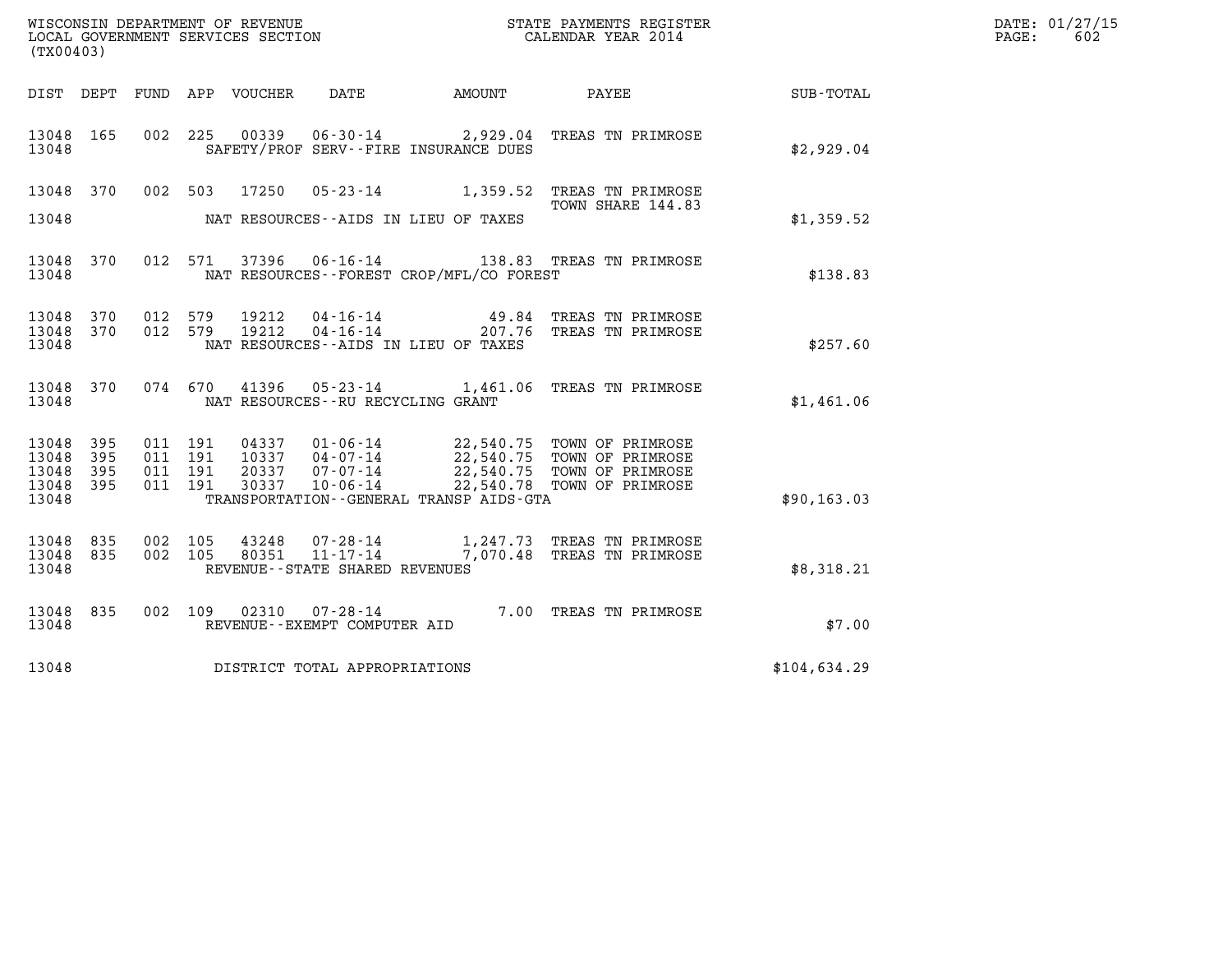| WISCONSIN DEPARTMENT OF REVENUE<br>LOCAL GOVERNMENT SERVICES SECTION<br>CALENDAR YEAR 2014<br>(TX00403) |                   |                                          |                    |                                  |                                   |                                              |                                                                                                                                                      |                                               | DATE: 01/27/15<br>$\mathtt{PAGE:}$<br>603 |
|---------------------------------------------------------------------------------------------------------|-------------------|------------------------------------------|--------------------|----------------------------------|-----------------------------------|----------------------------------------------|------------------------------------------------------------------------------------------------------------------------------------------------------|-----------------------------------------------|-------------------------------------------|
|                                                                                                         |                   |                                          |                    |                                  |                                   | DIST DEPT FUND APP VOUCHER DATE AMOUNT PAYEE |                                                                                                                                                      | $\operatorname{SUB}$ - $\operatorname{TOTAL}$ |                                           |
| 13050 165<br>13050                                                                                      |                   | 002 225                                  |                    |                                  |                                   | SAFETY/PROF SERV--FIRE INSURANCE DUES        | 00340  06-30-14   6,702.65   TREAS TN ROXBURY                                                                                                        | \$6,702.65                                    |                                           |
|                                                                                                         |                   |                                          |                    |                                  |                                   |                                              | 13050 370 002 503 17265 06-13-14 10,521.60 TREAS TN ROXBURY<br>TOWN SHARE 1265.41                                                                    |                                               |                                           |
| 13050                                                                                                   |                   | NAT RESOURCES--AIDS IN LIEU OF TAXES     |                    |                                  |                                   |                                              |                                                                                                                                                      |                                               |                                           |
| 13050 370<br>13050                                                                                      |                   |                                          |                    |                                  |                                   | NAT RESOURCES - - FOREST CROP/MFL/CO FOREST  | 012 571 37397 06-16-14 288.54 TREAS TN ROXBURY                                                                                                       | \$288.54                                      |                                           |
| 13050 370<br>13050 370<br>13050                                                                         |                   |                                          | 012 579<br>012 579 |                                  |                                   | NAT RESOURCES--AIDS IN LIEU OF TAXES         | 19213  04-16-14   37.74   TREAS TN ROXBURY<br>19213  04-16-14   20.50   TREAS TN ROXBURY                                                             | \$58.24                                       |                                           |
| 13050 370<br>13050                                                                                      |                   |                                          |                    |                                  | NAT RESOURCES--RU RECYCLING GRANT |                                              | 074 670 41397 05-23-14 4,451.15 TREAS TN ROXBURY                                                                                                     | \$4,451.15                                    |                                           |
| 13050 395<br>13050<br>13050<br>13050<br>13050                                                           | 395<br>395<br>395 | 011 191<br>011 191<br>011 191<br>011 191 |                    | 04338<br>10338<br>20338<br>30338 |                                   | TRANSPORTATION - - GENERAL TRANSP AIDS - GTA | 01-06-14 26,139.65 TOWN OF ROXBURY<br>04-07-14 26,139.65 TOWN OF ROXBURY<br>07-07-14 26,139.65 TOWN OF ROXBURY<br>10-06-14 26,139.68 TOWN OF ROXBURY | \$104,558.63                                  |                                           |
| 13050 835<br>13050 835<br>13050                                                                         |                   | 002 105<br>002 105                       |                    |                                  | REVENUE--STATE SHARED REVENUES    |                                              | 43249  07-28-14  3,278.25  TREAS TN ROXBURY<br>80352  11-17-14  18,576.75  TREAS TN ROXBURY                                                          | \$21,855.00                                   |                                           |
| 13050 835<br>13050                                                                                      |                   |                                          |                    |                                  | REVENUE--EXEMPT COMPUTER AID      |                                              | 002 109 02311 07-28-14 31.00 TREAS TN ROXBURY                                                                                                        | \$31.00                                       |                                           |
| 13050 835<br>13050                                                                                      |                   |                                          |                    |                                  | REVENUE - - LOTTERY CREDIT -      |                                              | 021 363 36037 03-24-14 624.84 TREAS TN ROXBURY                                                                                                       | \$624.84                                      |                                           |
| 13050                                                                                                   |                   |                                          |                    |                                  | DISTRICT TOTAL APPROPRIATIONS     |                                              |                                                                                                                                                      | \$149,091.65                                  |                                           |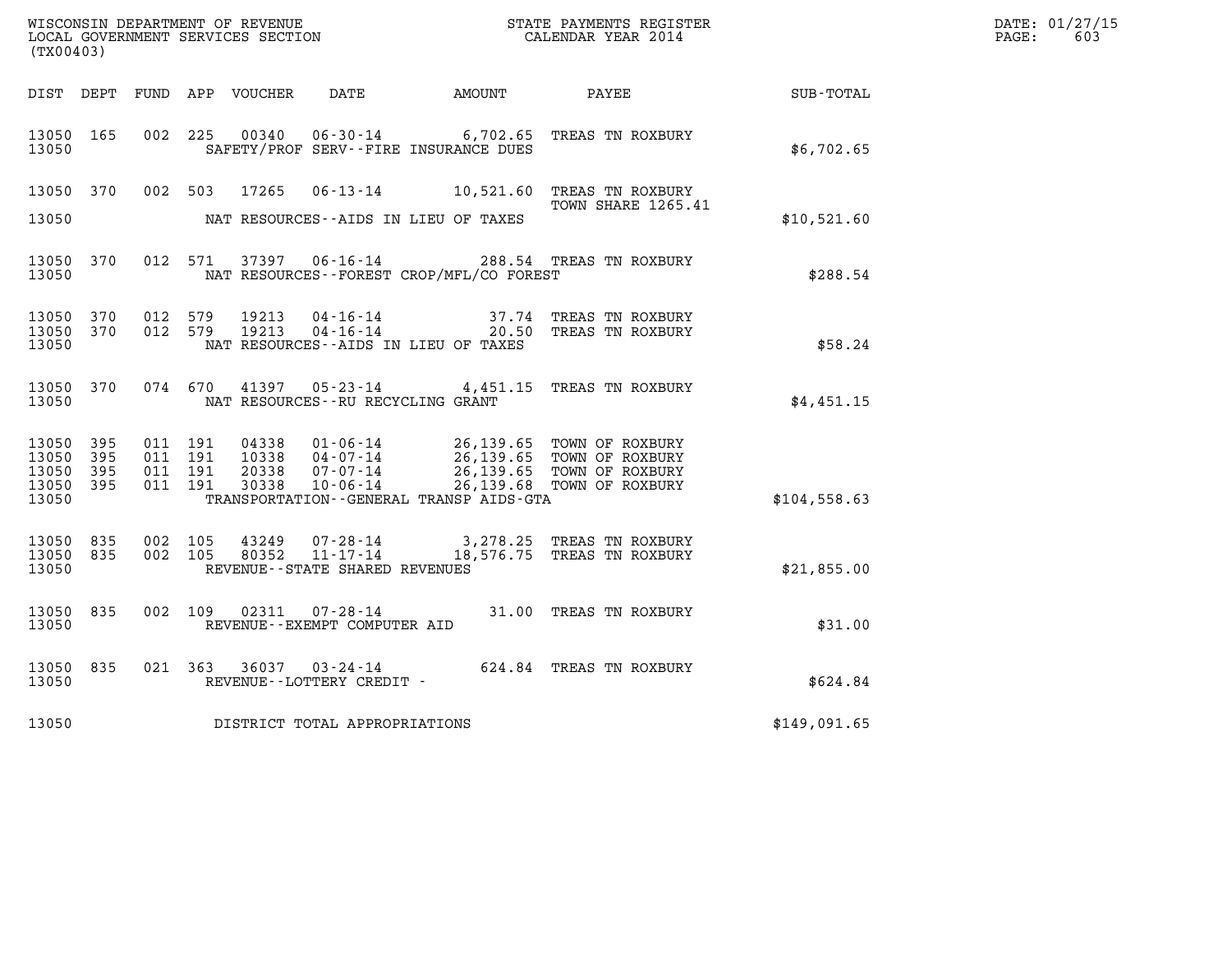|                                                           |                        |                                          |         |       |                                   |                                             | WISCONSIN DEPARTMENT OF REVENUE<br>LOCAL GOVERNMENT SERVICES SECTION<br>LOCAL GOVERNMENT SERVICES SECTION<br>CALENDAR YEAR 2014                                                                                |              | DATE: 01/27/15<br>$\mathtt{PAGE:}$<br>604 |
|-----------------------------------------------------------|------------------------|------------------------------------------|---------|-------|-----------------------------------|---------------------------------------------|----------------------------------------------------------------------------------------------------------------------------------------------------------------------------------------------------------------|--------------|-------------------------------------------|
| (TX00403)                                                 |                        |                                          |         |       |                                   |                                             |                                                                                                                                                                                                                |              |                                           |
|                                                           |                        |                                          |         |       |                                   |                                             | DIST DEPT FUND APP VOUCHER DATE AMOUNT PAYEE SUB-TOTAL                                                                                                                                                         |              |                                           |
| 13052 165<br>13052                                        |                        |                                          |         |       |                                   | SAFETY/PROF SERV--FIRE INSURANCE DUES       | 002 225 00341 06-30-14 8,517.57 TREAS TN RUTLAND                                                                                                                                                               | \$8,517.57   |                                           |
| 13052                                                     | 13052 370              |                                          | 000 001 |       |                                   | NAT RESOURCES-SEVERANCE/YIELD/WITHDRAWAL    | 01DNR  06-19-14  943.69 TREAS TOWN RUTLAND                                                                                                                                                                     | \$943.69     |                                           |
| 13052 370<br>13052 370                                    |                        | 002 503<br>002 503                       |         |       |                                   |                                             | 16476  01-30-14  37,458.06  TREAS TN RUTLAND<br>16476  01-30-14  946.54 TREAS TN RUTLAND<br>TOWN SHARE 5423.18                                                                                                 |              |                                           |
| 13052                                                     |                        |                                          |         |       |                                   | NAT RESOURCES--AIDS IN LIEU OF TAXES        |                                                                                                                                                                                                                | \$38,404.60  |                                           |
| 13052                                                     | 13052 370              |                                          |         |       |                                   | NAT RESOURCES - - FOREST CROP/MFL/CO FOREST | 012 571 37398 06-16-14 57.00 TREAS TN RUTLAND                                                                                                                                                                  | \$57.00      |                                           |
| 13052                                                     | 13052 370<br>13052 370 |                                          |         |       |                                   | NAT RESOURCES--AIDS IN LIEU OF TAXES        | 012 579 19214 04-16-14 336.53 TREAS TN RUTLAND<br>012 579 19214 04-16-14 707.79 TREAS TN RUTLAND                                                                                                               | \$1,044.32   |                                           |
| 13052                                                     |                        |                                          |         |       | NAT RESOURCES--RU RECYCLING GRANT |                                             | 13052 370 074 670 41398 05-23-14 9,514.45 TREAS TN RUTLAND                                                                                                                                                     | \$9,514.45   |                                           |
| 13052 395<br>13052 395<br>13052 395<br>13052 395<br>13052 |                        | 011 191<br>011 191<br>011 191<br>011 191 |         | 04339 |                                   | TRANSPORTATION--GENERAL TRANSP AIDS-GTA     | 01-06-14 24,287.28 TOWN OF RUTLAND<br>04-07-14 24,287.28 TOWN OF RUTLAND<br>10339 04-07-14 24,287.28 TOWN OF RUTLAND<br>20339 07-07-14 24,287.28 TOWN OF RUTLAND<br>30339 10-06-14 - 24,287.29 TOWN OF RUTLAND | \$97,149.13  |                                           |
| 13052 835<br>13052 835<br>13052                           |                        | 002 105<br>002 105                       |         |       | REVENUE - - STATE SHARED REVENUES |                                             | 43250  07-28-14  3,440.98  TREAS TN RUTLAND<br>80353  11-17-14  19,507.00  TREAS TN RUTLAND                                                                                                                    | \$22,947.98  |                                           |
| 13052                                                     | 13052 835              |                                          |         |       | REVENUE--EXEMPT COMPUTER AID      |                                             | 002 109 02312 07-28-14 281.00 TREAS TN RUTLAND                                                                                                                                                                 | \$281.00     |                                           |
| 13052                                                     |                        |                                          |         |       | DISTRICT TOTAL APPROPRIATIONS     |                                             |                                                                                                                                                                                                                | \$178,859.74 |                                           |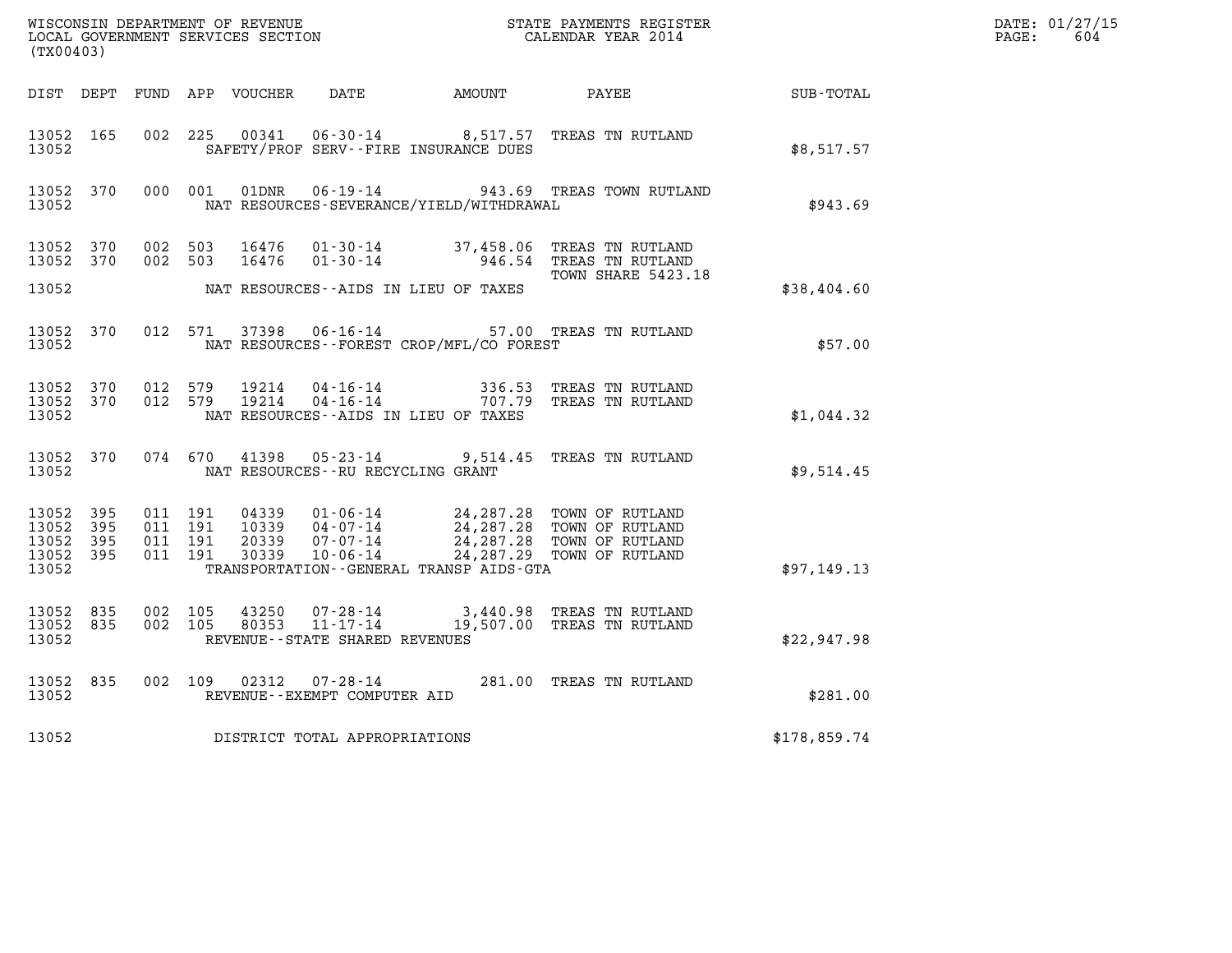| (TX00403)                                         |            |                                          |               |                                                                                         |                                             |                                                                                                                                                                                                  |               | DATE: 01/27/15<br>PAGE:<br>605 |
|---------------------------------------------------|------------|------------------------------------------|---------------|-----------------------------------------------------------------------------------------|---------------------------------------------|--------------------------------------------------------------------------------------------------------------------------------------------------------------------------------------------------|---------------|--------------------------------|
|                                                   |            |                                          |               | DIST DEPT FUND APP VOUCHER DATE                                                         |                                             |                                                                                                                                                                                                  |               |                                |
| 13054                                             | 13054 165  |                                          |               |                                                                                         | SAFETY/PROF SERV--FIRE INSURANCE DUES       | 002 225 00342 06-30-14 8,984.78 TREAS TN SPRINGDALE                                                                                                                                              | \$8,984.78    |                                |
| 13054                                             |            |                                          |               |                                                                                         | NAT RESOURCES-SEVERANCE/YIELD/WITHDRAWAL    | 13054 370 000 001 01DNR 06-19-14 343.30 TREAS TOWN SPRINGDALE                                                                                                                                    | \$343.30      |                                |
| 13054 370                                         |            | 13054 370 002 503<br>002 503             |               |                                                                                         |                                             | 16477  01-30-14  716.77  TREAS TN SPRINGDALE<br>16477  01-30-14  157.08  TREAS TN SPRINGDALE<br>TOWN SHARE 73.08                                                                                 |               |                                |
|                                                   |            |                                          |               |                                                                                         | 13054 NAT RESOURCES--AIDS IN LIEU OF TAXES  |                                                                                                                                                                                                  | \$873.85      |                                |
| 13054                                             |            |                                          |               |                                                                                         | NAT RESOURCES - - FOREST CROP/MFL/CO FOREST | 13054 370 012 571 37399 06-16-14 170.64 TREAS TN SPRINGDALE                                                                                                                                      | \$170.64      |                                |
| 13054 370<br>13054 370<br>13054                   |            | 13054 370 012 579<br>012 579<br>012 579  |               | 19215<br>19215<br>19215<br>NAT RESOURCES--AIDS IN LIEU OF TAXES                         |                                             | 04-16-14 3.74 TREAS TN SPRINGDALE<br>04-16-14 136.23 TREAS TN SPRINGDALE<br>04-16-14 48.77 TREAS TN SPRINGDALE                                                                                   | \$188.74      |                                |
| 13054                                             |            |                                          |               | NAT RESOURCES--RU RECYCLING GRANT                                                       |                                             | 13054 370 074 670 41399 05-23-14 7,710.72 TREAS TN SPRINGDALE                                                                                                                                    | \$7,710.72    |                                |
| 13054 395<br>13054<br>13054<br>13054 395<br>13054 | 395<br>395 | 011 191<br>011 191<br>011 191<br>011 191 |               |                                                                                         | TRANSPORTATION--GENERAL TRANSP AIDS-GTA     | 04340  01-06-14  28,198.44 TOWN OF SPRINGDALE<br>10340  04-07-14  28,198.44 TOWN OF SPRINGDALE<br>20340  07-07-14  28,198.44 TOWN OF SPRINGDALE<br>30340  10-06-14  28,198.44 TOWN OF SPRINGDALE | \$112,793.76  |                                |
| 13054                                             | 13054 395  |                                          |               |                                                                                         | TRANSPORTATION - - LRIP/TRIP/MSIP GRANTS    | 011 278 33252 12-05-14 17,640.08 TREAS TN SPRINGDALE                                                                                                                                             | \$17,640.08   |                                |
| 13054 835<br>13054 835<br>13054                   |            | 002 105<br>002 105                       |               | 43251<br>$07 - 28 - 14$<br>$11 - 17 - 14$<br>80354<br>REVENUE - - STATE SHARED REVENUES |                                             | 2,915.13 TREAS TN SPRINGDALE<br>16,519.09 TREAS TN SPRINGDALE                                                                                                                                    | \$19,434.22   |                                |
| 13054 835<br>13054                                |            |                                          | 002 109 02313 | 07-28-14<br>REVENUE--EXEMPT COMPUTER AID                                                |                                             | 13.00 TREAS TN SPRINGDALE                                                                                                                                                                        | \$13.00       |                                |
| 13054                                             |            |                                          |               | DISTRICT TOTAL APPROPRIATIONS                                                           |                                             |                                                                                                                                                                                                  | \$168, 153.09 |                                |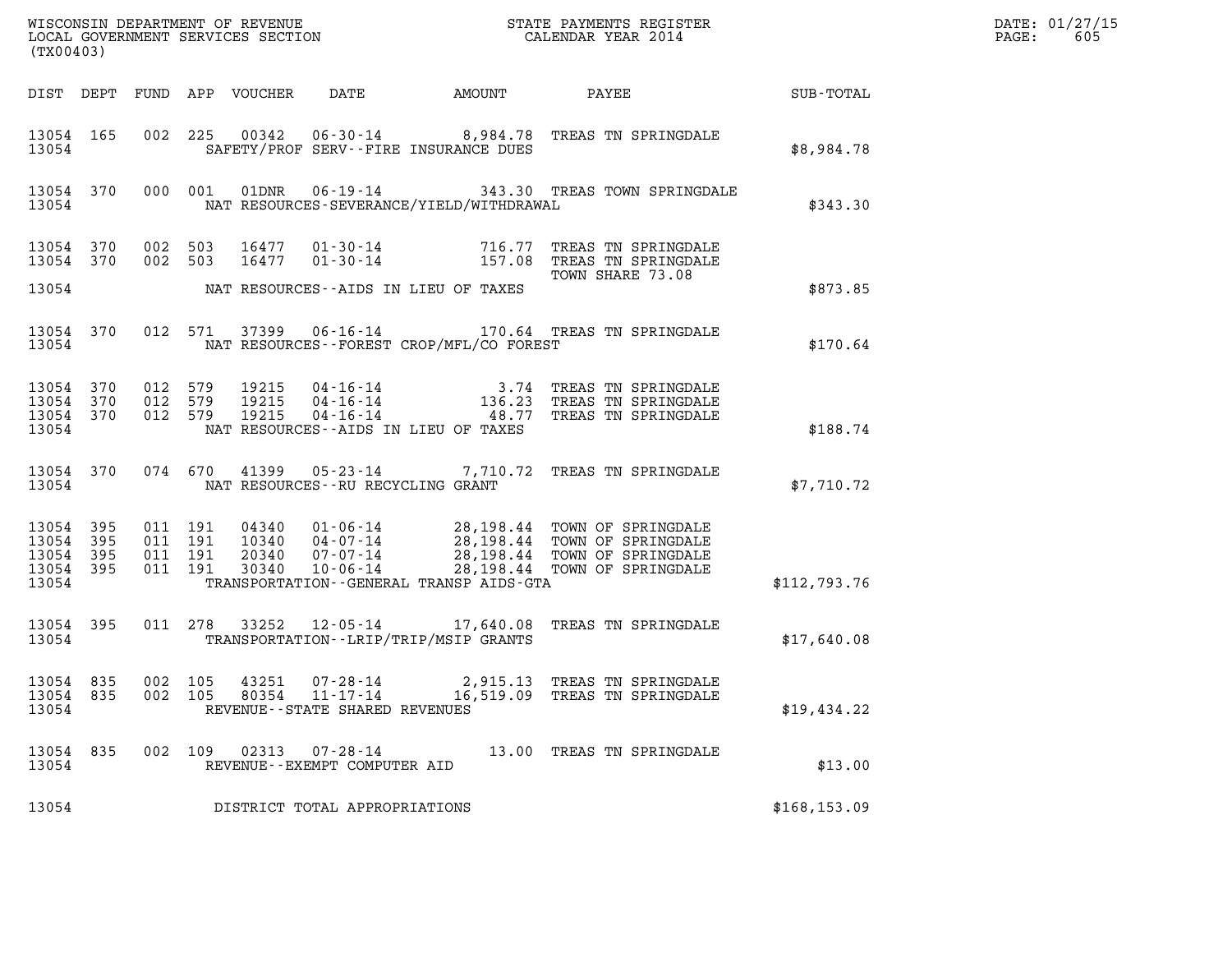| (TX00403)                                 |                          |                                          |         |                                  |                                                                 |               | WISCONSIN DEPARTMENT OF REVENUE                               STATE PAYMENTS REGISTER LOCAL GOVERNMENT SERVICES SECTION                             CALENDAR YEAR 2014 |              | DATE: 01/27/15<br>PAGE:<br>606 |
|-------------------------------------------|--------------------------|------------------------------------------|---------|----------------------------------|-----------------------------------------------------------------|---------------|------------------------------------------------------------------------------------------------------------------------------------------------------------------------|--------------|--------------------------------|
| DIST DEPT                                 |                          |                                          |         | FUND APP VOUCHER                 | DATE                                                            | <b>AMOUNT</b> |                                                                                                                                                                        |              |                                |
| 13056 165<br>13056                        |                          |                                          |         |                                  | SAFETY/PROF SERV--FIRE INSURANCE DUES                           |               | 002 225 00343 06-30-14 11,554.43 TREAS TN SPRINGFIELD                                                                                                                  | \$11,554.43  |                                |
| 13056 370<br>13056                        |                          | 000 001                                  |         | 02DNR                            | NAT RESOURCES-SEVERANCE/YIELD/WITHDRAWAL                        |               | 09-11-14  458.14 TREAS TOWN SPRINGFIELD                                                                                                                                | \$458.14     |                                |
| 13056 370<br>13056<br>13056               | 370<br>370               | 002 503<br>002 503<br>002 503            |         | 16478<br>16478<br>16478          | $01 - 30 - 14$                                                  |               | 01-30-14 24,670.05 TREAS TN SPRINGFIELD<br>01-30-14 2,787.50 TREAS TN SPRINGFIELD<br>665.61 TREAS TN SPRINGFIELD<br>TOWN SHARE 2646.54                                 |              |                                |
| 13056                                     |                          |                                          |         |                                  | NAT RESOURCES--AIDS IN LIEU OF TAXES                            |               |                                                                                                                                                                        | \$28, 123.16 |                                |
| 13056 370<br>13056                        |                          |                                          | 012 571 | 37400                            | NAT RESOURCES--FOREST CROP/MFL/CO FOREST                        |               | 06-16-14 32.56 TREAS TN SPRINGFIELD                                                                                                                                    | \$32.56      |                                |
| 13056 370<br>13056 370<br>13056           |                          | 012 579<br>012 579                       |         | 19216<br>19216                   | NAT RESOURCES--AIDS IN LIEU OF TAXES                            |               | 04-16-14 216.93 TREAS TN SPRINGFIELD<br>04-16-14 159.46 TREAS TN SPRINGFIELD                                                                                           | \$376.39     |                                |
| 13056                                     | 13056 370                |                                          | 074 670 | 41400                            | NAT RESOURCES--RU RECYCLING GRANT                               |               | 05-23-14 7,736.87 TREAS TN SPRINGFIELD                                                                                                                                 | \$7,736.87   |                                |
| 13056<br>13056<br>13056<br>13056<br>13056 | 395<br>395<br>395<br>395 | 011 191<br>011 191<br>011 191<br>011 191 |         | 04341<br>10341<br>20341<br>30341 | 07-07-14<br>10-06-14<br>TRANSPORTATION--GENERAL TRANSP AIDS-GTA |               | 01-06-14 32,464.19 TOWN OF SPRINGFIELD<br>04-07-14 32,464.19 TOWN OF SPRINGFIELD<br>32,464.19 TOWN OF SPRINGFIELD<br>32,464.21 TOWN OF SPRINGFIELD                     | \$129,856.78 |                                |
| 13056 835<br>13056 835<br>13056           |                          | 002 105<br>002 105                       |         | 43252<br>80355                   | 11-17-14<br>REVENUE--STATE SHARED REVENUES                      |               | 07-28-14 5,403.56 TREAS TN SPRINGFIELD<br>30,911.59 TREAS TN SPRINGFIELD                                                                                               | \$36,315.15  |                                |
| 13056 835<br>13056                        |                          |                                          | 002 109 | 02314                            | 07-28-14<br>REVENUE--EXEMPT COMPUTER AID                        |               | 131.00 TREAS TN SPRINGFIELD                                                                                                                                            | \$131.00     |                                |
| 13056 835<br>13056                        |                          |                                          | 021 363 | 36038                            | 03-24-14<br>REVENUE--LOTTERY CREDIT -                           |               | 5,215.65 TREAS TN SPRINGFIELD                                                                                                                                          | \$5,215.65   |                                |
| 13056                                     |                          |                                          |         |                                  | DISTRICT TOTAL APPROPRIATIONS                                   |               |                                                                                                                                                                        | \$219,800.13 |                                |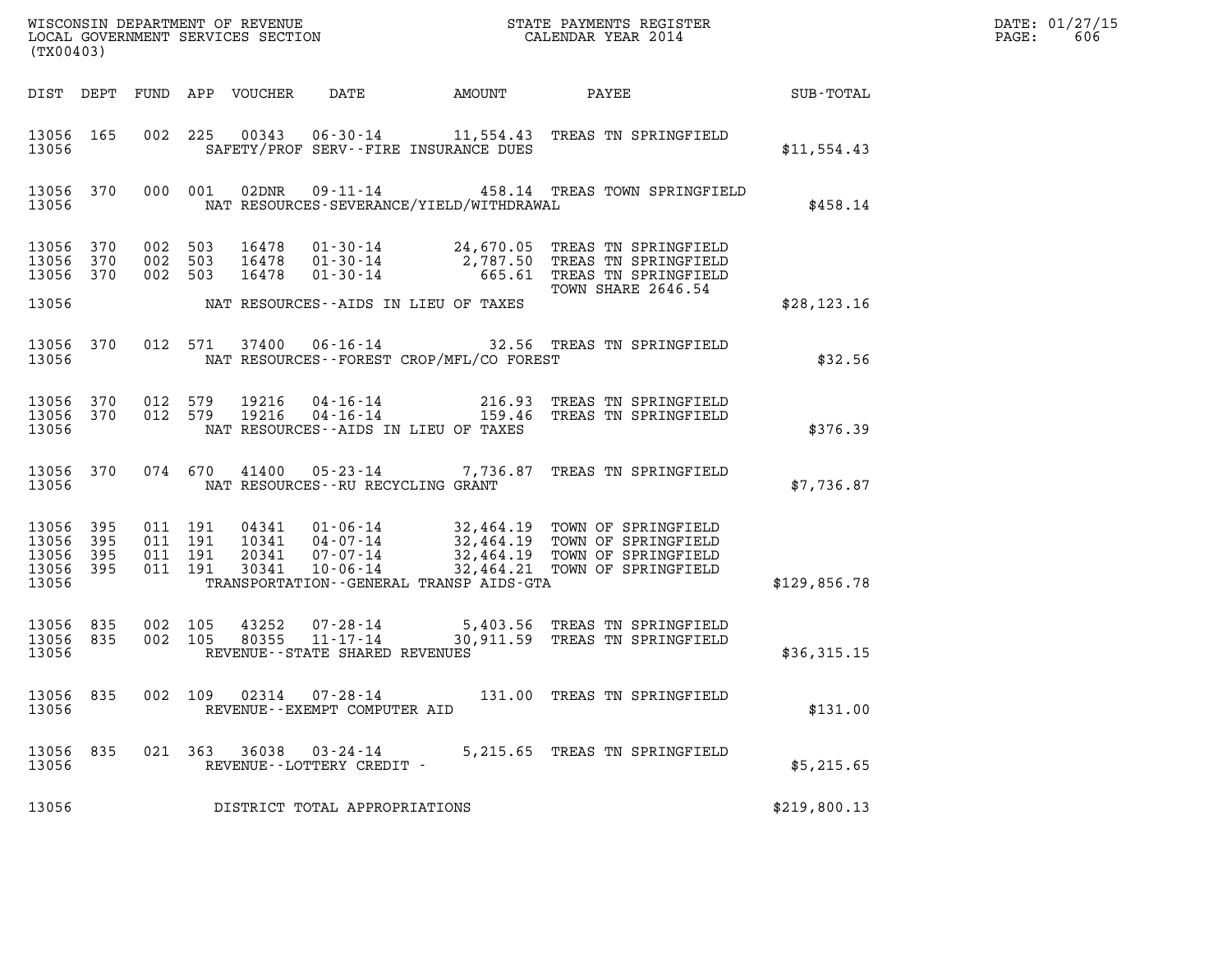| (TX00403)                                     |                   |                                          |         |                                 | WISCONSIN DEPARTMENT OF REVENUE<br>LOCAL GOVERNMENT SERVICES SECTION |                                             | STATE PAYMENTS REGISTER<br>CALENDAR YEAR 2014                                                                                                                                                   |              | DATE: 01/27/15<br>$\mathtt{PAGE:}$<br>607 |
|-----------------------------------------------|-------------------|------------------------------------------|---------|---------------------------------|----------------------------------------------------------------------|---------------------------------------------|-------------------------------------------------------------------------------------------------------------------------------------------------------------------------------------------------|--------------|-------------------------------------------|
|                                               |                   |                                          |         | DIST DEPT FUND APP VOUCHER DATE |                                                                      |                                             | AMOUNT PAYEE SUB-TOTAL                                                                                                                                                                          |              |                                           |
| 13058 165<br>13058                            |                   |                                          |         |                                 |                                                                      | SAFETY/PROF SERV--FIRE INSURANCE DUES       | 002 225 00344 06-30-14 8,715.24 TREAS TN SUN PRAIRIE                                                                                                                                            | \$8,715.24   |                                           |
| 13058                                         | 13058 370         |                                          |         |                                 |                                                                      | NAT RESOURCES - - FOREST CROP/MFL/CO FOREST | 012 571 37401 06-16-14 7.80 TREAS TN SUN PRAIRIE                                                                                                                                                | \$7.80       |                                           |
| 13058                                         | 13058 370         |                                          |         |                                 | NAT RESOURCES--RU RECYCLING GRANT                                    |                                             | 074 670 41401 05-23-14 13,662.71 TREAS TN SUN PRAIRIE                                                                                                                                           | \$13,662.71  |                                           |
| 13058<br>13058<br>13058<br>13058 395<br>13058 | 395<br>395<br>395 | 011 191<br>011 191<br>011 191<br>011 191 |         | 30342                           |                                                                      | TRANSPORTATION--GENERAL TRANSP AIDS-GTA     | 04342  01-06-14  21,853.56  TOWN OF SUN PRAIRIE<br>10342  04-07-14  21,853.56  TOWN OF SUN PRAIRIE<br>20342  07-07-14  21,853.56  TOWN OF SUN PRAIRIE<br>10-06-14 21,853.59 TOWN OF SUN PRAIRIE | \$87,414.27  |                                           |
| 13058 835<br>13058                            | 13058 835         | 002 105                                  | 002 105 |                                 | $80356$ $11 - 17 - 14$<br>REVENUE--STATE SHARED REVENUES             |                                             | 43253 07-28-14 4,211.71 TREAS TN SUN PRAIRIE<br>23,859.54 TREAS TN SUN PRAIRIE                                                                                                                  | \$28,071.25  |                                           |
| 13058                                         | 13058 835         |                                          |         |                                 | REVENUE--EXEMPT COMPUTER AID                                         |                                             | 002 109 02315 07-28-14 857.00 TREAS TN SUN PRAIRIE                                                                                                                                              | \$857.00     |                                           |
| 13058                                         |                   |                                          |         |                                 | DISTRICT TOTAL APPROPRIATIONS                                        |                                             |                                                                                                                                                                                                 | \$138,728.27 |                                           |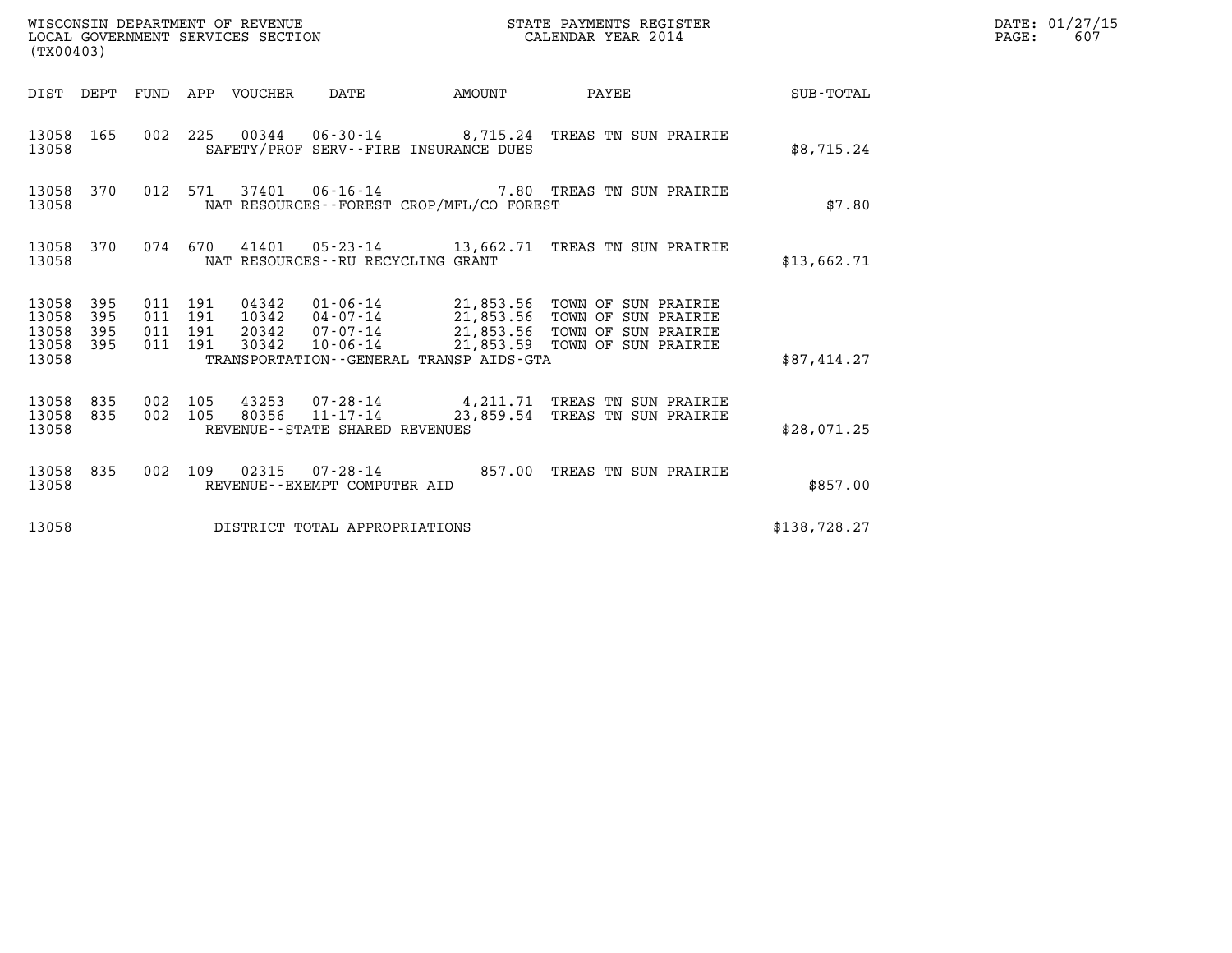| (TX00403)                                 |                            |                                          |                                      |                                                  |                                              |                                                                                                                                                                        |             | DATE: 01/27/15<br>608<br>PAGE: |
|-------------------------------------------|----------------------------|------------------------------------------|--------------------------------------|--------------------------------------------------|----------------------------------------------|------------------------------------------------------------------------------------------------------------------------------------------------------------------------|-------------|--------------------------------|
|                                           |                            |                                          | DIST DEPT FUND APP VOUCHER           | DATE                                             |                                              | AMOUNT PAYEE                                                                                                                                                           | SUB-TOTAL   |                                |
| 13060 165<br>13060                        |                            |                                          |                                      |                                                  | SAFETY/PROF SERV--FIRE INSURANCE DUES        | 002 225 00345 06-30-14 4,025.18 TREAS TN VERMONT                                                                                                                       | \$4,025.18  |                                |
| 13060 370<br>13060                        |                            |                                          | 000 001<br>01DNR                     |                                                  | NAT RESOURCES-SEVERANCE/YIELD/WITHDRAWAL     | 06-19-14 224.43 TREAS TOWN VERMONT                                                                                                                                     | \$224.43    |                                |
|                                           |                            |                                          |                                      |                                                  |                                              | 13060 370 002 503 16479 01-30-14 3,198.27 TREAS TN VERMONT<br>TOWN SHARE 447.01                                                                                        |             |                                |
| 13060                                     |                            |                                          | NAT RESOURCES--AIDS IN LIEU OF TAXES |                                                  |                                              |                                                                                                                                                                        | \$3,198.27  |                                |
| 13060 370<br>13060                        |                            |                                          | 012 571<br>37402                     |                                                  | NAT RESOURCES--FOREST CROP/MFL/CO FOREST     | 06-16-14 854.03 TREAS TN VERMONT                                                                                                                                       | \$854.03    |                                |
| 13060 370<br>13060                        |                            |                                          | 012 579                              | NAT RESOURCES -- AIDS IN LIEU OF TAXES           |                                              | 19217  04-16-14  204.70  TREAS TN VERMONT                                                                                                                              | \$204.70    |                                |
| 13060<br>13060<br>13060<br>13060<br>13060 | 395<br>395<br>- 395<br>395 | 011 191<br>011 191<br>011 191<br>011 191 | 30343                                | $10 - 06 - 14$                                   | TRANSPORTATION - - GENERAL TRANSP AIDS - GTA | 04343  01-06-14  20,360.24  TOWN OF VERMONT<br>10343  04-07-14  20,360.24  TOWN OF VERMONT<br>20343  07-07-14  20,360.24  TOWN OF VERMONT<br>20,360.27 TOWN OF VERMONT | \$81,440.99 |                                |
| 13060 835<br>13060 835<br>13060           |                            | 002 105<br>002 105                       | 43254                                | 80357 11-17-14<br>REVENUE--STATE SHARED REVENUES |                                              | 07-28-14 1,444.11 TREAS TN VERMONT<br>8,183.83 TREAS TN VERMONT                                                                                                        | \$9,627.94  |                                |
| 13060 835<br>13060                        |                            |                                          |                                      | REVENUE--EXEMPT COMPUTER AID                     |                                              | 002 109 02316 07-28-14 21.00 TREAS TN VERMONT                                                                                                                          | \$21.00     |                                |
| 13060                                     |                            |                                          | DISTRICT TOTAL APPROPRIATIONS        |                                                  |                                              |                                                                                                                                                                        | \$99,596.54 |                                |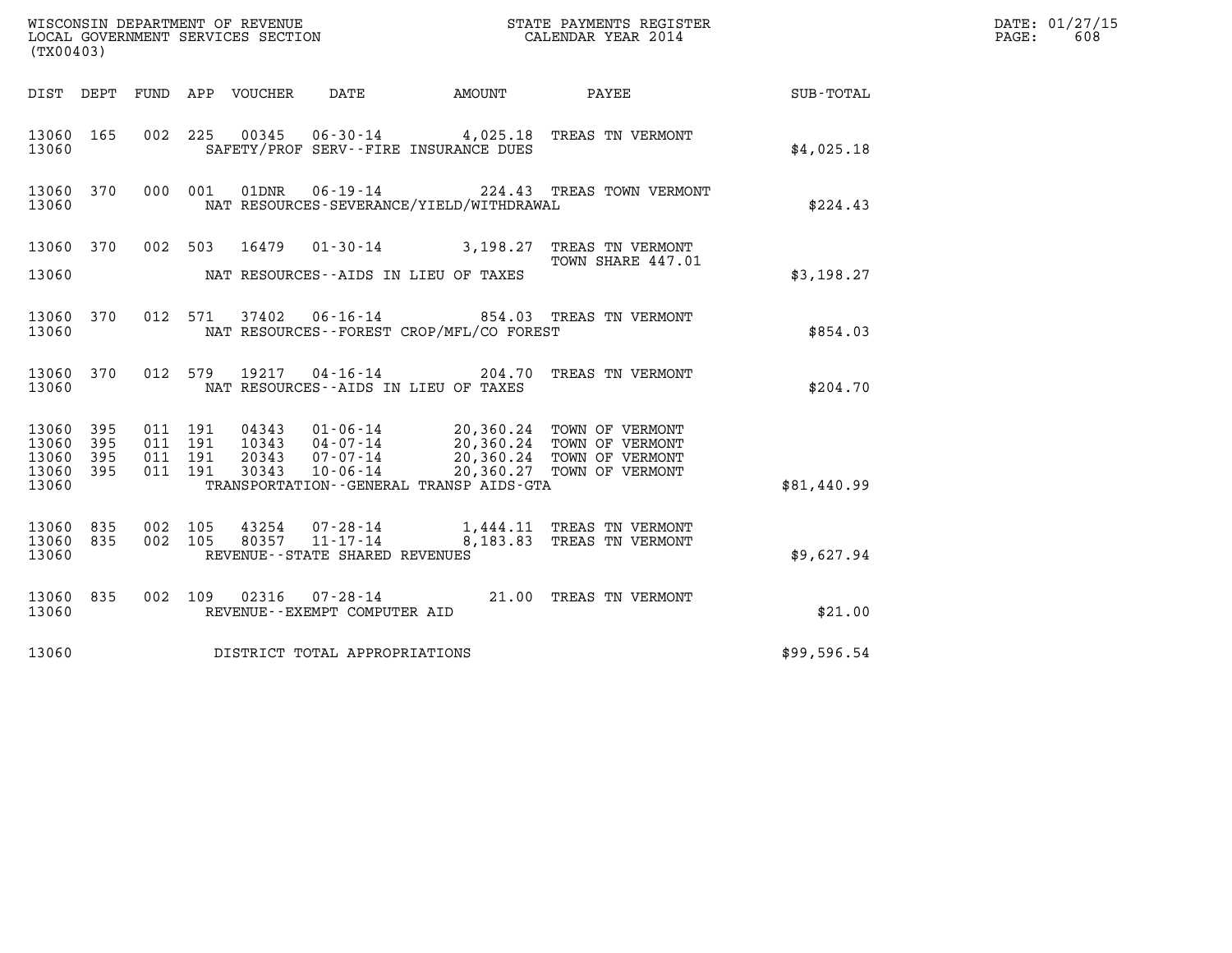| (TX00403)                       |                    |                |                                                     |                                                | WISCONSIN DEPARTMENT OF REVENUE<br>LOCAL GOVERNMENT SERVICES SECTION<br>(TWO 1001 - CALENDAR YEAR 2014                                                                                                                                                                                                                                     |               | DATE: 01/27/15<br>$\mathtt{PAGE:}$<br>609 |
|---------------------------------|--------------------|----------------|-----------------------------------------------------|------------------------------------------------|--------------------------------------------------------------------------------------------------------------------------------------------------------------------------------------------------------------------------------------------------------------------------------------------------------------------------------------------|---------------|-------------------------------------------|
|                                 |                    |                |                                                     |                                                | DIST DEPT FUND APP VOUCHER DATE AMOUNT PAYEE SUB-TOTAL                                                                                                                                                                                                                                                                                     |               |                                           |
|                                 | 13062 2003         |                |                                                     | SAFETY/PROF SERV--FIRE INSURANCE DUES          | 13062 165 002 225 00346 06-30-14 9,254.32 TREAS TN VERONA                                                                                                                                                                                                                                                                                  | \$9,254.32    |                                           |
|                                 |                    |                |                                                     | 13062 NAT RESOURCES--AIDS IN LIEU OF TAXES     | 13062 370 002 503 16480 01-30-14 20,708.37 TREAS TN VERONA<br><b>TOWN SHARE 3577.55</b>                                                                                                                                                                                                                                                    | \$20,708.37   |                                           |
|                                 |                    |                |                                                     | 13062 NAT RESOURCES--FOREST CROP/MFL/CO FOREST | 13062 370 012 571 37403 06-16-14 67.82 TREAS TN VERONA                                                                                                                                                                                                                                                                                     | \$67.82       |                                           |
| 13062                           |                    |                | NAT RESOURCES--AIDS IN LIEU OF TAXES                |                                                | $\begin{array}{cccc} 13062 & 370 & 012 & 579 & 19218 & 04\cdot 16\cdot 14 & \hspace*{1.5cm} 03 & \text{TREAS TN VERONA} \\ 13062 & 370 & 012 & 579 & 19218 & 04\cdot 16\cdot 14 & & & 190.87 & \text{TREAS TN VERONA} \end{array}$                                                                                                         | \$190.90      |                                           |
|                                 |                    |                | 13062 NAT RESOURCES--RU RECYCLING GRANT             |                                                | 13062 370 074 670 41402 05-23-14 9,809.61 TREAS TN VERONA                                                                                                                                                                                                                                                                                  | \$9,809.61    |                                           |
| 13062                           |                    |                |                                                     | TRANSPORTATION--GENERAL TRANSP AIDS-GTA        | $\begin{array}{cccccccc} 13062 & 395 & 011 & 191 & 04344 & 01\cdot 06\cdot 14 & 22\, , 858\, .30 & \text{TOWN OF VERONA} \\ 13062 & 395 & 011 & 191 & 10344 & 04\cdot 07\cdot 14 & 22\, , 858\, .30 & \text{TOWN OF VERONA} \\ 13062 & 395 & 011 & 191 & 20344 & 07\cdot 07\cdot 14 & 22\, , 858\, .30 & \text{TOWN OF VERONA} \\ 13062 &$ | \$91,433.23   |                                           |
|                                 |                    |                |                                                     | 13062 HS--AMBULANCE FUNDING ASSISTANCE GRANTS  | 13062 435 005 162 01HSD 09-08-14 8,140.14 TREAS TOWN VERONA                                                                                                                                                                                                                                                                                | \$8,140.14    |                                           |
|                                 |                    |                |                                                     |                                                | 13062 435 005 163 01LGS 11-17-14 37,800.00 FITCH RONA EMS DISTRICT<br>13062 HS--PREPAID MEDICAL TRANSPORT REIMBURSE                                                                                                                                                                                                                        | \$37,800.00   |                                           |
|                                 |                    |                |                                                     | 13062 MILITARY AFFAIRS - EMERGENCY MANAGEMENT  | 13062 465 072 365 00033 10-21-14 8,819.97 TREAS TN VERONA                                                                                                                                                                                                                                                                                  | \$8,819.97    |                                           |
| 13062 835<br>13062 835<br>13062 | 002 105<br>002 105 | 43255<br>80358 | $11 - 17 - 14$<br>REVENUE - - STATE SHARED REVENUES |                                                | 07-28-14      8,130.62  TREAS TN VERONA<br>17,647.49 TREAS TN VERONA                                                                                                                                                                                                                                                                       | \$25,778.11   |                                           |
| 13062 835<br>13062              | 002 109            | 02317          | 07-28-14<br>REVENUE--EXEMPT COMPUTER AID            |                                                | 268.00 TREAS TN VERONA                                                                                                                                                                                                                                                                                                                     | \$268.00      |                                           |
| 13062                           |                    |                | DISTRICT TOTAL APPROPRIATIONS                       |                                                |                                                                                                                                                                                                                                                                                                                                            | \$212, 270.47 |                                           |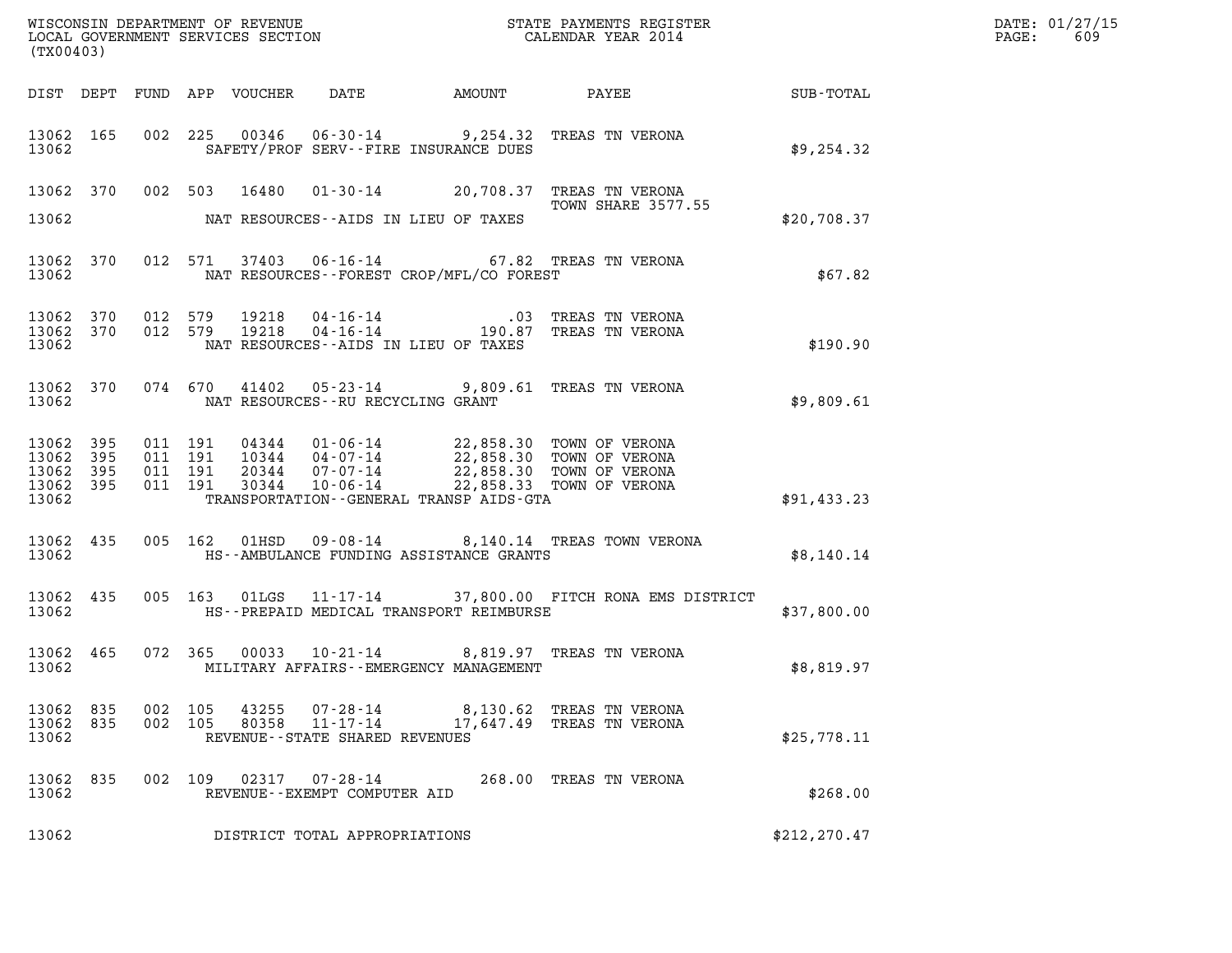| (TX00403)                                             |            |                               |                               |                                  |                                  |                                                                                                                   | ${\tt WISCOONSIM} \begin{tabular}{lcccc} DEPARTMENT OF REVIEW & \multicolumn{2}{c}{\bullet} & \multicolumn{2}{c}{\bullet} & \multicolumn{2}{c}{\bullet} & \multicolumn{2}{c}{\bullet} & \multicolumn{2}{c}{\tt STATE} \begin{tabular}{lcccc} PAPMENTS REGISTER \\ LOCALENDAR YEAR & 2014 \\ \end{tabular}$ |                                               | DATE: 01/27/15<br>PAGE:<br>610 |
|-------------------------------------------------------|------------|-------------------------------|-------------------------------|----------------------------------|----------------------------------|-------------------------------------------------------------------------------------------------------------------|------------------------------------------------------------------------------------------------------------------------------------------------------------------------------------------------------------------------------------------------------------------------------------------------------------|-----------------------------------------------|--------------------------------|
|                                                       | DIST DEPT  |                               |                               | FUND APP VOUCHER                 | DATE                             | AMOUNT                                                                                                            | PAYEE                                                                                                                                                                                                                                                                                                      | $\operatorname{SUB}$ - $\operatorname{TOTAL}$ |                                |
| 13064 165<br>13064                                    |            |                               | 002 225                       |                                  |                                  | SAFETY/PROF SERV--FIRE INSURANCE DUES                                                                             | 00347  06-30-14  7,169.85  TREAS TN VIENNA                                                                                                                                                                                                                                                                 | \$7,169.85                                    |                                |
| 13064                                                 | 13064 370  |                               |                               |                                  |                                  | NAT RESOURCES--FOREST CROP/MFL/CO FOREST                                                                          | 012 571 37404 06-16-14 33.64 TREAS TN VIENNA                                                                                                                                                                                                                                                               | \$33.64                                       |                                |
| 13064                                                 | 13064 370  |                               |                               |                                  |                                  | NAT RESOURCES--RU RECYCLING GRANT                                                                                 | 074 670 41403 05-23-14 4,941.76 TREAS TN VIENNA                                                                                                                                                                                                                                                            | \$4,941.76                                    |                                |
| 13064 395<br>13064<br>13064<br>13064 395<br>13064     | 395<br>395 | 011 191                       | 011 191<br>011 191<br>011 191 | 04345<br>10345<br>20345<br>30345 | $07 - 07 - 14$<br>$10 - 06 - 14$ | 01-06-14 31,479.79 TOWN OF VIENNA<br>04-07-14 31,479.79 TOWN OF VIENNA<br>TRANSPORTATION--GENERAL TRANSP AIDS-GTA | 31,479.79 TOWN OF VIENNA<br>31,479.79 TOWN OF VIENNA                                                                                                                                                                                                                                                       | \$125,919.16                                  |                                |
| 13064 395<br>13064 395<br>13064                       |            | 011 278                       | 011 278                       |                                  |                                  | TRANSPORTATION - - LRIP/TRIP/MSIP GRANTS                                                                          | 30274 11-05-14 17,640.08 TREAS TN VIENNA<br>33679 12-10-14 106,090.33 TREAS TN VIENNA                                                                                                                                                                                                                      | \$123,730.41                                  |                                |
| 13064 465<br>13064<br>13064 465<br>13064 465<br>13064 | 465        | 002 305<br>002 305<br>002 305 | 002 305                       | 00016<br>00059<br>01043<br>01369 |                                  | MILITARY AFFAIRS-EMER MGMT-DISASTER RECO                                                                          | 10-07-14 342.00 TREAS TN VIENNA<br>08-11-14 858.00 TREAS TN VIENNA<br>01-16-14 93.75 TREAS TN VIENNA<br>04-11-14 974.80 TREAS TN VIENNA<br>974.80 TREAS TN VIENNA                                                                                                                                          | \$2,268.55                                    |                                |
| 13064<br>13064 465<br>13064 465<br>13064 465<br>13064 | 465        | 002 342                       | 002 342<br>002 342<br>002 342 | 00016<br>00059<br>01043<br>01369 |                                  | MILITARY AFFAIRS-EMERGENCY MGMT-FED FUND                                                                          | 10-07-14<br>08-11-14<br>01-16-14<br>04-11-14<br>04-11-14<br>104-11-14<br>05,848.77<br>108.77<br>108.77<br>108.77<br>108.77<br>108.77<br>108.77<br>108.77<br>108.77<br>108.77<br>108.77<br>108.77<br>108.00<br>10.9<br>10.9<br>10.9<br>10.9<br>10.9<br>10.9<br>10.9<br>10.9<br>10.9<br>                     | \$13,611.27                                   |                                |
| 13064 505<br>13064                                    |            |                               |                               | 002 174 58920                    |                                  | DOA--TRANSMISSION LINE FEE DISTRIBUTION                                                                           | 04-30-14 8,533.00 TREAS TN VIENNA                                                                                                                                                                                                                                                                          | \$8,533.00                                    |                                |
| 13064                                                 | 13064 835  | 13064 835 002 105<br>002 105  |                               |                                  | REVENUE--STATE SHARED REVENUES   |                                                                                                                   |                                                                                                                                                                                                                                                                                                            | \$63,117.71                                   |                                |
| 13064 835<br>13064                                    |            |                               |                               |                                  | REVENUE--EXEMPT COMPUTER AID     |                                                                                                                   | 002 109 02318 07-28-14 359.00 TREAS TN VIENNA                                                                                                                                                                                                                                                              | \$359.00                                      |                                |
| 13064 835<br>13064                                    |            |                               |                               |                                  |                                  | DOA-PAYMENT FOR MUNICIPAL SERVICES AID                                                                            | 002 501 00001 02-03-14 327.07 TREAS TN VIENNA                                                                                                                                                                                                                                                              | \$327.07                                      |                                |
| 13064                                                 |            |                               |                               |                                  | DISTRICT TOTAL APPROPRIATIONS    |                                                                                                                   |                                                                                                                                                                                                                                                                                                            | \$350,011.42                                  |                                |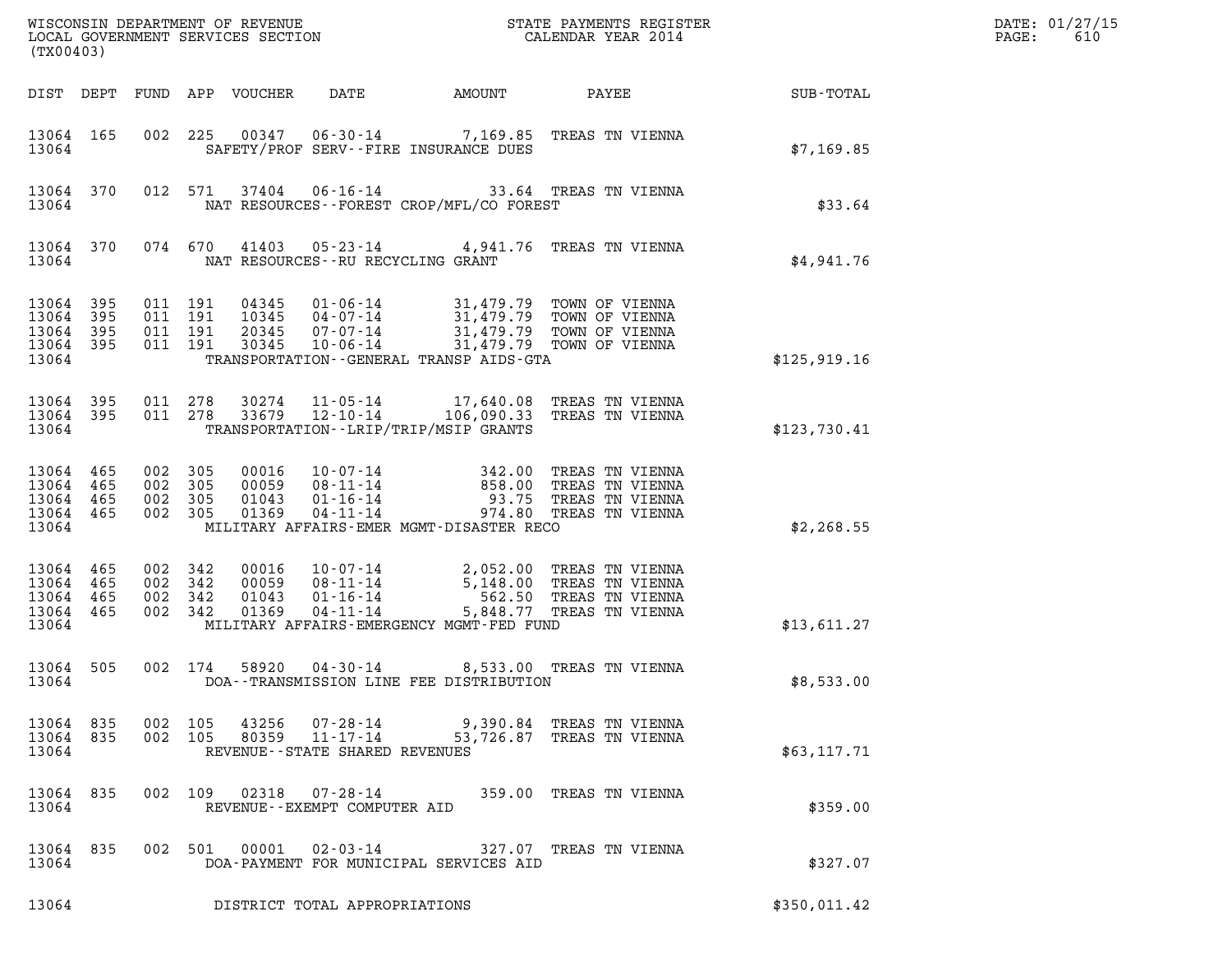| $\mathtt{DATE:}$ | 01/27/15 |
|------------------|----------|
| PAGE:            | 611      |

| (TX00403)                                             |            |                               |                                          |                  |                                                                       |                                          |                                                                                                                                                                                              |              | DATE: 01/27/15<br>$\mathtt{PAGE:}$<br>611 |
|-------------------------------------------------------|------------|-------------------------------|------------------------------------------|------------------|-----------------------------------------------------------------------|------------------------------------------|----------------------------------------------------------------------------------------------------------------------------------------------------------------------------------------------|--------------|-------------------------------------------|
| DIST DEPT                                             |            |                               |                                          | FUND APP VOUCHER |                                                                       |                                          | DATE AMOUNT PAYEE SUB-TOTAL                                                                                                                                                                  |              |                                           |
| 13066<br>13066                                        | 165        |                               | 002 225                                  | 00348            |                                                                       | SAFETY/PROF SERV--FIRE INSURANCE DUES    | 06-30-14 25,570.68 TREAS TN WESTPORT                                                                                                                                                         | \$25,570.68  |                                           |
| 13066 370                                             |            |                               | 002 503                                  | 16481            |                                                                       |                                          | 01-30-14 43,537.69 TREAS TN WESTPORT<br>TOWN SHARE 4708.76                                                                                                                                   |              |                                           |
| 13066<br>13066                                        | 370        |                               | 002 503                                  | 16481            |                                                                       | NAT RESOURCES--AIDS IN LIEU OF TAXES     | 70WN SHARE 4708.76<br>49.47 TREAS TN WESTPORT 49.47 TREAS TN                                                                                                                                 | \$43,587.16  |                                           |
| 13066<br>13066                                        | 370        |                               | 012 571                                  | 37405            | $06 - 16 - 14$                                                        | NAT RESOURCES--FOREST CROP/MFL/CO FOREST | 4.80 TREAS TN WESTPORT                                                                                                                                                                       | \$4.80       |                                           |
| 13066<br>13066<br>13066 370<br>13066 370<br>13066     | 370<br>370 | 012 579<br>012 579<br>012 579 | 012 579                                  |                  | NAT RESOURCES--AIDS IN LIEU OF TAXES                                  |                                          | 19219  04-16-14  58.29  TREAS TN WESTPORT<br>19219  04-16-14  2.82  TREAS TN WESTPORT<br>19219  04-16-14  700.33  TREAS TN WESTPORT<br>19219  04-16-14  2,978.01  TREAS TN WESTPORT          | \$3,739.45   |                                           |
| 13066 370<br>13066                                    |            |                               | 074 670                                  | 41404            | NAT RESOURCES--RU RECYCLING GRANT                                     |                                          | 05-23-14 6,681.71 TREAS TN WESTPORT                                                                                                                                                          | \$6,681.71   |                                           |
| 13066 395<br>13066<br>13066 395<br>13066 395<br>13066 | 395        |                               | 011 191<br>011 191<br>011 191<br>011 191 |                  |                                                                       | TRANSPORTATION--GENERAL TRANSP AIDS-GTA  | 04346  01-06-14  25,242.57  TOWN OF WESTPORT<br>10346  04-07-14  25,242.57  TOWN OF WESTPORT<br>20346  07-07-14  25,242.57  TOWN OF WESTPORT<br>30346  10-06-14  25,242.57  TOWN OF WESTPORT | \$100,970.28 |                                           |
| 13066 835<br>13066 835<br>13066                       |            |                               | 002 105<br>002 105                       | 43257<br>80360   | $07 - 28 - 14$<br>$11 - 17 - 14$<br>REVENUE - - STATE SHARED REVENUES |                                          | 9,621.01 TREAS TN WESTPORT<br>58,053.25 TREAS TN WESTPORT                                                                                                                                    | \$67,674.26  |                                           |
| 13066<br>13066                                        | 835        |                               | 002 109                                  | 02319            | REVENUE--EXEMPT COMPUTER AID                                          |                                          | 07-28-14 1,395.00 TREAS TN WESTPORT                                                                                                                                                          | \$1,395.00   |                                           |
| 13066<br>13066                                        | 835        |                               |                                          | 002 501 00001    |                                                                       | DOA-PAYMENT FOR MUNICIPAL SERVICES AID   | 02-03-14 388.37 TREAS TN WESTPORT                                                                                                                                                            | \$388.37     |                                           |
| 13066                                                 |            |                               |                                          |                  | DISTRICT TOTAL APPROPRIATIONS                                         |                                          |                                                                                                                                                                                              | \$250,011.71 |                                           |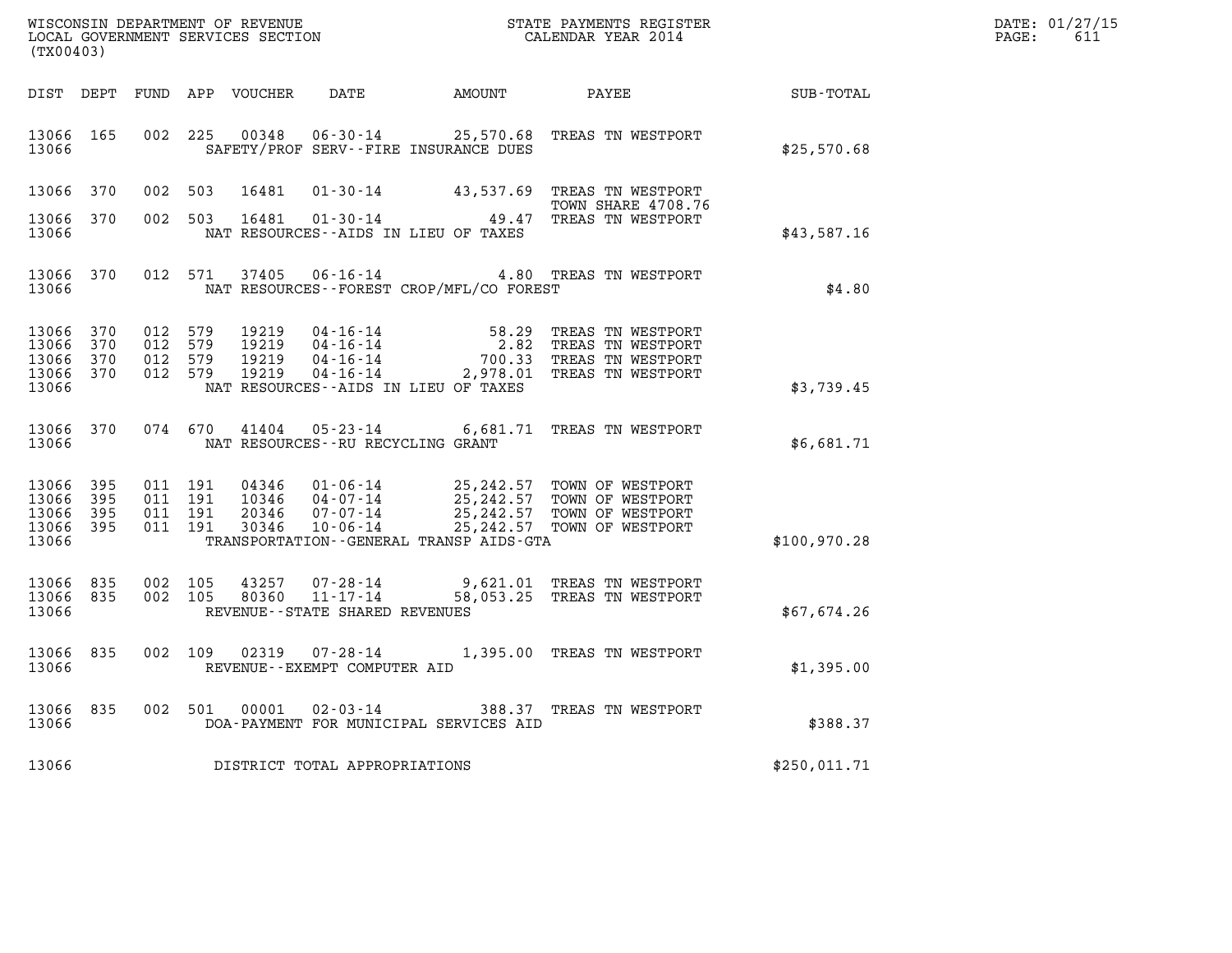| (TX00403)                                     |                                  |                                          |       |                                                        |                                             |                                                                                                                                                                              |              | DATE: 01/27/15<br>$\mathtt{PAGE}$ :<br>612 |
|-----------------------------------------------|----------------------------------|------------------------------------------|-------|--------------------------------------------------------|---------------------------------------------|------------------------------------------------------------------------------------------------------------------------------------------------------------------------------|--------------|--------------------------------------------|
|                                               |                                  |                                          |       |                                                        |                                             |                                                                                                                                                                              |              |                                            |
| 13068                                         | 13068 165                        |                                          |       |                                                        | SAFETY/PROF SERV--FIRE INSURANCE DUES       | 002 225 00349 06-30-14 22,264.29 TREAS TN WINDSOR                                                                                                                            | \$22, 264.29 |                                            |
| 13068                                         |                                  |                                          |       |                                                        | NAT RESOURCES--AIDS IN LIEU OF TAXES        | 13068 370 002 503 16482 01-30-14 2,088.25 TREAS TN WINDSOR<br>TOWN SHARE 498.63                                                                                              | \$2,088.25   |                                            |
| 13068                                         | 13068 370                        |                                          |       |                                                        | NAT RESOURCES--FOREST CROP/MFL/CO FOREST    | 012 571 37406 06-16-14 4.40 TREAS TN WINDSOR                                                                                                                                 | \$4.40       |                                            |
| 13068<br>13068                                | 370 012 579<br>13068 370 012 579 |                                          |       |                                                        | NAT RESOURCES--AIDS IN LIEU OF TAXES        | 19220  04-16-14  3.69 TREAS TN WINDSOR<br>19220  04-16-14   30 TREAS TN WINDSOR                                                                                              | \$3.99       |                                            |
| 13068                                         |                                  |                                          |       |                                                        | NAT RESOURCES - - RECREATION RESOURCE - FED | 13068 370 012 583 01383 12-26-14 7,431.23 TREAS TN WINDSOR                                                                                                                   | \$7,431.23   |                                            |
| 13068                                         |                                  |                                          |       | NAT RESOURCES--RU RECYCLING GRANT                      |                                             | 13068 370 074 670 41405 05-23-14 15,508.26 TREAS TN WINDSOR                                                                                                                  | \$15,508.26  |                                            |
| 13068 395<br>13068<br>13068<br>13068<br>13068 | 395<br>395<br>395                | 011 191<br>011 191<br>011 191<br>011 191 |       |                                                        | TRANSPORTATION--GENERAL TRANSP AIDS-GTA     | 04347 01-06-14 39,263.29 TOWN OF WINDSOR<br>10347 04-07-14 39,263.29 TOWN OF WINDSOR<br>20347 07-07-14 39,263.29 TOWN OF WINDSOR<br>30347 10-06-14 39,263.29 TOWN OF WINDSOR | \$157,053.16 |                                            |
| 13068                                         | 13068 395                        |                                          |       |                                                        | TRANSPORTATION - - LRIP/TRIP/MSIP GRANTS    | 011 278 30271 11-05-14 17,640.08 TREAS TN WINDSOR                                                                                                                            | \$17,640.08  |                                            |
| 13068 835<br>13068 835<br>13068               |                                  | 002 105<br>002 105                       | 43258 | 80361 11-17-14<br>REVENUE - - STATE SHARED REVENUES    |                                             | 07-28-14 11,985.13 TREAS TN WINDSOR<br>68,199.13 TREAS TN WINDSOR                                                                                                            | \$80,184.26  |                                            |
| 13068 835<br>13068                            |                                  |                                          |       | 002 109 02320 07-28-14<br>REVENUE--EXEMPT COMPUTER AID |                                             | 3,199.00 TREAS TN WINDSOR                                                                                                                                                    | \$3,199.00   |                                            |
| 13068                                         |                                  |                                          |       | DISTRICT TOTAL APPROPRIATIONS                          |                                             |                                                                                                                                                                              | \$305,376.92 |                                            |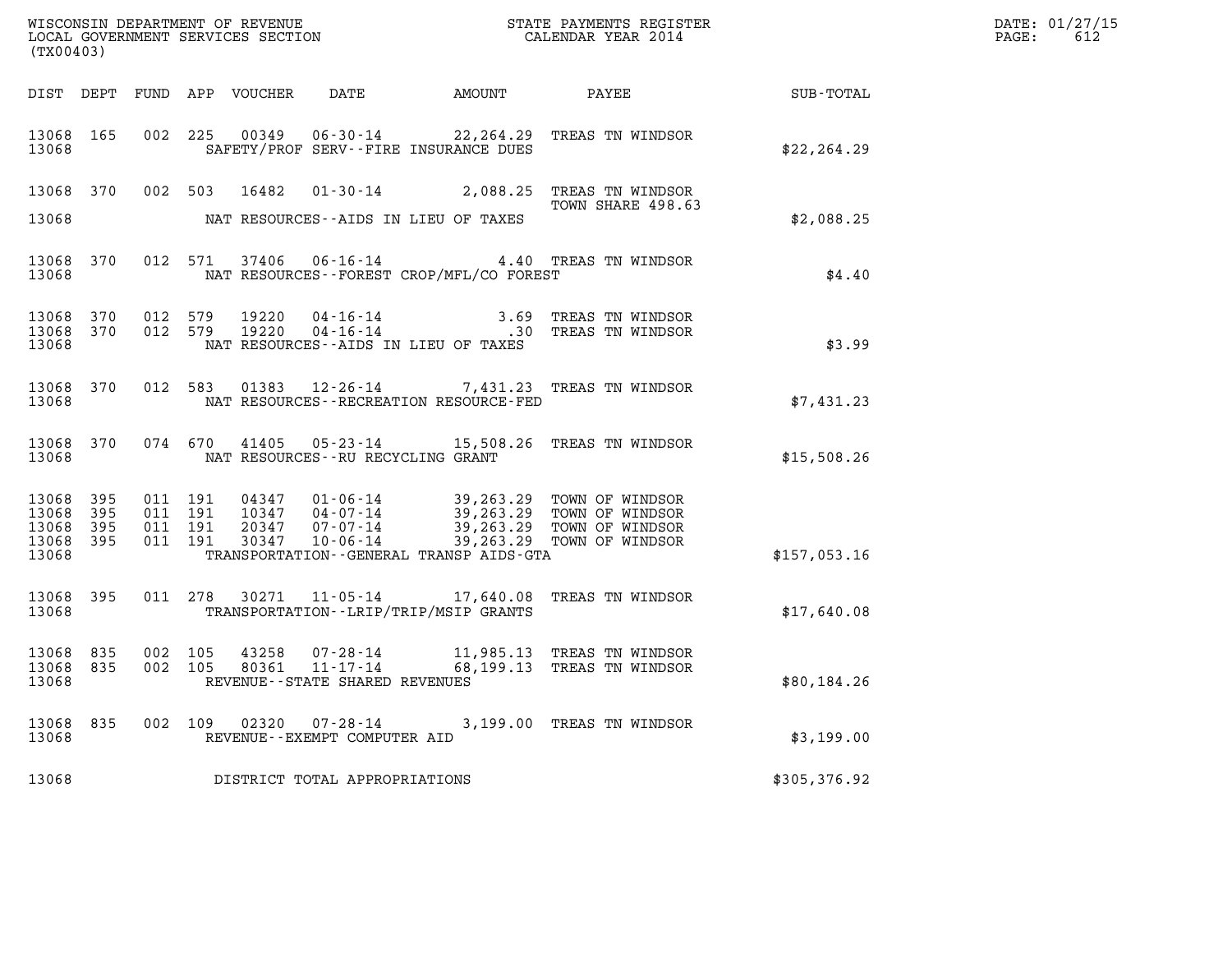| (TX00403)                                                                                                   | WISCONSIN DEPARTMENT OF REVENUE<br>LOCAL GOVERNMENT SERVICES SECTION                                                                                                      | STATE PAYMENTS REGISTER<br>CALENDAR YEAR 2014                   | DATE: 01/27/15<br>$\mathtt{PAGE}$ :<br>613 |
|-------------------------------------------------------------------------------------------------------------|---------------------------------------------------------------------------------------------------------------------------------------------------------------------------|-----------------------------------------------------------------|--------------------------------------------|
| DIST DEPT FUND APP VOUCHER                                                                                  | DATE                                                                                                                                                                      | AMOUNT PAYEE SUB-TOTAL                                          |                                            |
| 13070 165<br>13070                                                                                          | 002 225 00350 06-30-14 2,282.13 TREAS TN YORK<br>SAFETY/PROF SERV--FIRE INSURANCE DUES                                                                                    | \$2,282.13                                                      |                                            |
| 13070 370<br>13070                                                                                          | 012 571 37407 06-16-14 23.20 TREAS TN YORK<br>NAT RESOURCES--FOREST CROP/MFL/CO FOREST                                                                                    | \$23.20                                                         |                                            |
| 13070 370<br>012 579<br>012 579<br>13070 370<br>13070                                                       | 19221   04-16-14<br>155.20<br>04-16-14 969.11 TREAS TN YORK<br>19221<br>NAT RESOURCES--AIDS IN LIEU OF TAXES                                                              | TREAS TN YORK<br>\$1,124.31                                     |                                            |
| 13070 395<br>011 191<br>011 191<br>13070<br>395<br>011 191<br>13070<br>395<br>011 191<br>13070 395<br>13070 | 01-06-14 24,832.41 TOWN OF YORK<br>04348<br>10348  04-07-14  24,832.41  TOWN OF YORK<br>20348<br>07-07-14<br>30348<br>10-06-14<br>TRANSPORTATION--GENERAL TRANSP AIDS-GTA | 24,832.41 TOWN OF YORK<br>24,832.41 TOWN OF YORK<br>\$99,329.64 |                                            |
| 13070 835<br>002 105<br>002 105<br>13070 835<br>13070                                                       | 43259 07-28-14 1,463.86 TREAS TN YORK<br>80362  11-17-14  8,289.79  TREAS TN YORK<br>REVENUE--STATE SHARED REVENUES                                                       | \$9,753.65                                                      |                                            |
| 13070 835<br>002 109<br>13070                                                                               | 02321  07-28-14  6.00 TREAS TN YORK<br>REVENUE--EXEMPT COMPUTER AID                                                                                                       | \$6.00                                                          |                                            |
| 13070                                                                                                       | DISTRICT TOTAL APPROPRIATIONS                                                                                                                                             | \$112,518.93                                                    |                                            |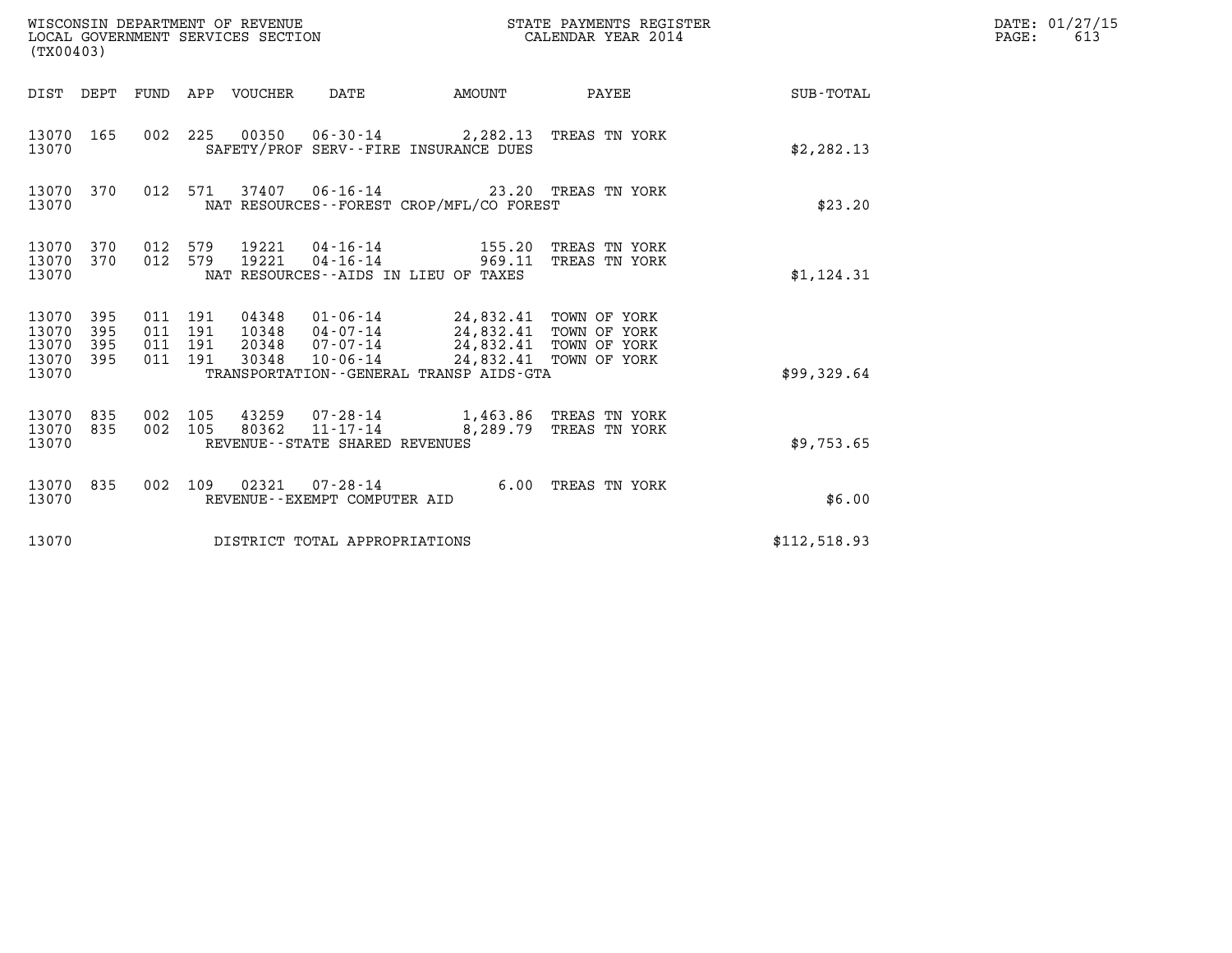| (TX00403)                                         |            |                                          |                |                                   |                                              |                                                                                         |                  | DATE: 01/27/15<br>$\mathtt{PAGE:}$<br>614 |
|---------------------------------------------------|------------|------------------------------------------|----------------|-----------------------------------|----------------------------------------------|-----------------------------------------------------------------------------------------|------------------|-------------------------------------------|
|                                                   |            |                                          |                |                                   | DIST DEPT FUND APP VOUCHER DATE AMOUNT PAYEE |                                                                                         | <b>SUB-TOTAL</b> |                                           |
| 13106 165<br>13106                                |            |                                          |                |                                   | SAFETY/PROF SERV--FIRE INSURANCE DUES        | 002 225 00351 06-30-14 7,708.94 TREAS VIL BELLEVILLE                                    | \$7,708.94       |                                           |
| 13106 370<br>13106                                |            |                                          |                |                                   | NAT RESOURCES - - LAKES MANAGEMENT GRANTS    | 012 663 01898 03-10-14 5,490.41 TREAS VIL BELLEVILLE                                    | \$5,490.41       |                                           |
| 13106 370<br>13106                                |            |                                          |                |                                   | NAT RESOURCES - - URBAN NON-POINT GRANTS     | 074 658 01011 10-30-14 41,840.00 TREAS VIL BELLEVILLE                                   | \$41,840.00      |                                           |
| 13106 370<br>13106                                |            |                                          |                |                                   | NAT RESOURCES -- RU RECYCLING GRANT          | 074 670 41406 05-23-14 11,972.57 TREAS VIL BELLEVILLE                                   | \$11,972.57      |                                           |
| 13106 395<br>13106<br>13106<br>13106 395<br>13106 | 395<br>395 | 011 191<br>011 191<br>011 191<br>011 191 |                |                                   | TRANSPORTATION--GENERAL TRANSP AIDS-GTA      |                                                                                         | \$126,711.11     |                                           |
| 13106 435<br>13106                                |            |                                          |                |                                   | HS--AMBULANCE FUNDING ASSISTANCE GRANTS      | 005 162 01HSD 09-08-14 4,729.24 TREAS VILL BELLEVILLE                                   | \$4,729.24       |                                           |
| 13106 455<br>13106                                |            |                                          |                | 002 231 01104 02-11-14            | JUSTICE - - LAW ENFORCEMENT TRAINING         | 320.00 TREAS VIL BELLEVILLE                                                             | \$320.00         |                                           |
| 13106 835<br>13106 835<br>13106                   |            | 002 105<br>002 105                       |                | REVENUE - - STATE SHARED REVENUES |                                              |                                                                                         | \$178,581.95     |                                           |
| 13106 835<br>13106 835<br>13106                   |            | 002 109<br>002 109                       | 02322<br>05065 | REVENUE--EXEMPT COMPUTER AID      |                                              | 07-28-14 10,053.00 TREAS VIL BELLEVILLE<br>$07 - 28 - 14$ 2,649.00 TREAS VIL BELLEVILLE | \$12,702.00      |                                           |
| 13106                                             |            |                                          |                | DISTRICT TOTAL APPROPRIATIONS     |                                              |                                                                                         | \$390,056.22     |                                           |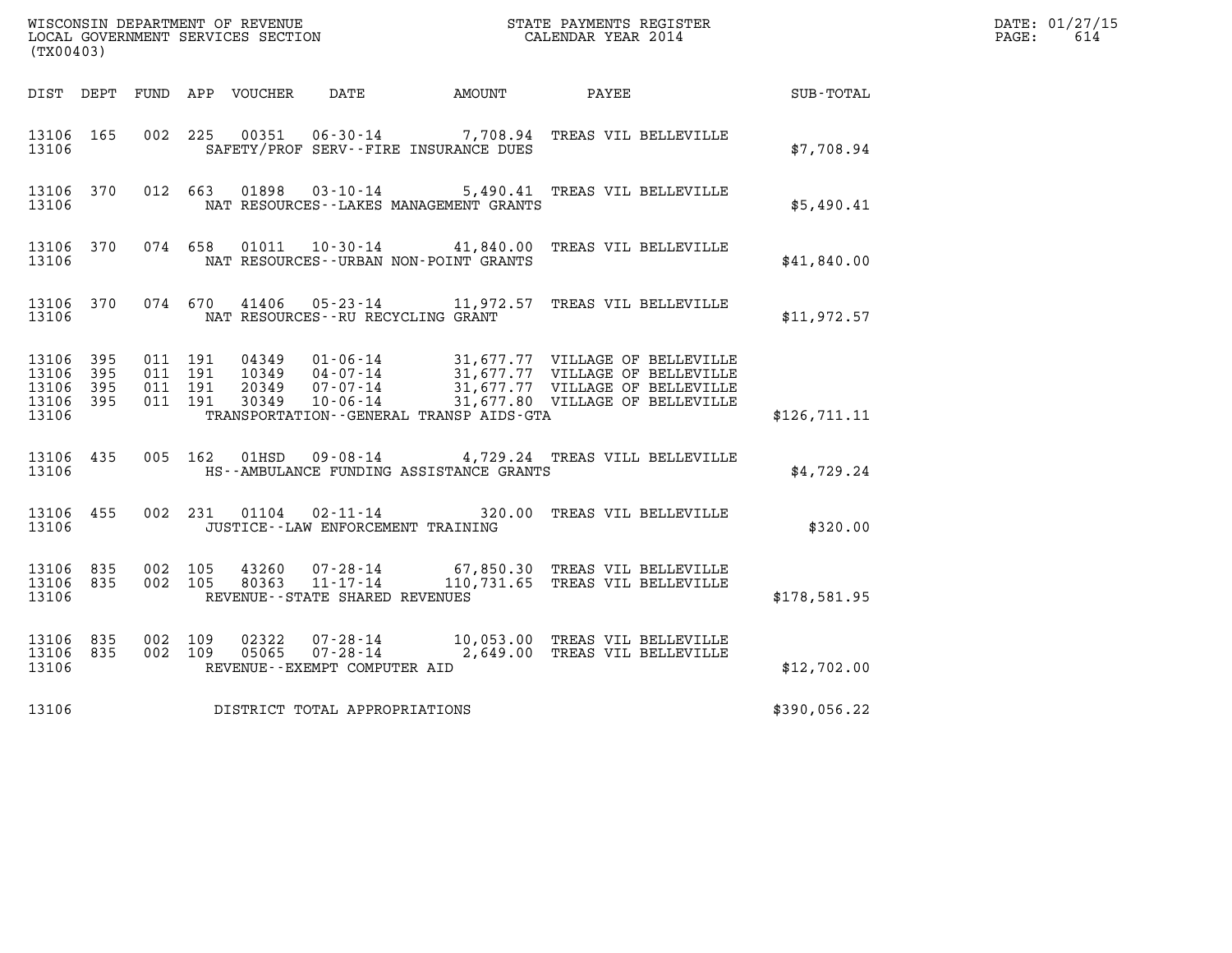| (TX00403)                                                               | WISCONSIN DEPARTMENT OF REVENUE<br>LOCAL GOVERNMENT SERVICES SECTION                                                                                        | STATE PAYMENTS REGISTER<br>CALENDAR YEAR 2014 |              | DATE: 01/27/15<br>$\mathtt{PAGE}$ :<br>615 |
|-------------------------------------------------------------------------|-------------------------------------------------------------------------------------------------------------------------------------------------------------|-----------------------------------------------|--------------|--------------------------------------------|
|                                                                         | DIST DEPT FUND APP VOUCHER DATE                                                                                                                             | AMOUNT PAYEE                                  | SUB-TOTAL    |                                            |
| 13107 165<br>13107                                                      | 002 225 00352 06-30-14 3,809.55 TREAS VIL BLACK EARTH<br>SAFETY/PROF SERV--FIRE INSURANCE DUES                                                              |                                               | \$3,809.55   |                                            |
| 13107 370<br>13107                                                      | 012 579 19222 04-16-14 30.97 TREAS VIL BLACK EARTH<br>NAT RESOURCES--AIDS IN LIEU OF TAXES                                                                  |                                               | \$30.97      |                                            |
| 13107 370<br>13107                                                      | 074 670 41407 05-23-14 4,374.13 TREAS VIL BLACK EARTH<br>NAT RESOURCES - - RU RECYCLING GRANT                                                               |                                               | \$4,374.13   |                                            |
| 13107<br>- 395<br>13107<br>395<br>13107<br>395<br>13107<br>395<br>13107 | 011 191<br>011 191<br>011 191<br>011 191<br>TRANSPORTATION - - GENERAL TRANSP AIDS - GTA                                                                    |                                               | \$69,949.63  |                                            |
| 13107 835<br>13107<br>835<br>13107                                      | 002 105<br>43261 07-28-14 25,820.26 TREAS VIL BLACK EARTH<br>80364 11-17-14 66,199.21 TREAS VIL BLACK EARTH<br>002 105<br>REVENUE - - STATE SHARED REVENUES |                                               | \$92,019.47  |                                            |
| 13107 835<br>835<br>13107<br>13107                                      | 02323  07-28-14  154.00  TREAS VIL BLACK EARTH<br>002 109<br>002 109<br>05066<br>REVENUE--EXEMPT COMPUTER AID                                               | 07-28-14 1,987.00 TREAS VIL BLACK EARTH       | \$2,141.00   |                                            |
| 13107                                                                   | DISTRICT TOTAL APPROPRIATIONS                                                                                                                               |                                               | \$172,324.75 |                                            |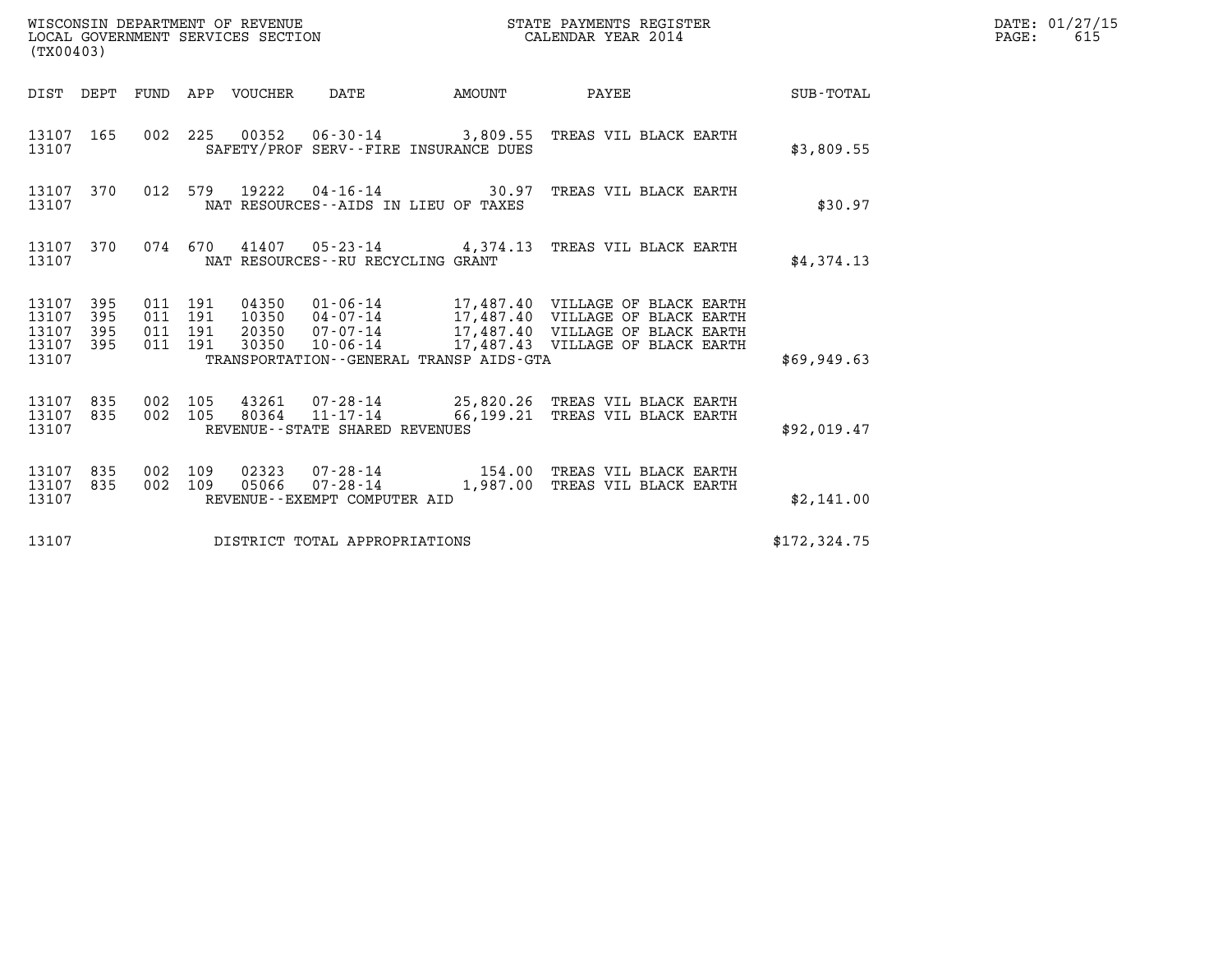| WISCONSIN DEPARTMENT OF REVENUE<br>LOCAL GOVERNMENT SERVICES SECTION<br>STATE PAYMENTS REGISTER<br>CALENDAR YEAR 2014<br>(TX00403) |                            |                                          |         |                                  |                                                                                                           |        |                                                                                                                                              |               | DATE: 01/27/15<br>616<br>PAGE: |
|------------------------------------------------------------------------------------------------------------------------------------|----------------------------|------------------------------------------|---------|----------------------------------|-----------------------------------------------------------------------------------------------------------|--------|----------------------------------------------------------------------------------------------------------------------------------------------|---------------|--------------------------------|
| DIST DEPT                                                                                                                          |                            |                                          |         | FUND APP VOUCHER                 | DATE                                                                                                      | AMOUNT | PAYEE                                                                                                                                        | SUB-TOTAL     |                                |
| 13108 165<br>13108                                                                                                                 |                            | 002                                      | 225     |                                  | SAFETY/PROF SERV--FIRE INSURANCE DUES                                                                     |        | 00353  06-30-14  2,210.26  TREAS VIL BLUE MOUNDS                                                                                             | \$2,210.26    |                                |
| 13108 370<br>13108                                                                                                                 |                            |                                          | 012 579 | 19223                            | 04 - 16 - 14 192.81<br>NAT RESOURCES--AIDS IN LIEU OF TAXES                                               |        | TREAS VIL BLUE MOUNDS                                                                                                                        | \$192.81      |                                |
| 13108 370<br>13108                                                                                                                 |                            | 074 670                                  |         | 41408                            | NAT RESOURCES--RU RECYCLING GRANT                                                                         |        | 05-23-14 2,213.77 TREAS VIL BLUE MOUNDS                                                                                                      | \$2,213.77    |                                |
| 13108<br>13108<br>13108<br>13108<br>13108                                                                                          | 395<br>395<br>395<br>- 395 | 011 191<br>011 191<br>011 191<br>011 191 |         | 04351<br>10351<br>20351<br>30351 | 01-06-14<br>$04 - 07 - 14$<br>$07 - 07 - 14$<br>$10 - 06 - 14$<br>TRANSPORTATION--GENERAL TRANSP AIDS-GTA |        | 13,164.71 VILLAGE OF BLUE MOUNDS<br>13,164.71 VILLAGE OF BLUE MOUNDS<br>13,164.71 VILLAGE OF BLUE MOUNDS<br>13,164.74 VILLAGE OF BLUE MOUNDS | \$52,658.87   |                                |
| 13108 455<br>13108                                                                                                                 |                            |                                          | 002 231 | 01119                            | 02-11-14<br>JUSTICE - - LAW ENFORCEMENT TRAINING                                                          |        | 480.00 TREAS VIL BLUE MOUNDS                                                                                                                 | \$480.00      |                                |
| 13108 835<br>13108<br>13108                                                                                                        | 835                        | 002 105<br>002 105                       |         | 43262<br>80365                   | $07 - 28 - 14$<br>11-17-14<br>REVENUE--STATE SHARED REVENUES                                              |        | 24,068.63 TREAS VIL BLUE MOUNDS<br>98,867.50 TREAS VIL BLUE MOUNDS                                                                           | \$122,936.13  |                                |
| 13108<br>13108 835<br>13108                                                                                                        | 835                        | 002<br>002 109                           | 109     | 02324<br>05067                   | 07-28-14<br>$07 - 28 - 14$<br>REVENUE - - EXEMPT COMPUTER AID                                             |        | 241.00 TREAS VIL BLUE MOUNDS<br>2,261.00 TREAS VIL BLUE MOUNDS                                                                               | \$2,502.00    |                                |
| 13108 835<br>13108                                                                                                                 |                            |                                          | 021 363 |                                  | 36039 03-24-14<br>REVENUE--LOTTERY CREDIT -                                                               |        | 8,060.60 TREAS VIL BLUE MOUNDS                                                                                                               | \$8,060.60    |                                |
| 13108                                                                                                                              |                            |                                          |         |                                  | DISTRICT TOTAL APPROPRIATIONS                                                                             |        |                                                                                                                                              | \$191, 254.44 |                                |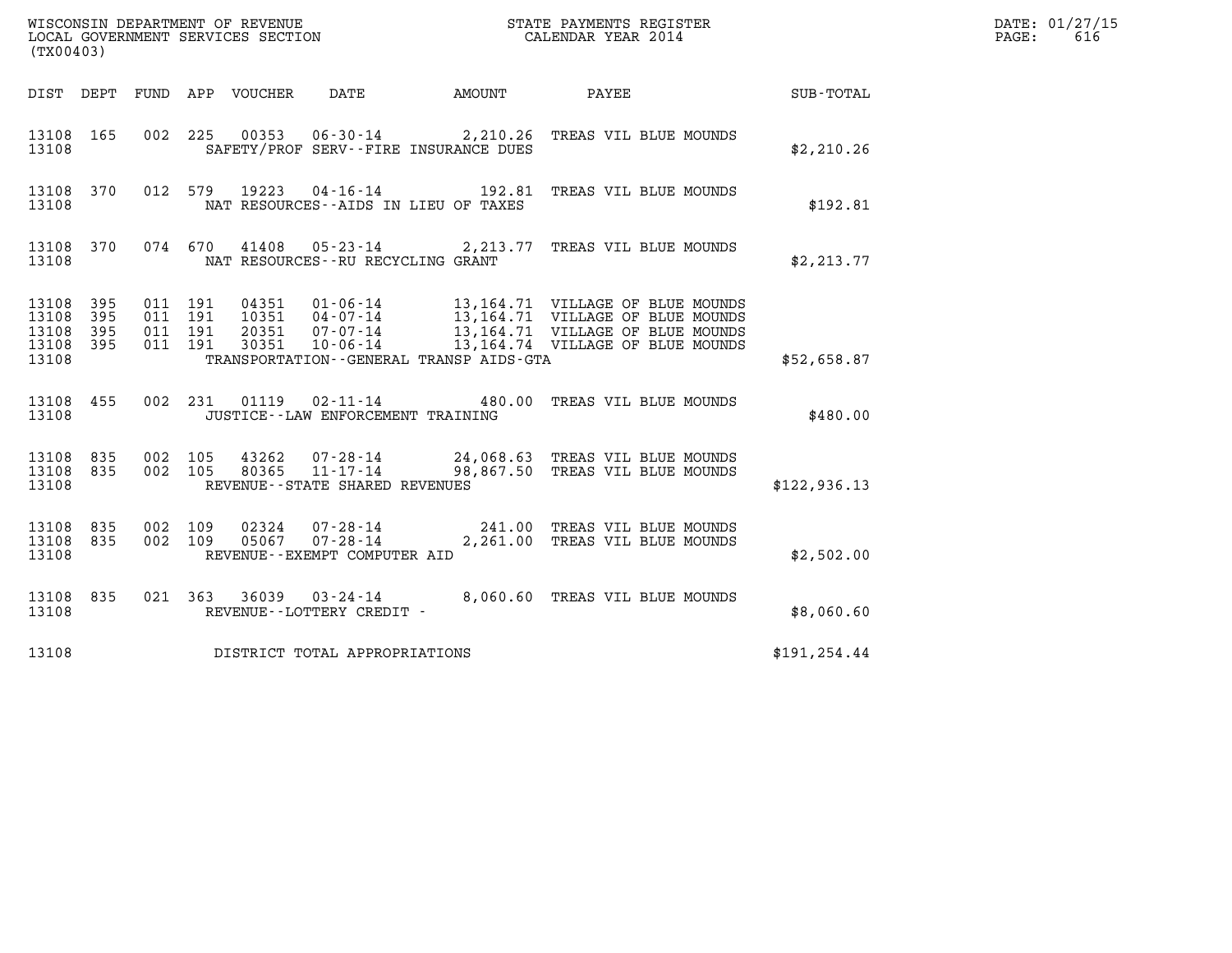| (TX00403)                                                                                                   |                                                                                                                                                                                                                                                         |  |              | DATE: 01/27/15<br>$\mathtt{PAGE:}$<br>617 |
|-------------------------------------------------------------------------------------------------------------|---------------------------------------------------------------------------------------------------------------------------------------------------------------------------------------------------------------------------------------------------------|--|--------------|-------------------------------------------|
|                                                                                                             | DIST DEPT FUND APP VOUCHER DATE AMOUNT PAYEE                                                                                                                                                                                                            |  | SUB-TOTAL    |                                           |
| 13111 165<br>13111                                                                                          | 002 225 00354 06-30-14 5,516.66 TREAS VIL CAMBRIDGE<br>SAFETY/PROF SERV--FIRE INSURANCE DUES                                                                                                                                                            |  | \$5,516.66   |                                           |
| 13111 370<br>13111                                                                                          | 074 670 41409 05-23-14 3,955.31 TREAS VIL CAMBRIDGE<br>NAT RESOURCES - - RU RECYCLING GRANT                                                                                                                                                             |  | \$3,955.31   |                                           |
| 13111 395<br>011 191<br>395<br>011 191<br>13111<br>395<br>011 191<br>13111<br>13111 395<br>011 191<br>13111 | 04352  01-06-14  21,444.15  VILLAGE OF CAMBRIDGE<br>10352  04-07-14  21,444.15  VILLAGE OF CAMBRIDGE<br>20352  07-07-14  21,444.15  VILLAGE OF CAMBRIDGE<br>30352  10-06-14  21,444.16  VILLAGE OF CAMBRIDGE<br>TRANSPORTATION--GENERAL TRANSP AIDS-GTA |  | \$85,776.61  |                                           |
| 13111 435<br>13111                                                                                          | 005 162 01HSD 09-08-14 4,563.74 TREAS VILL CAMBRIDGE<br>HS--AMBULANCE FUNDING ASSISTANCE GRANTS                                                                                                                                                         |  | \$4,563.74   |                                           |
| 13111 435<br>13111                                                                                          | 005  163  01LGS  11-17-14  5,000.00  CAMBRIDGE AREA EMS<br>HS--PREPAID MEDICAL TRANSPORT REIMBURSE                                                                                                                                                      |  | \$5,000.00   |                                           |
| 13111 835<br>002 105<br>002 105<br>13111 835<br>13111                                                       | 43263 07-28-14 32,594.28 TREAS VIL CAMBRIDGE<br>80366  11-17-14  45,563.37  TREAS VIL CAMBRIDGE<br>REVENUE--STATE SHARED REVENUES                                                                                                                       |  | \$78,157.65  |                                           |
| 002 109<br>13111 835<br>002 109<br>13111<br>835<br>13111                                                    | 02326  07-28-14   1,714.00 TREAS VIL CAMBRIDGE<br>02664  07-28-14   5.00 TREAS VIL CAMBRIDGE<br>REVENUE--EXEMPT COMPUTER AID                                                                                                                            |  | \$1,719.00   |                                           |
| 13111                                                                                                       | DISTRICT TOTAL APPROPRIATIONS                                                                                                                                                                                                                           |  | \$184,688.97 |                                           |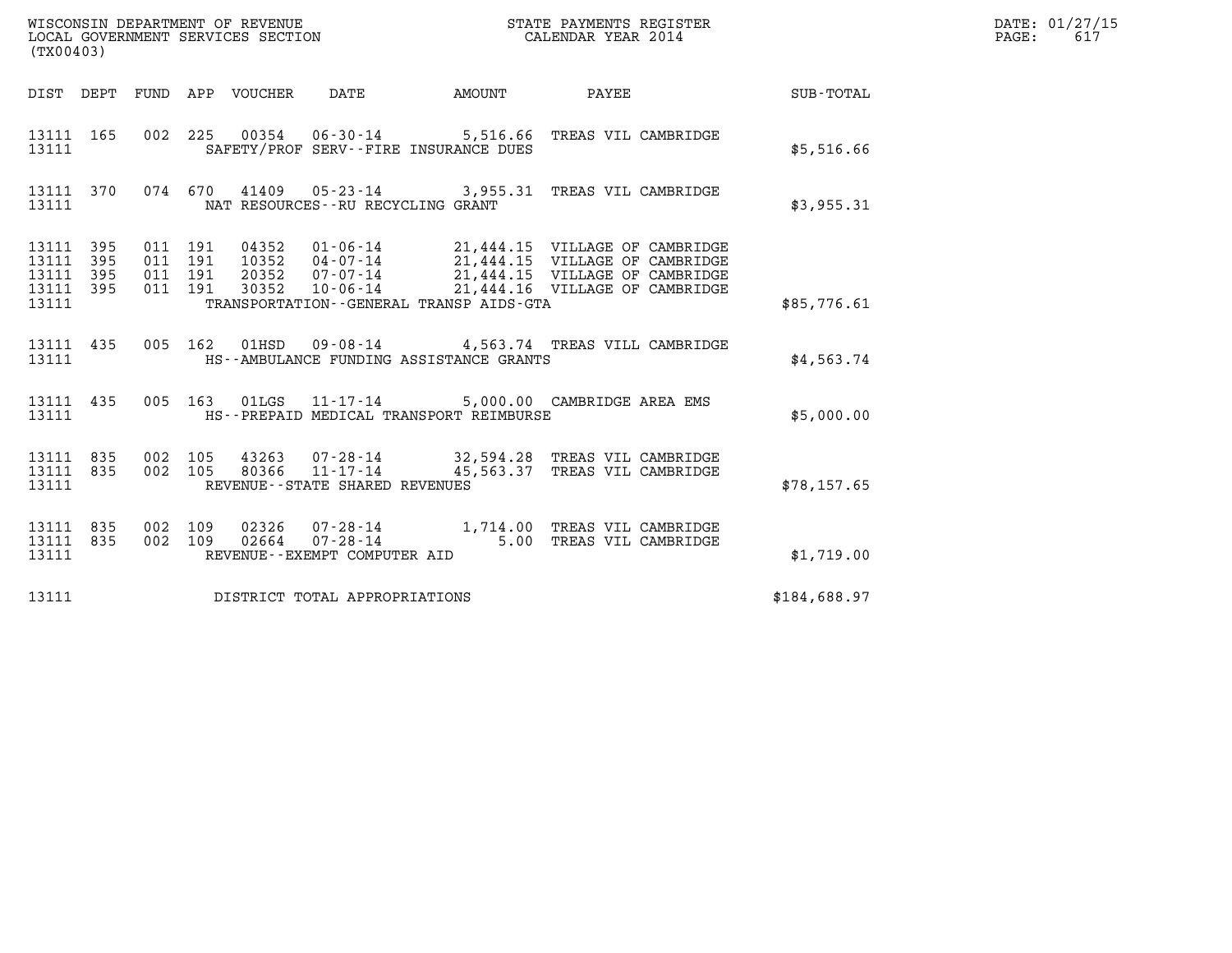| DATE: | 01/27/15 |
|-------|----------|
| PAGE: | 618      |

| WISCONSIN DEPARTMENT OF REVENUE<br>LOCAL GOVERNMENT SERVICES SECTION<br>CALENDAR YEAR 2014<br>(TX00403)             |                                               |                                                                                                 |     |                |                                                      |                                                      |                                                                             |              | DATE: 01/27/15<br>$\mathtt{PAGE}$ :<br>618 |
|---------------------------------------------------------------------------------------------------------------------|-----------------------------------------------|-------------------------------------------------------------------------------------------------|-----|----------------|------------------------------------------------------|------------------------------------------------------|-----------------------------------------------------------------------------|--------------|--------------------------------------------|
|                                                                                                                     |                                               |                                                                                                 |     |                |                                                      |                                                      |                                                                             |              |                                            |
| 13112                                                                                                               |                                               |                                                                                                 |     |                |                                                      | SAFETY/PROF SERV--FIRE INSURANCE DUES                | 13112 165 002 225 00355 06-30-14 22,821.34 TREAS VIL COTTAGE GROVE          | \$22,821.34  |                                            |
| 13112                                                                                                               |                                               |                                                                                                 |     |                | NAT RESOURCES--RU RECYCLING GRANT                    |                                                      | 13112 370 074 670 41410 05-23-14 9,683.85 TREAS VIL COTTAGE GROVE           | \$9,683.85   |                                            |
| 13112 395<br>13112<br>13112<br>13112<br>13112<br>13112<br>13112<br>13112<br>13112 395<br>13112 395 011 185<br>13112 | 395<br>395<br>395<br>395<br>395<br>395<br>395 | 011 185<br>011 185<br>011 185<br>011 185<br>011 185<br>011 185<br>011 185<br>011 185<br>011 185 |     |                |                                                      |                                                      | TRANSPORTATION - - HIGHWAY SAFETY - FEDERAL                                 | \$8,774.81   |                                            |
| 13112 395<br>13112 395<br>13112 395<br>13112 395 011 191<br>13112                                                   |                                               | 011 191<br>011 191<br>011 191                                                                   |     |                |                                                      |                                                      | TRANSPORTATION - - GENERAL TRANSP AIDS - GTA                                | \$250,064.30 |                                            |
|                                                                                                                     |                                               |                                                                                                 |     |                |                                                      | 13112 <b>HS--AMBULANCE FUNDING ASSISTANCE GRANTS</b> | 13112 435 005 162 01HSD 09-08-14 5,471.51 TREAS VILL COTTAGE GROVE          | \$5,471.51   |                                            |
| 13112                                                                                                               |                                               |                                                                                                 |     |                |                                                      | HS--PREPAID MEDICAL TRANSPORT REIMBURSE              | 13112 435 005 163 01LGS 11-17-14 6,900.00 DEER GROVE EMS DIST<br>\$6,900.00 |              |                                            |
| 13112 835 002 105<br>13112 835<br>13112                                                                             |                                               | 002 105                                                                                         |     |                | REVENUE--STATE SHARED REVENUES                       |                                                      |                                                                             | \$39,298.61  |                                            |
| 13112 835<br>13112 835<br>13112                                                                                     |                                               | 002<br>002 109                                                                                  | 109 | 02327<br>05068 | 07-28-14<br>07-28-14<br>REVENUE--EXEMPT COMPUTER AID |                                                      | 2,582.00 TREAS VIL COTTAGE GROVE<br>34,971.00 TREAS VIL COTTAGE GROVE       | \$37,553.00  |                                            |
| 13112                                                                                                               | DISTRICT TOTAL APPROPRIATIONS                 |                                                                                                 |     |                |                                                      |                                                      |                                                                             | \$380,567.42 |                                            |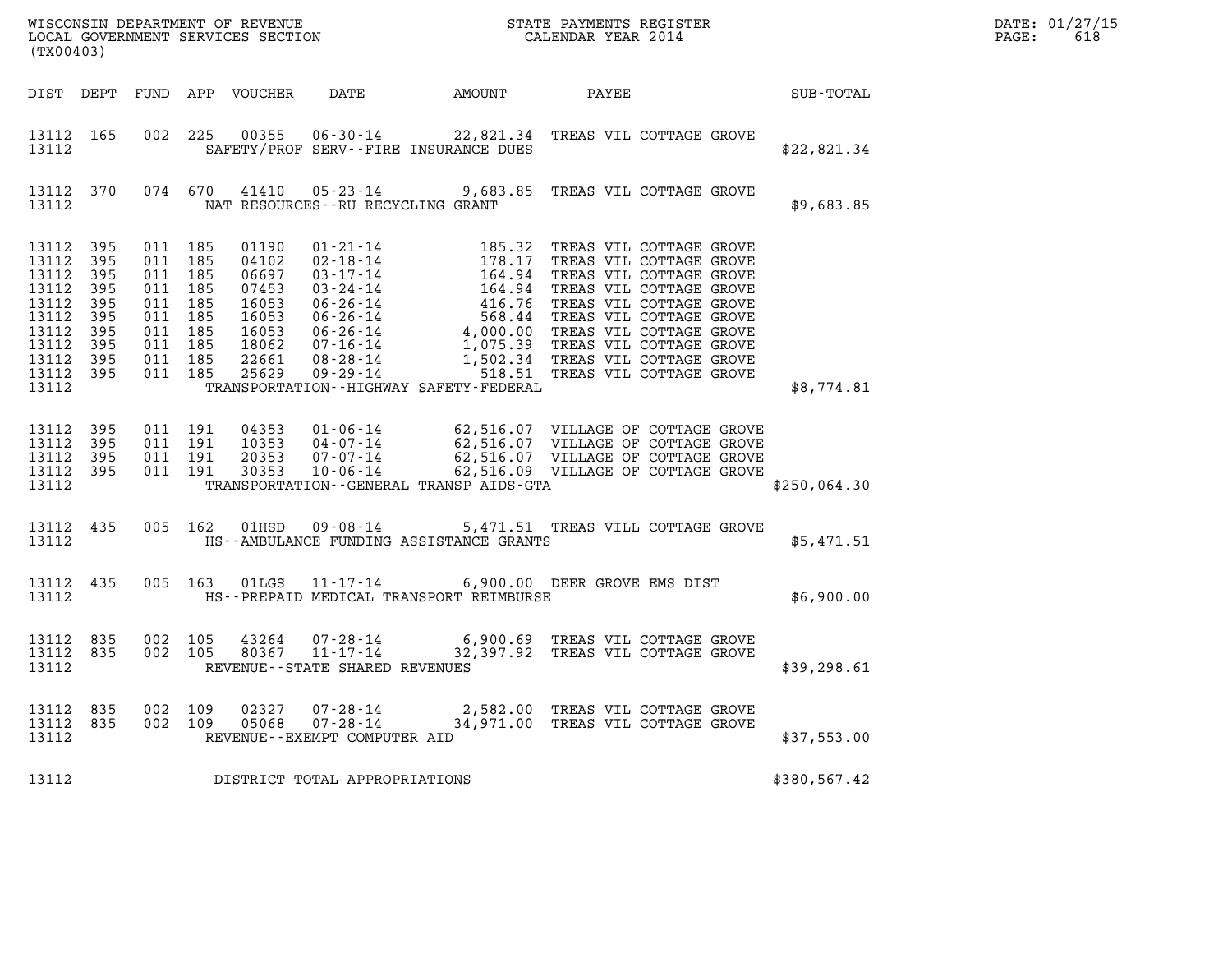|                                                           | WISCONSIN DEPARTMENT OF REVENUE<br>LOCAL GOVERNMENT SERVICES SECTION CALENDAR YEAR 2014<br>CALENDAR YEAR 2014<br>(TX00403) |  |                    |                |                                                  |                                                |                                                                                                                                                                                                                                                                                                                      |              |  |
|-----------------------------------------------------------|----------------------------------------------------------------------------------------------------------------------------|--|--------------------|----------------|--------------------------------------------------|------------------------------------------------|----------------------------------------------------------------------------------------------------------------------------------------------------------------------------------------------------------------------------------------------------------------------------------------------------------------------|--------------|--|
|                                                           |                                                                                                                            |  |                    |                |                                                  |                                                | DIST DEPT FUND APP VOUCHER DATE AMOUNT PAYEE SUB-TOTAL                                                                                                                                                                                                                                                               |              |  |
|                                                           |                                                                                                                            |  |                    |                |                                                  |                                                | 13113 165 002 225 00356 06-30-14 12,596.66 TREAS VIL CROSS PLAINS<br>13113 SAFETY/PROF SERV--FIRE INSURANCE DUES 512,596.66                                                                                                                                                                                          |              |  |
|                                                           |                                                                                                                            |  |                    |                |                                                  | 13113 NAT RESOURCES--AIDS IN LIEU OF TAXES     | 13113 370 002 503 16483 01-30-14 433.66 TREAS VIL CROSS PLAINS<br>VILL SHARE 129.56                                                                                                                                                                                                                                  | \$433.66     |  |
|                                                           |                                                                                                                            |  |                    |                |                                                  | 13113 NAT RESOURCES--FOREST CROP/MFL/CO FOREST | $\begin{tabular}{llllll} 13113 & 370 & 012 & 571 & 37408 & 06-16-14 & & 3.40 \end{tabular} \begin{tabular}{llllll} 3.40 & TREAS VIL CROS PLAINS & & & & & \text{\$3.40$ & $TREAS VIL CROS PLAINS & & & \text{\$3.40$ & $TRESOURCES--FOREST CROP/MFL/CO FOREST & & & \text{\$3.40$ & $TREAS VIL CROS.} \end{tabular}$ |              |  |
|                                                           |                                                                                                                            |  |                    |                |                                                  | 13113 NAT RESOURCES--AIDS IN LIEU OF TAXES     | 13113 370 012 579 19224 04-16-14 15.42 TREAS VIL CROSS PLAINS<br>13113 370 012 579 19224 04-16-14 3.49 TREAS VIL CROSS PLAINS<br>13113 370 012 579 19224 04-16-14 1.TRIIOF TAXES                                                                                                                                     |              |  |
|                                                           |                                                                                                                            |  |                    |                |                                                  | 13113 NAT RESOURCES--RU RECYCLING GRANT        | 13113 370 074 670 41411 05-23-14 6,624.67 TREAS VIL CROSS PLAINS<br>13113 19113 NAT RESOURCES--RU RECYCLING GRANT \$6,624.67                                                                                                                                                                                         |              |  |
| 13113 395<br>13113 395<br>13113 395<br>13113 395<br>13113 |                                                                                                                            |  |                    |                |                                                  |                                                | 011 191 04354 01-06-14 41,698.44 VILLAGE OF CROSS PLAINS<br>011 191 10354 04-07-14 41,698.44 VILLAGE OF CROSS PLAINS<br>011 191 20354 07-07-14 41,698.44 VILLAGE OF CROSS PLAINS<br>011 191 30354 10-06-14 41,698.44 VILLAGE OF CROSS P<br>TRANSPORTATION - GENERAL TRANSP AIDS - GTA                                | \$166,793.76 |  |
|                                                           |                                                                                                                            |  |                    |                |                                                  |                                                | 13113 435 005 162 01HSD 09-08-14 4,797.58 TREAS VILL CROSS PLAINS<br>13113 HS--AMBULANCE FUNDING ASSISTANCE GRANTS \$4,797.58                                                                                                                                                                                        |              |  |
|                                                           |                                                                                                                            |  |                    |                |                                                  |                                                | 13113 435 005 163 01LGS 11-17-14 2,900.00 CROSS PLAINS AREA EMS \$2,900.00<br>13113 HS--PREPAID MEDICAL TRANSPORT REIMBURSE                                                                                                                                                                                          |              |  |
| 13113                                                     |                                                                                                                            |  |                    |                |                                                  | JUSTICE--LAW ENFORCEMENT TRAINING              | 13113 455 002 231 01316 02-18-14 1,120.00 TREAS VIL CROSS PLAINS                                                                                                                                                                                                                                                     | \$1,120.00   |  |
| 13113 835<br>13113 835<br>13113                           |                                                                                                                            |  | 002 105<br>002 105 | 43265<br>80368 | $11 - 17 - 14$<br>REVENUE--STATE SHARED REVENUES |                                                | 07-28-14 15,898.90 TREAS VIL CROSS PLAINS<br>87,841.07 TREAS VIL CROSS PLAINS                                                                                                                                                                                                                                        | \$103,739.97 |  |
| 13113 835<br>13113 835<br>13113                           |                                                                                                                            |  | 002 109<br>002 109 | 02328          | 05069 07-28-14<br>REVENUE--EXEMPT COMPUTER AID   |                                                | 07-28-14 7,282.00 TREAS VIL CROSS PLAINS<br>5,349.00 TREAS VIL CROSS PLAINS                                                                                                                                                                                                                                          | \$12,631.00  |  |
| 13113                                                     |                                                                                                                            |  |                    |                | DISTRICT TOTAL APPROPRIATIONS                    |                                                |                                                                                                                                                                                                                                                                                                                      | \$311,659.61 |  |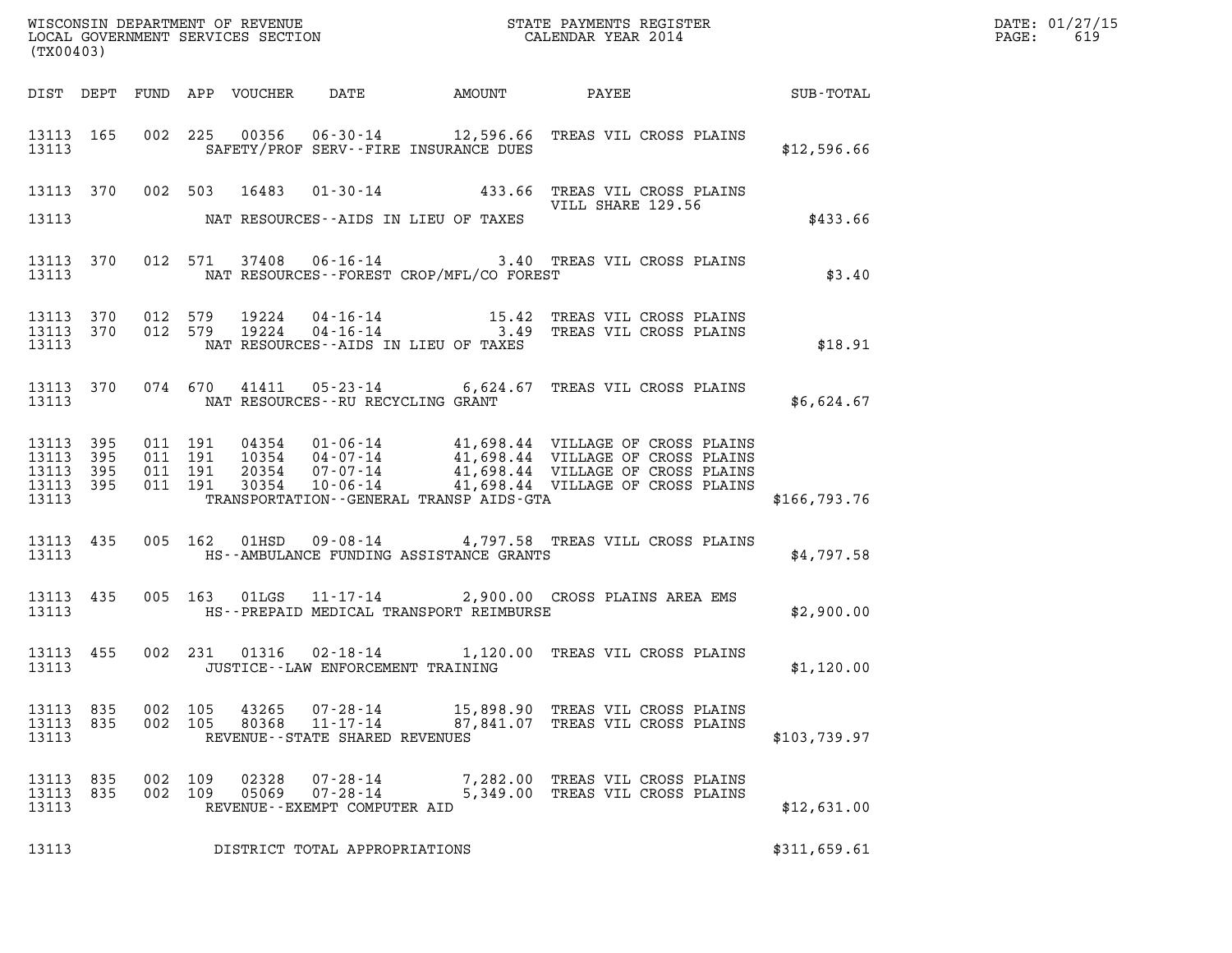| WISCONSIN DEPARTMENT OF REVENUE<br>LOCAL GOVERNMENT SERVICES SECTION<br>(TX00403) |                   |                                          |  |                                 |                                      |                                             | STATE PAYMENTS REGISTER<br>CALENDAR YEAR 2014                                                                                                                             |               | DATE: 01/27/15<br>$\mathtt{PAGE}$ :<br>620 |
|-----------------------------------------------------------------------------------|-------------------|------------------------------------------|--|---------------------------------|--------------------------------------|---------------------------------------------|---------------------------------------------------------------------------------------------------------------------------------------------------------------------------|---------------|--------------------------------------------|
|                                                                                   |                   |                                          |  | DIST DEPT FUND APP VOUCHER DATE |                                      |                                             |                                                                                                                                                                           |               |                                            |
| 13116 165<br>13116                                                                |                   |                                          |  |                                 |                                      | SAFETY/PROF SERV--FIRE INSURANCE DUES       | 002 225 00357 06-30-14 3,090.76 TREAS VIL DANE                                                                                                                            | \$3,090.76    |                                            |
| 13116                                                                             |                   |                                          |  |                                 | NAT RESOURCES - - RU RECYCLING GRANT |                                             | 13116 370 074 670 41412 05-23-14 2,656.68 TREAS VIL DANE                                                                                                                  | \$2,656.68    |                                            |
| 13116 395<br>13116                                                                |                   |                                          |  |                                 |                                      | TRANSPORTATION - - HIGHWAY SAFETY - FEDERAL | 011 185 09942 04-21-14 4,000.00 TREAS VIL DANE                                                                                                                            | \$4,000.00    |                                            |
| 13116 395<br>13116<br>13116<br>13116<br>13116                                     | 395<br>395<br>395 | 011 191<br>011 191<br>011 191<br>011 191 |  | 30355                           | 10-06-14                             | TRANSPORTATION--GENERAL TRANSP AIDS-GTA     | 04355  01-06-14   11,161.72  VILLAGE OF DANE<br>10355  04-07-14   11,161.72  VILLAGE OF DANE<br>20355  07-07-14   11,161.72  VILLAGE OF DANE<br>11,161.72 VILLAGE OF DANE | \$44,646.88   |                                            |
| 13116 835<br>13116 835<br>13116                                                   |                   | 002 105<br>002 105                       |  |                                 | REVENUE - - STATE SHARED REVENUES    |                                             | 43266  07-28-14   17,364.00 TREAS VIL DANE<br>80369  11-17-14  50,532.43  TREAS VIL DANE                                                                                  | \$67,896.43   |                                            |
| 13116 835<br>13116<br>13116                                                       | 835               | 002 109<br>002 109                       |  | 05070                           | REVENUE--EXEMPT COMPUTER AID         |                                             | 02329  07-28-14  1,055.00 TREAS VIL DANE<br>07-28-14 7.00 TREAS VIL DANE                                                                                                  | \$1,062.00    |                                            |
| 13116                                                                             |                   |                                          |  |                                 | DISTRICT TOTAL APPROPRIATIONS        |                                             |                                                                                                                                                                           | \$123, 352.75 |                                            |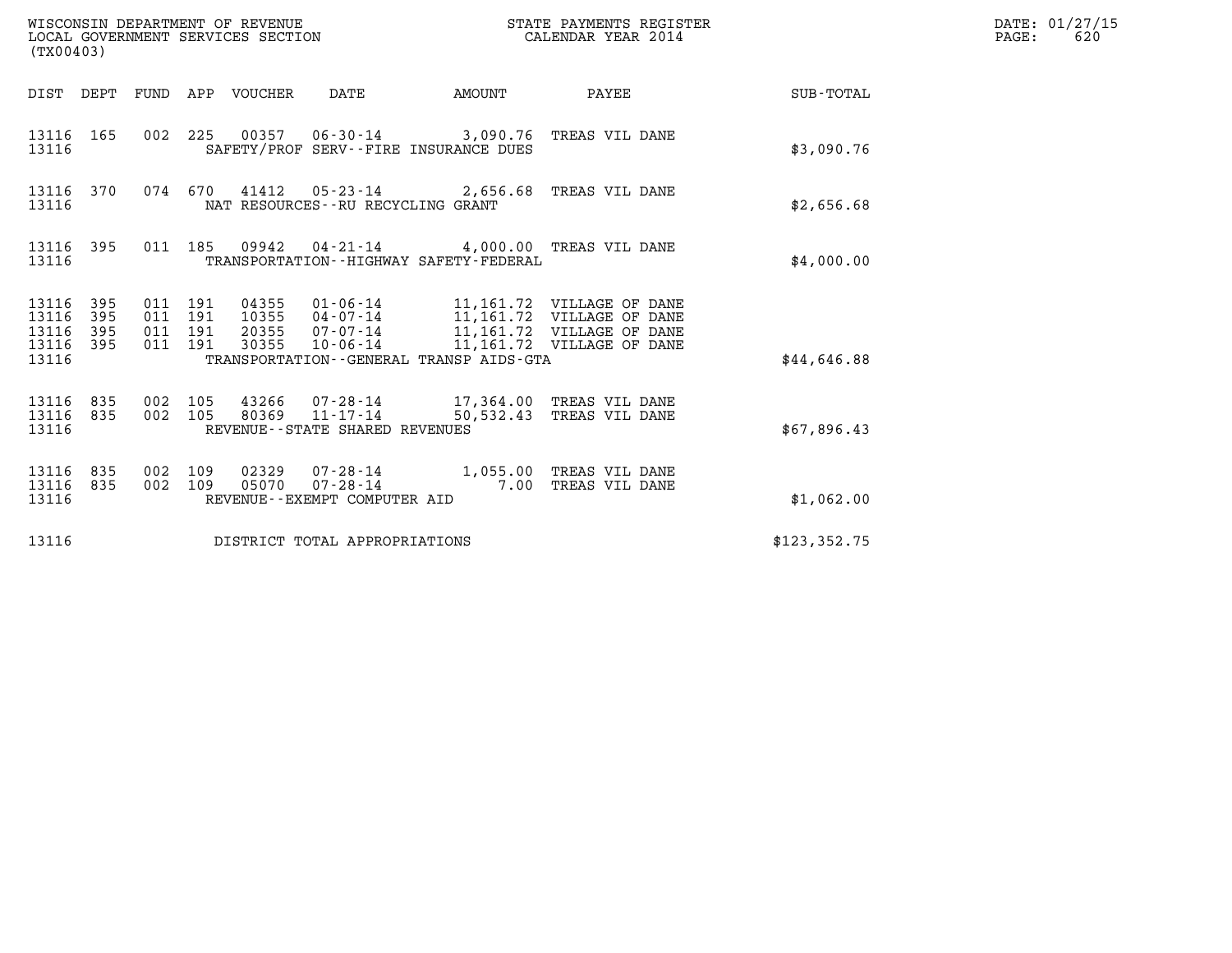| (TX00403)                                                       |                                          | ${\tt WISCONSIM\ DEPARTMENT\ OF\ REVENUE}\qquad \qquad {\tt STATE\ PAYMENTS\ REGISTER}\nonumber\\ {\tt LOCAL\ GOVERNMENT\ SERVICES\ SECTION}\qquad \qquad {\tt CALENDAR\ YEAR\ 2014}$                                                            |              |              | DATE: 01/27/15<br>$\mathtt{PAGE}$ :<br>621 |
|-----------------------------------------------------------------|------------------------------------------|--------------------------------------------------------------------------------------------------------------------------------------------------------------------------------------------------------------------------------------------------|--------------|--------------|--------------------------------------------|
|                                                                 |                                          | DIST DEPT FUND APP VOUCHER DATE AMOUNT                                                                                                                                                                                                           | <b>PAYEE</b> | SUB-TOTAL    |                                            |
| 13117 165<br>13117                                              |                                          | 002 225 00358 06-30-14 7,493.31 TREAS VIL DEERFIELD<br>SAFETY/PROF SERV--FIRE INSURANCE DUES                                                                                                                                                     |              | \$7,493.31   |                                            |
| 13117 370<br>13117                                              |                                          | 012 579 19225 04-16-14 101.25 TREAS VIL DEERFIELD<br>NAT RESOURCES -- AIDS IN LIEU OF TAXES                                                                                                                                                      |              | \$101.25     |                                            |
| 13117 370<br>13117                                              |                                          | 012 587 03246 07-08-14 7,000.00 TREAS VIL DEERFIELD<br>NAT RESOURCES--URBAN FORESTRY GRANTS                                                                                                                                                      |              | \$7,000.00   |                                            |
| 13117 370<br>13117                                              |                                          | 074  670  41413  05-23-14  6,615.95  TREAS VIL DEERFIELD<br>NAT RESOURCES--RU RECYCLING GRANT                                                                                                                                                    |              | \$6,615.95   |                                            |
| 13117 395<br>13117<br>395<br>395<br>13117<br>13117 395<br>13117 | 011 191<br>011 191<br>011 191<br>011 191 | 04356 01-06-14 22,404.41 VILLAGE OF DEERFIELD<br>10356 04-07-14 22,404.41 VILLAGE OF DEERFIELD<br>20356 07-07-14 22,404.41 VILLAGE OF DEERFIELD<br>30356 10-06-14 22,404.42 VILLAGE OF DEERFIELD<br>TRANSPORTATION - - GENERAL TRANSP AIDS - GTA |              | \$89,617.65  |                                            |
| 13117 835<br>13117 835<br>13117                                 | 002 105<br>002 105                       | 43267 07-28-14 39,287.15 TREAS VIL DEERFIELD<br>80370  11-17-14  150,089.71  TREAS VIL DEERFIELD<br>REVENUE - - STATE SHARED REVENUES                                                                                                            |              | \$189,376.86 |                                            |
| 13117 835<br>13117 835<br>13117                                 | 002 109<br>002 109                       | 02330  07-28-14  2,247.00  TREAS VIL DEERFIELD<br>05071  07-28-14  33,519.00 TREAS VIL DEERFIELD<br>REVENUE--EXEMPT COMPUTER AID                                                                                                                 |              | \$35,766.00  |                                            |
| 13117                                                           |                                          | DISTRICT TOTAL APPROPRIATIONS                                                                                                                                                                                                                    |              | \$335,971.02 |                                            |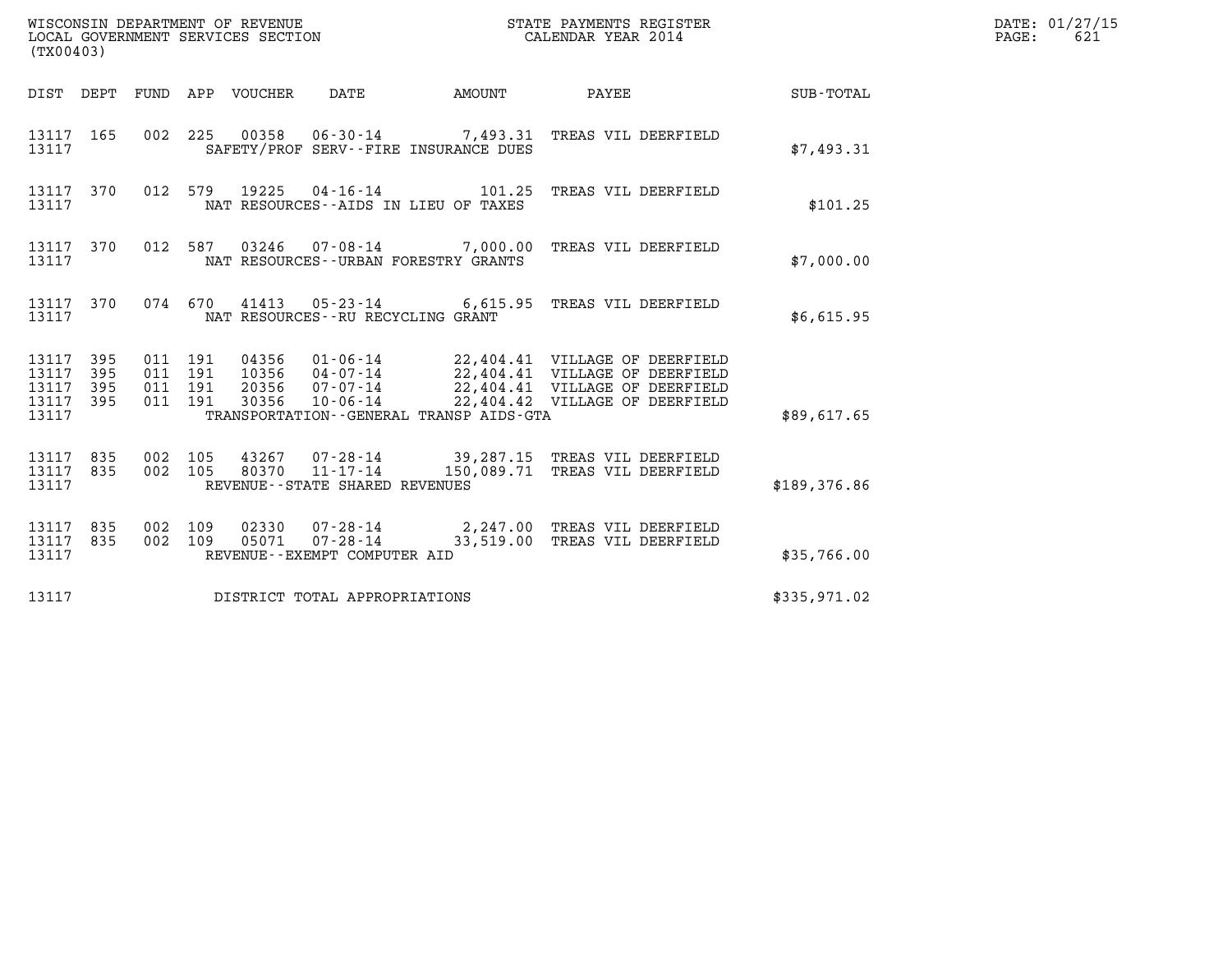| DATE: | 01/27/15 |
|-------|----------|
| PAGE: | 622      |

| ${\tt WISCONSIM\ DEPARTMENT\ OF\ REVENUE}\qquad \qquad {\tt STATE\ PAYMENTS\ REGISTER} \\ {\tt LOCAL\ GOVERNMENT\ SERVICES\ SECTION}\qquad \qquad {\tt CALENDAR\ YEAR\ 2014}$<br>(TX00403) |                                                                                                                     |            |                                                                                                                                                                                 |                                                                                                                                                       |                                                                |                                             |                                                                                                                                                             |              | DATE: 01/27/15<br>PAGE:<br>622 |
|--------------------------------------------------------------------------------------------------------------------------------------------------------------------------------------------|---------------------------------------------------------------------------------------------------------------------|------------|---------------------------------------------------------------------------------------------------------------------------------------------------------------------------------|-------------------------------------------------------------------------------------------------------------------------------------------------------|----------------------------------------------------------------|---------------------------------------------|-------------------------------------------------------------------------------------------------------------------------------------------------------------|--------------|--------------------------------|
| DIST DEPT                                                                                                                                                                                  |                                                                                                                     |            |                                                                                                                                                                                 | FUND APP VOUCHER                                                                                                                                      | DATE                                                           | AMOUNT                                      | PAYEE SUB-TOTAL                                                                                                                                             |              |                                |
| 13118 165<br>13118                                                                                                                                                                         |                                                                                                                     | 002        | 225                                                                                                                                                                             |                                                                                                                                                       |                                                                | SAFETY/PROF SERV--FIRE INSURANCE DUES       | 00359  06-30-14  30,296.68  TREAS VIL DE FOREST                                                                                                             | \$30, 296.68 |                                |
| 13118 370<br>13118                                                                                                                                                                         |                                                                                                                     |            | 074 670                                                                                                                                                                         |                                                                                                                                                       | NAT RESOURCES -- RU RECYCLING GRANT                            |                                             | 41414  05-23-14   17,073.11   TREAS VIL DE FOREST                                                                                                           | \$17,073.11  |                                |
| 13118<br>13118<br>13118<br>13118<br>13118<br>13118<br>13118<br>13118<br>13118<br>13118<br>13118<br>13118<br>13118<br>13118<br>13118<br>13118<br>13118<br>13118                             | 395<br>395<br>395<br>395<br>395<br>395<br>395<br>395<br>395<br>395<br>395<br>395<br>395<br>395<br>395<br>395<br>395 | 011<br>011 | 011 185<br>011 185<br>011 185<br>011 185<br>011 185<br>011 185<br>011 185<br>185<br>011 185<br>185<br>011 185<br>011 185<br>011 185<br>011 185<br>011 185<br>011 185<br>011 185 | 04764<br>06698<br>12491<br>13618<br>13618<br>16054<br>16054<br>16702<br>18063<br>19645<br>22918<br>25448<br>25448<br>25448<br>25630<br>29868<br>31173 | 11-17-14                                                       | TRANSPORTATION - - HIGHWAY SAFETY - FEDERAL | 2,580.54 TREAS VIL DEFOREST                                                                                                                                 | \$39, 214.46 |                                |
| 13118<br>13118<br>13118<br>13118<br>13118                                                                                                                                                  | 395<br>395<br>395<br>395                                                                                            |            | 011 191<br>011 191<br>011 191<br>011 191                                                                                                                                        | 04357<br>10357<br>20357<br>30357                                                                                                                      | $10 - 06 - 14$                                                 | TRANSPORTATION--GENERAL TRANSP AIDS-GTA     | 01-06-14 94,008.86 VILLAGE OF DEFOREST<br>04-07-14 94,008.86 VILLAGE OF DEFOREST<br>07-07-14 94,008.86 VILLAGE OF DEFOREST<br>94,008.87 VILLAGE OF DEFOREST | \$376,035.45 |                                |
| 13118<br>13118                                                                                                                                                                             | 435                                                                                                                 |            | 005 162                                                                                                                                                                         | 01HSD                                                                                                                                                 |                                                                | HS--AMBULANCE FUNDING ASSISTANCE GRANTS     | 09-08-14 5,818.66 TREAS VILL DE FOREST                                                                                                                      | \$5,818.66   |                                |
| 13118 435<br>13118                                                                                                                                                                         |                                                                                                                     |            |                                                                                                                                                                                 |                                                                                                                                                       |                                                                | HS--PREPAID MEDICAL TRANSPORT REIMBURSE     | 005 163 01LGS 11-17-14 6,100.00 DEFOREST AREA FIRE PROTECT                                                                                                  | \$6,100.00   |                                |
| 13118 455<br>13118                                                                                                                                                                         |                                                                                                                     |            |                                                                                                                                                                                 |                                                                                                                                                       | 002 231 01324 02-18-14<br>JUSTICE - - LAW ENFORCEMENT TRAINING |                                             | 2,560.00 TREAS VIL DE FOREST                                                                                                                                | \$2,560.00   |                                |
| 13118 835<br>13118 835<br>13118                                                                                                                                                            |                                                                                                                     |            | 002 105<br>002 105                                                                                                                                                              | 43268<br>80371                                                                                                                                        | 07-28-14<br>11-17-14<br>REVENUE--STATE SHARED REVENUES         |                                             | 160,525.49 TREAS VIL DE FOREST<br>154,320.35 TREAS VIL DE FOREST                                                                                            | \$314,845.84 |                                |
| 13118 835                                                                                                                                                                                  |                                                                                                                     |            | 002 109                                                                                                                                                                         | 02331                                                                                                                                                 | 07-28-14                                                       |                                             | 14,418.00 TREAS VIL DE FOREST                                                                                                                               |              |                                |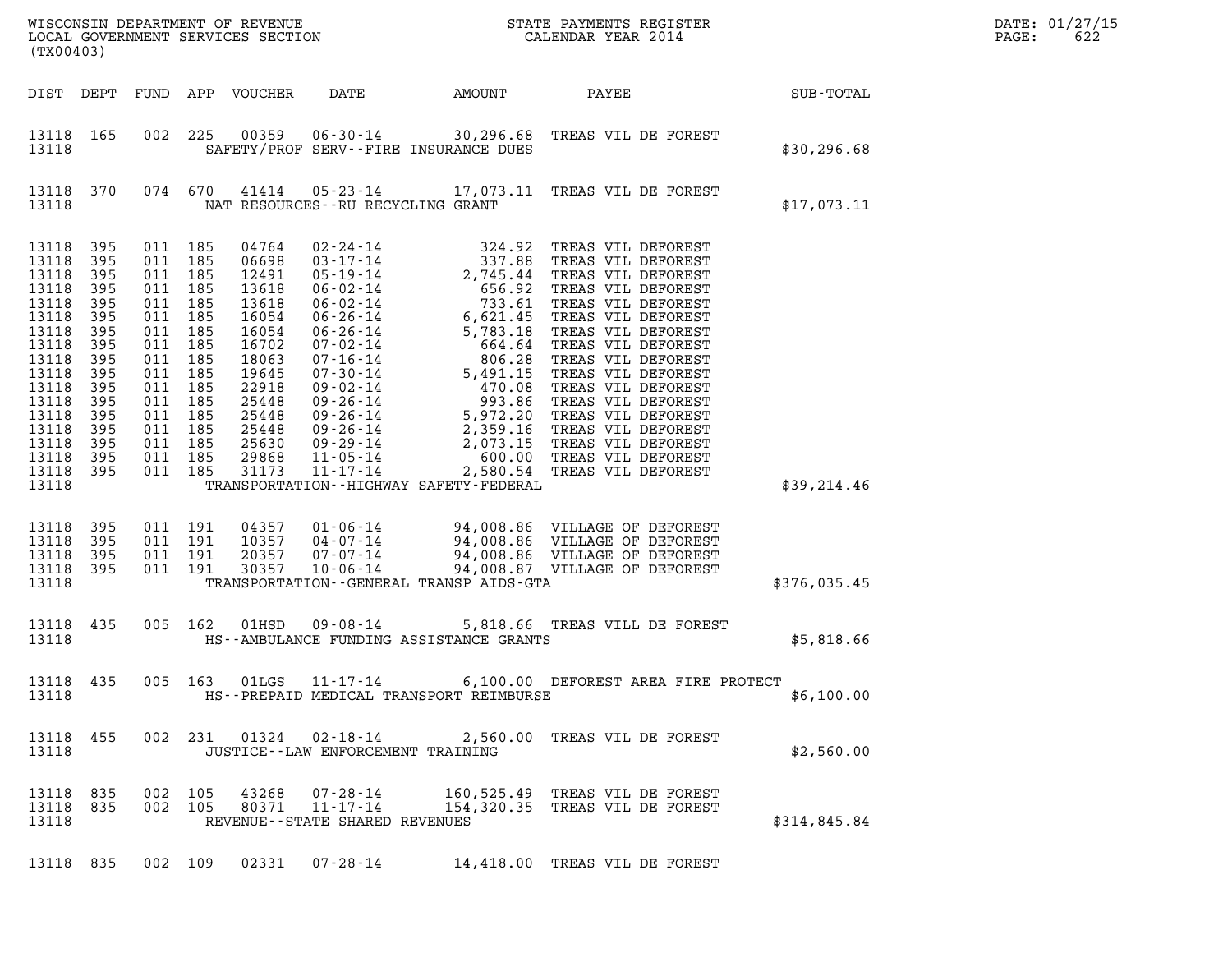| (TX00403)             | WISCONSIN DEPARTMENT OF REVENUE<br>LOCAL GOVERNMENT SERVICES SECTION |     |                        |                                                |                          | STATE PAYMENTS REGISTER<br>CALENDAR YEAR 2014 |              | DATE: 01/27/15<br>PAGE:<br>623 |
|-----------------------|----------------------------------------------------------------------|-----|------------------------|------------------------------------------------|--------------------------|-----------------------------------------------|--------------|--------------------------------|
| DIST<br>DEPT          | FUND                                                                 | APP | VOUCHER                | DATE                                           | AMOUNT                   | PAYEE                                         | SUB-TOTAL    |                                |
| 835<br>13118<br>13118 | 002                                                                  | 109 | 05072                  | $07 - 28 - 14$<br>REVENUE--EXEMPT COMPUTER AID | 12,090.00                | TREAS VIL DE FOREST                           | \$26,508.00  |                                |
| 835<br>13118<br>13118 | 002                                                                  | 501 | 00001<br>DOA - PAYMENT | $02 - 03 - 14$<br>FOR MUNICIPAL                | 4,781.67<br>SERVICES AID | TREAS VIL DE FOREST                           | \$4,781.67   |                                |
| 13118                 |                                                                      |     |                        | DISTRICT TOTAL APPROPRIATIONS                  |                          |                                               | \$823,233.87 |                                |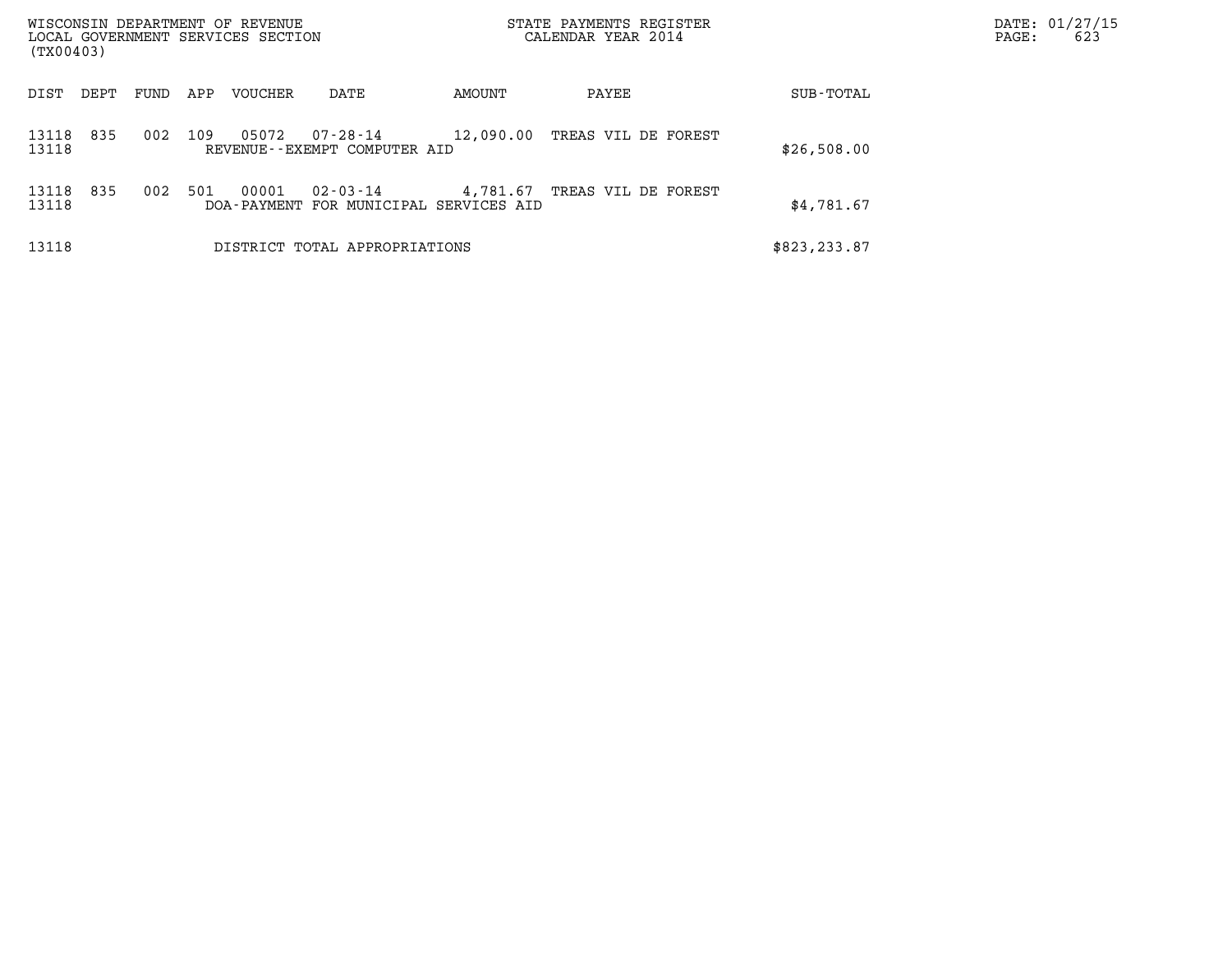| (TX00403)                                                    |                                                                                     |                                                                                                                                                                                                                      |              | DATE: 01/27/15<br>PAGE:<br>624 |
|--------------------------------------------------------------|-------------------------------------------------------------------------------------|----------------------------------------------------------------------------------------------------------------------------------------------------------------------------------------------------------------------|--------------|--------------------------------|
|                                                              | DIST DEPT FUND APP VOUCHER DATE                                                     | AMOUNT PAYEE SUB-TOTAL                                                                                                                                                                                               |              |                                |
| 13151 165<br>13151                                           | 002 225<br>SAFETY/PROF SERV--FIRE INSURANCE DUES                                    | 00360  06-30-14   10,296.56   TREAS VIL MAPLE BLUFF                                                                                                                                                                  | \$10, 296.56 |                                |
| 13151 370<br>13151                                           | NAT RESOURCES--RU RECYCLING GRANT                                                   | 074 670 41415 05-23-14 31,455.48 TREAS VIL MAPLE BLUFF                                                                                                                                                               | \$31,455.48  |                                |
| 13151 395<br>13151                                           | TRANSPORTATION - - HIGHWAY SAFETY - FEDERAL                                         | 011 185 16055 06-26-14 4,000.00 TREAS VIL MAPLE BLUFF                                                                                                                                                                | \$4,000.00   |                                |
| 13151 395<br>395<br>13151<br>13151 395<br>13151 395<br>13151 | 011 191<br>011 191<br>011 191<br>011 191<br>TRANSPORTATION--GENERAL TRANSP AIDS-GTA | 04358  01-06-14  49,367.07  VILLAGE OF MAPLE BLUFF<br>10358  04-07-14  49,367.07  VILLAGE OF MAPLE BLUFF<br>20358  07-07-14  49,367.07  VILLAGE OF MAPLE BLUFF<br>30358  10-06-14  49,367.10  VILLAGE OF MAPLE BLUFF | \$197,468.31 |                                |
| 13151 455<br>13151                                           | JUSTICE - - LAW ENFORCEMENT TRAINING                                                | 002 231 01541 02-21-14 1,280.00 TREAS VIL MAPLE BLUFF                                                                                                                                                                | \$1,280.00   |                                |
| 13151 835 002 105<br>13151 835<br>13151                      | REVENUE - - STATE SHARED REVENUES                                                   | 002 105 43269 07-28-14 29,639.56 TREAS VIL MAPLE BLUFF 002 105 80372 11-17-14 14,317.37 TREAS VIL MAPLE BLUFF                                                                                                        | \$43,956.93  |                                |
| 13151 835<br>13151                                           | REVENUE--EXEMPT COMPUTER AID                                                        | 002 109 02332 07-28-14 381.00 TREAS VIL MAPLE BLUFF                                                                                                                                                                  | \$381.00     |                                |
| 13151 835<br>13151                                           | DOA-PAYMENT FOR MUNICIPAL SERVICES AID                                              | 002 501 00001 02-03-14 3,923.68 TREAS VIL MAPLE BLUFF                                                                                                                                                                | \$3,923.68   |                                |
| 13151                                                        | DISTRICT TOTAL APPROPRIATIONS                                                       |                                                                                                                                                                                                                      | \$292,761.96 |                                |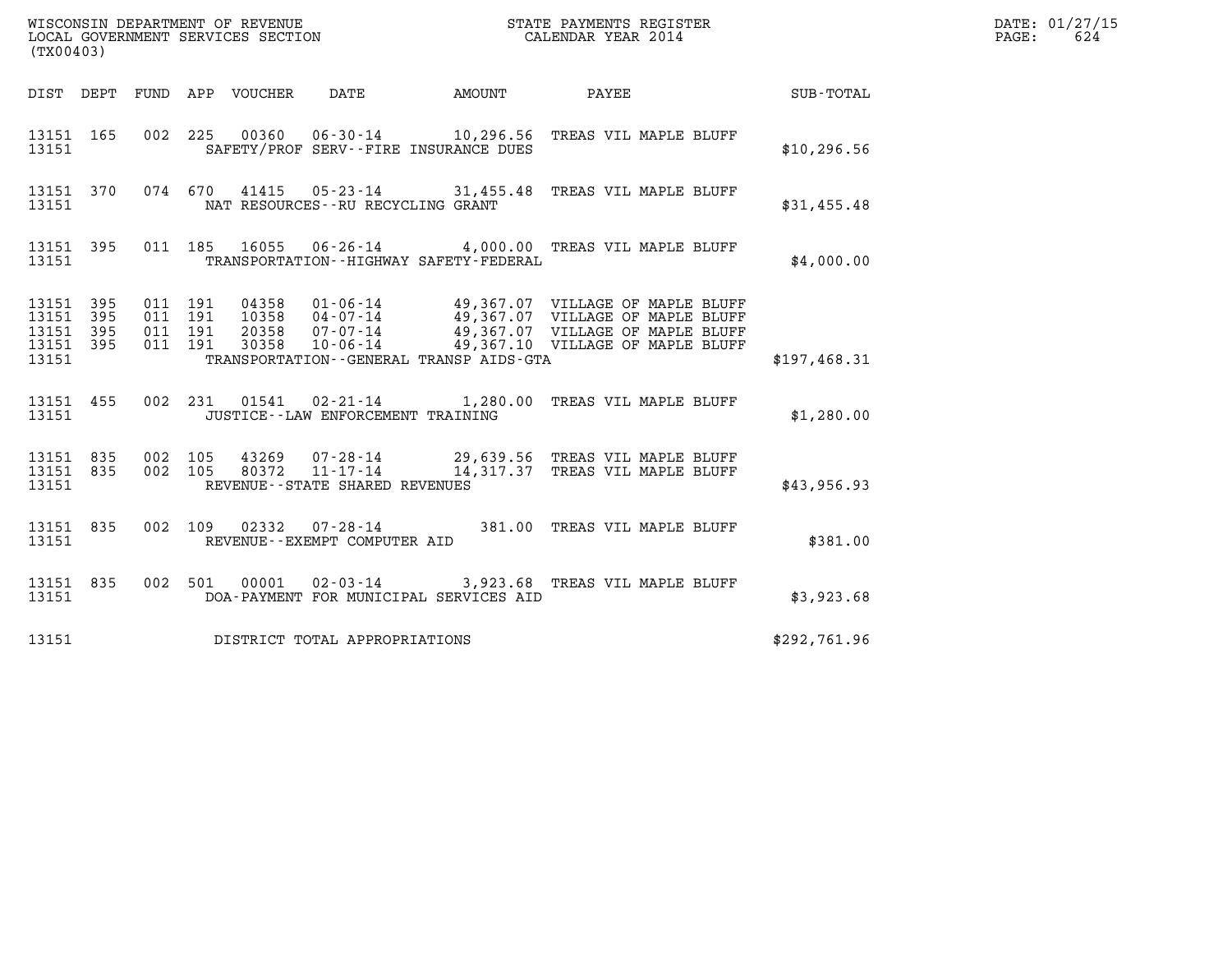| (TX00403)                                                 |           |                   |                                          |               |                                |                                             | %WISCONSIN DEPARTMENT OF REVENUE $$\tt STATE~PAYMEMTS~REGISTER~LOCAL~GOVERNMENT~SERVICES~SECTION~CALENDAR~YEAR~2014$ |               | DATE: 01/27/15<br>$\mathtt{PAGE:}$<br>625 |
|-----------------------------------------------------------|-----------|-------------------|------------------------------------------|---------------|--------------------------------|---------------------------------------------|----------------------------------------------------------------------------------------------------------------------|---------------|-------------------------------------------|
|                                                           |           |                   |                                          |               |                                |                                             | DIST DEPT FUND APP VOUCHER DATE AMOUNT PAYEE PAYER SUB-TOTAL                                                         |               |                                           |
| 13152                                                     | 13152 165 |                   |                                          | 002 225 00361 |                                | SAFETY/PROF SERV--FIRE INSURANCE DUES       | 06-30-14 7,529.25 TREAS VIL MARSHALL                                                                                 | \$7,529.25    |                                           |
| 13152                                                     | 13152 370 |                   |                                          | 012 587 02246 |                                | NAT RESOURCES--URBAN FORESTRY GRANTS        | 04-08-14 5,000.00 TREAS VIL MARSHALL                                                                                 | \$5,000.00    |                                           |
| 13152                                                     |           |                   |                                          |               |                                | NAT RESOURCES--RU RECYCLING GRANT           | 13152 370 074 670 41416 05-23-14 10,315.34 TREAS VIL MARSHALL                                                        | \$10,315.34   |                                           |
| 13152                                                     | 13152 395 |                   |                                          |               |                                | TRANSPORTATION - - HIGHWAY SAFETY - FEDERAL | 011 185 25918 10-01-14 4,000.00 TREAS VIL MARSHALL                                                                   | \$4,000.00    |                                           |
| 13152 395<br>13152 395<br>13152 395<br>13152 395<br>13152 |           |                   | 011 191<br>011 191<br>011 191<br>011 191 |               |                                | TRANSPORTATION--GENERAL TRANSP AIDS-GTA     |                                                                                                                      | \$172,549.81  |                                           |
| 13152                                                     | 13152 395 |                   |                                          |               |                                | TRANSPORTATION--LRIP/TRIP/MSIP GRANTS       | 011 278 29013 10-24-14 15,000.00 TREAS VIL MARSHALL                                                                  | \$15,000.00   |                                           |
| 13152                                                     | 13152 455 |                   |                                          |               |                                | JUSTICE - - LAW ENFORCEMENT TRAINING        | 002 231 01552 02-21-14 1,120.00 TREAS VIL MARSHALL                                                                   | \$1,120.00    |                                           |
| 13152                                                     | 13152 835 | 13152 835 002 105 | 002 105                                  |               | REVENUE--STATE SHARED REVENUES |                                             | 43270  07-28-14  98,903.10 TREAS VIL MARSHALL<br>80373  11-17-14  359,731.27 TREAS VIL MARSHALL                      | \$458,634.37  |                                           |
| 13152 835<br>13152                                        | 13152 835 |                   | 002 109<br>002 109                       |               | REVENUE--EXEMPT COMPUTER AID   |                                             | 02333  07-28-14  655.00  TREAS VIL MARSHALL<br>05073  07-28-14  2,212.00  TREAS VIL MARSHALL                         | \$2,867.00    |                                           |
| 13152                                                     | 13152 835 |                   |                                          |               | REVENUE--LOTTERY CREDIT -      |                                             | 021 363 36040 03-24-14 34,712.41 TREAS VIL MARSHALL                                                                  | \$34,712.41   |                                           |
| 13152                                                     |           |                   |                                          |               | DISTRICT TOTAL APPROPRIATIONS  |                                             |                                                                                                                      | \$711, 728.18 |                                           |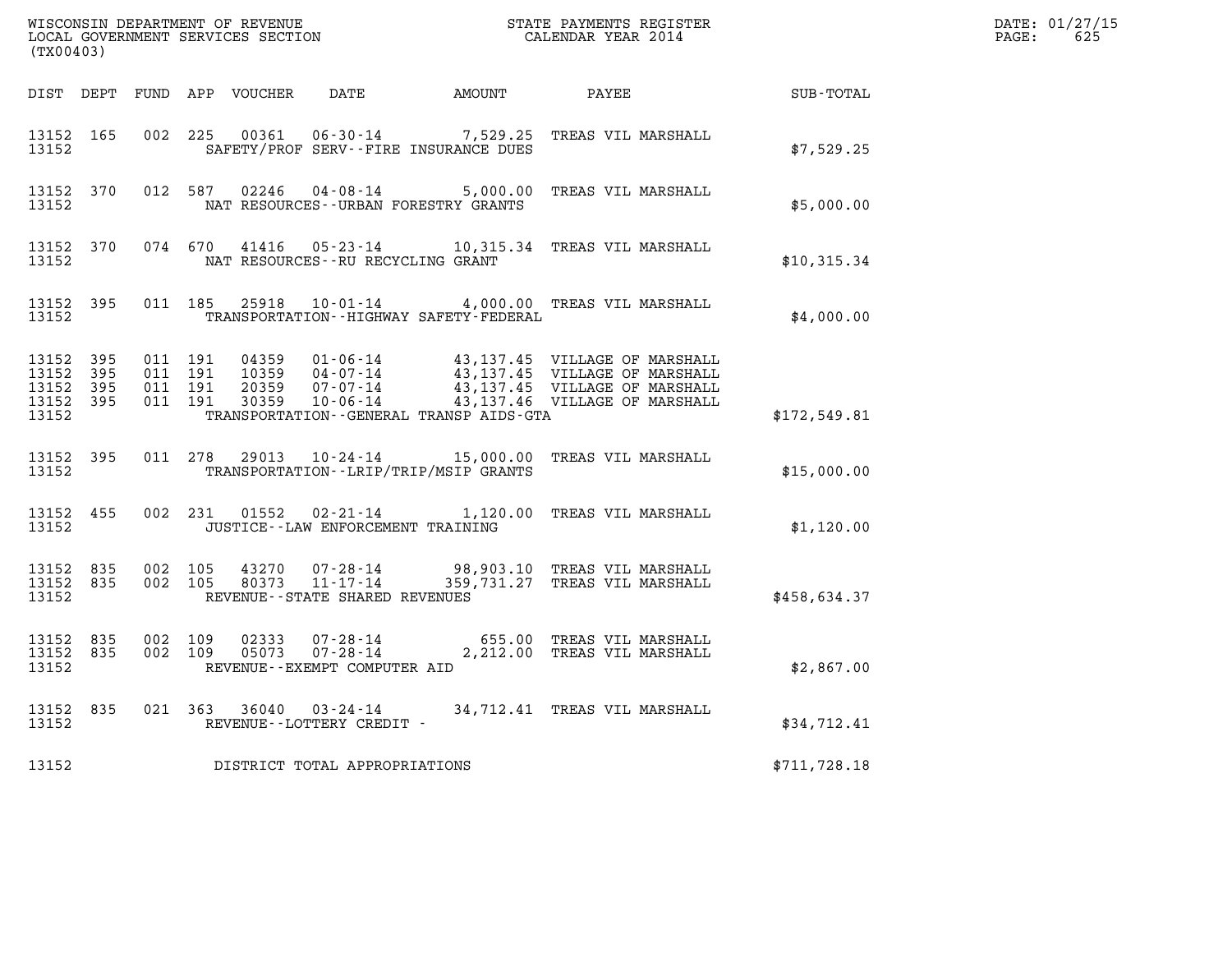| (TX00403)                                                       |                                          | WISCONSIN DEPARTMENT OF REVENUE<br>LOCAL GOVERNMENT SERVICES SECTION | STATE PAYMENTS REGISTER<br>CALENDAR YEAR 2014                                                                                                                                                                |              | DATE: 01/27/15<br>$\mathtt{PAGE}$ :<br>626 |
|-----------------------------------------------------------------|------------------------------------------|----------------------------------------------------------------------|--------------------------------------------------------------------------------------------------------------------------------------------------------------------------------------------------------------|--------------|--------------------------------------------|
| DIST DEPT FUND APP VOUCHER DATE                                 |                                          | <b>AMOUNT</b>                                                        | PAYEE                                                                                                                                                                                                        | SUB-TOTAL    |                                            |
| 13153 165<br>13153                                              |                                          | SAFETY/PROF SERV--FIRE INSURANCE DUES                                | 002 225 00362 06-30-14 5,660.41 TREAS VIL MAZOMANIE                                                                                                                                                          | \$5,660.41   |                                            |
| 13153 370<br>13153                                              |                                          | NAT RESOURCES - - RU RECYCLING GRANT                                 | 074 670 41417 05-23-14 5,151.73 TREAS VIL MAZOMANIE                                                                                                                                                          | \$5,151.73   |                                            |
| 13153 395<br>395<br>13153<br>13153<br>395<br>13153 395<br>13153 | 011 191<br>011 191<br>011 191<br>011 191 | TRANSPORTATION--GENERAL TRANSP AIDS-GTA                              | 04360  01-06-14  19,914.86  VILLAGE OF MAZOMANIE<br>10360  04-07-14  19,914.86  VILLAGE OF MAZOMANIE<br>20360  07-07-14  19,914.86  VILLAGE OF MAZOMANIE<br>30360  10-06-14  19,914.88  VILLAGE OF MAZOMANIE | \$79,659.46  |                                            |
| 13153 435<br>13153                                              |                                          | HS--AMBULANCE FUNDING ASSISTANCE GRANTS                              | 005 162 01HSD 09-08-14 4,803.34 TREAS VILL MAZOMANIE                                                                                                                                                         | \$4,803.34   |                                            |
| 13153 435<br>13153                                              |                                          | HS--PREPAID MEDICAL TRANSPORT REIMBURSE                              | 005 163 01LGS 11-17-14 5,300.00 DANE COUNTY DISTRICT #1 EMS                                                                                                                                                  | \$5,300.00   |                                            |
| 13153 835<br>13153 835<br>13153                                 | 002 105<br>002 105                       | REVENUE - - STATE SHARED REVENUES                                    | 43271 07-28-14 41,982.71 TREAS VIL MAZOMANIE<br>80374  11-17-14  97,919.35  TREAS VIL MAZOMANIE                                                                                                              | \$139,902.06 |                                            |
| 13153 835<br>13153 835<br>13153                                 | 002 109<br>002 109                       | REVENUE--EXEMPT COMPUTER AID                                         | 02334  07-28-14  7,748.00  TREAS VIL MAZOMANIE<br>05074  07-28-14  2,753.00 TREAS VIL MAZOMANIE                                                                                                              | \$10,501.00  |                                            |
| 13153                                                           |                                          | DISTRICT TOTAL APPROPRIATIONS                                        |                                                                                                                                                                                                              | \$250,978.00 |                                            |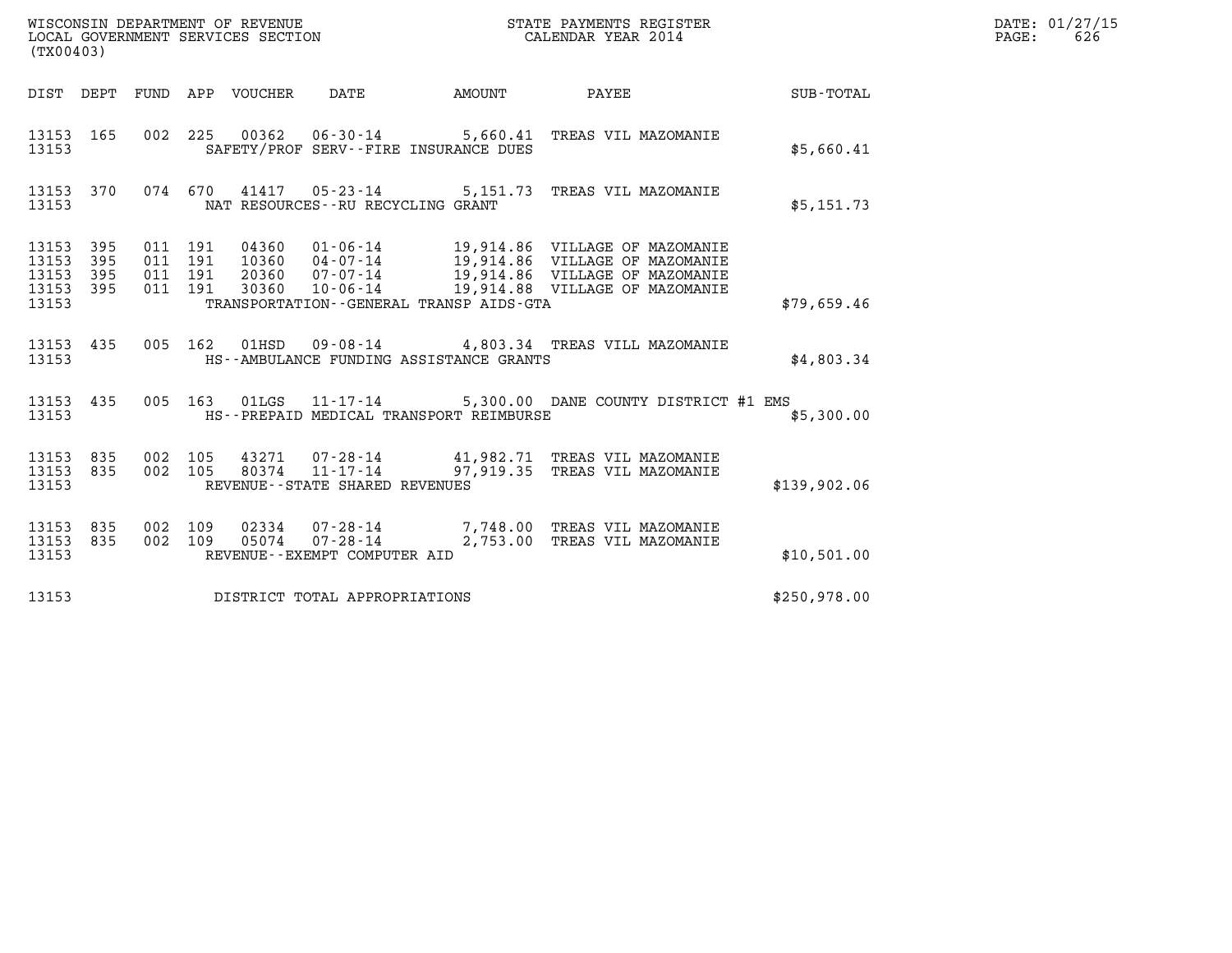| (TX00403)                                                                                               |                                                      |                                                                                                            |         |                                                                                        |                                                               |                                             | %WISCONSIN DEPARTMENT OF REVENUE $$\tt STATE$ PAYMENTS REGISTER LOCAL GOVERNMENT SERVICES SECTION $$\tt CALENDAR$ YEAR 2014                                                                                                                                  |              | DATE: 01/27/15<br>PAGE:<br>627 |
|---------------------------------------------------------------------------------------------------------|------------------------------------------------------|------------------------------------------------------------------------------------------------------------|---------|----------------------------------------------------------------------------------------|---------------------------------------------------------------|---------------------------------------------|--------------------------------------------------------------------------------------------------------------------------------------------------------------------------------------------------------------------------------------------------------------|--------------|--------------------------------|
|                                                                                                         |                                                      |                                                                                                            |         |                                                                                        | DIST DEPT FUND APP VOUCHER DATE AMOUNT                        |                                             | PAYEE SUB-TOTAL                                                                                                                                                                                                                                              |              |                                |
| 13154 115<br>13154                                                                                      |                                                      |                                                                                                            |         |                                                                                        | <b>AGRICULTURE--CLEAN SWEEP GRANTS</b>                        |                                             | 074 778 02474 02-11-14 1,000.00 TREAS VIL MCFARLAND                                                                                                                                                                                                          | \$1,000.00   |                                |
| 13154 165<br>13154                                                                                      |                                                      |                                                                                                            |         |                                                                                        |                                                               | SAFETY/PROF SERV--FIRE INSURANCE DUES       | 002 225 00363 06-30-14 27,511.40 TREAS VIL MCFARLAND                                                                                                                                                                                                         | \$27,511.40  |                                |
| 13154 370<br>13154                                                                                      |                                                      |                                                                                                            |         |                                                                                        |                                                               | NAT RESOURCES -- AIDS IN LIEU OF TAXES      | 012 579 19226 04-16-14 118.38 TREAS VIL MCFARLAND                                                                                                                                                                                                            | \$118.38     |                                |
| 13154                                                                                                   |                                                      |                                                                                                            |         |                                                                                        | NAT RESOURCES--RU RECYCLING GRANT                             |                                             | 13154 370 074 670 41418 05-23-14 21,635.35 TREAS VIL MCFARLAND                                                                                                                                                                                               | \$21,635.35  |                                |
| 13154<br>13154<br>13154<br>13154<br>13154<br>13154<br>13154<br>13154<br>13154 395<br>13154 395<br>13154 | 395<br>395<br>395<br>395<br>395<br>395<br>395<br>395 | 011 185<br>011 185<br>011 185<br>011 185<br>011 185<br>011 185<br>011 185<br>011 185<br>011 185<br>011 185 |         | 09315<br>11815<br>13177<br>16703<br>19646<br>22197<br>24338<br>31174<br>98488<br>98488 |                                                               | TRANSPORTATION - - HIGHWAY SAFETY - FEDERAL | 04-14-14<br>05-12-14<br>05-27-14<br>07-02-14<br>07-02-14<br>07-30-14<br>08-25-14<br>08-25-14<br>09-17-14<br>160.76 TREAS VIL MCFARLAND<br>09-17-14<br>160.76 TREAS VIL MCFARLAND<br>09-17-14<br>160.76 TREAS VIL MCFARLAND<br>01-06-14<br>11.117.28 TREAS VI | \$8,658.15   |                                |
| 13154<br>13154 395<br>13154 395<br>13154 395<br>13154                                                   | 395                                                  | 011 191<br>011 191<br>011 191                                                                              | 011 191 |                                                                                        |                                                               | TRANSPORTATION--GENERAL TRANSP AIDS-GTA     | 04361  01-06-14  91,436.12  VILLAGE OF MCFARLAND<br>10361  04-07-14  91,436.12  VILLAGE OF MCFARLAND<br>20361  07-07-14  91,436.12  VILLAGE OF MCFARLAND<br>30361  10-06-14  91,436.15  VILLAGE OF MCFARLAND                                                 | \$365,744.51 |                                |
| 13154 435<br>13154                                                                                      |                                                      |                                                                                                            |         |                                                                                        |                                                               | HS--AMBULANCE FUNDING ASSISTANCE GRANTS     | 005 162 01HSD 09-08-14 5,206.74 TREAS VILL MCFARLAND                                                                                                                                                                                                         | \$5,206.74   |                                |
| 13154 435<br>13154                                                                                      |                                                      |                                                                                                            |         |                                                                                        | 005 163 01LGS 11-17-14                                        | HS--PREPAID MEDICAL TRANSPORT REIMBURSE     | 5,000.00 MCFARLAND EMS                                                                                                                                                                                                                                       | \$5,000.00   |                                |
| 13154 455<br>13154                                                                                      |                                                      |                                                                                                            |         |                                                                                        | 002 231 01556 02-21-14<br>JUSTICE -- LAW ENFORCEMENT TRAINING |                                             | 2,080.00 TREAS VIL MCFARLAND                                                                                                                                                                                                                                 | \$2,080.00   |                                |
| 13154 505<br>13154                                                                                      |                                                      |                                                                                                            |         |                                                                                        | DOA--FEDERAL ENERGY GRANTS                                    |                                             | 002 142 08484 05-16-14 357.72 TREAS VIL MCFARLAND                                                                                                                                                                                                            | \$357.72     |                                |
|                                                                                                         |                                                      |                                                                                                            |         |                                                                                        | 13154 835 002 105 43272 07-28-14                              |                                             | 124,085.56 TREAS VIL MCFARLAND                                                                                                                                                                                                                               |              |                                |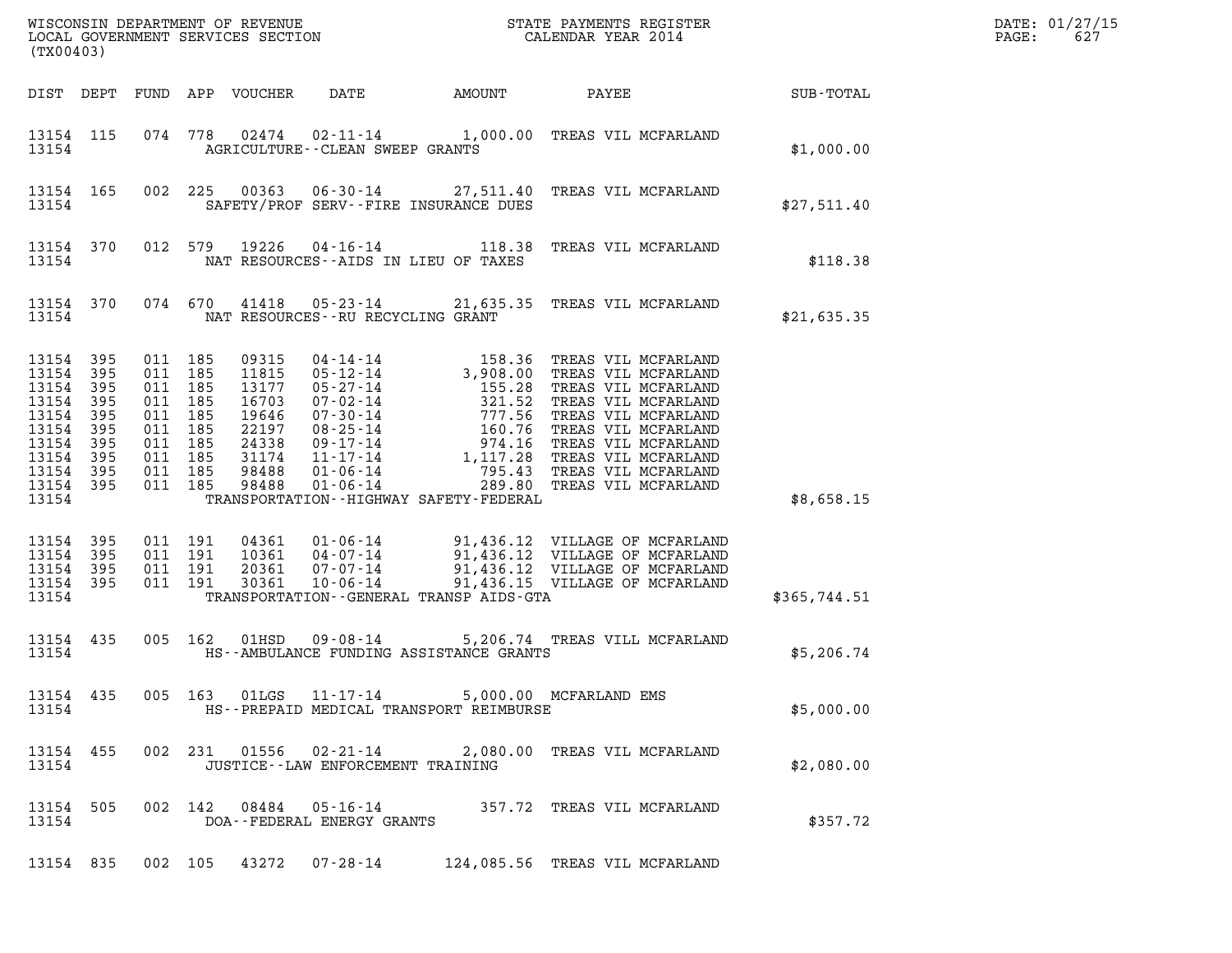| WISCONSIN DEPARTMENT OF REVENUE<br>LOCAL GOVERNMENT SERVICES SECTION<br>(TX00403) |            |                              |                                                            |                       | STATE PAYMENTS REGISTER<br>CALENDAR YEAR 2014 |              | DATE: 01/27/15<br>PAGE:<br>628 |
|-----------------------------------------------------------------------------------|------------|------------------------------|------------------------------------------------------------|-----------------------|-----------------------------------------------|--------------|--------------------------------|
| DEPT<br>DIST                                                                      | FUND       | APP<br><b>VOUCHER</b>        | DATE                                                       | AMOUNT                | PAYEE                                         | SUB-TOTAL    |                                |
| 835<br>13154<br>13154                                                             | 002        | 105<br>80375                 | 11-17-14<br>REVENUE--STATE SHARED REVENUES                 | 88,487.58             | TREAS VIL MCFARLAND                           | \$212,573.14 |                                |
| 835<br>13154<br>13154<br>835<br>13154                                             | 002<br>002 | 109<br>02335<br>109<br>05075 | 07-28-14<br>$07 - 28 - 14$<br>REVENUE--EXEMPT COMPUTER AID | 10,491.00<br>8,132.00 | TREAS VIL MCFARLAND<br>TREAS VIL MCFARLAND    | \$18,623.00  |                                |
| 835<br>13154<br>13154                                                             | 002        | 00001<br>501                 | $02 - 03 - 14$<br>DOA-PAYMENT FOR MUNICIPAL SERVICES AID   | 336.06                | TREAS VIL MCFARLAND                           | \$336.06     |                                |
| 13154                                                                             |            |                              | DISTRICT TOTAL APPROPRIATIONS                              |                       |                                               | \$668,844.45 |                                |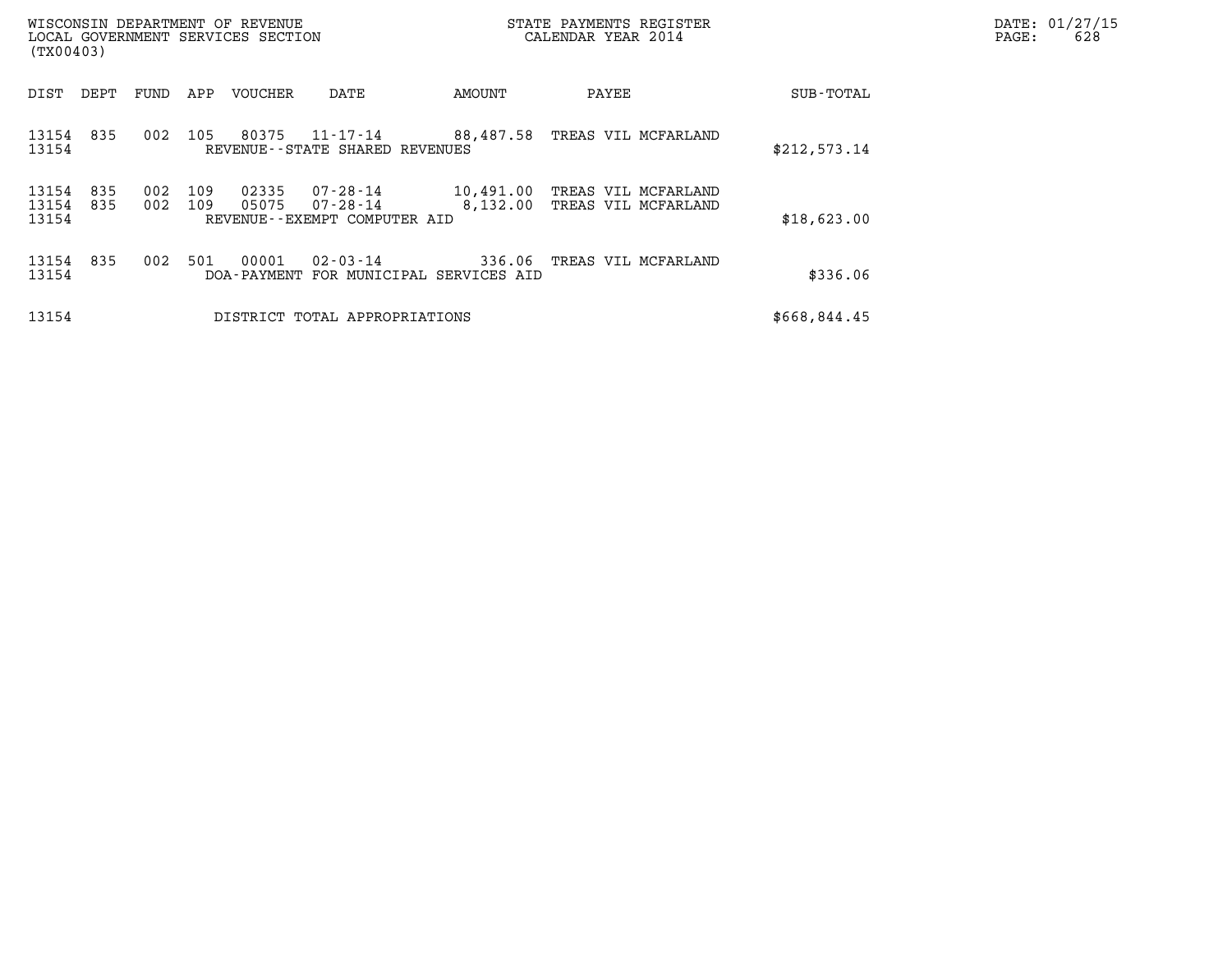| (TX00403)                                |                  |                                          |       |                                      |                                              |                                                                                             |               | DATE: 01/27/15<br>$\mathtt{PAGE:}$<br>629 |
|------------------------------------------|------------------|------------------------------------------|-------|--------------------------------------|----------------------------------------------|---------------------------------------------------------------------------------------------|---------------|-------------------------------------------|
|                                          |                  |                                          |       |                                      |                                              |                                                                                             |               |                                           |
|                                          |                  |                                          |       |                                      | DIST DEPT FUND APP VOUCHER DATE AMOUNT PAYEE |                                                                                             | SUB-TOTAL     |                                           |
| 13157 165<br>13157                       |                  |                                          |       |                                      | SAFETY/PROF SERV--FIRE INSURANCE DUES        | 002 225 00364 06-30-14 21,509.56 TREAS VIL MOUNT HOREB                                      | \$21,509.56   |                                           |
| 13157 370<br>13157                       |                  |                                          |       |                                      | NAT RESOURCES--AIDS IN LIEU OF TAXES         | 012 579 19227 04-16-14 268.65 TREAS VIL MOUNT HOREB                                         | \$268.65      |                                           |
| 13157                                    |                  |                                          |       | NAT RESOURCES - - RU RECYCLING GRANT |                                              | 13157 370 074 670 41419 05-23-14 17,826.62 TREAS VIL MOUNT HOREB                            | \$17,826.62   |                                           |
| 13157 395<br>13157<br>13157 395<br>13157 | 395<br>13157 395 | 011 191<br>011 191<br>011 191<br>011 191 |       |                                      | TRANSPORTATION--GENERAL TRANSP AIDS-GTA      |                                                                                             | \$402, 230.54 |                                           |
| 13157                                    | 13157 435        |                                          |       |                                      | HS--AMBULANCE FUNDING ASSISTANCE GRANTS      | 005 162 01HSD 09-08-14 5,605.35 TREAS VILL MT HOREB                                         | \$5,605.35    |                                           |
| 13157                                    | 13157 435        |                                          |       |                                      | HS--PREPAID MEDICAL TRANSPORT REIMBURSE      | 005 163 01LGS 11-17-14 7,600.00 MOUNT HOREB AREA FIRE DIST                                  | \$7,600.00    |                                           |
| 13157 455<br>13157                       |                  |                                          |       | JUSTICE -- LAW ENFORCEMENT TRAINING  |                                              | 002 231 01589 02-21-14 1,440.00 TREAS VIL MOUNT HOREB                                       | \$1,440.00    |                                           |
| 13157 835<br>13157                       | 13157 835        | 002 105<br>002 105                       |       | REVENUE - - STATE SHARED REVENUES    |                                              |                                                                                             | \$210, 279.79 |                                           |
| 13157 835<br>13157 835<br>13157          |                  | 002 109<br>002 109                       | 05076 | REVENUE--EXEMPT COMPUTER AID         |                                              | 02336  07-28-14  4,838.00  TREAS VIL MOUNT HOREB<br>07-28-14 4,346.00 TREAS VIL MOUNT HOREB | \$9,184.00    |                                           |
| 13157                                    |                  |                                          |       | DISTRICT TOTAL APPROPRIATIONS        |                                              |                                                                                             | \$675,944.51  |                                           |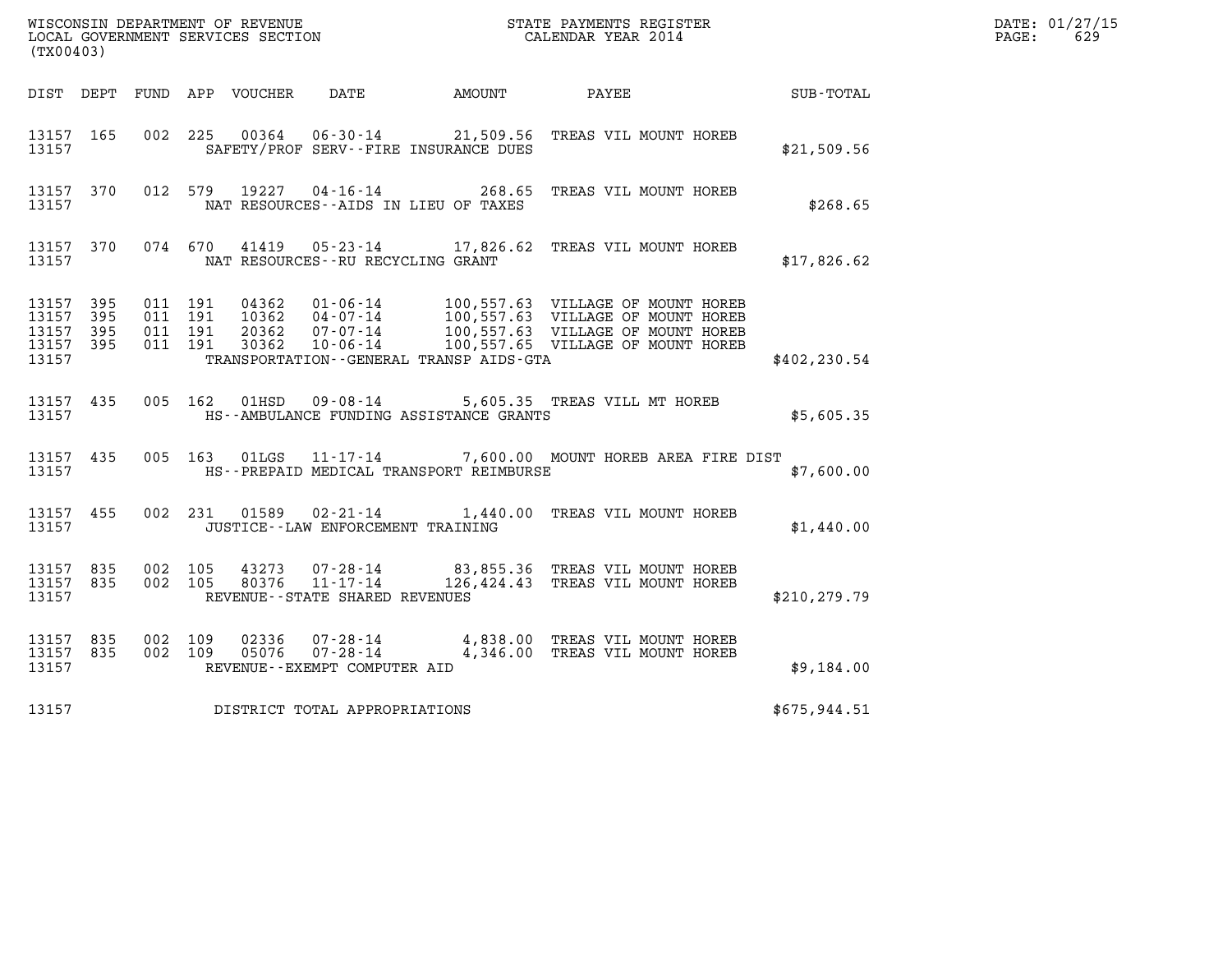| (TX00403)                                                 |           |                    |                               |                |                                                                                               |                                              | $\tt WISCONSIM DEPARTMENT OF REVENUE$ $\tt WISCONSIMENT$ SERVICES SECTION $\tt CALENDAR$ YEAR 2014                                                                                                   |              | DATE: 01/27/15<br>$\mathtt{PAGE:}$<br>630 |
|-----------------------------------------------------------|-----------|--------------------|-------------------------------|----------------|-----------------------------------------------------------------------------------------------|----------------------------------------------|------------------------------------------------------------------------------------------------------------------------------------------------------------------------------------------------------|--------------|-------------------------------------------|
|                                                           |           |                    |                               |                |                                                                                               |                                              | DIST DEPT FUND APP VOUCHER DATE AMOUNT PAYEE TOTAL                                                                                                                                                   |              |                                           |
| 13165 165<br>13165                                        |           |                    | 002 225                       | 00365          |                                                                                               | SAFETY/PROF SERV--FIRE INSURANCE DUES        | 06-30-14 34,196.07 TREAS VIL OREGON                                                                                                                                                                  | \$34,196.07  |                                           |
| 13165                                                     | 13165 370 |                    |                               |                |                                                                                               | NAT RESOURCES--URBAN FORESTRY GRANTS         | 012 587 01079 11-12-14 4,920.81 TREAS VIL OREGON                                                                                                                                                     | \$4,920.81   |                                           |
| 13165                                                     |           |                    |                               |                | NAT RESOURCES - - RU RECYCLING GRANT                                                          |                                              | 13165 370 074 670 41420 05-23-14 33,750.10 TREAS VIL OREGON                                                                                                                                          | \$33,750.10  |                                           |
| 13165                                                     | 13165 395 |                    |                               |                |                                                                                               | TRANSPORTATION - - HIGHWAY SAFETY - FEDERAL  | 011 185 25919 10-01-14 4,000.00 TREAS VIL OREGON                                                                                                                                                     | \$4,000.00   |                                           |
| 13165 395<br>13165 395<br>13165 395<br>13165 395<br>13165 |           | 011 191            | 011 191<br>011 191<br>011 191 |                |                                                                                               | TRANSPORTATION - - GENERAL TRANSP AIDS - GTA | 04363  01-06-14  110,715.82  VILLAGE OF OREGON<br>10363  04-07-14  110,715.82  VILLAGE OF OREGON<br>20363  07-07-14  110,715.82  VILLAGE OF OREGON<br>30363  10-06-14  110,715.82  VILLAGE OF OREGON | \$442,863.28 |                                           |
| 13165 435<br>13165                                        |           |                    |                               | 005 162 01HSD  |                                                                                               | HS--AMBULANCE FUNDING ASSISTANCE GRANTS      | 09-08-14 5,246.27 TREAS VILL OREGON                                                                                                                                                                  | \$5,246.27   |                                           |
| 13165 435<br>13165                                        |           |                    |                               | 005 163 01LGS  |                                                                                               | HS--PREPAID MEDICAL TRANSPORT REIMBURSE      | 11-17-14 8,000.00 OREGON AREA FIRE EMS DIST                                                                                                                                                          | \$8,000.00   |                                           |
| 13165                                                     | 13165 455 |                    |                               |                | JUSTICE - - LAW ENFORCEMENT TRAINING                                                          |                                              | 002 231 01636 02-24-14 2,400.00 TREAS VIL OREGON                                                                                                                                                     | \$2,400.00   |                                           |
| 13165 835<br>13165                                        | 13165 835 | 002 105            | 002 105                       | 43274          | 07-28-14<br>$80377$ $11 - \overline{17} - \overline{14}$<br>REVENUE - - STATE SHARED REVENUES |                                              | 60,197.94 TREAS VIL OREGON<br>143,595.94 TREAS VIL OREGON                                                                                                                                            | \$203,793.88 |                                           |
| 13165 835<br>13165 835<br>13165                           |           | 002 109<br>002 109 |                               | 02337<br>05077 | REVENUE--EXEMPT COMPUTER AID                                                                  |                                              | 07-28-14 4,711.00 TREAS VIL OREGON<br>07-28-14 7,538.00 TREAS VIL OREGON                                                                                                                             | \$12, 249.00 |                                           |
| 13165                                                     |           |                    |                               |                | DISTRICT TOTAL APPROPRIATIONS                                                                 |                                              |                                                                                                                                                                                                      | \$751,419.41 |                                           |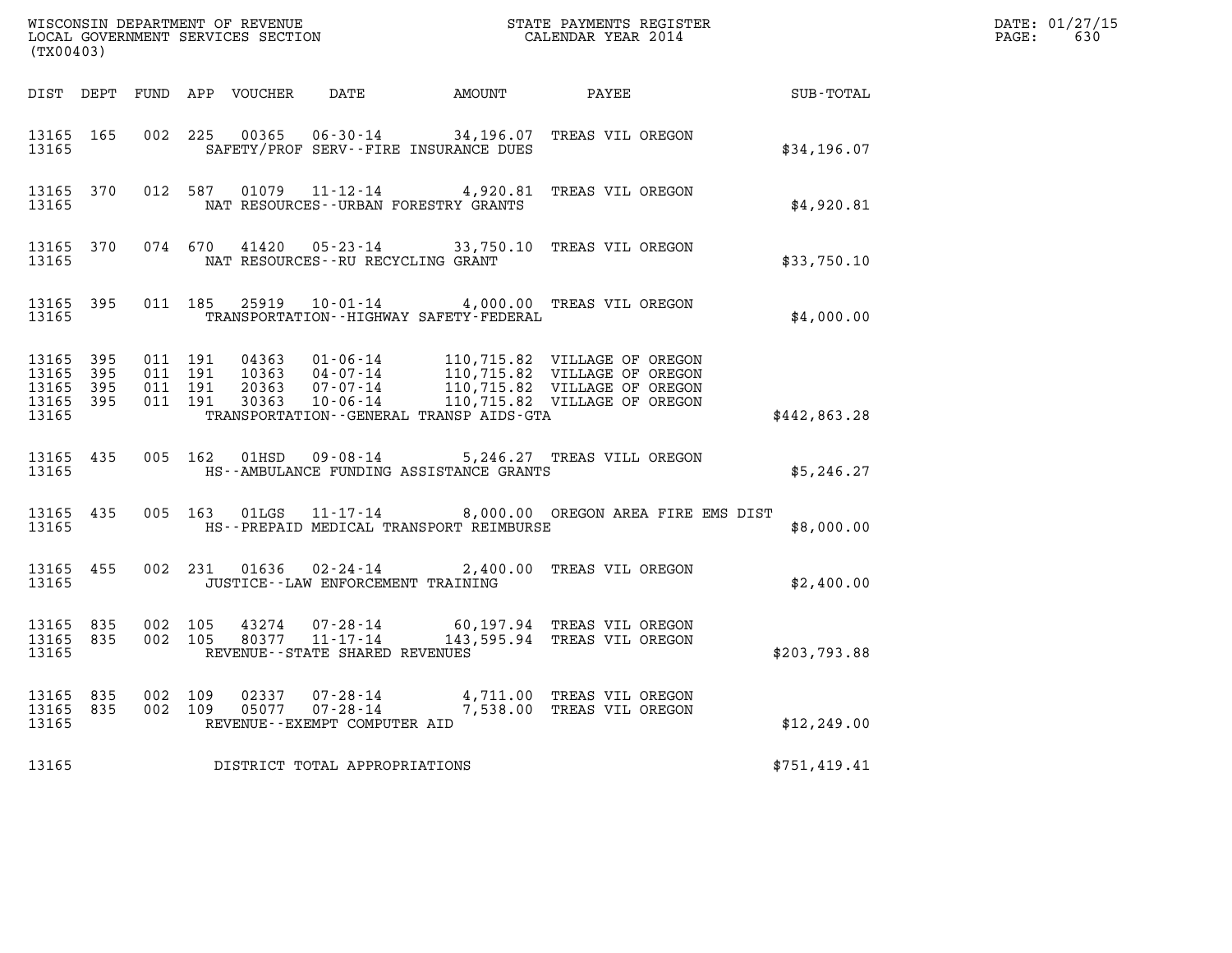| WISCONSIN DEPARTMENT OF REVENUE<br>LOCAL GOVERNMENT SERVICES SECTION<br>. | STATE PAYMENTS REGISTER<br>CALENDAR YEAR 2014 | DATE: 01/27/15<br>د 63<br>PAGE: |
|---------------------------------------------------------------------------|-----------------------------------------------|---------------------------------|

| (TX00403)                                 |                          |                           |                | WISCONSIN DEPARTMENT OF REVENUE<br>LOCAL GOVERNMENT SERVICES SECTION |                                                          |                                                                    | STATE PAYMENTS REGISTER<br>CALENDAR YEAR 2014                                                                                | DATE: 01/27/15<br>PAGE:<br>631 |  |
|-------------------------------------------|--------------------------|---------------------------|----------------|----------------------------------------------------------------------|----------------------------------------------------------|--------------------------------------------------------------------|------------------------------------------------------------------------------------------------------------------------------|--------------------------------|--|
| DIST DEPT                                 |                          | FUND                      |                | APP VOUCHER                                                          | DATE                                                     | <b>AMOUNT</b>                                                      | PAYEE                                                                                                                        | SUB-TOTAL                      |  |
| 13176 165<br>13176                        |                          | 002                       |                |                                                                      |                                                          | 225 00366 06-30-14 628.93<br>SAFETY/PROF SERV--FIRE INSURANCE DUES | TREAS VIL ROCKDALE                                                                                                           | \$628.93                       |  |
| 13176 370<br>13176                        |                          | 074                       | 670            |                                                                      | NAT RESOURCES--RU RECYCLING GRANT                        |                                                                    | 41421  05-23-14  826.40 TREAS VIL ROCKDALE                                                                                   | \$826.40                       |  |
| 13176<br>13176<br>13176<br>13176<br>13176 | 395<br>395<br>395<br>395 | 011<br>011 191<br>011 191 | 191<br>011 191 | 04364<br>10364<br>30364                                              | $01 - 06 - 14$<br>04-07-14<br>20364 07-07-14<br>10-06-14 | TRANSPORTATION - - GENERAL TRANSP AIDS - GTA                       | 2,258.54 VILLAGE OF ROCKDALE<br>2,258.54 VILLAGE OF ROCKDALE<br>2,258.54 VILLAGE OF ROCKDALE<br>2,258.56 VILLAGE OF ROCKDALE | \$9,034.18                     |  |
| 13176<br>13176 835<br>13176               | 835                      | 002                       | 105<br>002 105 | 43275<br>80378                                                       | 11-17-14<br>REVENUE--STATE SHARED REVENUES               | 26,330.32                                                          | 07-28-14 4,646.53 TREAS VIL ROCKDALE<br>TREAS VIL ROCKDALE                                                                   | \$30,976.85                    |  |
| 13176 835<br>13176                        |                          | 002                       | 109            |                                                                      | REVENUE - - EXEMPT COMPUTER AID                          |                                                                    | 5.00 TREAS VIL ROCKDALE                                                                                                      | \$5.00                         |  |
| 13176                                     |                          |                           |                |                                                                      | DISTRICT TOTAL APPROPRIATIONS                            |                                                                    |                                                                                                                              | \$41,471.36                    |  |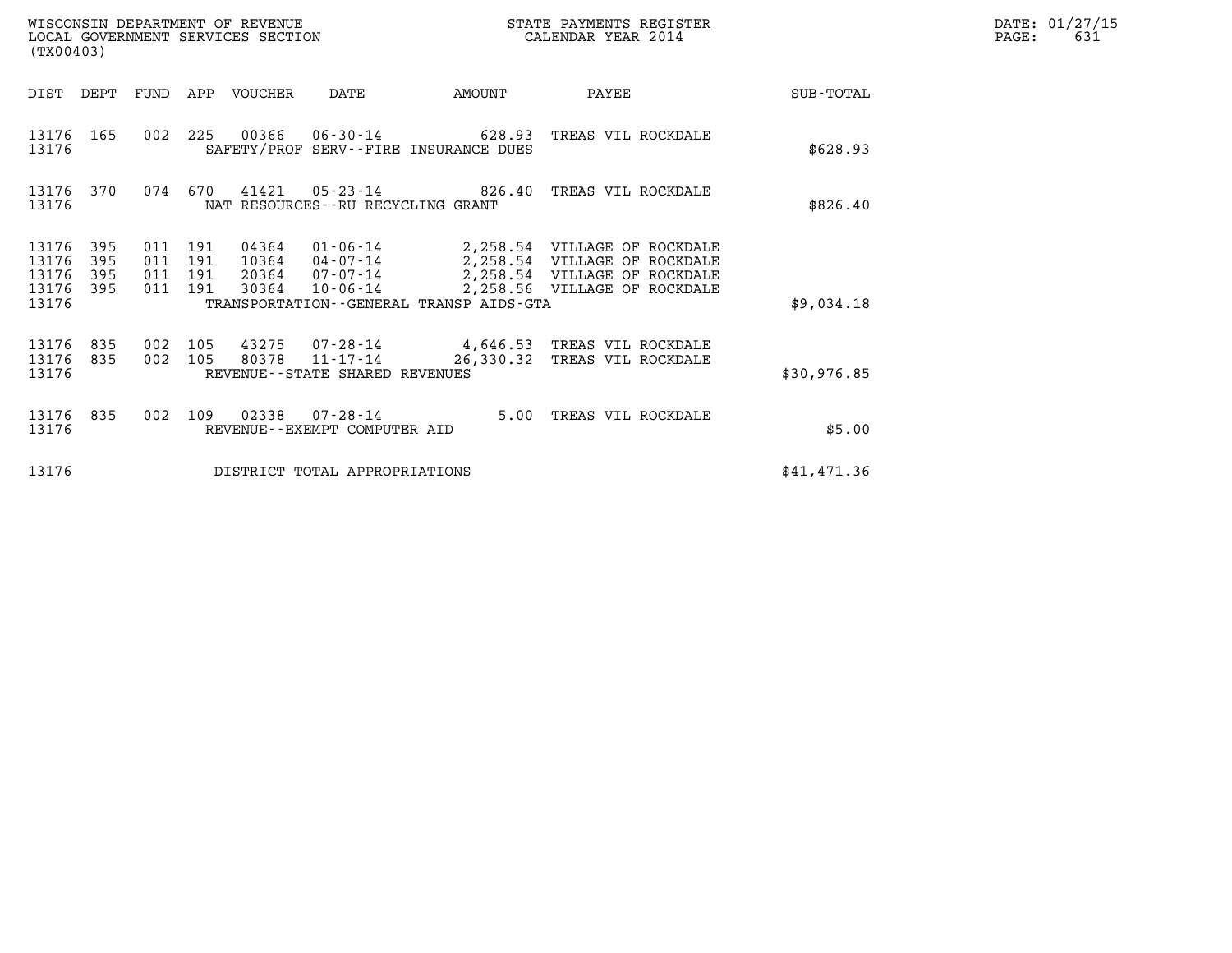| WISCONSIN DEPARTMENT OF REVENUE<br>LOCAL GOVERNMENT SERVICES SECTION | STATE PAYMENTS REGISTER<br>CALENDAR YEAR 2014 | DATE: 01/27/15<br>632<br>PAGE: |
|----------------------------------------------------------------------|-----------------------------------------------|--------------------------------|

| (TX00403)                                             |     |                                          |       |                                            |                                                                                                                                                                                                                                  |              | PAGE: | DATE: 01/27/15<br>632 |
|-------------------------------------------------------|-----|------------------------------------------|-------|--------------------------------------------|----------------------------------------------------------------------------------------------------------------------------------------------------------------------------------------------------------------------------------|--------------|-------|-----------------------|
|                                                       |     |                                          |       | DIST DEPT FUND APP VOUCHER DATE AMOUNT     | PAYEE                                                                                                                                                                                                                            | SUB-TOTAL    |       |                       |
| 13181                                                 |     |                                          |       | SAFETY/PROF SERV--FIRE INSURANCE DUES      | 13181 165 002 225 00367 06-30-14 17,592.20 TREAS VIL SHOREWOOD HILLS                                                                                                                                                             | \$17,592.20  |       |                       |
| 13181 370<br>13181                                    |     |                                          |       | NAT RESOURCES--RU RECYCLING GRANT          | 074 670 41422 05-23-14 14,944.92 TREAS VIL SHOREWOOD HILLS                                                                                                                                                                       | \$14,944.92  |       |                       |
| 13181 395<br>13181 395<br>13181<br>13181 395<br>13181 | 395 | 011 191<br>011 191<br>011 191<br>011 191 |       | TRANSPORTATION - GENERAL TRANSP AIDS - GTA | 04365  01-06-14  54,269.93  VILLAGE OF SHOREWOOD HILL<br>10365  04-07-14  54,269.93  VILLAGE OF SHOREWOOD HILL<br>20365  07-07-14  54,269.93  VILLAGE OF SHOREWOOD HILL<br>30365  10-06-14  54,269.94  VILLAGE OF SHOREWOOD HILL | \$217,079.73 |       |                       |
| 13181                                                 |     |                                          |       | JUSTICE -- LAW ENFORCEMENT TRAINING        | 13181 455 002 231 01739 02-26-14 1,920.00 TREAS VIL SHOREWOOD HILLS                                                                                                                                                              | \$1,920.00   |       |                       |
| 13181 835<br>13181 835<br>13181                       |     |                                          |       | REVENUE--STATE SHARED REVENUES             | 002 105 43276 07-28-14 3,133.32 TREAS VIL SHOREWOOD HILLS<br>002 105 80379 11-17-14 17,755.50 TREAS VIL SHOREWOOD HILLS                                                                                                          | \$20,888.82  |       |                       |
| 13181 835<br>13181 835<br>13181                       |     | 002 109<br>002 109                       | 02339 | REVENUE--EXEMPT COMPUTER AID               | 07-28-14 32,980.00 TREAS VIL SHOREWOOD HILLS<br>05078  07-28-14  7,556.00 TREAS VIL SHOREWOOD HILLS                                                                                                                              | \$40,536.00  |       |                       |
| 13181                                                 |     |                                          |       | DISTRICT TOTAL APPROPRIATIONS              |                                                                                                                                                                                                                                  | \$312,961.67 |       |                       |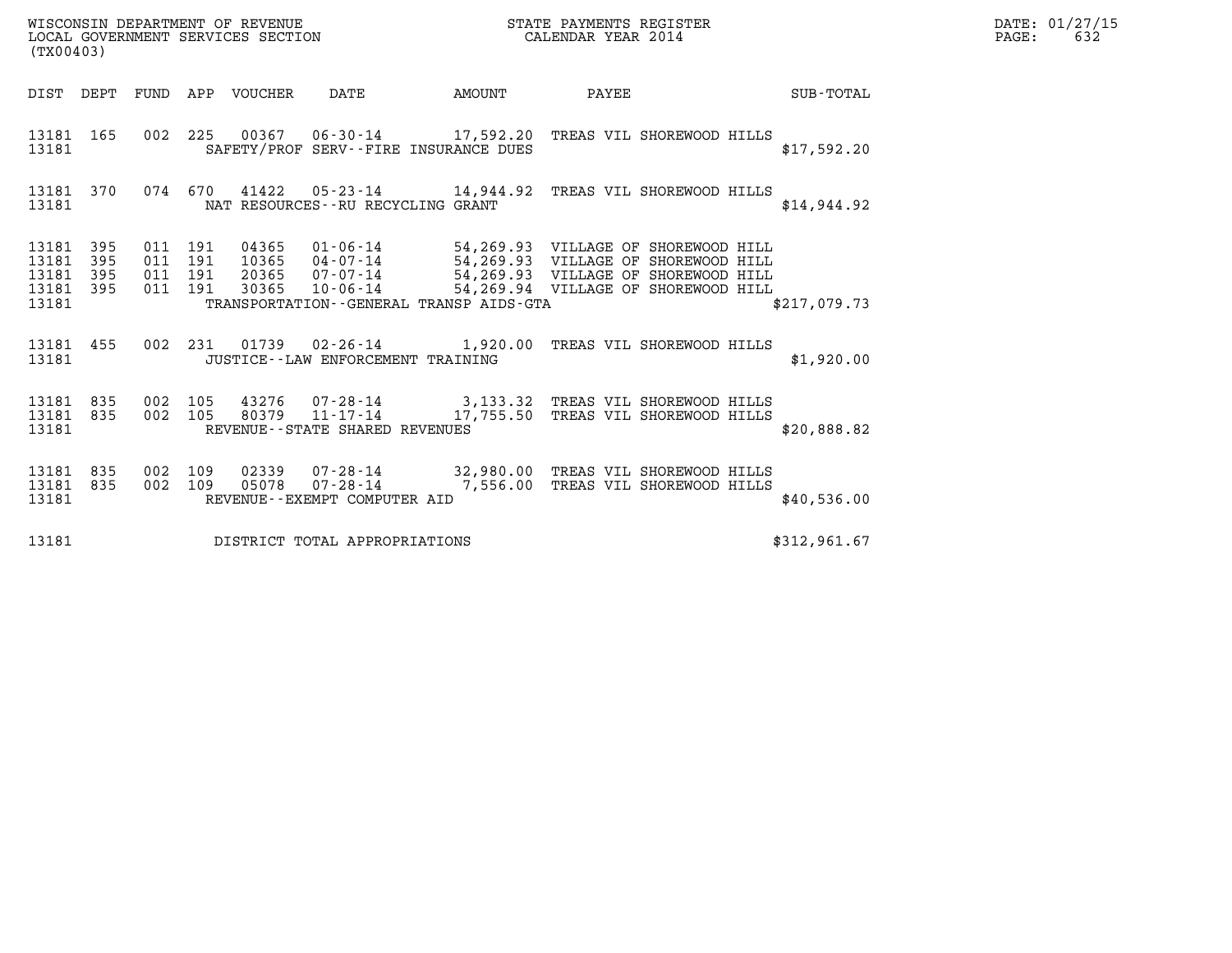| (TX00403)                                             |     |                    |                    |                            |                                                                       |                                         |                                                                                                                                                                                                  |                | DATE: 01/27/15<br>633<br>PAGE: |
|-------------------------------------------------------|-----|--------------------|--------------------|----------------------------|-----------------------------------------------------------------------|-----------------------------------------|--------------------------------------------------------------------------------------------------------------------------------------------------------------------------------------------------|----------------|--------------------------------|
|                                                       |     |                    |                    | DIST DEPT FUND APP VOUCHER | DATE                                                                  | AMOUNT                                  | PAYEE                                                                                                                                                                                            | SUB-TOTAL      |                                |
| 13191 165<br>13191                                    |     |                    |                    |                            |                                                                       | SAFETY/PROF SERV--FIRE INSURANCE DUES   | 002 225 00368 06-30-14 52,381.27 TREAS VIL WAUNAKEE                                                                                                                                              | \$52,381.27    |                                |
| 13191 370<br>13191                                    |     |                    |                    |                            | NAT RESOURCES--RU RECYCLING GRANT                                     |                                         | 074 670 41423 05-23-14 28,459.68 TREAS VIL WAUNAKEE                                                                                                                                              | \$28,459.68    |                                |
| 13191 395<br>13191<br>13191 395<br>13191 395<br>13191 | 395 | 011 191<br>011 191 | 011 191<br>011 191 |                            |                                                                       | TRANSPORTATION--GENERAL TRANSP AIDS-GTA | 04366 01-06-14 156,877.88 VILLAGE OF WAUNAKEE<br>10366 04-07-14 156,877.88 VILLAGE OF WAUNAKEE<br>20366 07-07-14 156,877.88 VILLAGE OF WAUNAKEE<br>30366 10-06-14 156,877.88 VILLAGE OF WAUNAKEE | \$627,511.52   |                                |
| 13191 435<br>13191                                    |     |                    | 005 162            | 01HSD                      |                                                                       | HS--AMBULANCE FUNDING ASSISTANCE GRANTS | 09-08-14 6,237.06 TREAS VILL WAUNAKEE                                                                                                                                                            | \$6,237.06     |                                |
| 13191 435<br>13191                                    |     |                    | 005 163            |                            | $01LGS$ $11-17-14$                                                    | HS--PREPAID MEDICAL TRANSPORT REIMBURSE | 7,900.00 WAUNAKEE AREA EMS                                                                                                                                                                       | \$7,900.00     |                                |
| 13191 455<br>13191                                    |     |                    |                    |                            | 002 231 01821 02-26-14<br>JUSTICE - - LAW ENFORCEMENT TRAINING        |                                         | 2,880.00 TREAS VIL WAUNAKEE                                                                                                                                                                      | \$2,880.00     |                                |
| 13191 835<br>13191 835<br>13191                       |     | 002 105<br>002 105 |                    | 80380                      | 43277 07-28-14<br>$11 - 17 - 14$<br>REVENUE - - STATE SHARED REVENUES |                                         | 195,992.60 TREAS VIL WAUNAKEE<br>124,444.95 TREAS VIL WAUNAKEE                                                                                                                                   | \$320,437.55   |                                |
| 13191 835<br>13191 835<br>13191                       |     | 002 109<br>002 109 |                    | 02340<br>05079             | 07-28-14<br>REVENUE--EXEMPT COMPUTER AID                              |                                         | 07-28-14 18,443.00 TREAS VIL WAUNAKEE<br>9,387.00 TREAS VIL WAUNAKEE                                                                                                                             | \$27,830.00    |                                |
| 13191                                                 |     |                    |                    |                            | DISTRICT TOTAL APPROPRIATIONS                                         |                                         |                                                                                                                                                                                                  | \$1,073,637.08 |                                |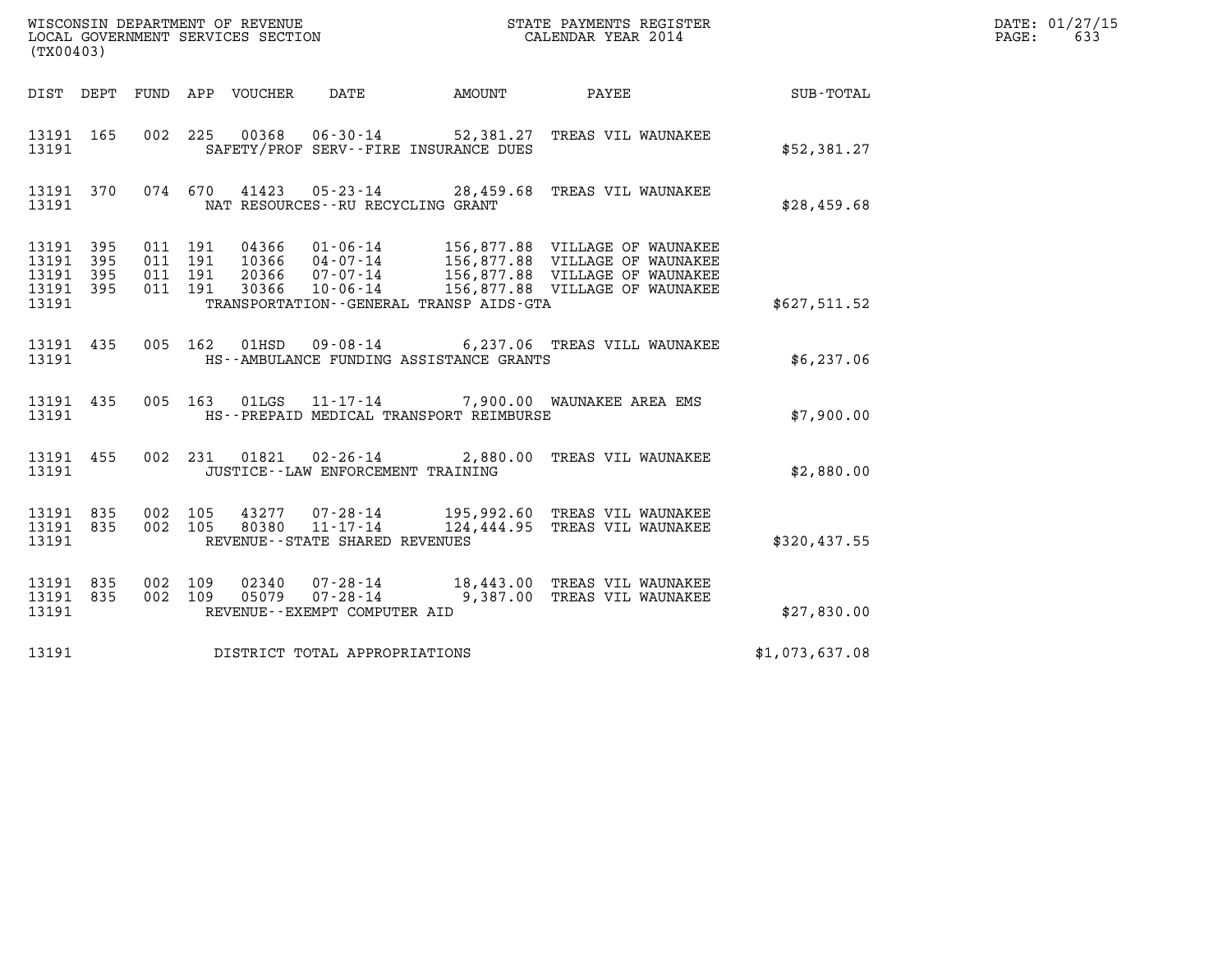| DATE: | 01/27/15 |
|-------|----------|
| PAGE: | 634      |

| (TX00403)                                                                                                          |                                                                                                                                                                                                                                             |                                                                                                                                                                                                                                                                  | R              | DATE: 01/27/15<br>$\mathtt{PAGE:}$<br>634 |
|--------------------------------------------------------------------------------------------------------------------|---------------------------------------------------------------------------------------------------------------------------------------------------------------------------------------------------------------------------------------------|------------------------------------------------------------------------------------------------------------------------------------------------------------------------------------------------------------------------------------------------------------------|----------------|-------------------------------------------|
|                                                                                                                    |                                                                                                                                                                                                                                             |                                                                                                                                                                                                                                                                  |                |                                           |
| 13225                                                                                                              | 13225 165 002 225 00369 06-30-14 98,832.58 TREAS CITY FITCHBURG<br>SAFETY/PROF SERV--FIRE INSURANCE DUES                                                                                                                                    |                                                                                                                                                                                                                                                                  | \$98,832.58    |                                           |
| 13225 370<br>13225 370<br>13225                                                                                    | 002 503 16484 01-30-14 70,958.18 TREAS CITY FITCHBURG<br>002 503 16484 01-30-14 5,799.75 TREAS CITY FITCHBURG<br>NAT RESOURCES--AIDS IN LIEU OF TAXES                                                                                       | CITY SHARE 23914.47                                                                                                                                                                                                                                              | \$76, 757.93   |                                           |
|                                                                                                                    | $\begin{tabular}{lllll} 13225 & 370 & 012 & 571 & 37409 & 06-16-14 & & 6.60 \end{tabular} \begin{tabular}{lllll} 6.60 FERS CITY FITCHBURG \\ \hline & \multicolumn{2}{l}{\texttt{NAT RESOURCES}}--FOREST CROP/MFL/CO FOREST} \end{tabular}$ |                                                                                                                                                                                                                                                                  | \$6.60         |                                           |
| 13225 370<br>13225 370<br>13225 370<br>13225                                                                       | 012 579 19228 04-16-14 180.26 TREAS CITY FITCHBURG<br>012 579 19228 04-16-14 59.41 TREAS CITY FITCHBURG<br>012 579 19228 04-16-14 10.00 TREAS CITY FITCHBURG<br>NAT RESOURCES--AIDS IN LIEU OF TAXES                                        |                                                                                                                                                                                                                                                                  | \$249.67       |                                           |
| 13225                                                                                                              | 13225 370 012 587 01410 12-26-14 18,418.08 TREAS CITY FITCHBURG<br>NAT RESOURCES--URBAN FORESTRY GRANTS                                                                                                                                     |                                                                                                                                                                                                                                                                  | \$18,418.08    |                                           |
| 13225                                                                                                              | 13225 370 074 670 41424 05-23-14 96,723.81 TREAS CITY FITCHBURG<br>NAT RESOURCES--RU RECYCLING GRANT                                                                                                                                        |                                                                                                                                                                                                                                                                  | \$96,723.81    |                                           |
| 13225                                                                                                              | 13225 370 074 673 41424 05-23-14 6,631.52 TREAS CITY FITCHBURG<br>NAT RESOURCES--RU CONSOLIDATED GRANT                                                                                                                                      |                                                                                                                                                                                                                                                                  | \$6,631.52     |                                           |
| 13225<br>395<br>13225<br>395<br>13225<br>395<br>13225<br>395<br>13225<br>395<br>13225<br>395<br>13225 395<br>13225 | 011 185<br>07454<br>011 185<br>08594<br>011 185<br>15695<br>011 185<br>18064<br>011 185<br>22198<br>011 185<br>24339<br>011 185<br>31175<br>TRANSPORTATION - - HIGHWAY SAFETY - FEDERAL                                                     | 03-24-14<br>04-07-14<br>06-23-14<br>1,611.12<br>1,611.12<br>TREAS CITY FITCHBURG<br>06-23-14<br>1,074.08<br>TREAS CITY FITCHBURG<br>07-16-14<br>1,879.64<br>TREAS CITY FITCHBURG<br>09-17-14<br>1,879.64<br>TREAS CITY FITCHBURG<br>09-17-14<br>1,879.64<br>TREA | \$14,860.11    |                                           |
| 13225 395<br>13225 395<br>13225 395<br>13225 395<br>13225                                                          | 011 191 04367 01-06-14<br>011 191<br>011 191<br>$10 - 06 - 14$<br>011 191<br>30367<br>TRANSPORTATION--GENERAL TRANSP AIDS-GTA                                                                                                               | 267,920.14 CITY OF FITCHBURG<br>10367  04-07-14  267,920.14  CITY OF FITCHBURG<br>267,920.14 CITY OF FITCHBURG<br>267,920.14 CITY OF FITCHBURG                                                                                                                   | \$1,071,680.56 |                                           |
| 13225 395<br>13225                                                                                                 | 011 278 05984 03-06-14<br>TRANSPORTATION - - LRIP/TRIP/MSIP GRANTS                                                                                                                                                                          | 54,883.30 TREAS CITY FITCHBURG                                                                                                                                                                                                                                   | \$54,883.30    |                                           |

13225 455 002 231 01379 02-19-14 6,560.00 TREAS CITY FITCHBURG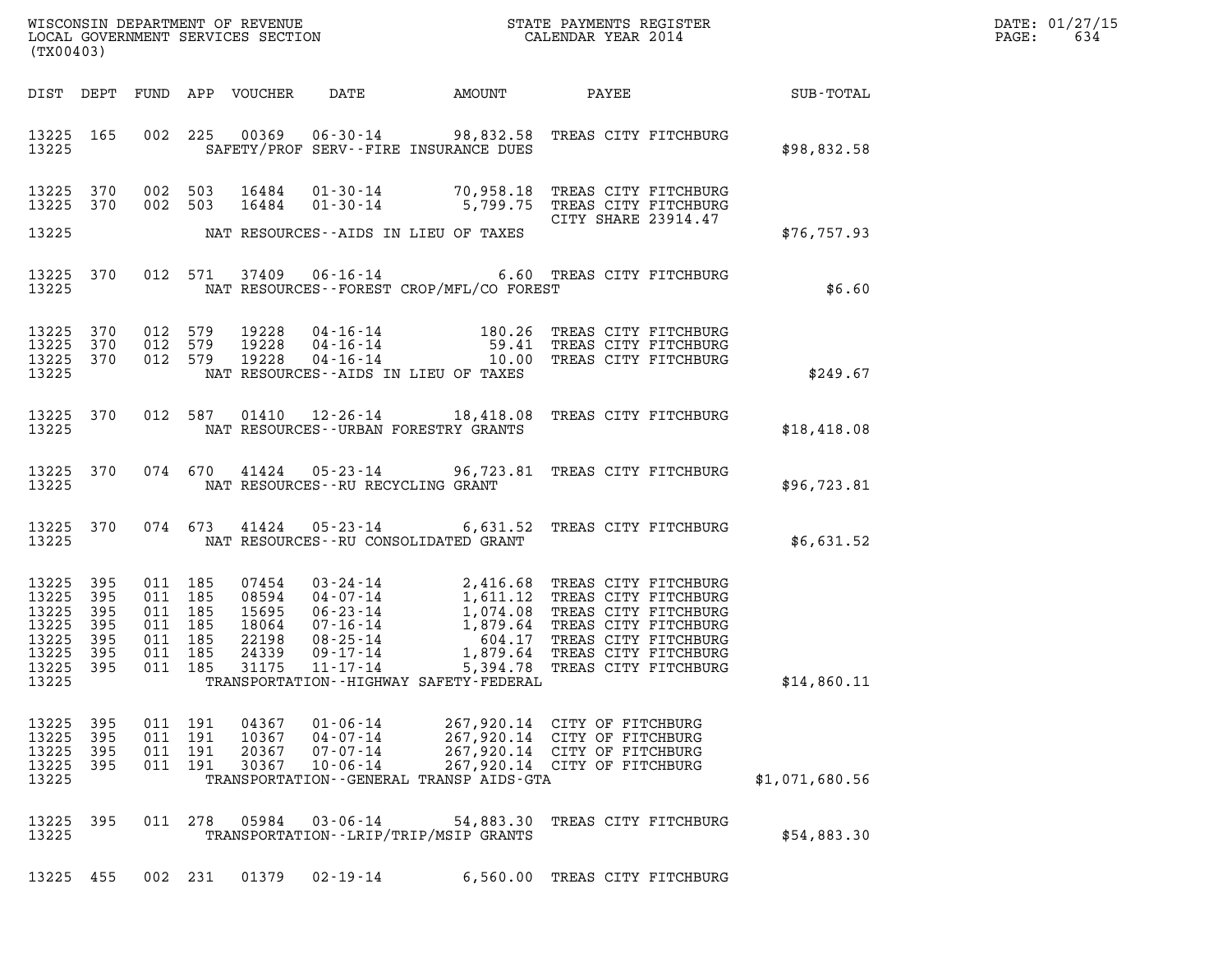| (TX00403)               |            |            |            | WISCONSIN DEPARTMENT OF REVENUE<br>LOCAL GOVERNMENT SERVICES SECTION |                                                                 |            | STATE PAYMENTS REGISTER<br>CALENDAR YEAR 2014                      | DATE: 01/27/15<br>PAGE:<br>635 |  |
|-------------------------|------------|------------|------------|----------------------------------------------------------------------|-----------------------------------------------------------------|------------|--------------------------------------------------------------------|--------------------------------|--|
| DIST                    | DEPT       | FUND       |            | APP VOUCHER                                                          | DATE                                                            | AMOUNT     | PAYEE                                                              | SUB-TOTAL                      |  |
| 13225                   |            |            |            |                                                                      | JUSTICE - - LAW ENFORCEMENT TRAINING                            | \$6,560.00 |                                                                    |                                |  |
| 13225<br>13225          | 455        | 002        | 251        | 00598                                                                | JUSTICE - - TRUANCY PROGRAM - GRANT FUNDS                       |            | 01-06-14 13,125.00 TREAS CITY FITCHBURG                            | \$13, 125.00                   |  |
| 13225<br>13225<br>13225 | 835<br>835 | 002<br>002 | 105<br>105 | 43278<br>80381                                                       | 07-28-14<br>$11 - 17 - 14$<br>REVENUE - - STATE SHARED REVENUES |            | 528,662.90 TREAS CITY FITCHBURG<br>398,328.30 TREAS CITY FITCHBURG | \$926,991.20                   |  |
| 13225<br>13225<br>13225 | 835<br>835 | 002<br>002 | 109<br>109 | 02341<br>05081                                                       | 07-28-14<br>07-28-14<br>REVENUE--EXEMPT COMPUTER AID            |            | 205,722.00 TREAS CITY FITCHBURG<br>638,622.00 TREAS CITY FITCHBURG | \$844,344.00                   |  |
| 13225<br>13225          | 835        | 002        | 501        | 00001                                                                | 02-03-14<br>DOA-PAYMENT FOR MUNICIPAL SERVICES AID              |            | 49,966.13 TREAS CITY FITCHBURG                                     | \$49,966.13                    |  |
| 13225<br>13225          | 835        | 021        | 363        | 36041                                                                | 03-24-14<br>REVENUE--LOTTERY CREDIT -                           | 1,658.77   | TREAS CITY FITCHBURG                                               | \$1,658.77                     |  |
| 13225                   |            |            |            |                                                                      | DISTRICT TOTAL APPROPRIATIONS                                   |            |                                                                    | \$3,281,689.26                 |  |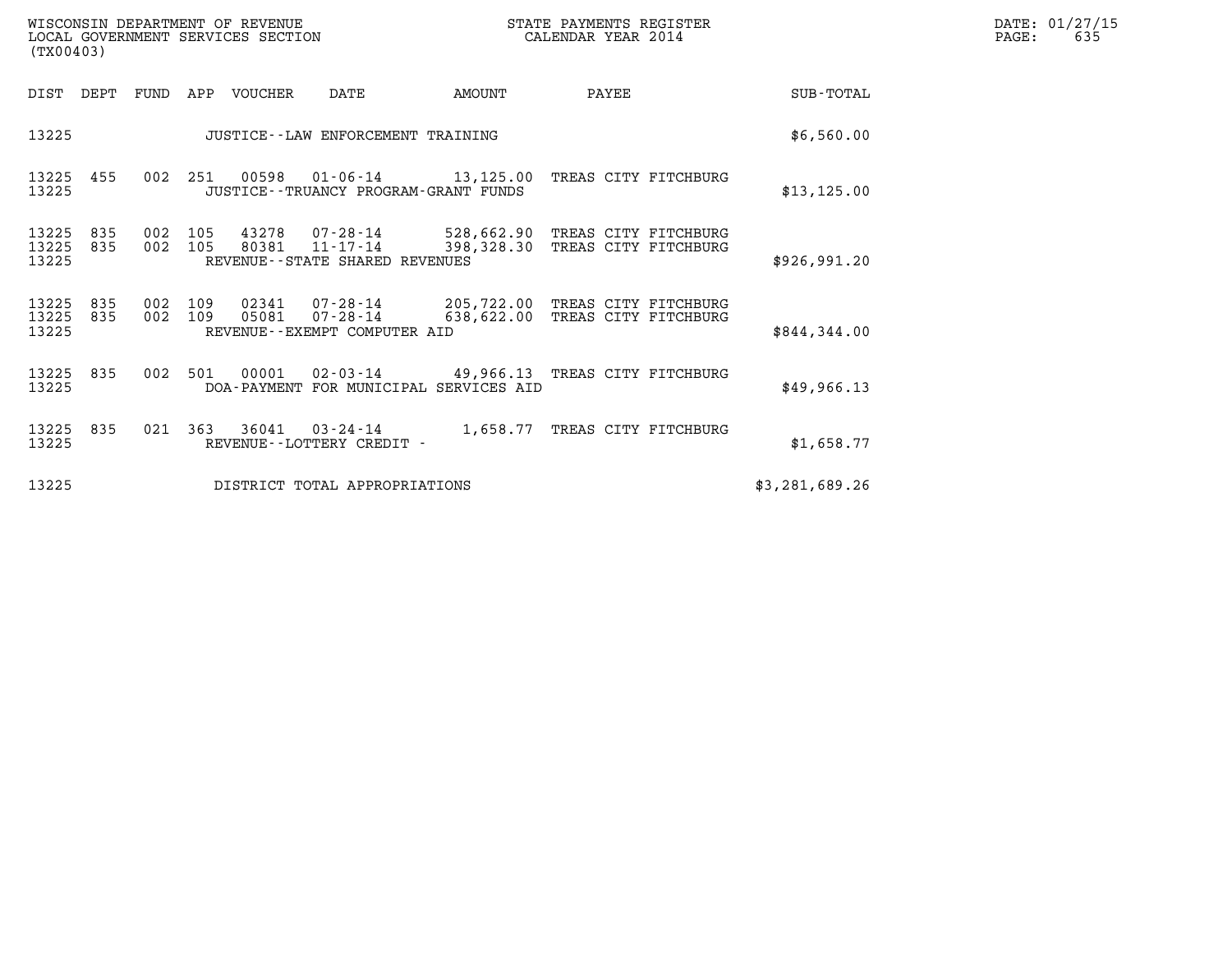| (TX00403)                                                 |                                 |                                     |                          |                                           |                                                                                        |                                                                                                 |                                                                                                                                                                                                                                                                                                                                                         |              | DATE: 01/27/15<br>$\mathtt{PAGE}$ :<br>636 |
|-----------------------------------------------------------|---------------------------------|-------------------------------------|--------------------------|-------------------------------------------|----------------------------------------------------------------------------------------|-------------------------------------------------------------------------------------------------|---------------------------------------------------------------------------------------------------------------------------------------------------------------------------------------------------------------------------------------------------------------------------------------------------------------------------------------------------------|--------------|--------------------------------------------|
|                                                           |                                 |                                     |                          |                                           |                                                                                        |                                                                                                 |                                                                                                                                                                                                                                                                                                                                                         |              |                                            |
| 13251                                                     |                                 |                                     |                          |                                           |                                                                                        | SAFETY/PROF SERV--FIRE INSURANCE DUES                                                           | 13251 165 002 225 00370 06-30-14 863,365.51 TREAS CITY MADISON                                                                                                                                                                                                                                                                                          | \$863,365.51 |                                            |
| 13251                                                     |                                 |                                     |                          |                                           |                                                                                        | NAT RESOURCES--WATER OUALITY PROGRAMS                                                           | 13251 370 002 685 00150 01-07-14 8,088.54 TREAS CITY MADISON                                                                                                                                                                                                                                                                                            | \$8,088.54   |                                            |
| 13251                                                     |                                 |                                     |                          |                                           |                                                                                        | NAT RESOURCES - - FOREST CROP/MFL/CO FOREST                                                     | 13251 370 012 571 37410 06-16-14 2.00 TREAS CITY MADISON                                                                                                                                                                                                                                                                                                | \$2.00       |                                            |
| 13251                                                     |                                 |                                     |                          |                                           |                                                                                        | NAT RESOURCES--AIDS IN LIEU OF TAXES                                                            | $\begin{array}{cccc} 13251 & 370 & 012 & 579 & 19229 & 04\cdot 16\cdot 14 & & & & 11.44 & \text{TREAS CITY MADISON} \\ 13251 & 370 & 012 & 579 & 19229 & 04\cdot 16\cdot 14 & & & & 9.25 & \text{TREAS CITY MADISON} \end{array}$                                                                                                                       | \$20.69      |                                            |
|                                                           |                                 |                                     |                          |                                           |                                                                                        | 13251 NAT RESOURCES--RU RECYCLING GRANT                                                         | 13251 370 074 670 41425 05-23-14 741,818.70 TREAS CITY MADISON                                                                                                                                                                                                                                                                                          | \$741,818.70 |                                            |
|                                                           |                                 |                                     |                          |                                           |                                                                                        | 13251 NAT RESOURCES--RU CONSOLIDATED GRANT                                                      | 13251 370 074 673 41425 05-23-14 61,979.25 TREAS CITY MADISON                                                                                                                                                                                                                                                                                           | \$61,979.25  |                                            |
| 13251                                                     |                                 |                                     |                          |                                           | NAT RESOURCES--STEWARDSHIP 2000                                                        |                                                                                                 | $13251$ 370 095 512 02235 04-07-14 14,761.50 TREAS CITY MADISON PARKS<br>13251 370 095 512 02236 04-07-14 85,238.50 TREAS CITY MADISON PARKS                                                                                                                                                                                                            | \$100,000.00 |                                            |
| 13251 395<br>13251 395<br>13251 395<br>13251 395<br>13251 |                                 |                                     |                          |                                           |                                                                                        | TRANSPORTATION--CONNECTING HIGHWAY AIDS                                                         | $\begin{array}{cccc} 011 & 162 & 06015 & 01\cdot 06\cdot 14 & 138,407.28 & \text{CITY OF MADISON} \\ 011 & 162 & 12015 & 04\cdot 07\cdot 14 & 138,407.28 & \text{CITY OF MADISON} \\ 011 & 162 & 22015 & 07\cdot 07\cdot 14 & 138,407.28 & \text{CITY OF MADISON} \\ 011 & 162 & 32015 & 10\cdot 06\cdot 14 & 138,407.31 & \text{CITY OF MADISON} \end$ | \$553,629.15 |                                            |
| 13251                                                     |                                 |                                     |                          |                                           |                                                                                        | TRANSPORTATION - - PARATRANSIT AIDS, STATE                                                      | 13251 395 011 175 05662 03-06-14 458,314.00 TREAS CITY MADISON                                                                                                                                                                                                                                                                                          | \$458,314.00 |                                            |
| 13251<br>13251<br>13251<br>13251<br>13251                 | 395<br>395<br>395<br>395        | 011 182<br>011 182<br>011 182       | 011 182                  | 08017<br>10160<br>10161<br>10162          | $03 - 31 - 14$<br>$04 - 23 - 14$<br>$04 - 23 - 14$<br>$04 - 23 - 14$                   | 100,000.00<br>82,407.05<br>6,005.70<br>64, 197. 25<br>TRANSPORTATION - - TRANSIT AIDS - FEDERAL | TREAS CITY MADISON<br>TREAS CITY MADISON<br>TREAS CITY MADISON<br>TREAS CITY MADISON                                                                                                                                                                                                                                                                    | \$252,610.00 |                                            |
| 13251<br>13251<br>13251<br>13251<br>13251                 | 395<br>395<br>395<br>395<br>395 | 011 185<br>011<br>011<br>011<br>011 | 185<br>185<br>185<br>185 | 09316<br>13178<br>14577<br>17152<br>17152 | $04 - 14 - 14$<br>$05 - 27 - 14$<br>$06 - 11 - 14$<br>$07 - 09 - 14$<br>$07 - 09 - 14$ | 4,591.78<br>5,431.61<br>4,962.17<br>6,533.76<br>893.84                                          | TREAS CITY MADISON<br>TREAS CITY MADISON<br>TREAS CITY MADISON<br>TREAS CITY MADISON<br>TREAS CITY MADISON                                                                                                                                                                                                                                              |              |                                            |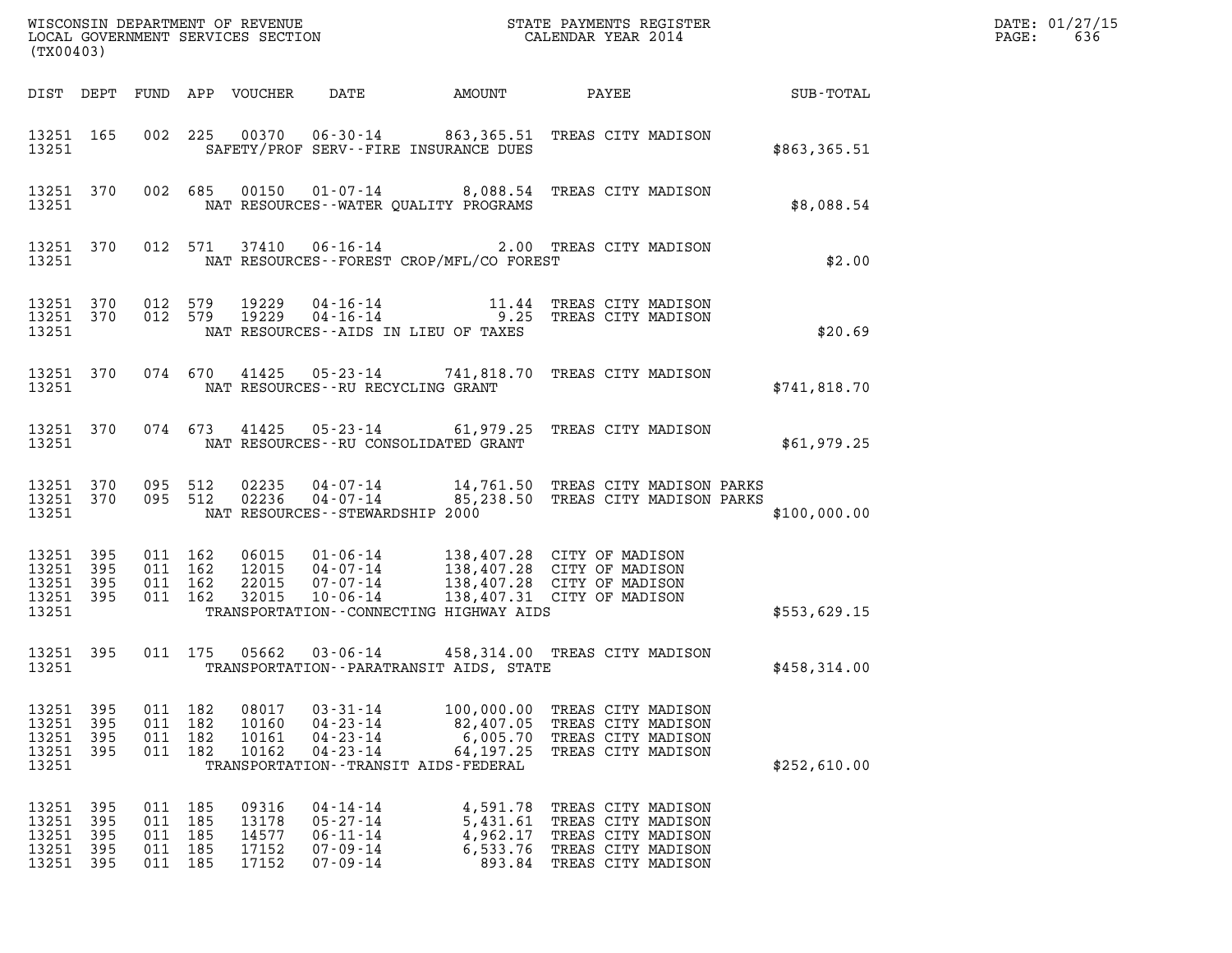| (TX00403)                                                                                                             |                                                                                  |                                                                                  |                                                                                      |                                                                                                          |                                                                                                                                                                                                                                          |                                                                                                                                   |                                                                                                                                                                                                                                                                                                                     |                   |  |
|-----------------------------------------------------------------------------------------------------------------------|----------------------------------------------------------------------------------|----------------------------------------------------------------------------------|--------------------------------------------------------------------------------------|----------------------------------------------------------------------------------------------------------|------------------------------------------------------------------------------------------------------------------------------------------------------------------------------------------------------------------------------------------|-----------------------------------------------------------------------------------------------------------------------------------|---------------------------------------------------------------------------------------------------------------------------------------------------------------------------------------------------------------------------------------------------------------------------------------------------------------------|-------------------|--|
| DIST                                                                                                                  | DEPT                                                                             | FUND                                                                             | APP                                                                                  | VOUCHER                                                                                                  | DATE                                                                                                                                                                                                                                     | AMOUNT                                                                                                                            | PAYEE                                                                                                                                                                                                                                                                                                               | SUB-TOTAL         |  |
| 13251<br>13251<br>13251<br>13251<br>13251<br>13251<br>13251<br>13251<br>13251<br>13251<br>13251<br>13251<br>13251     | 395<br>395<br>395<br>395<br>395<br>395<br>395<br>395<br>395<br>395<br>395<br>395 | 011<br>011<br>011<br>011<br>011<br>011<br>011<br>011<br>011<br>011<br>011<br>011 | 185<br>185<br>185<br>185<br>185<br>185<br>185<br>185<br>185<br>185<br>185<br>185     | 17152<br>19956<br>19956<br>20376<br>24340<br>24340<br>24340<br>26660<br>27399<br>29379<br>29379<br>31176 | $07 - 09 - 14$<br>$08 - 04 - 14$<br>$08 - 04 - 14$<br>$08 - 07 - 14$<br>$09 - 17 - 14$<br>09 - 17 - 14<br>$09 - 17 - 14$<br>$10 - 08 - 14$<br>$10 - 14 - 14$<br>$10 - 31 - 14$<br>$10 - 31 - 14$<br>$11 - 17 - 14$                       | 853.60<br>422.48<br>885.68<br>4,210.04<br>1,027.60<br>417.58<br>7,042.44<br>407.04<br>TRANSPORTATION - - HIGHWAY SAFETY - FEDERAL | TREAS CITY MADISON<br>TREAS CITY MADISON<br>TREAS CITY MADISON<br>TREAS CITY MADISON<br>TREAS CITY MADISON<br>TREAS CITY MADISON<br>TREAS CITY MADISON<br>TREAS CITY MADISON<br>6,996.65 TREAS CITY MADISON<br>1,395.86 TREAS CITY MADISON<br>1,696.32 TREAS CITY MADISON<br>20,197.17 TREAS CITY MADISON           | \$67,965.62       |  |
| 13251<br>13251<br>13251<br>13251<br>13251                                                                             | 395<br>395<br>395<br>395                                                         | 011<br>011<br>011<br>011                                                         | 191<br>191<br>191<br>191                                                             | 04368<br>10368<br>20368<br>30368                                                                         | $01 - 06 - 14$<br>04-07-14<br>$07 - 07 - 14$<br>$10 - 06 - 14$                                                                                                                                                                           | TRANSPORTATION--GENERAL TRANSP AIDS-GTA                                                                                           | 2,328,219.45 CITY OF MADISON<br>2,328,219.45 CITY OF MADISON<br>2,328,219.45 CITY OF MADISON<br>2,328,219.46 CITY OF MADISON                                                                                                                                                                                        | \$9,312,877.81    |  |
| 13251<br>13251<br>13251<br>13251<br>13251                                                                             | 395<br>395<br>395<br>395                                                         | 011<br>011<br>011<br>011                                                         | 194<br>194<br>194<br>194                                                             | 16007<br>24007<br>26007<br>42007                                                                         | $06 - 04 - 14$<br>$07 - 07 - 14$<br>$09 - 30 - 14$<br>$12 - 30 - 14$                                                                                                                                                                     | 4,054,800.00<br>4,054,800.00<br>TRANSPORTATION - - TRANSIT OPERATING AID                                                          | 4,054,800.00 CITY OF MADISON<br>4,054,800.00 CITY OF MADISON<br>CITY OF MADISON<br>CITY OF MADISON                                                                                                                                                                                                                  | \$16, 219, 200.00 |  |
| 13251<br>13251                                                                                                        | 395                                                                              | 011                                                                              | 278                                                                                  | 33694                                                                                                    | $12 - 10 - 14$                                                                                                                                                                                                                           | 217,834.82<br>TRANSPORTATION - - LRIP/TRIP/MSIP GRANTS                                                                            | TREAS CITY MADISON                                                                                                                                                                                                                                                                                                  | \$217,834.82      |  |
| 13251<br>13251<br>13251<br>13251<br>13251<br>13251<br>13251<br>13251<br>13251<br>13251<br>13251<br>13251 435<br>13251 | 435<br>435<br>435<br>435<br>435<br>435<br>435<br>435<br>435<br>435<br>435        | 005<br>005<br>005<br>005<br>005<br>005<br>005<br>005<br>005<br>005<br>005        | 000<br>000<br>000<br>000<br>000<br>000<br>000<br>000<br>000<br>000<br>000<br>005 000 | 90412<br>90415<br>90416<br>90417<br>90419<br>90420<br>90500<br>90502<br>90506<br>90508<br>90509          | $01 - 01 - 14$<br>$02 - 01 - 14$<br>$03 - 01 - 14$<br>$04 - 01 - 14$<br>$05 - 01 - 14$<br>$06 - 01 - 14$<br>$07 - 01 - 14$<br>$08 - 01 - 14$<br>$09 - 01 - 14$<br>$10 - 01 - 14$<br>$11 - 01 - 14$<br>HEALTH SERVICES - - STATE/FED AIDS | 32,598.00<br>13,659.00<br>509,921.00<br>84,086.00<br>132,278.00<br>214,134.00                                                     | CITY OF MADISON<br>CITY OF MADISON<br>12,739.00 CITY OF MADISON<br>CITY OF MADISON<br>CITY OF MADISON<br>396,154.00 CITY OF MADISON<br>211,603.00 CITY OF MADISON<br>191,731.00 CITY OF MADISON<br>178,376.00 CITY OF MADISON<br>CITY OF MADISON<br>CITY OF MADISON<br>90510  12-01-14  142,047.00  CITY OF MADISON | \$2,119,326.00    |  |
| 13251 435<br>13251                                                                                                    |                                                                                  |                                                                                  | 005 162                                                                              | 01HSD                                                                                                    |                                                                                                                                                                                                                                          | HS--AMBULANCE FUNDING ASSISTANCE GRANTS                                                                                           | 09-08-14 35,779.22 TREAS CITY MADISON                                                                                                                                                                                                                                                                               | \$35,779.22       |  |
| 13251 435                                                                                                             |                                                                                  |                                                                                  | 005 163                                                                              |                                                                                                          | 01LGS 11-17-14                                                                                                                                                                                                                           |                                                                                                                                   | 374,800.00 CITY OF MADISON                                                                                                                                                                                                                                                                                          |                   |  |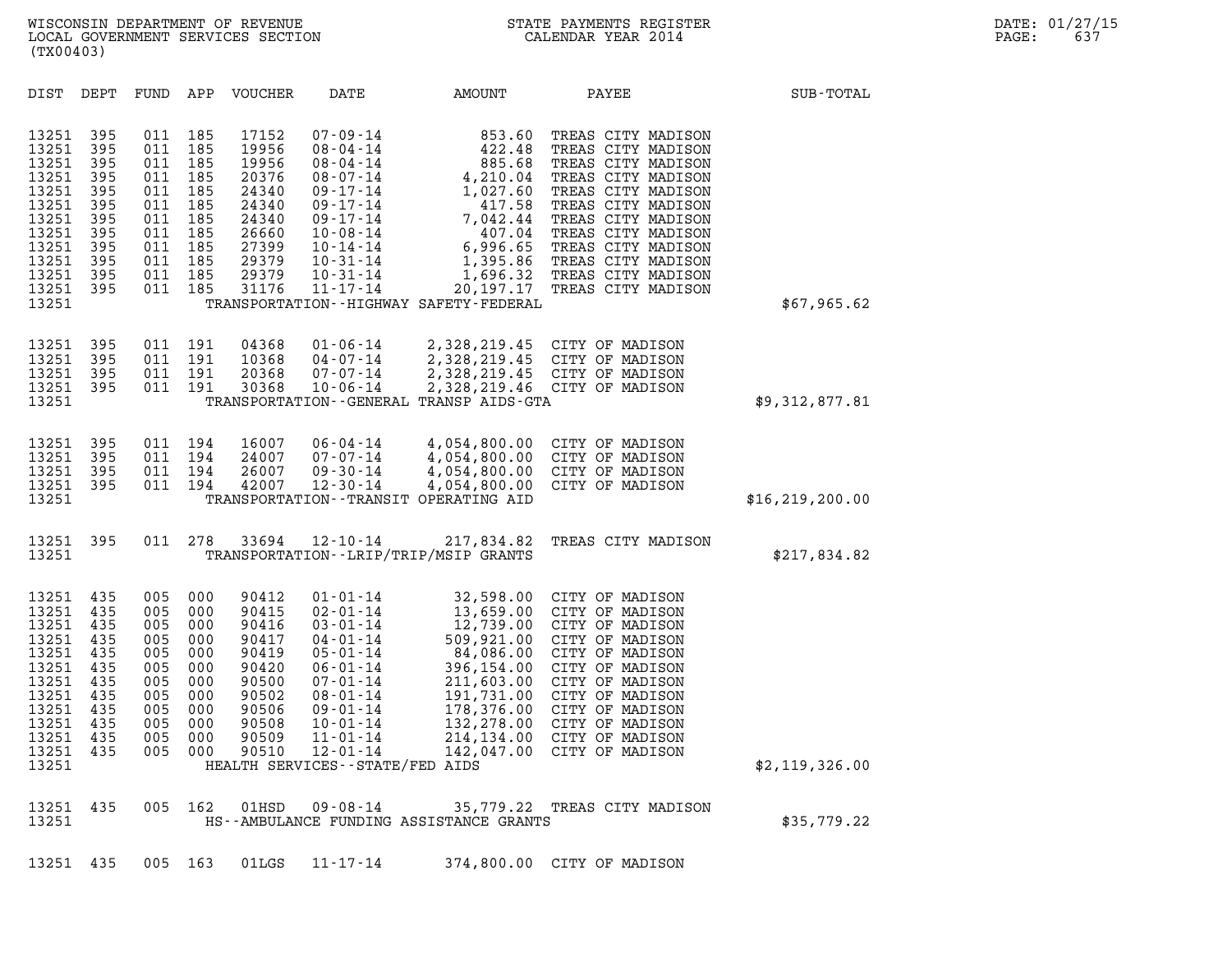| (TX00403)                                                              |                        |                                                     |     |                                 | WISCONSIN DEPARTMENT OF REVENUE<br>LOCAL GOVERNMENT SERVICES SECTION TERMS OF CALENDAR YEAR 2014                                                                                                                                                                              |  | DATE: 01/27/15<br>$\mathtt{PAGE}$ :<br>638                                                    |                        |  |
|------------------------------------------------------------------------|------------------------|-----------------------------------------------------|-----|---------------------------------|-------------------------------------------------------------------------------------------------------------------------------------------------------------------------------------------------------------------------------------------------------------------------------|--|-----------------------------------------------------------------------------------------------|------------------------|--|
|                                                                        |                        |                                                     |     | DIST DEPT FUND APP VOUCHER DATE |                                                                                                                                                                                                                                                                               |  |                                                                                               | AMOUNT PAYEE SUB-TOTAL |  |
|                                                                        |                        |                                                     |     |                                 | 13251 HS--PREPAID MEDICAL TRANSPORT REIMBURSE 674,800.00                                                                                                                                                                                                                      |  |                                                                                               |                        |  |
| 13251 437<br>13251<br>13251 437<br>13251 437<br>13251                  | 437                    | 005 000<br>005 000<br>005 000<br>005 000            |     |                                 | 00000 01-31-14 550.00 PUBLIC HEALTH-MADISON & D<br>00000 05-06-14 5,754.00 PUBLIC HEALTH-MADISON & D<br>00000 07-31-14 5,778.00 PUBLIC HEALTH-MADISON & D<br>00000 12-30-14 642.00 PUBLIC HEALTH-MADISON & D<br>CHILDREN & FAMILIES--STATE/FEDERAL AIDS                       |  |                                                                                               | \$12,724.00            |  |
| 13251 455<br>13251 455<br>13251                                        | 13251 455              | 002 231<br>002 231<br>002 231                       |     |                                 | JUSTICE -- LAW ENFORCEMENT TRAINING                                                                                                                                                                                                                                           |  |                                                                                               | \$166, 240.00          |  |
| 13251                                                                  | 13251 455              |                                                     |     |                                 | 002 251 00919 01-23-14 4,676.45 TREAS CITY MADISON<br>JUSTICE - - TRUANCY PROGRAM - GRANT FUNDS                                                                                                                                                                               |  |                                                                                               | \$4,676.45             |  |
| 13251                                                                  | 13251 455<br>13251 455 | 002 275<br>002 275                                  |     |                                 | DOJ--UNIFORM BEAT PATROL OFFICER GRANT                                                                                                                                                                                                                                        |  |                                                                                               | \$126,714.00           |  |
| 13251 465<br>13251 465<br>13251 465<br>13251 465<br>13251 465<br>13251 |                        | 002 305<br>002 305<br>002 305<br>002 305<br>002 305 |     | 01283                           | 00068   11-06-14   41,522.85   TREAS CITY MADISON<br>01045   01-16-14   12,357.95   TREAS CITY MADISON<br>01045   01-16-14   74,147.70   TREAS CITY MADISON<br>01075   02-07-14   7,583.49   TREAS CITY MADISON<br>$06 - 25 - 14$<br>MILITARY AFFAIRS-EMER MGMT-DISASTER RECO |  | 5,212.51 TREAS CITY MADISON                                                                   | \$140,824.50           |  |
| 13251 465<br>13251<br>13251<br>13251 465<br>13251                      | 465<br>465             | 002 306<br>002 306<br>002 306<br>002 306            |     |                                 | 00048  10-29-14  40,021.43 TREAS CITY MADISON<br>00789  02-25-14  40,021.43 TREAS CITY MADISON<br>00987  04-14-14  40,021.43 TREAS CITY MADISON<br>01390  07-25-14  40,021.43 TREAS CITY MADISON<br>MILITARY AFFAIRS-EMER MGMT--HAZMAT AIDS                                   |  |                                                                                               | \$160,085.72           |  |
| 13251<br>13251<br>13251<br>13251                                       | 465<br>465<br>465      | 002<br>002 342<br>002 342                           | 342 | 00068<br>01075<br>01283         | $11 - 06 - 14$<br>$02 - 07 - 14$<br>$06 - 25 - 14$<br>MILITARY AFFAIRS-EMERGENCY MGMT-FED FUND                                                                                                                                                                                |  | 249,137.10 TREAS CITY MADISON<br>45,500.91 TREAS CITY MADISON<br>31,275.06 TREAS CITY MADISON | \$325,913.07           |  |
| 13251 465<br>13251                                                     |                        | 002 350                                             |     | 00306                           | 10-15-14<br>MILITARY AFFAIRS--HOMELAND SEC GRANT                                                                                                                                                                                                                              |  | 267,472.39 TREAS CITY MADISON, FIRE                                                           | \$267,472.39           |  |
| 13251 505<br>13251                                                     |                        | 002 142                                             |     | 01224                           | 08-29-14<br>DOA--FEDERAL ENERGY GRANTS                                                                                                                                                                                                                                        |  | 8,000.00 TREAS CITY MADISON                                                                   | \$8,000.00             |  |

13251 505 002 143 01314 09-02-14 40,451.74 TREAS CITY MADISON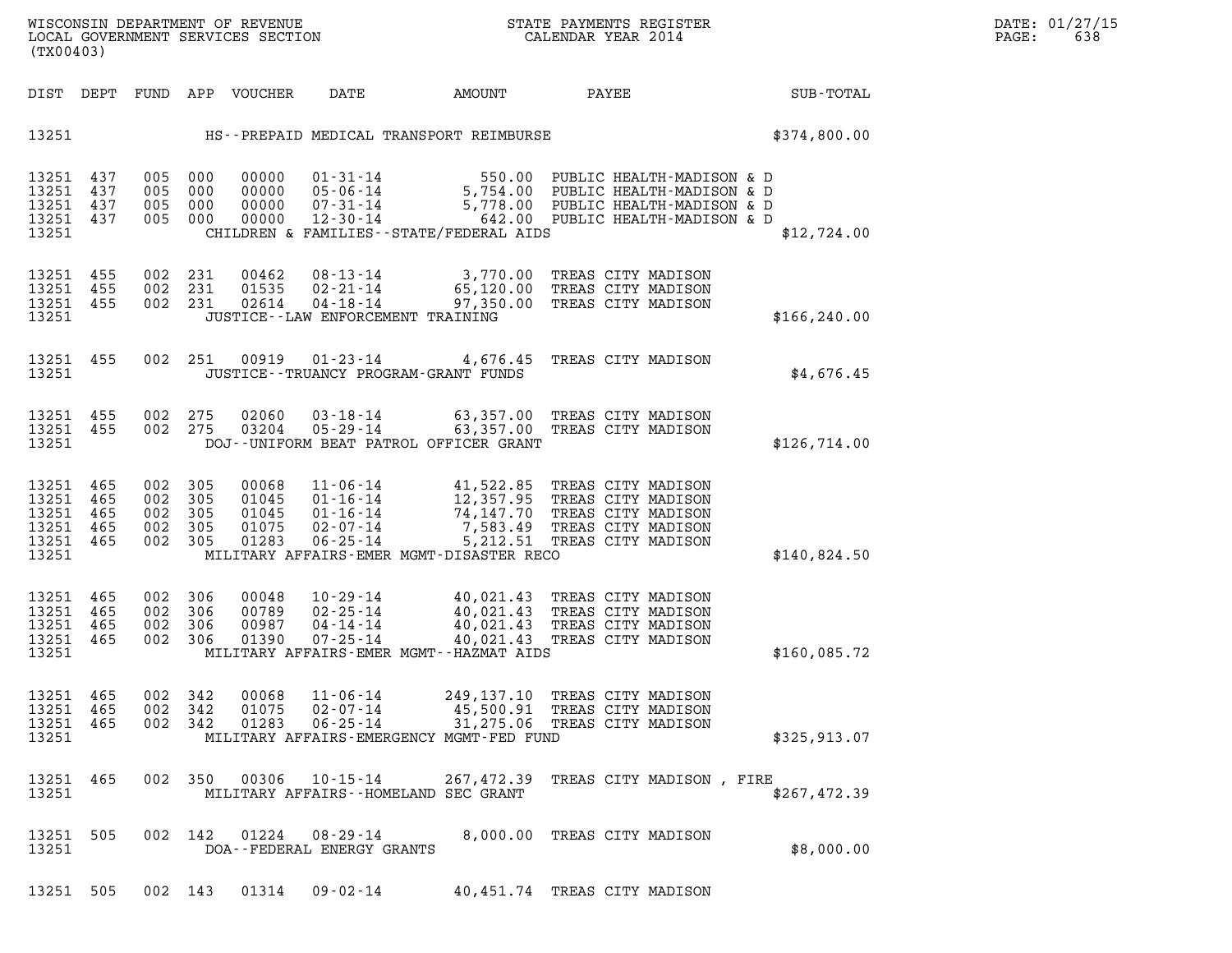| (TX00403)                                                                                                                                                                                          |                                                                                                                                                        |                                                                                                                                                        |                                                                                                                                                        | WISCONSIN DEPARTMENT OF REVENUE<br>LOCAL GOVERNMENT SERVICES SECTION                                                                                                                               | $\mathbf N$                                                                                                                                                                                                                                                                                                                                                                                              |                                                                                                                                                                                                                                                                           | STATE PAYMENTS REGISTER<br>CALENDAR YEAR 2014                                                                                                                                                                                                                                                                                                                                                                                                                                                    |              | DATE: 01/27/15<br>639<br>PAGE: |
|----------------------------------------------------------------------------------------------------------------------------------------------------------------------------------------------------|--------------------------------------------------------------------------------------------------------------------------------------------------------|--------------------------------------------------------------------------------------------------------------------------------------------------------|--------------------------------------------------------------------------------------------------------------------------------------------------------|----------------------------------------------------------------------------------------------------------------------------------------------------------------------------------------------------|----------------------------------------------------------------------------------------------------------------------------------------------------------------------------------------------------------------------------------------------------------------------------------------------------------------------------------------------------------------------------------------------------------|---------------------------------------------------------------------------------------------------------------------------------------------------------------------------------------------------------------------------------------------------------------------------|--------------------------------------------------------------------------------------------------------------------------------------------------------------------------------------------------------------------------------------------------------------------------------------------------------------------------------------------------------------------------------------------------------------------------------------------------------------------------------------------------|--------------|--------------------------------|
| DIST DEPT                                                                                                                                                                                          |                                                                                                                                                        | FUND                                                                                                                                                   |                                                                                                                                                        | APP VOUCHER                                                                                                                                                                                        | DATE                                                                                                                                                                                                                                                                                                                                                                                                     | AMOUNT                                                                                                                                                                                                                                                                    | PAYEE                                                                                                                                                                                                                                                                                                                                                                                                                                                                                            | SUB-TOTAL    |                                |
| 13251<br>13251                                                                                                                                                                                     | 505                                                                                                                                                    | 002                                                                                                                                                    | 143                                                                                                                                                    | 01314                                                                                                                                                                                              |                                                                                                                                                                                                                                                                                                                                                                                                          | DOA--PETROLEUM VIOLATION FUND-FEDERAL FD                                                                                                                                                                                                                                  | 09-02-14 2,548.26 TREAS CITY MADISON                                                                                                                                                                                                                                                                                                                                                                                                                                                             | \$43,000.00  |                                |
| 13251<br>13251                                                                                                                                                                                     | 505                                                                                                                                                    | 002                                                                                                                                                    | 174                                                                                                                                                    | 58920                                                                                                                                                                                              | 04-30-14                                                                                                                                                                                                                                                                                                                                                                                                 | DOA--TRANSMISSION LINE FEE DISTRIBUTION                                                                                                                                                                                                                                   | 187,013.00 TREAS CITY MADISON                                                                                                                                                                                                                                                                                                                                                                                                                                                                    | \$187,013.00 |                                |
| 13251<br>13251<br>13251<br>13251<br>13251<br>13251<br>13251<br>13251<br>13251<br>13251<br>13251<br>13251                                                                                           | 505<br>505<br>505<br>505<br>505<br>505<br>505<br>505<br>505<br>505<br>505<br>505                                                                       | 002<br>002<br>002<br>002<br>002<br>002<br>002<br>002<br>002<br>002<br>002<br>002                                                                       | 703<br>703<br>703<br>703<br>703<br>703<br>703<br>703<br>703<br>703<br>703<br>703                                                                       | 01781<br>04500<br>04500<br>04500<br>05910<br>05910<br>07863<br>07863<br>08286<br>08718<br>09872<br>09872                                                                                           | $09 - 25 - 14$<br>$01 - 09 - 14$<br>$01 - 09 - 14$<br>$01 - 09 - 14$<br>$02 - 25 - 14$<br>$02 - 25 - 14$<br>04-25-14<br>$04 - 25 - 14$<br>$05 - 13 - 14$<br>$05 - 28 - 14$<br>$07 - 15 - 14$<br>$07 - 15 - 14$                                                                                                                                                                                           | 11,934.00<br>$\begin{array}{r} 117958.00 \ 6,619.00 \ 7,821.00 \ 17,578.00 \ 4,601.00 \ 3,677.00 \ 10,121.00 \ 89,628.00 \end{array}$<br>18,426.00<br>6,188.00<br>8,331.00                                                                                                | TREAS CITY MADISON<br>TREAS CITY MADISON<br>TREAS CITY MADISON<br>TREAS CITY MADISON<br>TREAS CITY MADISON<br>TREAS CITY MADISON<br>TREAS CITY MADISON<br>TREAS CITY MADISON<br>TREAS CITY MADISON<br>TREAS CITY MADISON<br>TREAS CITY MADISON<br>TREAS CITY MADISON                                                                                                                                                                                                                             |              |                                |
| 13251                                                                                                                                                                                              |                                                                                                                                                        |                                                                                                                                                        |                                                                                                                                                        |                                                                                                                                                                                                    | DOA--HOUSING ASSISTANCE GRANTS                                                                                                                                                                                                                                                                                                                                                                           |                                                                                                                                                                                                                                                                           |                                                                                                                                                                                                                                                                                                                                                                                                                                                                                                  | \$185,882.00 |                                |
| 13251<br>13251<br>13251<br>13251<br>13251<br>13251                                                                                                                                                 | 505<br>505<br>505<br>505<br>505                                                                                                                        | 002<br>002<br>002<br>002<br>002                                                                                                                        | 707<br>707<br>707<br>707<br>707                                                                                                                        | 01781<br>04500<br>05910<br>08718<br>09872                                                                                                                                                          | $09 - 25 - 14$<br>$01 - 09 - 14$<br>$02 - 25 - 14$<br>$05 - 28 - 14$<br>$07 - 15 - 14$<br>DOA--HOUSING ASSISTANCE GRANTS                                                                                                                                                                                                                                                                                 | 27,884.00<br>9,912.00<br>3,240.00<br>4,444.00<br>2,663.00                                                                                                                                                                                                                 | TREAS CITY MADISON<br>TREAS CITY MADISON<br>TREAS CITY MADISON<br>TREAS CITY MADISON<br>TREAS CITY MADISON                                                                                                                                                                                                                                                                                                                                                                                       | \$48,143.00  |                                |
| 13251<br>13251<br>13251<br>13251<br>13251<br>13251<br>13251<br>13251<br>13251<br>13251<br>13251<br>13251<br>13251<br>13251<br>13251<br>13251<br>13251<br>13251<br>13251<br>13251<br>13251<br>13251 | 505<br>505<br>505<br>505<br>505<br>505<br>505<br>505<br>505<br>505<br>505<br>505<br>505<br>505<br>505<br>505<br>505<br>505<br>505<br>505<br>505<br>505 | 002<br>002<br>002<br>002<br>002<br>002<br>002<br>002<br>002<br>002<br>002<br>002<br>002<br>002<br>002<br>002<br>002<br>002<br>002<br>002<br>002<br>002 | 745<br>745<br>745<br>745<br>745<br>745<br>745<br>745<br>745<br>745<br>745<br>745<br>745<br>745<br>745<br>745<br>745<br>745<br>745<br>745<br>745<br>745 | 01781<br>01781<br>01781<br>01781<br>01781<br>01999<br>04500<br>04500<br>04500<br>04500<br>05910<br>05910<br>05910<br>05910<br>05910<br>05910<br>05910<br>05910<br>07863<br>07863<br>07863<br>07863 | $09 - 25 - 14$<br>$09 - 25 - 14$<br>$09 - 25 - 14$<br>$09 - 25 - 14$<br>$09 - 25 - 14$<br>$10 - 01 - 14$<br>$01 - 09 - 14$<br>$01 - 09 - 14$<br>$01 - 09 - 14$<br>$01 - 09 - 14$<br>$02 - 25 - 14$<br>$02 - 25 - 14$<br>$02 - 25 - 14$<br>$02 - 25 - 14$<br>$02 - 25 - 14$<br>$02 - 25 - 14$<br>$02 - 25 - 14$<br>$02 - 25 - 14$<br>$04 - 25 - 14$<br>$04 - 25 - 14$<br>$04 - 25 - 14$<br>$04 - 25 - 14$ | 9,043.00<br>10,564.00<br>7,234.00<br>1,824.00<br>6,762.00<br>23,331.00<br>1,383.00<br>6,420.00<br>14,943.00<br>5,095.00<br>15,705.00<br>9,400.00<br>3,113.00<br>7,816.00<br>3,316.00<br>10,386.00<br>8,304.00<br>3,300.00<br>7,677.00<br>4,160.00<br>5,505.00<br>1,525.00 | TREAS CITY MADISON<br>TREAS CITY MADISON<br>TREAS CITY MADISON<br>TREAS CITY MADISON<br>TREAS CITY MADISON<br>TREAS CITY MADISON<br>TREAS CITY MADISON<br>TREAS CITY MADISON<br>TREAS CITY MADISON<br>TREAS CITY MADISON<br>TREAS CITY MADISON<br>TREAS CITY MADISON<br>TREAS CITY MADISON<br>TREAS CITY MADISON<br>TREAS CITY MADISON<br>TREAS CITY MADISON<br>TREAS CITY MADISON<br>TREAS CITY MADISON<br>TREAS CITY MADISON<br>TREAS CITY MADISON<br>TREAS CITY MADISON<br>TREAS CITY MADISON |              |                                |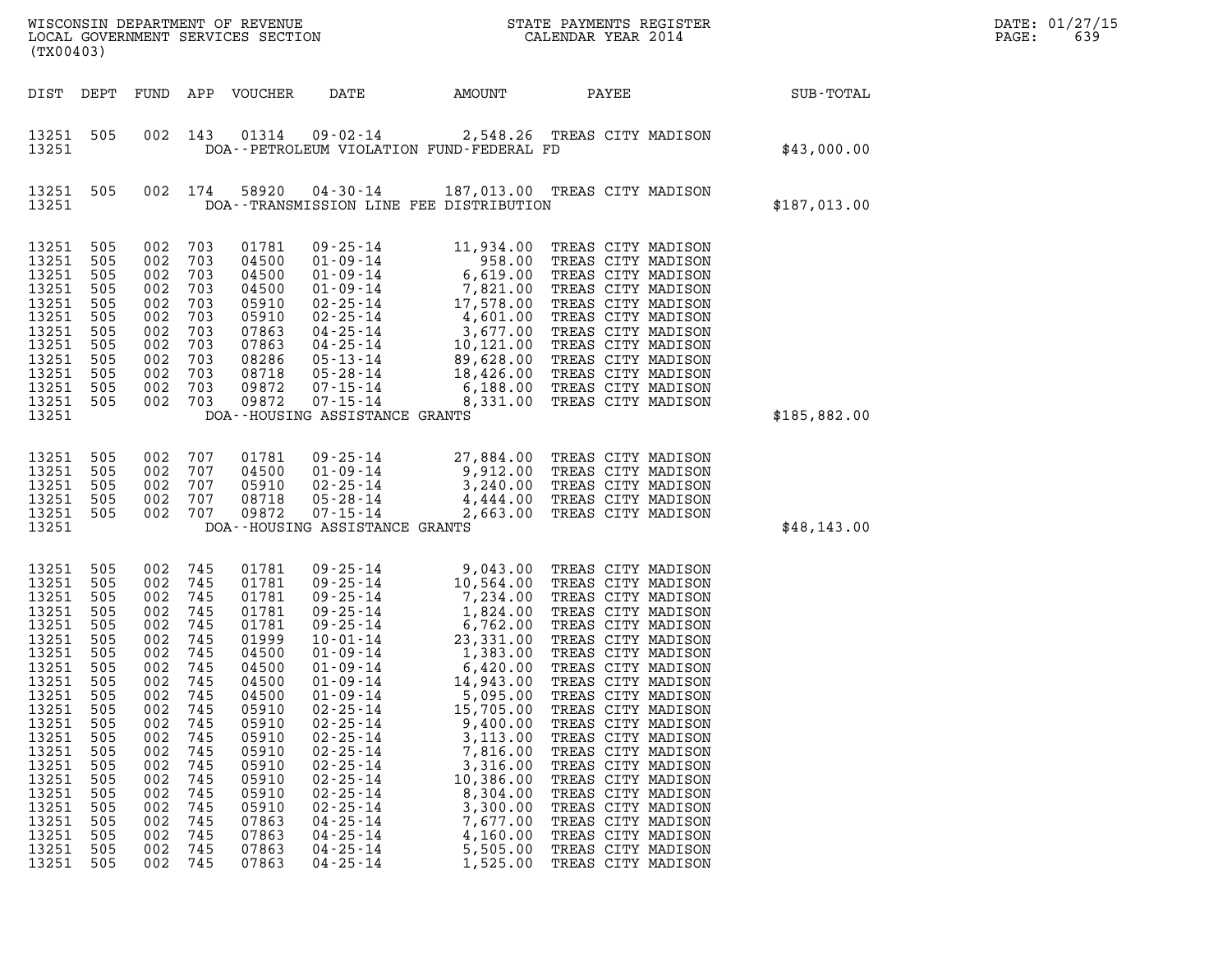| (TX00403)                                                                                                                                                                                                                                             |                                                                                                       |                                                                                                       |                                                                                                                                     |                                                                                                                                                                                                                                                                                                              |                                                                                                                                     |                                                                                                                                                                                                                                                                                                                                                                            |                   |
|-------------------------------------------------------------------------------------------------------------------------------------------------------------------------------------------------------------------------------------------------------|-------------------------------------------------------------------------------------------------------|-------------------------------------------------------------------------------------------------------|-------------------------------------------------------------------------------------------------------------------------------------|--------------------------------------------------------------------------------------------------------------------------------------------------------------------------------------------------------------------------------------------------------------------------------------------------------------|-------------------------------------------------------------------------------------------------------------------------------------|----------------------------------------------------------------------------------------------------------------------------------------------------------------------------------------------------------------------------------------------------------------------------------------------------------------------------------------------------------------------------|-------------------|
| DIST<br>DEPT                                                                                                                                                                                                                                          | FUND                                                                                                  | APP                                                                                                   | VOUCHER                                                                                                                             | DATE                                                                                                                                                                                                                                                                                                         | AMOUNT                                                                                                                              | PAYEE                                                                                                                                                                                                                                                                                                                                                                      | SUB-TOTAL         |
| 505<br>13251<br>13251<br>505<br>13251<br>505<br>13251<br>505<br>13251<br>505<br>13251<br>505<br>13251<br>505<br>13251<br>505<br>13251<br>505<br>13251<br>505<br>13251<br>505<br>13251<br>505<br>13251<br>505<br>13251<br>505<br>13251<br>505<br>13251 | 002<br>002<br>002<br>002<br>002<br>002<br>002<br>002<br>002<br>002<br>002<br>002<br>002<br>002<br>002 | 745<br>745<br>745<br>745<br>745<br>745<br>745<br>745<br>745<br>745<br>745<br>745<br>745<br>745<br>745 | 07863<br>07863<br>08718<br>08718<br>08718<br>08718<br>08754<br>09872<br>09872<br>09872<br>09872<br>09872<br>09872<br>09872<br>09872 | $04 - 25 - 14$<br>$04 - 25 - 14$<br>$05 - 28 - 14$<br>$05 - 28 - 14$<br>$05 - 28 - 14$<br>$05 - 28 - 14$<br>$05 - 29 - 14$<br>$07 - 15 - 14$<br>$07 - 15 - 14$<br>$07 - 15 - 14$<br>$07 - 15 - 14$<br>$07 - 15 - 14$<br>$07 - 15 - 14$<br>$07 - 15 - 14$<br>$07 - 15 - 14$<br>DOA--HOUSING ASSISTANCE GRANTS | 14,315.00<br>4,629.00<br>6,692.00<br>15,843.00<br>9,770.00<br>4,417.00<br>25,000.00<br>2,264.00<br>7,478.00<br>4,866.00<br>5,143.00 | TREAS CITY MADISON<br>TREAS CITY MADISON<br>TREAS CITY MADISON<br>TREAS CITY MADISON<br>TREAS CITY MADISON<br>TREAS CITY MADISON<br>TREAS CITY MADISON<br>TREAS CITY MADISON<br>TREAS CITY MADISON<br>TREAS CITY MADISON<br>1,997.00 TREAS CITY MADISON<br>TREAS CITY MADISON<br>3,805.00 TREAS CITY MADISON<br>6,003.00 TREAS CITY MADISON<br>3,914.00 TREAS CITY MADISON | \$282,942.00      |
| 835<br>13251<br>13251<br>835<br>13251                                                                                                                                                                                                                 | 002<br>002                                                                                            | 105<br>105                                                                                            | 43279<br>80382                                                                                                                      | $07 - 28 - 14$<br>$11 - 17 - 14$<br>REVENUE - - STATE SHARED REVENUES                                                                                                                                                                                                                                        |                                                                                                                                     | 7,338,471.49 TREAS CITY MADISON<br>4,878,147.12 TREAS CITY MADISON                                                                                                                                                                                                                                                                                                         | \$12, 216, 618.61 |
| 835<br>13251<br>13251<br>835<br>13251                                                                                                                                                                                                                 | 002<br>002                                                                                            | 109<br>109                                                                                            | 02342<br>05082                                                                                                                      | $07 - 28 - 14$<br>$07 - 28 - 14$<br>REVENUE - - EXEMPT COMPUTER AID                                                                                                                                                                                                                                          |                                                                                                                                     | 2,696,911.00 TREAS CITY MADISON<br>569,847.00 TREAS CITY MADISON                                                                                                                                                                                                                                                                                                           | \$3,266,758.00    |
| 835<br>13251<br>13251<br>835<br>13251                                                                                                                                                                                                                 | 002<br>002                                                                                            | 302<br>302                                                                                            | 10021<br>11021                                                                                                                      | $07 - 28 - 14$<br>$07 - 28 - 14$                                                                                                                                                                                                                                                                             | REVENUE-FIRST DOLLAR/SCHOOL LEVY CREDITS                                                                                            | 38,756,604.61 TREAS CITY MADISON<br>5,259,360.45 TREAS CITY MADISON                                                                                                                                                                                                                                                                                                        | \$44,015,965.06   |
| 13251<br>835<br>13251                                                                                                                                                                                                                                 | 002                                                                                                   | 501                                                                                                   | 00001                                                                                                                               | $02 - 03 - 14$                                                                                                                                                                                                                                                                                               | 8,350,298.07<br>DOA-PAYMENT FOR MUNICIPAL SERVICES AID                                                                              | TREAS CITY MADISON                                                                                                                                                                                                                                                                                                                                                         | \$8,350,298.07    |
| 13251<br>835<br>13251<br>835<br>13251                                                                                                                                                                                                                 | 021<br>021                                                                                            | 363<br>363                                                                                            | 36042<br>37302                                                                                                                      | $03 - 24 - 14$<br>$03 - 24 - 14$<br>REVENUE--LOTTERY CREDIT -                                                                                                                                                                                                                                                | 34,911.65<br>5,768,114.41                                                                                                           | TREAS CITY MADISON<br>TREAS CITY MADISON                                                                                                                                                                                                                                                                                                                                   | \$5,803,026.06    |
| 13251                                                                                                                                                                                                                                                 |                                                                                                       |                                                                                                       |                                                                                                                                     | DISTRICT TOTAL APPROPRIATIONS                                                                                                                                                                                                                                                                                |                                                                                                                                     |                                                                                                                                                                                                                                                                                                                                                                            | \$106,999,907.24  |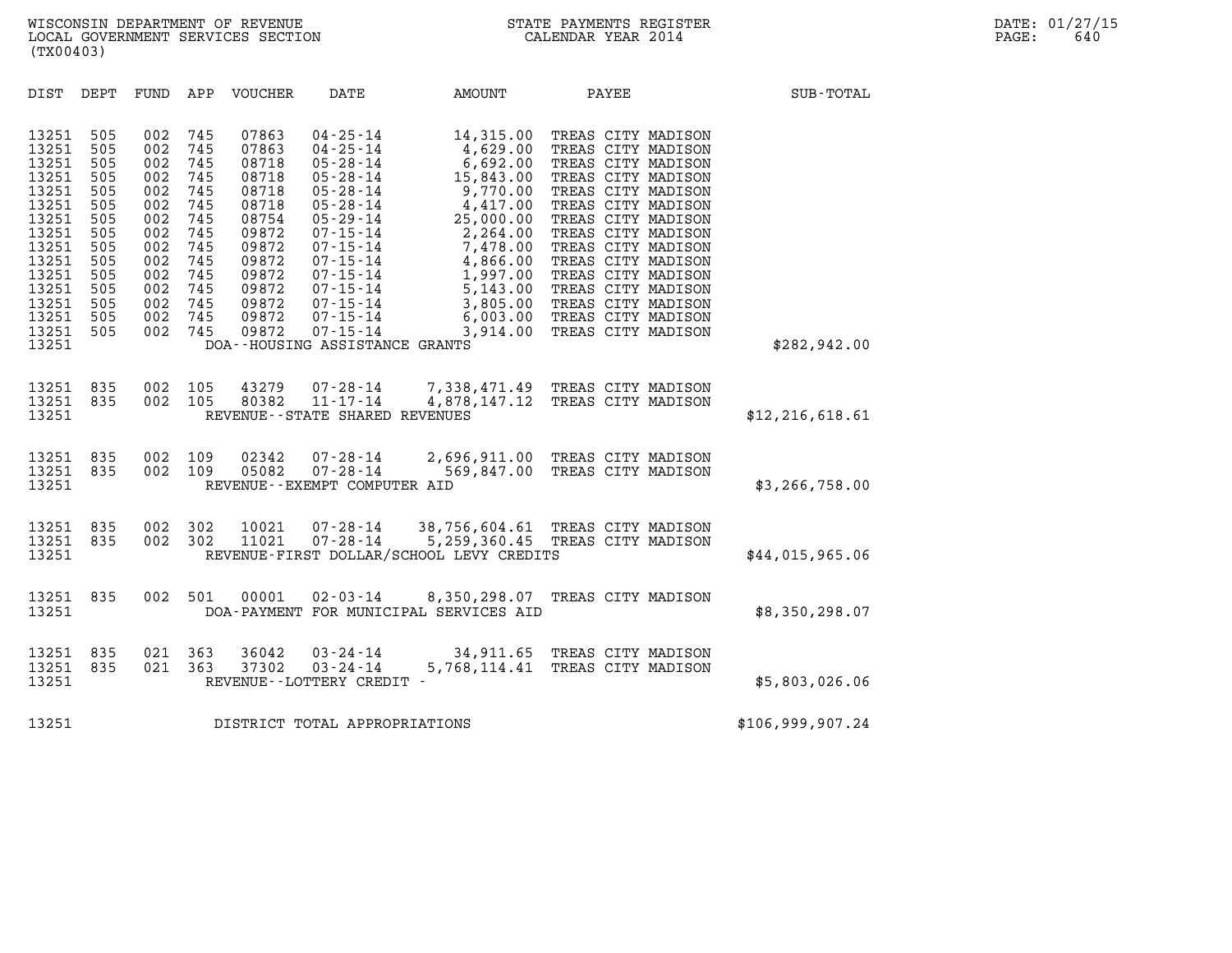|       | DATE: 01/27/15 |
|-------|----------------|
| PAGE: | 641            |

| (TX00403)                                                                                                                                                          |                                                                                                            |                                                                                        |                                                          |                                             | WISCONSIN DEPARTMENT OF REVENUE<br>LOCAL GOVERNMENT SERVICES SECTION CALENDAR YEAR 2014                                      |              | DATE:<br>PAGE:<br>DATE: 01/27/15<br>641 |
|--------------------------------------------------------------------------------------------------------------------------------------------------------------------|------------------------------------------------------------------------------------------------------------|----------------------------------------------------------------------------------------|----------------------------------------------------------|---------------------------------------------|------------------------------------------------------------------------------------------------------------------------------|--------------|-----------------------------------------|
|                                                                                                                                                                    |                                                                                                            |                                                                                        |                                                          |                                             | DIST DEPT FUND APP VOUCHER DATE AMOUNT PAYEE SUB-TOTAL                                                                       |              |                                         |
| 13255 165<br>13255                                                                                                                                                 |                                                                                                            |                                                                                        |                                                          |                                             | 002 225 00371 06-30-14 103,342.94 TREAS CITY MIDDLETON<br>SAFETY/PROF SERV--FIRE INSURANCE DUES                              | \$103,342.94 |                                         |
| 13255 370<br>13255                                                                                                                                                 |                                                                                                            |                                                                                        |                                                          | NAT RESOURCES-GENERAL OPERATIONS-FEDERAL    | 002 941 00806 10-03-14 22,386.25 TREAS CITY MIDDLETON                                                                        | \$22,386.25  |                                         |
| 13255 370<br>13255 370<br>13255                                                                                                                                    |                                                                                                            |                                                                                        |                                                          | NAT RESOURCES-WILDLIFE ABATEMENT/CONTROL    | 012 580 01526 02-11-14 2,500.00 TREAS CITY MIDDLETON<br>012 580 02294 04-11-14 1,750.00 TREAS CITY MIDDLETON                 | \$4,250.00   |                                         |
| 13255 370<br>13255                                                                                                                                                 |                                                                                                            |                                                                                        |                                                          | NAT RESOURCES - INVASIVE AQUATICE SPECIES   | 012 678 01894 03-07-14 7,122.83 TREAS CITY MIDDLETON                                                                         | \$7,122.83   |                                         |
| 13255 370                                                                                                                                                          |                                                                                                            |                                                                                        |                                                          | 13255 NAT RESOURCES--URBAN NON-POINT GRANTS | 074 658 01213 12-03-14 60,000.00 TREAS CITY MIDDLETON                                                                        | \$60,000.00  |                                         |
| 13255 370                                                                                                                                                          |                                                                                                            |                                                                                        | 13255 NAT RESOURCES--RU RECYCLING GRANT                  |                                             | 074 670 41426 05-23-14 55,324.68 TREAS CITY MIDDLETON                                                                        | \$55,324.68  |                                         |
|                                                                                                                                                                    |                                                                                                            |                                                                                        |                                                          | 13255 NAT RESOURCES - STEWARDSHIP 2000      | 13255 370 095 512 00821 10-06-14 33,790.00 TREAS CITY MIDDLETON                                                              | \$33,790.00  |                                         |
| 13255<br>395<br>13255<br>395<br>13255<br>395<br>13255<br>395<br>13255<br>395<br>13255<br>395<br>13255<br>395<br>13255<br>395<br>13255<br>395<br>13255 395<br>13255 | 011 185<br>011 185<br>011 185<br>011 185<br>011 185<br>011 185<br>011 185<br>011 185<br>011 185<br>011 185 | 05311<br>05311<br>07455<br>09317<br>13179<br>16704<br>17754<br>22199<br>25449<br>98489 |                                                          | TRANSPORTATION - - HIGHWAY SAFETY - FEDERAL |                                                                                                                              | \$8,764.08   |                                         |
| 13255<br>395<br>13255<br>395<br>13255<br>395<br>13255<br>395<br>13255                                                                                              | 011 191<br>011 191<br>011 191<br>011 191                                                                   | 04369<br>10369<br>20369<br>30369                                                       | $01 - 06 - 14$<br>04-07-14<br>07-07-14<br>$10 - 06 - 14$ | TRANSPORTATION--GENERAL TRANSP AIDS-GTA     | 235,861.11 CITY OF MIDDLETON<br>235,861.11 CITY OF MIDDLETON<br>235,861.11 CITY OF MIDDLETON<br>235,861.14 CITY OF MIDDLETON | \$943,444.47 |                                         |
| 13255<br>395<br>13255                                                                                                                                              | 011 278                                                                                                    | 01303                                                                                  | $01 - 16 - 14$                                           | TRANSPORTATION - - LRIP/TRIP/MSIP GRANTS    | 33,641.03 TREAS CITY MIDDLETON                                                                                               | \$33,641.03  |                                         |
| 13255 435                                                                                                                                                          | 005 162                                                                                                    | 01HSD                                                                                  | $09 - 08 - 14$                                           |                                             | 4,327.08 TREAS CITY MIDDLETON                                                                                                |              |                                         |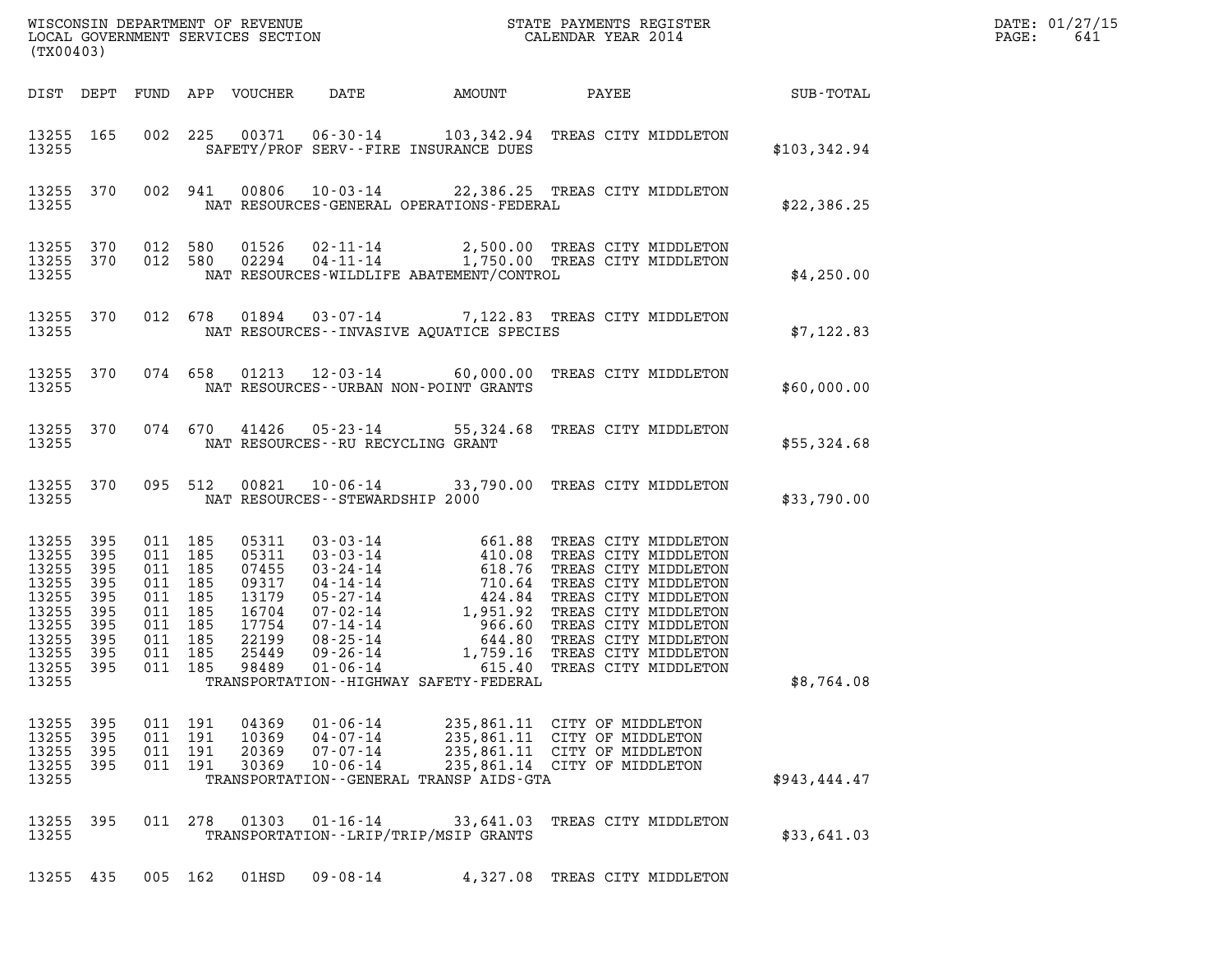| WISCONSIN DEPARTMENT OF REVENUE<br>LOCAL GOVERNMENT SERVICES SECTION<br>(TX00403) |                    |         |                |                                                  |        | STATE PAYMENTS REGISTER<br>CALENDAR YEAR 2014                                        |                | DATE: 01/27/15<br>PAGE:<br>642 |
|-----------------------------------------------------------------------------------|--------------------|---------|----------------|--------------------------------------------------|--------|--------------------------------------------------------------------------------------|----------------|--------------------------------|
| DIST DEPT FUND APP VOUCHER                                                        |                    |         |                | DATE                                             | AMOUNT | PAYEE                                                                                | SUB-TOTAL      |                                |
| 13255                                                                             |                    |         |                | HS--AMBULANCE FUNDING ASSISTANCE GRANTS          |        |                                                                                      | \$4,327.08     |                                |
| 13255 435<br>13255                                                                |                    |         |                | HS--PREPAID MEDICAL TRANSPORT REIMBURSE          |        | 005 163 01LGS 11-17-14 22,800.00 CITY OF MIDDLETON EMS                               | \$22,800.00    |                                |
| 13255 455<br>13255                                                                |                    |         |                | JUSTICE - - LAW ENFORCEMENT TRAINING             |        | 002 231 01568 02-21-14 5,760.00 TREAS CITY MIDDLETON                                 | \$5,760.00     |                                |
| 13255 505<br>13255                                                                |                    | 002 174 |                | DOA--TRANSMISSION LINE FEE DISTRIBUTION          |        | 58920  04-30-14  32,624.00  TREAS CITY MIDDLETON                                     | \$32,624.00    |                                |
| 13255<br>835<br>13255<br>835<br>13255                                             | 002 105<br>002 105 |         | 43280<br>80383 | $11 - 17 - 14$<br>REVENUE--STATE SHARED REVENUES |        | 07-28-14 211,202.49 TREAS CITY MIDDLETON<br>206,660.51 TREAS CITY MIDDLETON          | \$417,863.00   |                                |
| 13255<br>835<br>13255<br>835<br>13255                                             | 002<br>002 109     | 109     | 02343<br>05083 | REVENUE--EXEMPT COMPUTER AID                     |        | 07-28-14 339,169.00 TREAS CITY MIDDLETON<br>07-28-14 299,267.00 TREAS CITY MIDDLETON | \$638,436.00   |                                |
| 13255                                                                             |                    |         |                | DISTRICT TOTAL APPROPRIATIONS                    |        |                                                                                      | \$2,393,876.36 |                                |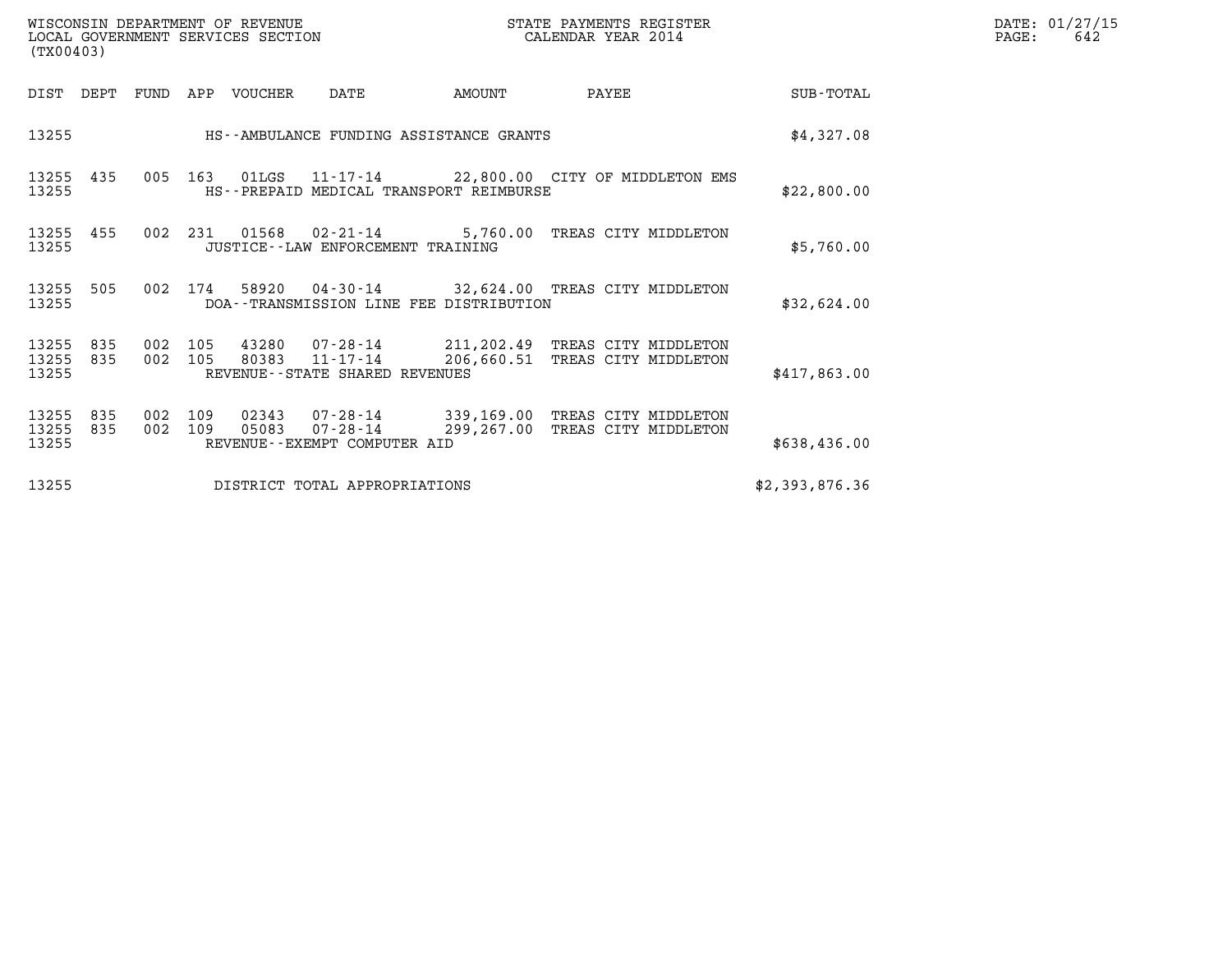| (TX00403)                                                                                                                                                                                             |                                               |                                                                                                      |                                                                                                          |                                                                                                                      |                                                                                                         |                                                                                                                                                                                                                                                                                                                                                                                                         |              | DATE: 01/27/15<br>PAGE:<br>643 |
|-------------------------------------------------------------------------------------------------------------------------------------------------------------------------------------------------------|-----------------------------------------------|------------------------------------------------------------------------------------------------------|----------------------------------------------------------------------------------------------------------|----------------------------------------------------------------------------------------------------------------------|---------------------------------------------------------------------------------------------------------|---------------------------------------------------------------------------------------------------------------------------------------------------------------------------------------------------------------------------------------------------------------------------------------------------------------------------------------------------------------------------------------------------------|--------------|--------------------------------|
| DIST DEPT                                                                                                                                                                                             |                                               |                                                                                                      | FUND APP VOUCHER                                                                                         | DATE                                                                                                                 | AMOUNT                                                                                                  | PAYEE                                                                                                                                                                                                                                                                                                                                                                                                   | SUB-TOTAL    |                                |
| 13258 165<br>13258                                                                                                                                                                                    | 002                                           | 225                                                                                                  | 00372                                                                                                    |                                                                                                                      | SAFETY/PROF SERV--FIRE INSURANCE DUES                                                                   | 06-30-14 40,431.51 TREAS CITY MONONA                                                                                                                                                                                                                                                                                                                                                                    | \$40,431.51  |                                |
| 13258 370<br>13258                                                                                                                                                                                    |                                               | 012 573                                                                                              | 00983                                                                                                    | $10 - 24 - 14$                                                                                                       | NAT RESOURCES - - BOATING PROJECTS                                                                      | 200,000.00 TREAS CITY MONONA                                                                                                                                                                                                                                                                                                                                                                            | \$200,000.00 |                                |
| 13258<br>370<br>13258                                                                                                                                                                                 | 012                                           | 583                                                                                                  | 00809                                                                                                    |                                                                                                                      | NAT RESOURCES - - RECREATION RESOURCE - FED                                                             | 10-03-14 25,000.00 TREAS CITY MONONA                                                                                                                                                                                                                                                                                                                                                                    | \$25,000.00  |                                |
| 13258<br>370<br>13258                                                                                                                                                                                 |                                               | 074 670                                                                                              | 41427                                                                                                    |                                                                                                                      | NAT RESOURCES - - RU RECYCLING GRANT                                                                    | 05-23-14 30,627.49 TREAS CITY MONONA                                                                                                                                                                                                                                                                                                                                                                    | \$30,627.49  |                                |
| 13258<br>370<br>13258                                                                                                                                                                                 |                                               | 095 512                                                                                              | 00983                                                                                                    | $10 - 24 - 14$                                                                                                       | NAT RESOURCES - - STEWARDSHIP 2000                                                                      | 50,000.00 TREAS CITY MONONA                                                                                                                                                                                                                                                                                                                                                                             | \$50,000.00  |                                |
| 13258<br>395<br>13258                                                                                                                                                                                 |                                               | 011 175                                                                                              | 05663                                                                                                    | 03-06-14                                                                                                             | TRANSPORTATION - - PARATRANSIT AIDS, STATE                                                              | 3,079.00 TREAS CITY MONONA                                                                                                                                                                                                                                                                                                                                                                              | \$3,079.00   |                                |
| 13258<br>395<br>13258<br>395<br>13258<br>395<br>13258 395<br>13258                                                                                                                                    |                                               | 011 176<br>011 176<br>011 176<br>011 176                                                             | 16008<br>24008<br>26008<br>42008                                                                         | 06-04-14<br>07-07-14<br>09-30-14<br>$12 - 30 - 14$                                                                   | TRANSPORTATION--BICYCLE & PEDESTRIAN AID                                                                | 28,982.00 CITY OF MONONA<br>28,981.00 CITY OF MONONA<br>28,981.00 CITY OF MONONA<br>17,389.00 CITY OF MONONA                                                                                                                                                                                                                                                                                            | \$104,333.00 |                                |
| 13258<br>395<br>13258<br>395<br>13258<br>395<br>13258<br>395<br>13258<br>395<br>13258<br>395<br>13258<br>395<br>13258<br>395<br>13258<br>395<br>13258<br>395<br>13258<br>395<br>13258<br>395<br>13258 | 011<br>011<br>011<br>011<br>011<br>011<br>011 | 011 185<br>011 185<br>185<br>011 185<br>011 185<br>185<br>185<br>011 185<br>185<br>185<br>185<br>185 | 01191<br>04103<br>07456<br>09318<br>13619<br>16705<br>27400<br>29380<br>29869<br>31177<br>98490<br>98490 | 07-02-14<br>$10 - 14 - 14$<br>$10 - 31 - 14$<br>$11 - 05 - 14$<br>$11 - 17 - 14$<br>$01 - 06 - 14$<br>$01 - 06 - 14$ | 1,199.37<br>1,476.86<br>1,118.76<br>1,841.20<br>2,209.44<br>TRANSPORTATION - - HIGHWAY SAFETY - FEDERAL | 01-21-14<br>02-18-14<br>02-18-14<br>751.04 TREAS CITY MONONA<br>03-24-14<br>751.04 TREAS CITY MONONA<br>04-14-14<br>1,877.60 TREAS CITY MONONA<br>06-02-14<br>2,253.12 TREAS CITY MONONA<br>07-02-14<br>2.253.12 TREAS CITY MONONA<br>2,253.12 TREAS CITY MONONA<br>6,656.59 TREAS CITY MONONA<br>TREAS CITY MONONA<br>TREAS CITY MONONA<br>TREAS CITY MONONA<br>TREAS CITY MONONA<br>TREAS CITY MONONA | \$24,988.59  |                                |
| 13258<br>395<br>13258<br>395<br>13258<br>395<br>13258<br>-395<br>13258                                                                                                                                | 011<br>011<br>011                             | 191<br>191<br>191<br>011 191                                                                         | 04370<br>10370<br>20370<br>30370                                                                         | $01 - 06 - 14$<br>$04 - 07 - 14$<br>$07 - 07 - 14$<br>$10 - 06 - 14$                                                 | 180,971.47<br>180,971.47<br>TRANSPORTATION - - GENERAL TRANSP AIDS - GTA                                | 180,971.47 CITY OF MONONA<br>CITY OF MONONA<br>CITY OF MONONA<br>180,971.49 CITY OF MONONA                                                                                                                                                                                                                                                                                                              | \$723,885.90 |                                |
| 13258<br>395                                                                                                                                                                                          |                                               | 011 278                                                                                              | 29014                                                                                                    | $10 - 24 - 14$                                                                                                       | 34,605.00                                                                                               | TREAS CITY MONONA                                                                                                                                                                                                                                                                                                                                                                                       |              |                                |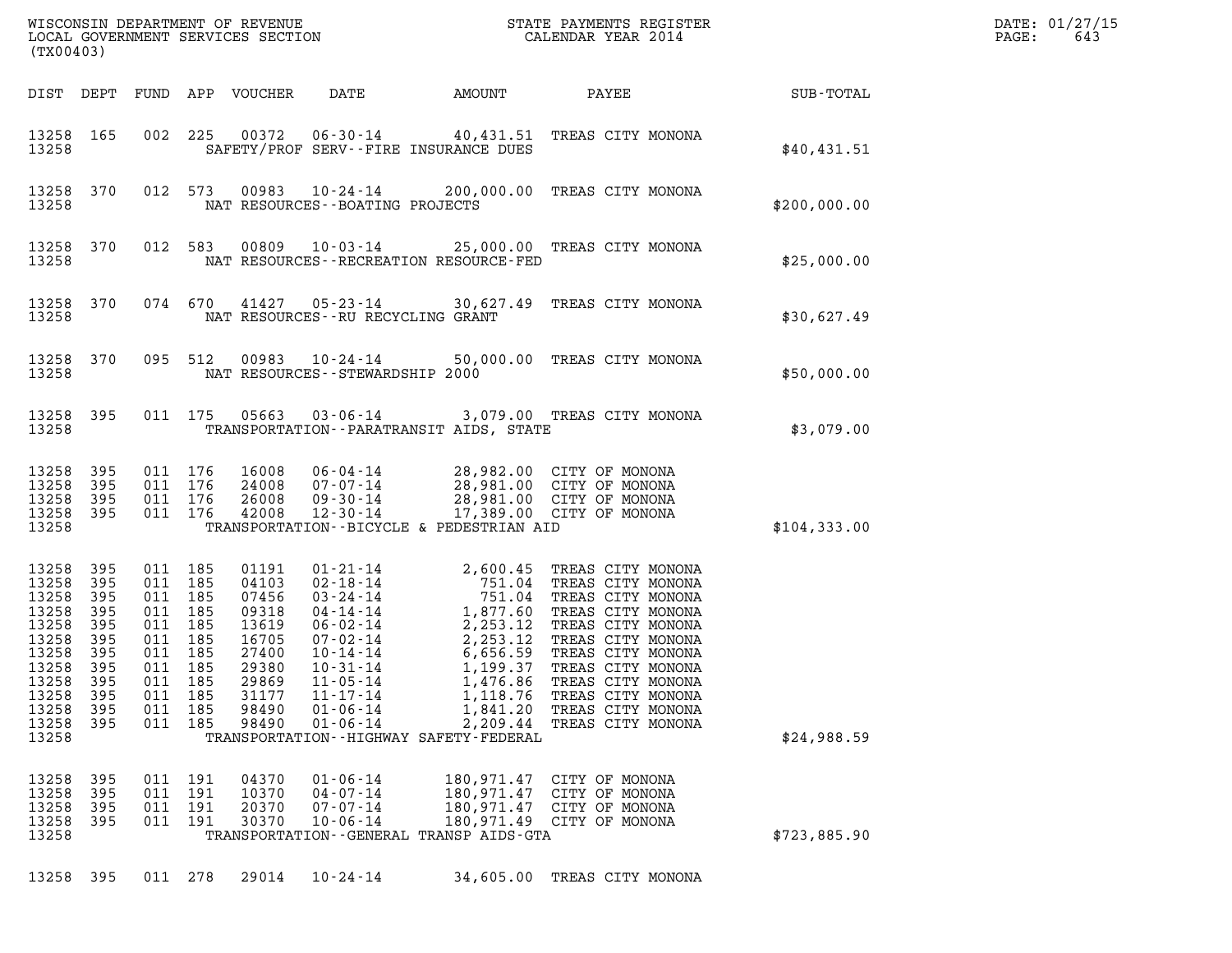| WISCONSIN DEPARTMENT OF REVENUE<br>LOCAL GOVERNMENT SERVICES SECTION<br>(TX00403)   |                                                                                                                                    | STATE PAYMENTS REGISTER<br>CALENDAR YEAR 2014 |                | DATE: 01/27/15<br>$\mathtt{PAGE:}$<br>644 |
|-------------------------------------------------------------------------------------|------------------------------------------------------------------------------------------------------------------------------------|-----------------------------------------------|----------------|-------------------------------------------|
| DIST DEPT FUND APP VOUCHER                                                          | DATE                                                                                                                               | AMOUNT PAYEE SUB-TOTAL                        |                |                                           |
| 13258 TRANSPORTATION--LRIP/TRIP/MSIP GRANTS                                         |                                                                                                                                    |                                               | \$34,605.00    |                                           |
| 13258 435<br>13258                                                                  | 005 162 01HSD 09-08-14 5,046.70 TREAS CITY MONONA<br>HS--AMBULANCE FUNDING ASSISTANCE GRANTS                                       |                                               | \$5,046.70     |                                           |
| 13258 435<br>13258                                                                  | 005 163 01LGS 11-17-14 12,700.00 CITY OF MONONA AMBULANCE<br>HS--PREPAID MEDICAL TRANSPORT REIMBURSE                               |                                               | \$12,700.00    |                                           |
| 13258 455<br>13258                                                                  | 002 231 01583 02-21-14 2,880.00 TREAS CITY MONONA<br>JUSTICE -- LAW ENFORCEMENT TRAINING                                           |                                               | \$2,880.00     |                                           |
| 13258 505<br>13258                                                                  | 002 174 58920 04-30-14 41,115.00 TREAS CITY MONONA<br>DOA--TRANSMISSION LINE FEE DISTRIBUTION                                      |                                               | \$41, 115.00   |                                           |
| 13258 835<br>13258 835<br>002 105<br>13258                                          | 002 105 43281 07-28-14 81,720.25 TREAS CITY MONONA<br>80384 11-17-14 98,358.73 TREAS CITY MONONA<br>REVENUE--STATE SHARED REVENUES |                                               | \$180,078.98   |                                           |
| 13258 835<br>13258 835<br>002 109<br>05084<br>13258<br>REVENUE--EXEMPT COMPUTER AID | 002 109 02344 07-28-14 319,194.00 TREAS CITY MONONA<br>$07 - 28 - 14$<br>27,192.00 TREAS CITY MONONA                               |                                               | \$346,386.00   |                                           |
| 13258<br>DISTRICT TOTAL APPROPRIATIONS                                              |                                                                                                                                    |                                               | \$1,825,157.17 |                                           |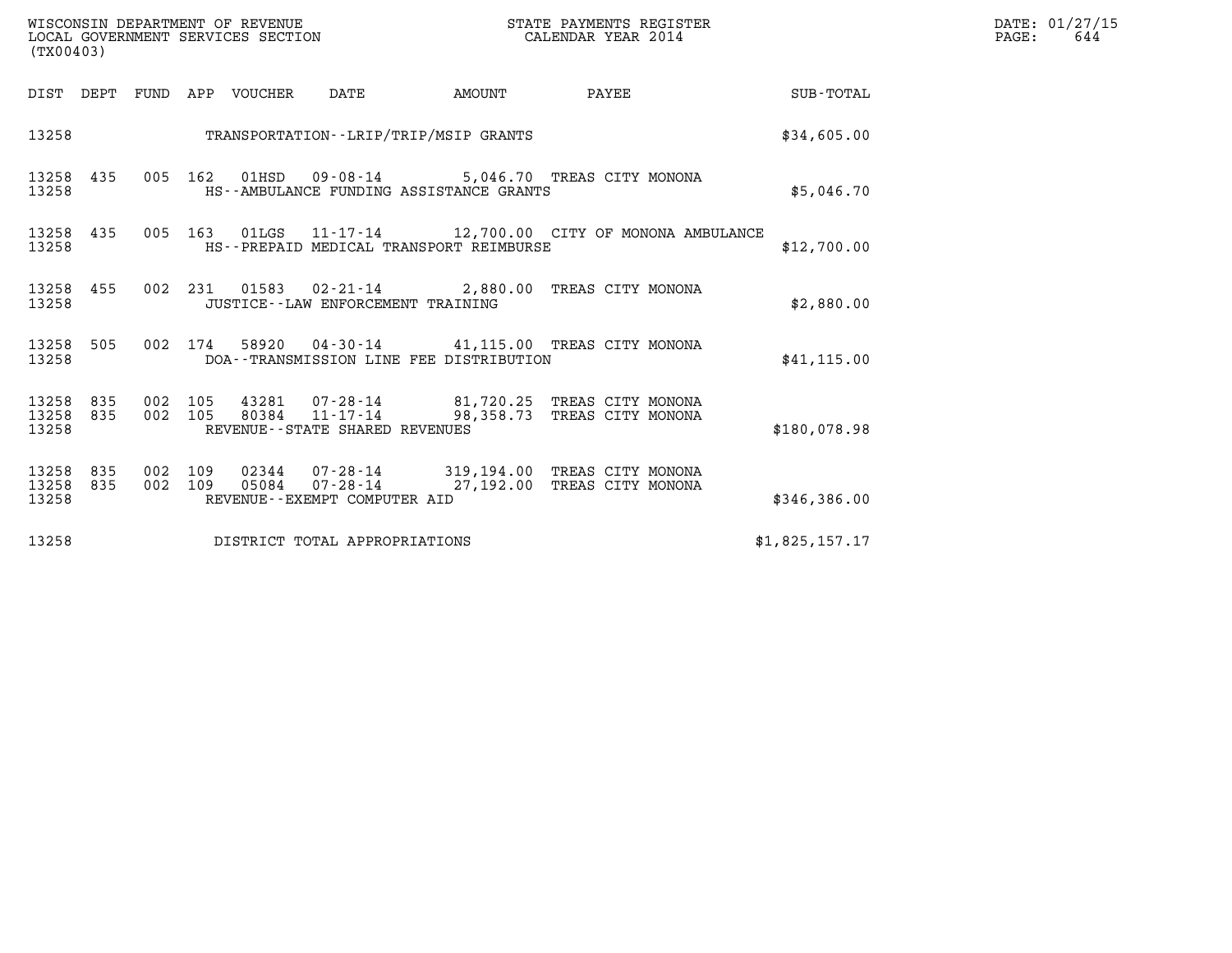| (TX00403)                                             |           |                                          |                    |                                  |                                                          |                                            |                                                                                                                                                                |              | DATE: 01/27/15<br>PAGE:<br>645 |
|-------------------------------------------------------|-----------|------------------------------------------|--------------------|----------------------------------|----------------------------------------------------------|--------------------------------------------|----------------------------------------------------------------------------------------------------------------------------------------------------------------|--------------|--------------------------------|
|                                                       |           |                                          |                    | DIST DEPT FUND APP VOUCHER       | DATE                                                     | AMOUNT                                     | PAYEE                                                                                                                                                          | SUB-TOTAL    |                                |
| 13281 165<br>13281                                    |           |                                          |                    |                                  |                                                          | SAFETY/PROF SERV--FIRE INSURANCE DUES      | 002 225 00373 06-30-14 38,023.59 TREAS CITY STOUGHTON                                                                                                          | \$38,023.59  |                                |
| 13281 370<br>13281                                    |           |                                          | 012 587            | 02970                            |                                                          | NAT RESOURCES - - URBAN FORESTRY GRANTS    | 06-12-14 25,000.00 TREAS CITY STOUGHTON                                                                                                                        | \$25,000.00  |                                |
| 13281 370<br>13281                                    |           |                                          | 074 670            | 41428                            |                                                          | NAT RESOURCES - - RU RECYCLING GRANT       | 05-23-14 34,150.98 TREAS CITY STOUGHTON                                                                                                                        | \$34,150.98  |                                |
| 13281 395<br>13281<br>13281 395<br>13281 395<br>13281 | 395       | 011 162<br>011 162<br>011 162<br>011 162 |                    | 06016<br>12016<br>22016<br>32016 | $01 - 06 - 14$<br>04-07-14<br>07-07-14<br>$10 - 06 - 14$ | TRANSPORTATION--CONNECTING HIGHWAY AIDS    | 12,685.45 CITY OF STOUGHTON<br>12,685.45 CITY OF STOUGHTON<br>12,685.45 CITY OF STOUGHTON<br>12,685.45 CITY OF STOUGHTON                                       | \$50,741.80  |                                |
| 13281 395<br>13281<br>13281 395<br>13281 395<br>13281 | 395       | 011 176<br>011 176                       | 011 176<br>011 176 | 16009<br>24009<br>26009<br>42009 | $06 - 04 - 14$<br>07-07-14<br>$09 - 30 - 14$<br>12-30-14 | TRANSPORTATION--BICYCLE & PEDESTRIAN AID   | 33,144.00 CITY OF STOUGHTON<br>33,144.00 CITY OF STOUGHTON<br>33,144.00 CITY OF STOUGHTON<br>19,887.00 CITY OF STOUGHTON                                       | \$119,319.00 |                                |
| 13281 395<br>13281<br>13281 395<br>13281 395<br>13281 | 395       | 011 191<br>011 191                       | 011 191<br>011 191 | 10371<br>30371                   | 04-07-14<br>20371 07-07-14<br>$10 - 06 - 14$             | TRANSPORTATION - - GENERAL TRANSP AIDS-GTA | 129,251.12 CITY OF STOUGHTON<br>129,251.12 CITY OF STOUGHTON<br>129,251.12 CITY OF STOUGHTON<br>129, 251.12 CITY OF STOUGHTON<br>129, 251.13 CITY OF STOUGHTON | \$517,004.49 |                                |
| 13281 435<br>13281                                    |           |                                          | 005 162            | 01HSD                            |                                                          | HS--AMBULANCE FUNDING ASSISTANCE GRANTS    | 09-08-14 6,101.60 TREAS CITY STOUGHTON                                                                                                                         | \$6,101.60   |                                |
| 13281 435<br>13281                                    |           |                                          | 005 163            | 01LGS                            | 11-17-14                                                 | HS--PREPAID MEDICAL TRANSPORT REIMBURSE    | 24,700.00 STOUGHTON AREA EMS                                                                                                                                   | \$24,700.00  |                                |
| 13281                                                 |           |                                          |                    |                                  |                                                          | JUSTICE - - LAW ENFORCEMENT TRAINING       | 13281 455 002 231 01760 02-26-14 3,200.00 TREAS CITY STOUGHTON POLI                                                                                            | \$3,200.00   |                                |
| 13281                                                 | 13281 505 |                                          |                    |                                  | DOA--FEDERAL ENERGY GRANTS                               |                                            | 002 142 06090 02-14-14 20,255.00 TREAS CITY STOUGHTON UTIL                                                                                                     | \$20, 255.00 |                                |
| 13281 835<br>13281 835<br>13281                       |           |                                          | 002 105<br>002 105 | 43282<br>80385                   | $11 - 17 - 14$<br>REVENUE--STATE SHARED REVENUES         |                                            | 07-28-14 282, 142.80 TREAS CITY STOUGHTON<br>445,464.11 TREAS CITY STOUGHTON                                                                                   | \$727,606.91 |                                |
|                                                       |           |                                          |                    |                                  |                                                          |                                            | 13281 835 002 109 02345 07-28-14 57,496.00 TREAS CITY STOUGHTON                                                                                                |              |                                |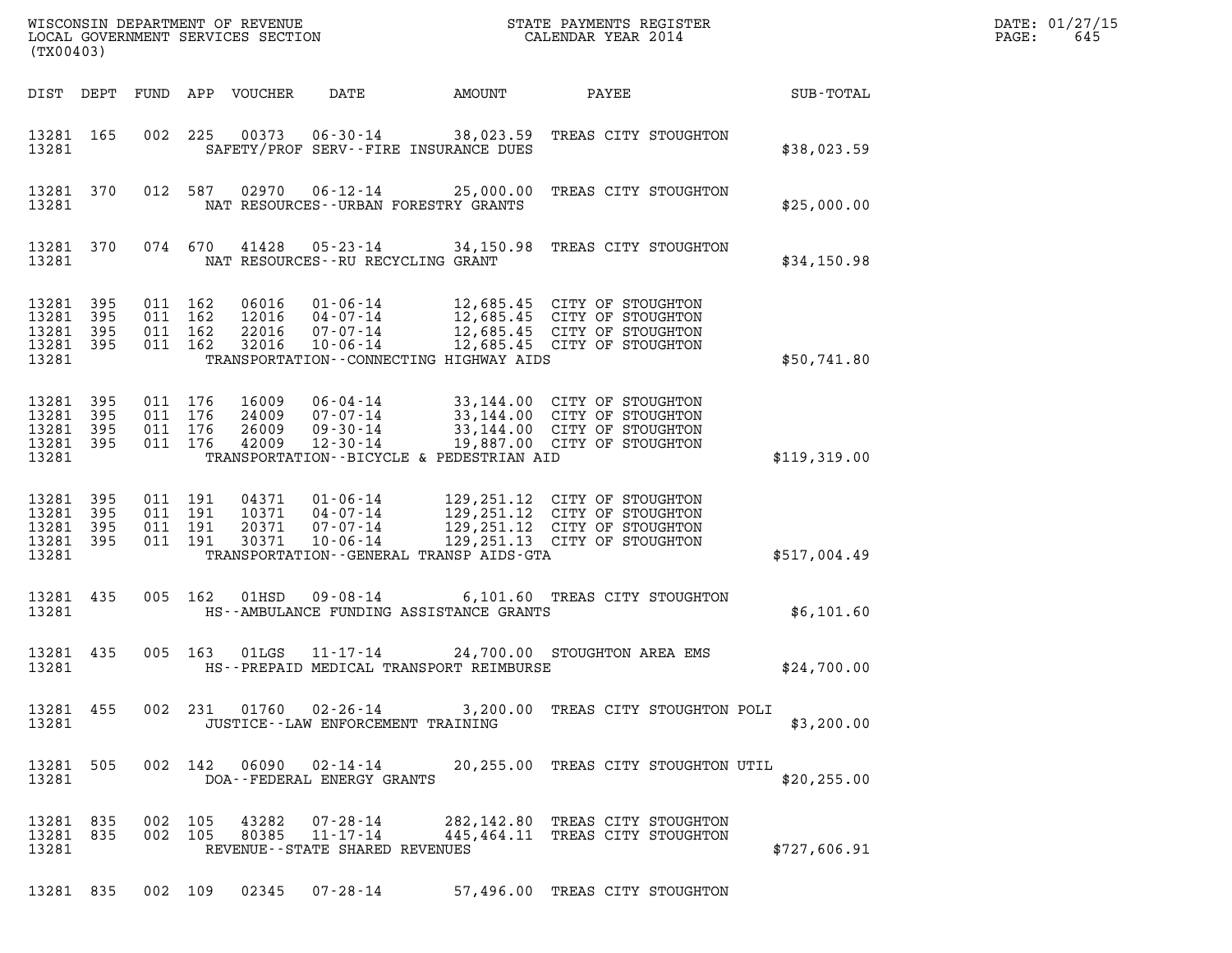| WISCONSIN DEPARTMENT OF REVENUE<br>LOCAL GOVERNMENT SERVICES SECTION<br>(TX00403) |      |     |         |                                                |          | STATE PAYMENTS REGISTER<br>CALENDAR YEAR 2014 |                | PAGE: | DATE: 01/27/15<br>646 |
|-----------------------------------------------------------------------------------|------|-----|---------|------------------------------------------------|----------|-----------------------------------------------|----------------|-------|-----------------------|
| DEPT<br>DIST                                                                      | FUND | APP | VOUCHER | DATE                                           | AMOUNT   | PAYEE                                         | SUB-TOTAL      |       |                       |
| 835<br>13281<br>13281                                                             | 002  | 109 | 05085   | $07 - 28 - 14$<br>REVENUE--EXEMPT COMPUTER AID | 8,729.00 | TREAS CITY STOUGHTON                          | \$66, 225.00   |       |                       |
| 13281                                                                             |      |     |         | DISTRICT TOTAL APPROPRIATIONS                  |          |                                               | \$1,632,328.37 |       |                       |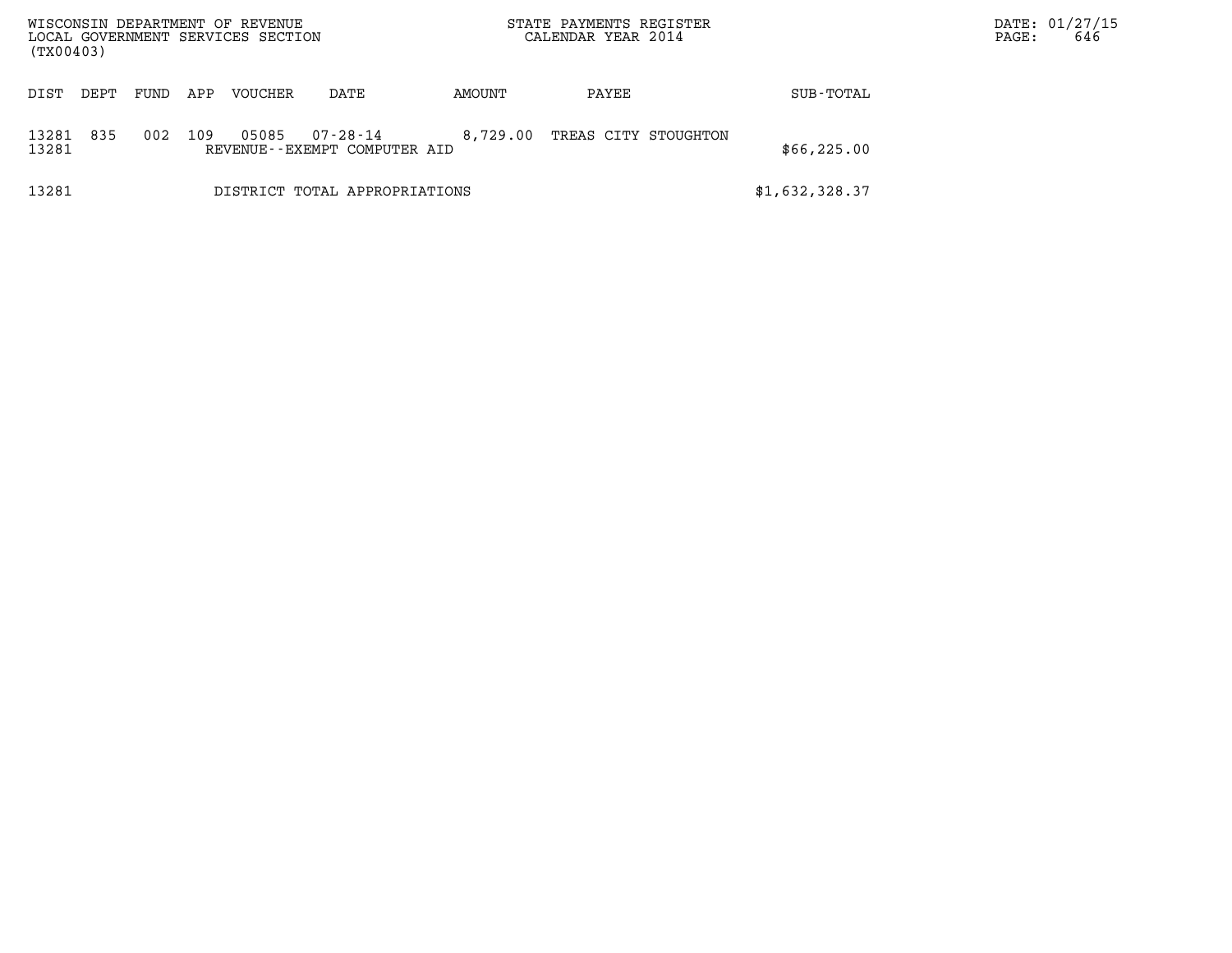| (TX00403)                                                 |            |                                          |         |                                  |                                                                |                                             |                                                                                                                                                                     |                | DATE: 01/27/15<br>PAGE:<br>647 |
|-----------------------------------------------------------|------------|------------------------------------------|---------|----------------------------------|----------------------------------------------------------------|---------------------------------------------|---------------------------------------------------------------------------------------------------------------------------------------------------------------------|----------------|--------------------------------|
|                                                           |            |                                          |         | DIST DEPT FUND APP VOUCHER       | DATE                                                           | AMOUNT                                      | PAYEE                                                                                                                                                               | SUB-TOTAL      |                                |
| 13282 165<br>13282                                        |            |                                          |         |                                  |                                                                | SAFETY/PROF SERV--FIRE INSURANCE DUES       | 002 225 00374 06-30-14 93,387.81 TREAS CITY SUN PRAIRIE                                                                                                             | \$93,387.81    |                                |
| 13282 370<br>13282                                        |            |                                          |         | 012 587 00862                    |                                                                | NAT RESOURCES - - URBAN FORESTRY GRANTS     | 10-09-14 9,746.71 TREAS CITY SUN PRAIRIE                                                                                                                            | \$9,746.71     |                                |
| 13282 370<br>13282                                        |            |                                          | 074 670 | 41429                            | NAT RESOURCES - - RU RECYCLING GRANT                           |                                             | 05-23-14 39,188.61 TREAS CITY SUN PRAIRIE                                                                                                                           | \$39,188.61    |                                |
| 13282 370<br>13282                                        |            |                                          | 074 673 | 41429                            |                                                                | NAT RESOURCES -- RU CONSOLIDATED GRANT      | 05-23-14 7,915.37 TREAS CITY SUN PRAIRIE                                                                                                                            | \$7,915.37     |                                |
| 13282 395<br>13282 395<br>13282 395<br>13282 395<br>13282 |            | 011 162<br>011 162<br>011 162<br>011 162 |         | 06017<br>12017<br>22017<br>32017 | 07-07-14<br>$10 - 06 - 14$                                     | TRANSPORTATION--CONNECTING HIGHWAY AIDS     | 01-06-14 13,438.67 CITY OF SUN PRAIRIE<br>04-07-14 13,438.67 CITY OF SUN PRAIRIE<br>13,438.67 CITY OF SUN PRAIRIE<br>13,438.70 CITY OF SUN PRAIRIE                  | \$53,754.71    |                                |
| 13282 395<br>13282 395<br>13282 395<br>13282 395<br>13282 |            | 011 176<br>011 176<br>011 176<br>011 176 |         | 16010<br>24010<br>26010<br>42010 | 09-30-14                                                       | TRANSPORTATION--BICYCLE & PEDESTRIAN AID    | 06-04-14     93,306.00 CITY OF SUN PRAIRIE<br>07-07-14     93,305.00 CITY OF SUN PRAIRIE<br>93,305.00 CITY OF SUN PRAIRIE<br>12-30-14 55,983.00 CITY OF SUN PRAIRIE | \$335,899.00   |                                |
| 13282 395<br>13282                                        |            |                                          |         | 011 185 17929                    |                                                                | TRANSPORTATION - - HIGHWAY SAFETY - FEDERAL | 07-15-14 4,000.00 SUN PRAIRIE POLICE DEPT                                                                                                                           | \$4,000.00     |                                |
| 13282 395<br>13282<br>13282<br>13282 395<br>13282         | 395<br>395 | 011 191<br>011 191<br>011 191<br>011 191 |         | 04372<br>10372<br>20372<br>30372 | $01 - 06 - 14$<br>04 - 07 - 14<br>07 - 07 - 14<br>10 - 06 - 14 | TRANSPORTATION--GENERAL TRANSP AIDS-GTA     | 353,640.43 CITY OF SUN PRAIRIE<br>353,640.43 CITY OF SUN PRAIRIE<br>353,640.43 CITY OF SUN PRAIRIE<br>353,640.44 CITY OF SUN PRAIRIE                                | \$1,414,561.73 |                                |
| 13282 395<br>13282                                        |            |                                          |         |                                  |                                                                | TRANSPORTATION - - LRIP/TRIP/MSIP GRANTS    | 011 278 09392 04-10-14 59,857.70 TREAS CITY SUN PRAIRIE                                                                                                             | \$59,857.70    |                                |
| 13282 435<br>13282                                        |            |                                          |         |                                  |                                                                | HS--AMBULANCE FUNDING ASSISTANCE GRANTS     | 005 162 01HSD 09-08-14 4,616.73 TREAS CITY SUN PRAIRIE                                                                                                              | \$4,616.73     |                                |
| 13282 435<br>13282                                        |            |                                          |         |                                  |                                                                | HS--PREPAID MEDICAL TRANSPORT REIMBURSE     | 005 163 01LGS 11-17-14 35,600.00 CITY OF SUN PRAIRIE AMBUL                                                                                                          | \$35,600.00    |                                |
| 13282 455                                                 |            |                                          |         |                                  |                                                                |                                             | 002 231 01766 02-26-14 8,000.00 TREAS CITY SUN PRAIRIE                                                                                                              |                |                                |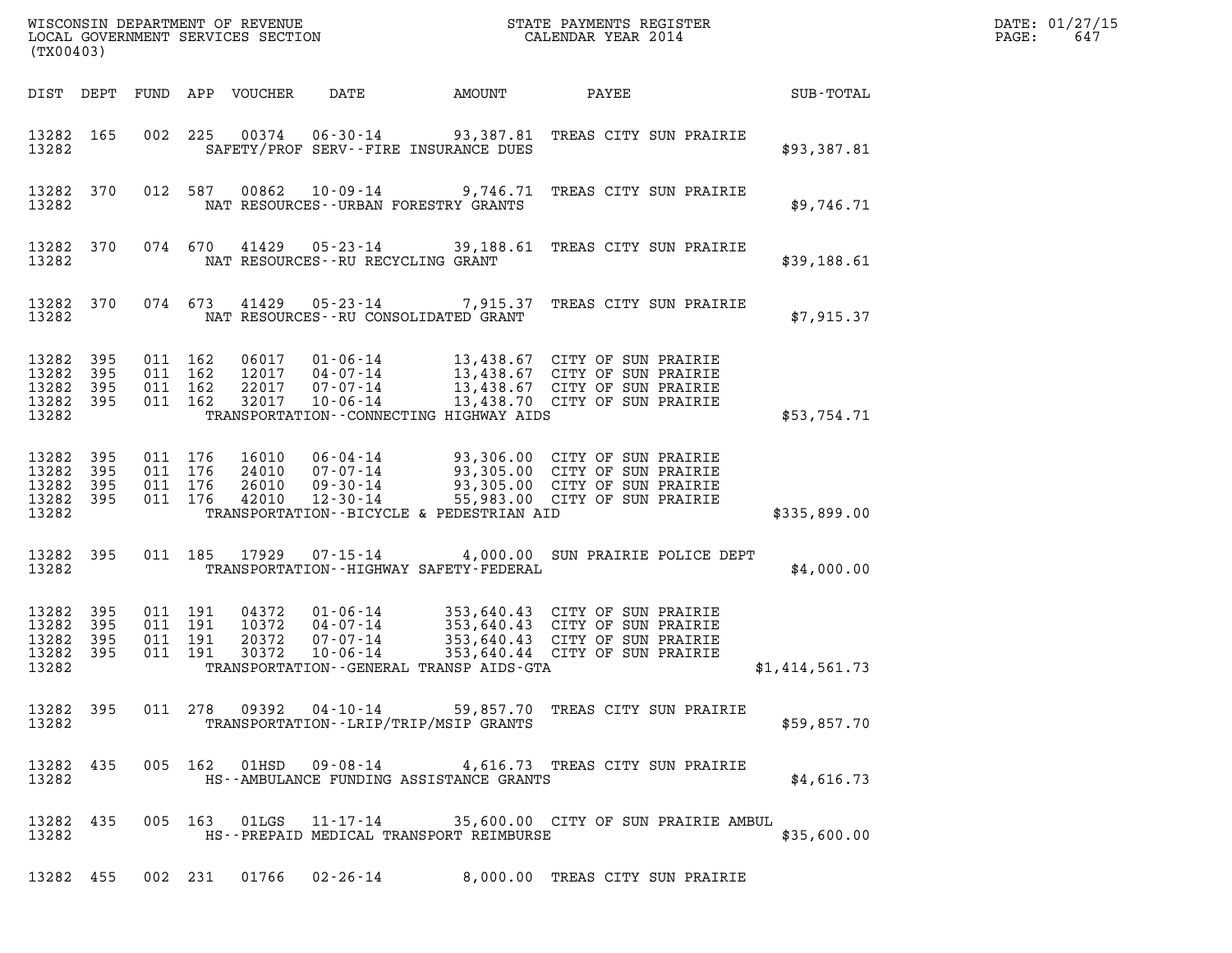| DATE: | 01/27/15 |
|-------|----------|
| PAGE: | 648      |

| (TX00403)               |            |            |            | WISCONSIN DEPARTMENT OF REVENUE<br>LOCAL GOVERNMENT SERVICES SECTION |                                                                 |                                   | STATE PAYMENTS REGISTER<br>CALENDAR YEAR 2014 | DATE: 01/27/15<br>648<br>PAGE:                   |                |  |
|-------------------------|------------|------------|------------|----------------------------------------------------------------------|-----------------------------------------------------------------|-----------------------------------|-----------------------------------------------|--------------------------------------------------|----------------|--|
| DIST                    | DEPT       | FUND       | APP        | VOUCHER                                                              | DATE                                                            | AMOUNT                            | PAYEE                                         |                                                  | SUB-TOTAL      |  |
| 13282                   |            |            |            |                                                                      | JUSTICE - - LAW ENFORCEMENT TRAINING                            |                                   |                                               |                                                  | \$8,000.00     |  |
| 13282<br>13282<br>13282 | 835<br>835 | 002<br>002 | 105<br>105 | 43283<br>80386                                                       | 07-28-14<br>$11 - 17 - 14$<br>REVENUE - - STATE SHARED REVENUES | 686,829.14 TREAS CITY SUN PRAIRIE |                                               | 557,059.12 TREAS CITY SUN PRAIRIE                | \$1,243,888.26 |  |
| 13282<br>13282<br>13282 | 835<br>835 | 002<br>002 | 109<br>109 | 02346<br>05086                                                       | 07-28-14<br>$07 - 28 - 14$<br>REVENUE--EXEMPT COMPUTER AID      | 292,309.00<br>75,541.00           |                                               | TREAS CITY SUN PRAIRIE<br>TREAS CITY SUN PRAIRIE | \$367,850.00   |  |
| 13282                   |            |            |            |                                                                      | DISTRICT TOTAL APPROPRIATIONS                                   |                                   |                                               |                                                  | \$3,678,266.63 |  |